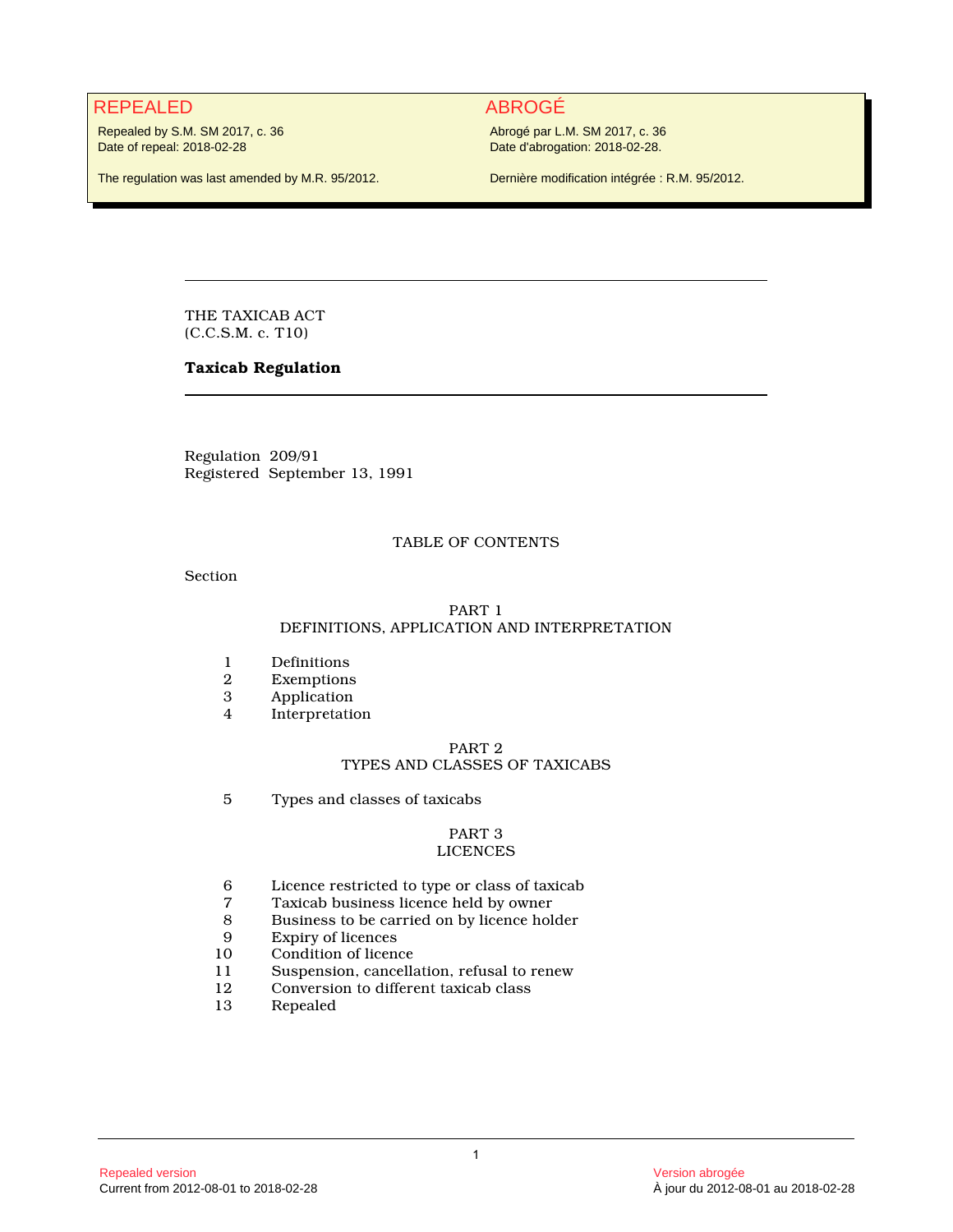# PART 4

# VEHICLE AND EQUIPMENT REQUIREMENTS AND MAINTENANCE

- 14 Taxicab to meet requirements
- 15 Taxicab vehicle requirements<br>15.1 In-car cameras
- 15.1 In-car cameras<br>15.2 Taxicab shields
- 5.2 Taxicab shields<br>16 Premium vehicle
- 16 Premium vehicle requirements<br>17 Limitation on age of premium t
- 17 Limitation on age of premium taxicab and premium limousine<br>17.1 Limitation on age of executive car
- Limitation on age of executive car
- 18 Accessible taxicab and handicab van vehicle requirements

Repealed

#### PART 5 SIGNS

19 Required, permitted and prohibited signs

# PART 6

# LICENCE HOLDER REQUIREMENTS

- 20 Only licensed drivers to be employed<br>20.1 Restriction on issuing taxicab driver's
- 20.1 Restriction on issuing taxicab driver's licence s
- 20.2 Criminal record check<br>20.3 Child abuse registry ch
- Child abuse registry check
- 21 Repealed
- 22 Requirements respecting driver's licence<br>23 Prohibition respecting driver's licence
- 23 Prohibition respecting driver's licence<br>24 Regular inspections
- 24 Regular inspections<br>25 Driving prohibitions
- 25 Driving prohibitions<br>26 Appearance of driver
- 26 Appearance of driver<br>27 Service related prohil
- Service related prohibitions
- 28 Requests for service<br>29 Most direct route
- 29 Most direct route<br>30 Conduct of driver
- 30 Conduct of driver<br>31 Assistance to pass
- Assistance to passenger
- 32 Change
- 33 Radios, etc.
- 34 Care of passenger's property
- 35 Obligations of licence holder re premium taxicab
- 36 Premium driver requirements
- Dispatch service requirements
- 38 Insurance requirement

# PART 7

# FARE REGULATION

- 39 Receipt requirements<br>40 Meter requirements
- Meter requirements
- 41 Meter to be engaged<br>42 Adjustment and test
- 42 Adjustment and testing of meter<br>43 Unauthorized fares
- 43 Unauthorized fares<br>44 Metered taxicab far
- Metered taxicab fares
- 45 Handicab van fares<br>46 Taxes included
- 46 Taxes included<br>47 Limousine and
- Limousine and executive car fares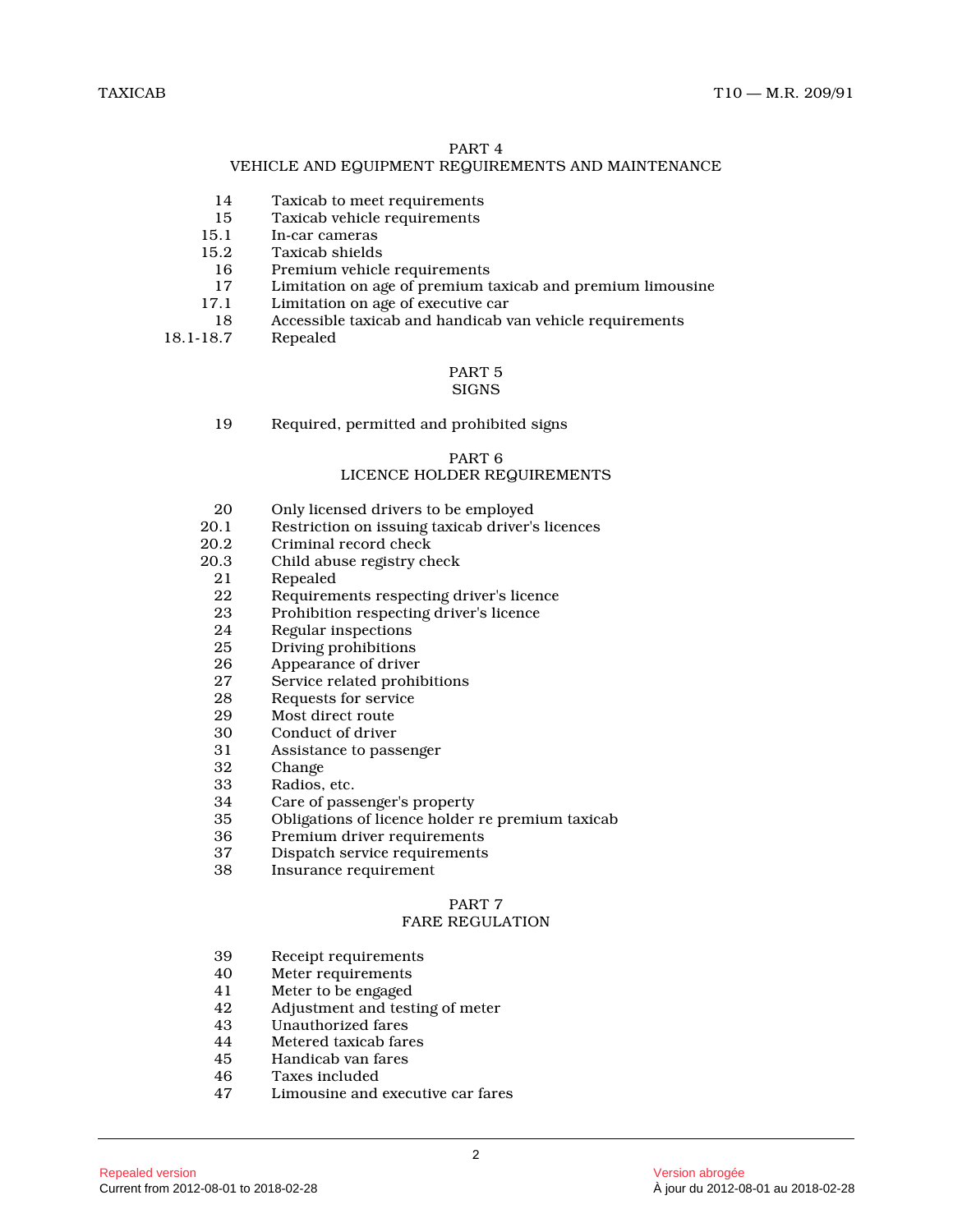- 48 Pre-booked trips only<br>49 Airport shared ride se
- 49 Airport shared ride service<br>50 Passenger van rates
- 50 Passenger van rates
- 51 Special rates

#### PART 8 RECORDS AND COMPLIANCE

- 52 Trip record
- Licence holder requirements
- 54 Dispatch service records<br>55 Annual return of financia
- 55 Annual return of financial information<br>56 Inspections required
- 56 Inspections required<br>57 Out of service order
- Out of service order
- 58 Copy of inspection report
- 59 Rescission of order<br>60 Meter inspection
- Meter inspection
- 61 Complaint investigation<br>62 False statements
- False statements
- 63 Prohibited conduct toward board
- 64 Compliance with orders, etc.
- 65 Wrongful punishment of driver
- 66 Knowledge of city

#### PART 9

# TRANSITION, REPEAL AND COMING INTO FORCE

- 67 Transition exemptions
- 68 Repeal
- 69 Coming into force

#### **SCHEDULES**

# PART 1

#### DEFINITIONS, APPLICATION AND INTERPRETATION

#### **Definitions**

**1** In this regulation,

**"accessible taxicab"** means a metered taxicab that is designed for the transportation of disabled persons while in their wheelchairs and ambulatory persons;

**"Act"** means *The Taxicab Act* ;

**"affiliated"** means, in respect of a holder of a taxicab business licence and a dispatch service, that the licence holder has entered into an agreement or arrangement with the dispatch service under which

(a) the dispatch service dispatches the licence holder's taxicab in response to requests for taxicab service, or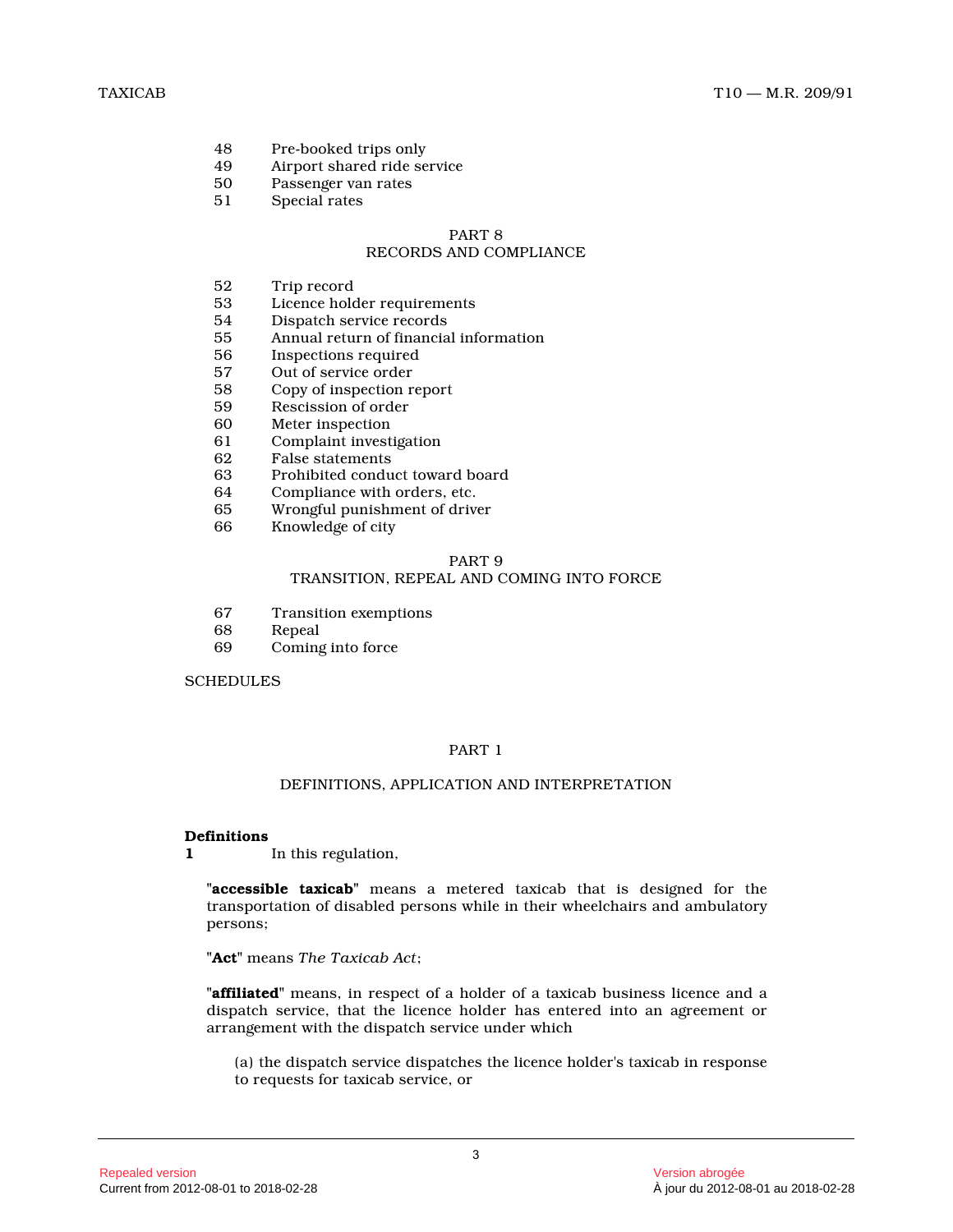(b) the licence holder carries on business under the name of the dispatch service;

**"board number"** means the three digit number assigned to a taxicab business licence by the board for identification purposes;

**"certificate of good character"** means a certificate of good character within the meaning of subsection 11(2) of the Act;

**"child abuse registry check"** means a report about a person from the child abuse registry obtained under *The Child and Family Services Act* ;

#### **"classic limousine"** means

(a) a limousine that is of a model year 25 years or more previous to the current year, or

(b) a limousine or other motor vehicle of a make and model designated by the board under subsection 6(2) as suitable for operation as a classic limousine;

**"criminal record check"** means a report about a person obtained from a law enforcement agency stating whether or not the perso n

(a) has been convicted, under an enactment of the Parliament of Canada, of an indictable offence in respect of which a record of the person's fingerprints is maintained under the *Identification of Criminals Act* (Canada), or

(b) has any outstanding charges for such offences awaiting court disposition;

**"dispatch service"** means a person who carries on the business of dispatching taxicabs in response to requests for taxicab service;

**"driver"** means a person who drives or is in charge of a taxicab;

**"driver-controlled trunk lock"** means a mechanism to remotely open the trunk of a taxicab that the taxicab driver can activate without leaving his or her driver's seat;

**"driver's licence"** means a licence to drive a motor vehicle, issued by the Registrar of Motor Vehicles under *The Highway Traffic Act*, of a class required for the driving of a taxicab;

**"executive car"** means a taxicab that

(a) is a luxury sedan of a make and model designated by the board under subsection 6(2) as suitable for operation as an executive car,

(b) has a seating capacity of not more than six persons, including the driver,

(c) is not equipped with a taximeter, and

(d) does not display a marking or sign indicating that it is operated for hire, other than a vehicle number plate issued under *The Highway Traffic Act* ;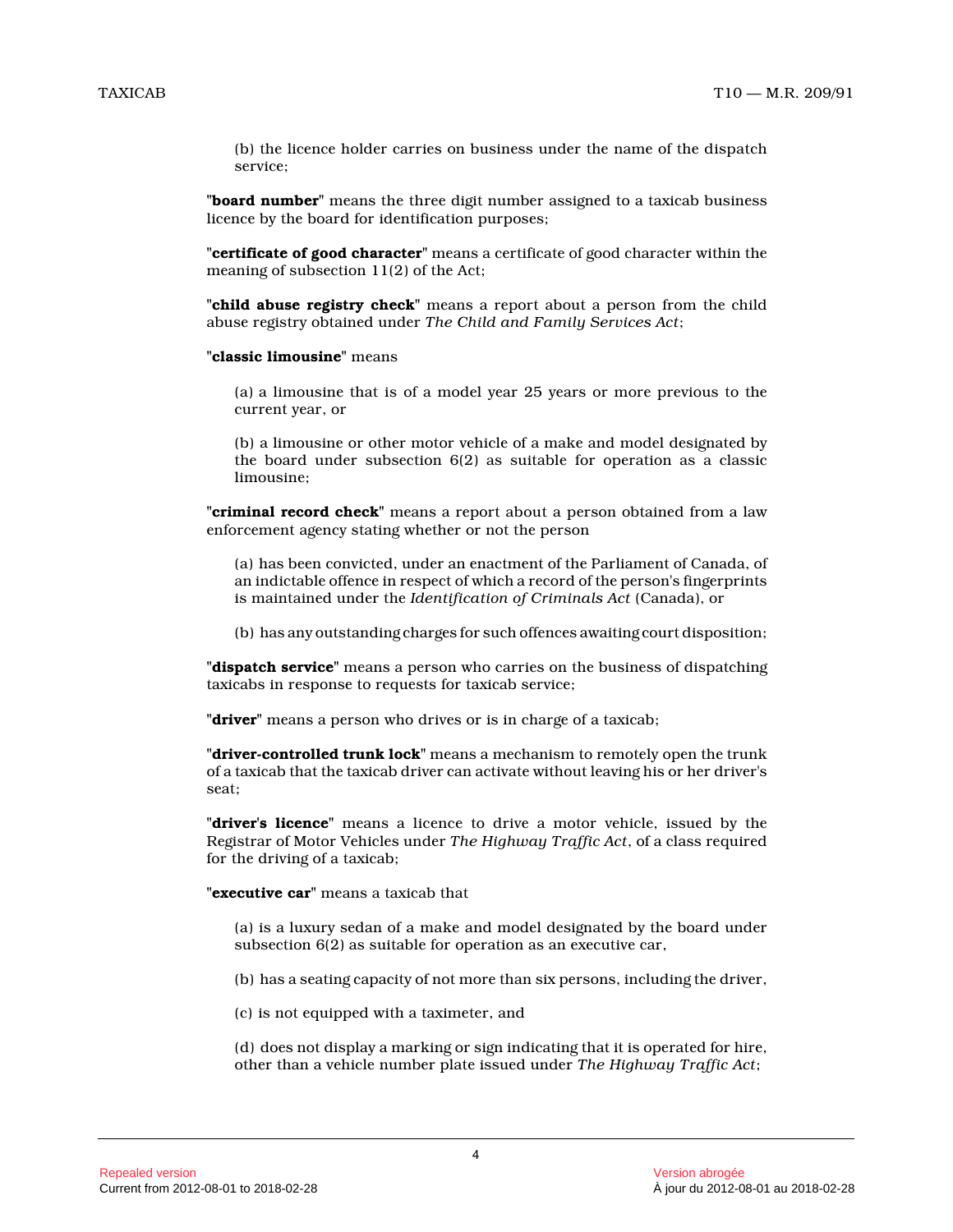**"gross vehicle weight"** means the GVWR of a vehicle;

**"GVWR"** means the value specified by the vehicle manufacturer as the loaded weight of a single vehicle;

**"handicab van"** means a taxicab that is equipped with a wheelchair ramp or lift and is operated exclusively for the transportation of disabled persons and their escorts;

**"in-car camera"** means a device which, when installed in the passenger compartment of a taxicab, is able to capture and store images of the occupants of the taxicab;

**"inspector"** means an inspector appointed under subsection 16(1) of the Act;

**"limousine"** means a taxicab that is not equipped with a taximeter and does not display a marking or sign indicating that it is operated for hire, other than the sign required under subsection 19(7), and

(a) is a luxury sedan that has an extended wheelbase and a seating capacity of seven or more persons, including the driver, or

(b) is a vehicle of a make and model designated by the board under subsection 6(2) as suitable for operation as a limousine;

**"metered taxicab"** means a taxicab other than an executive car, limousine, passenger van or handicab van;

**"occupant restraint system"** means a Type 1 or Type 2 seat belt assembly within the meaning of the *Motor Vehicle Safety Regulations*, CRC, c. 1038;

**"passenger"** means a person transported for hire in a taxicab;

**"passenger van"** means a taxicab of a van configuration with a seating capacity of 11 or more persons, including the driver;

**"premium limousine"** means a limousine that meets the vehicle requirements set out in section 17;

**"premium taxicab"** means a metered taxicab that is a luxury sedan of a make and model designated by the board under subsection 6(2) as suitable for operation as a premium taxicab;

**"shield"** means a partition designed to be installed in a taxicab;

**"sign"** means a visual marker or device displaying a combination of words, numbers, images or designs;

**"specialty vehicle limousine"** means a limousine that is of a make and model approved by the board and includes a sport utility vehicle or other modified luxury vehicle;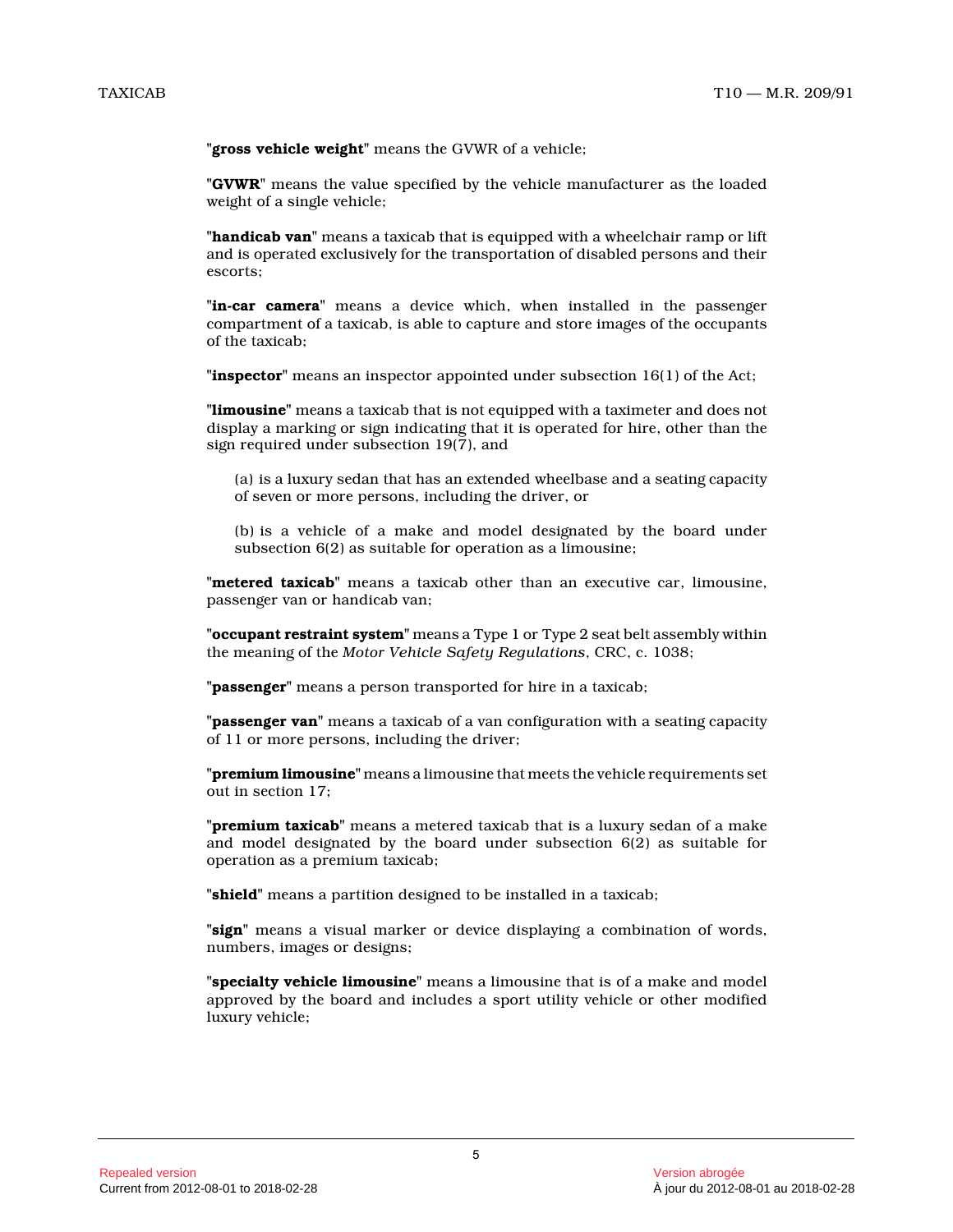**"standard limousine"** means a limousine other than a premium limousine or a classic limousine;

**"standard taxicab"** means a metered taxicab other than a premium taxicab or accessible taxicab;

**"taxicab business licence"** means a licence to carry on the business of keepin g a taxicab for hire issued by the board in accordance with the Act;

**"taxicab driver's licence"** means a licence to drive a taxicab issued by the board in accordance with the Act;

**"window tinting"** has the meaning given to that term in the *Window Tinting Regulation*, Manitoba Regulation 99/93.

M.R. 224/97; 237/97; 123/98; 153/99; 101/2000; 75/2002; 113/2002; 141/2002; 84/2003; 81/2005; 58/2011

#### **Exemptions**

**2** The following are exempt from the definition of "taxicab":

(a) a motor vehicle operated by Winnipeg Transit at or below regular transit fares;

(b) a motor vehicle with a seating capacity of 7 or more persons, including the driver, that

(i) is not equipped with a wheelchair ramp or lift or both and is not used for the transportation of disabled persons,

(ii) is operated under a written contract providing for the exclusive use of the vehicle to a person for a term of not less than 12 months, and

(iii) displays a sign painted on the vehicle specifying the name of the person to whom exclusive use of the vehicle has been provided under the contract;

(b.1) a motor vehicle with a seating capacity of 7 or more persons, including the driver, that is operated under and in accordance with the terms of a written contract, if

(i) the motor vehicle is not equipped with a wheelchair ramp or lift or both and is not used for the transportation of disabled persons,

(ii) the operator of the vehicle provides the exclusive use of the vehicle to the other party to the contract for the duration of each trip under the contract,

(iii) each trip under the contract originates at or is destined to the premises of the other party to the contract, and

(iv) no person charges, collects, or receives compensation, directly or indirectly, from a passenger of the vehicle;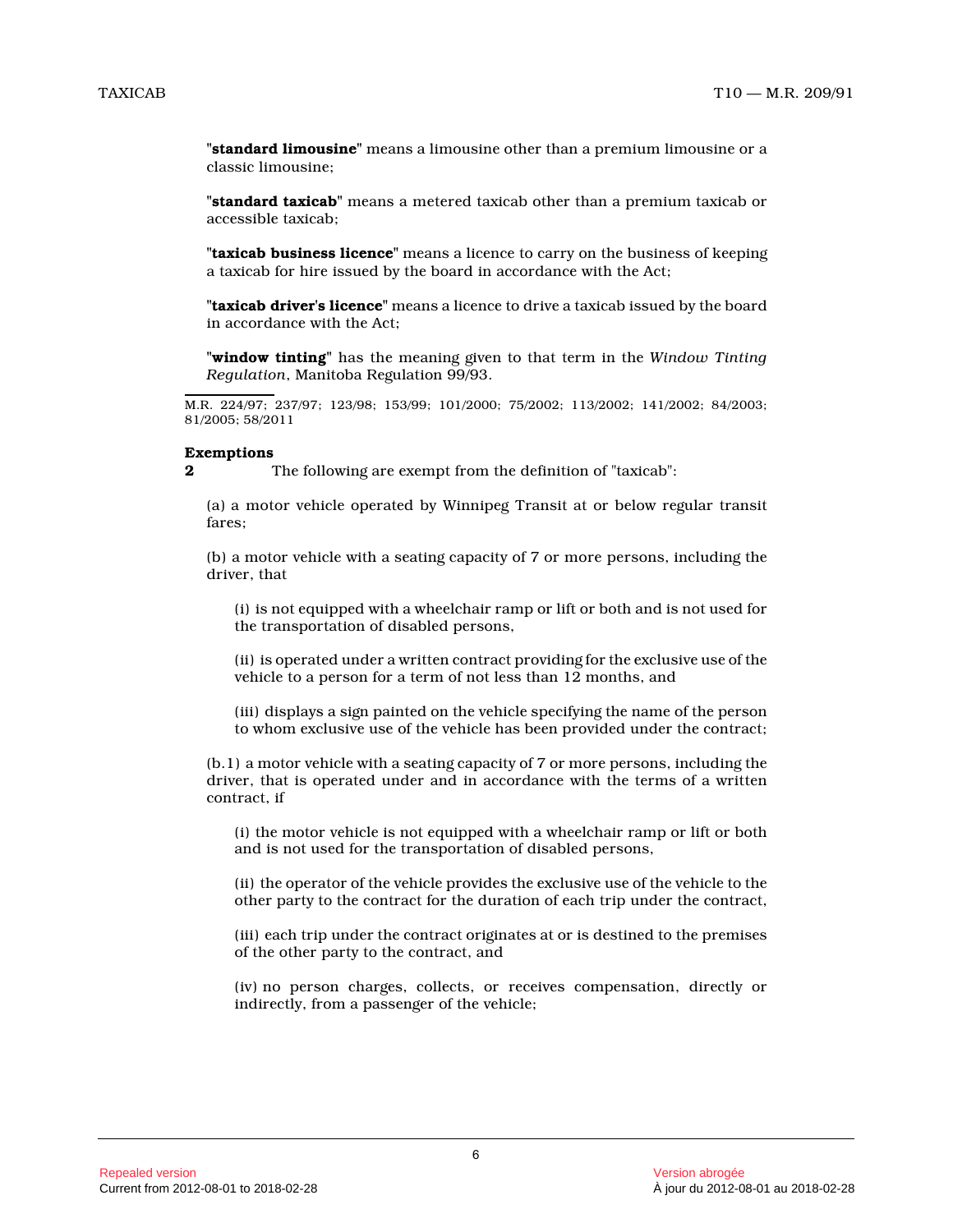(c) a motor vehicle with a seating capacity of 7 or more persons that is

(i) operated by a non-profit organization whose primary purpose is not the transportation of persons, and

(ii) used exclusively for the transportation of members of the organization or of persons for charitable purposes, where the only compensation paid for the transportation does not exceed reimbursement of out-of-pocket expenses for the transportation;

(d) a motor vehicle operated for hire exclusively for the transportation of a person on a stretcher, either with or without an escort,

(i) upon the advice or direction of a medical practitioner, or

(ii) to or from a medical facility;

(e) a motor vehicle while it is operated exclusively for the transportation of a person, if

(i) the transportation is incidental to the performance of a written contract, between the person and the driver of the vehicle or the employer of the driver, for the provision of personal care services, other than transportation, and

(ii) the driver is required under the contract to accompany and assist the person before, during and after the transportation, and during the time the person is at his or her destination, by reason of the person's age, disability or medical condition;

(f) a motor vehicle with a seating capacity of 7 or more persons that is operated exclusively for the transportation of children between their homes and a school, day care or other child care facility.

M.R. 169/93; 19/96; 85/96; 6/97; 44/2010

#### **Application**

**3** This regulation applies in respect of taxicabs while they are being offered or operated for compensation.

#### **Interpretation**

**4** For the purposes of this regulation, a person carries on a taxicab business when that person

(a) carries on the business of keeping a taxicab or taxicabs for hire;

(b) holds himself or herself out or advertises that he or she is carrying on that business; or

(c) keeps for hire or operates for hire a taxicab.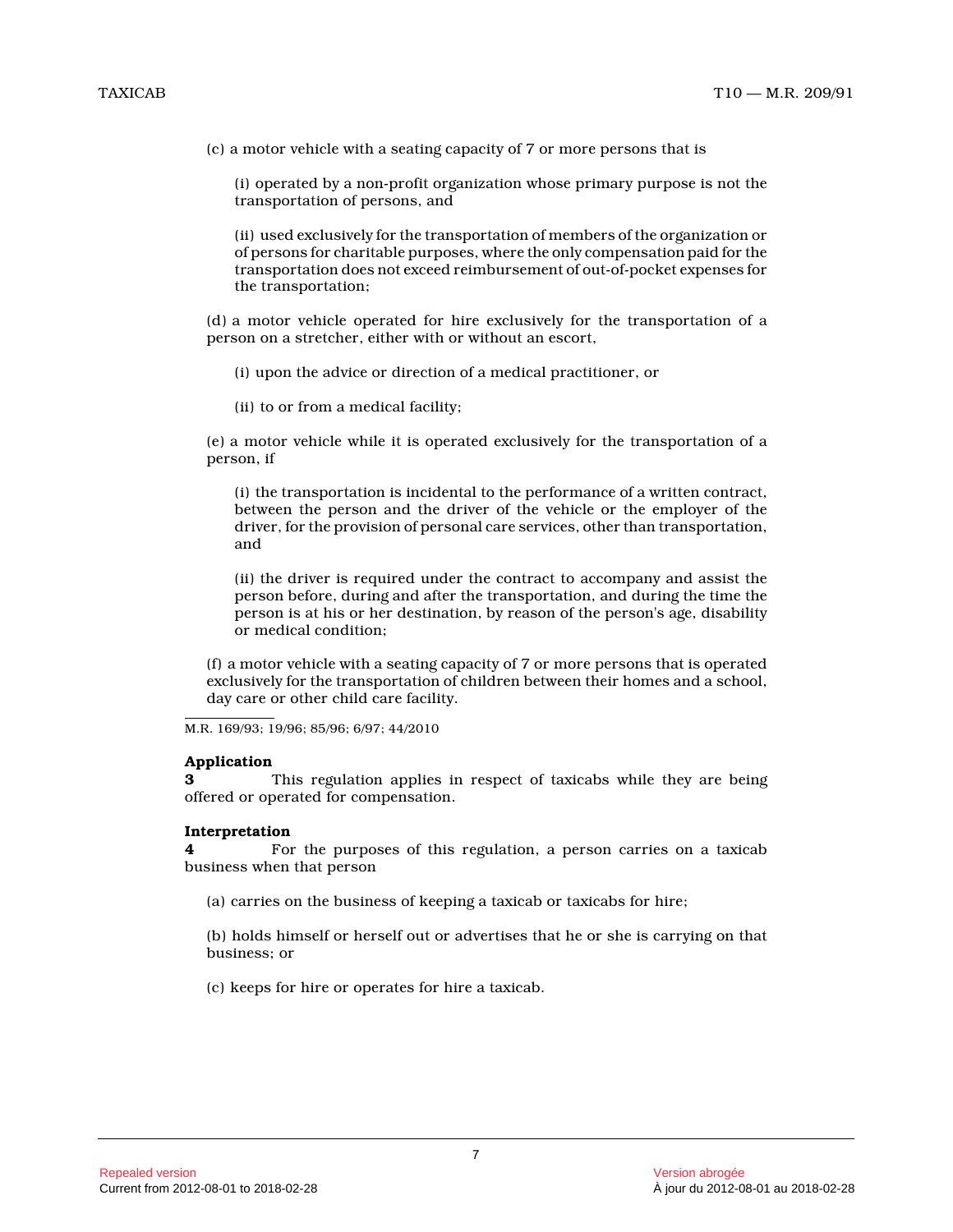# PART 2

# TYPES AND CLASSES OF TAXICABS

# **Types of taxicabs**

**5(1)** Taxicabs are divided into the following types:

- (a) metered taxicabs;
- (b) executive cars;
- (c) limousines;
- (d) passenger vans;
- (e) handicab vans.

# **Classes of metered taxicabs**

**5(2)** Metered taxicabs are subdivided into the following classes:

- (a) standard taxicabs;
- (b) premium taxicabs;
- (c) accessible taxicabs.

# **Classes of limousines**

**5(3)** Limousines are subdivided into the following classes:

- (a) standard limousines;
- (b) premium limousines;
- (c) classic limousines;
- (d) specialty vehicle limousines.

M.R. 81/2005

# PART 3

# LICENCES

# **Licence restricted to type or class of taxicab**

**6(1)** A taxicab business licence under subsection 4(1) of the Act does not permit the licence holder to carry on a taxicab business except with respect to taxicabs of a type described in clause  $5(1)(b)$ , (d) or (e) or a class described in subsection 5(2) or (3) and specified in the licence .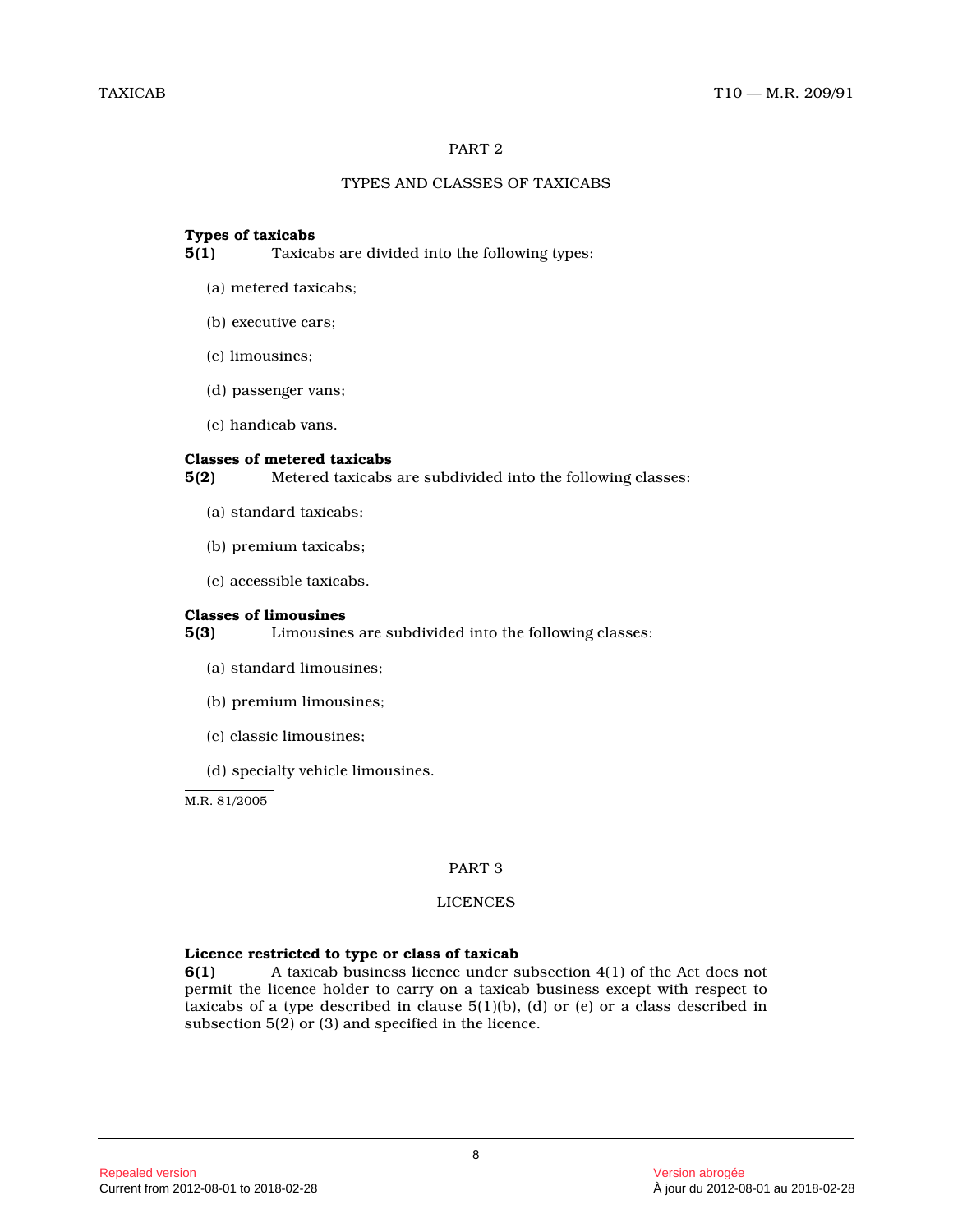# **Designation of make and model**

**6(2)** The board may designate makes and models of motor vehicles that it considers suitable for operation under a taxicab business licence in respect of

- (a) a classic limousine;
- (a.1) a specialty vehicle limousine;
- (b) an executive car; and
- (c) a premium taxicab.

M.R. 81/2005

#### **Executive car licence condition**

**6(3)** It is a condition of a taxicab business licence respecting an executive car that the licence holder shall hold at least one taxicab business licence respecting a limousine for each licence respecting an executive car.

#### **Definition**

**7(1)** In this section, **"owner"**, when used with reference to a taxicab, includes

(a) a lessee of a taxicab under a lease of 12 months or more, whether or not the lease includes an option to purchase the taxicab; and

(b) a buyer under an agreement under which the possession of the taxicab is delivered to the buyer, but transfer of the property in the goods to the buyer is agreed to take place upon the payment of the purchase price, whether or not the transfer is also subject to the making of other payments or the fulfillment of some other condition.

# **Taxicab business licence**

**7(2)** Subject to subsection (3), a person is not entitled to hold a taxicab business licence in respect of a taxicab unless that person is the owner of the taxicab.

#### **Seasonal taxicab**

**7(3)** Subsection (2) does not apply in respect of a taxicab that is operated under a temporary permit referred to in section 8 of the Act and that has been leased or borrowed by the permit holder for the duration of the licence.

#### **Business to be carried on by licence holder**

**8(1)** Subject to subsections (3), (4) and (5), a taxicab business shall be carried on under the control of the holder of the taxicab business licence.

#### **Licence not transferable**

**8(2)** Subject to subsection (3), a taxicab business licence is not transferable without the consent of the board.

#### **Estate**

**8(3)** A personal representative of a deceased holder of a taxicab business licence, or a manager engaged by the personal representative, may carry on the taxicab business under the taxicab business licence of the deceased for not more than 90 days or such further period as the board permits.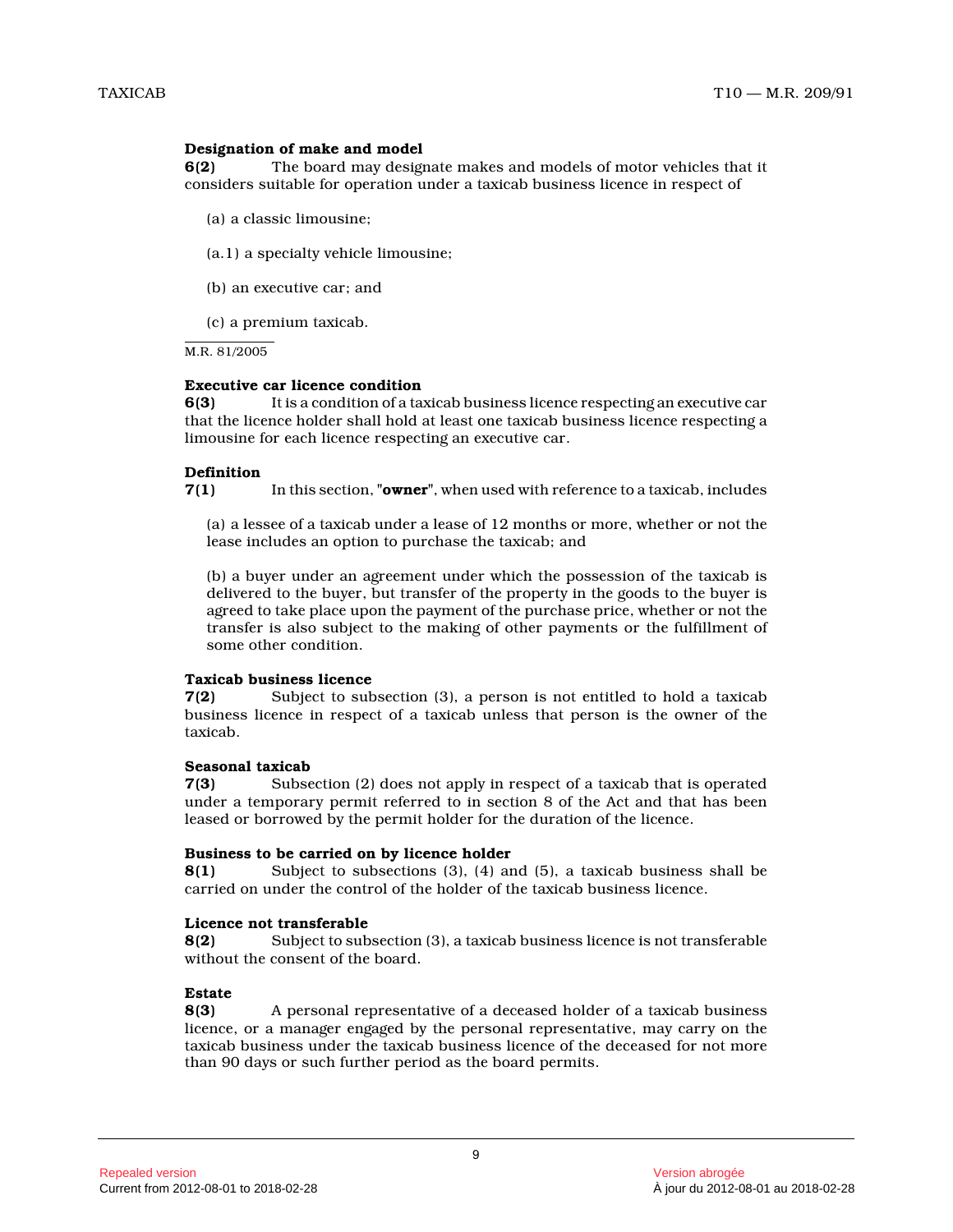# **Power of attorney**

**8(4)** An individual who holds a taxicab business licence may, for a period of temporary absence from Manitoba or illness of the licence holder, grant a power of attorney to another person or enter into a management agreement with another person to carry on the licence holder's taxicab business on behalf of the licence holder for the period of the absence or illness, to a maximum of 30 days, or such further period as the board permits.

#### **Committee**

**8(5)** A committee appointed under *The Mental Health Act* of a holder of a taxicab business licence, or a manager engaged by the committee, may carry on a taxicab business on behalf of the licence holder.

# **Expiry of taxicab business licence**

**9(1)** Subject to subsection (3), a taxicab business licence expires on the last day of February each year.

# **Expiry of taxicab driver's licence**

**9(2)** Subject to subsection (3), a person's taxicab driver's licence expires on the same day as the person's driver's licence under *The Drivers and Vehicles Act* .

M.R. 55/98; 87/2011

**9(2.1)** Repealed, M.R. 87/2011.

M.R. 55/98; 87/2011

**9(2.2)** Repealed, M.R. 87/2011.

M.R. 55/98; 87/2011

#### **Deemed continuance of licence**

**9(3)** Where, before the expiry of a taxicab business licence or a taxicab driver's licence, the holder of the licence has applied for renewal of the licence and paid the prescribed fee, the licence is deemed to continue until the board grants the renewal or refuses to grant the renewal.

#### **Condition of licence**

**10** It is a condition of a taxicab business licence and of a taxicab driver's licence that the licence holder shall not, in carrying on a taxicab business or while driving a taxicab, contravene

- (a) any Act of the Legislature or a regulation made thereunder;
- (b) any Act of the Parliament of Canada or a regulation made thereunder; or
- (c) any by-law of a municipality.

#### **Suspension, cancellation of taxicab business licenc e**

**11(1)** The board may, in accordance with section 14 of the Act, suspend, cancel or refuse to renew a taxicab business licence if

(a) the holder of the licence contravenes a condition of the licence; or

(b) the operation of the taxicab under the licence is discontinued for a continuous period of 30 days or more without the approval of the board.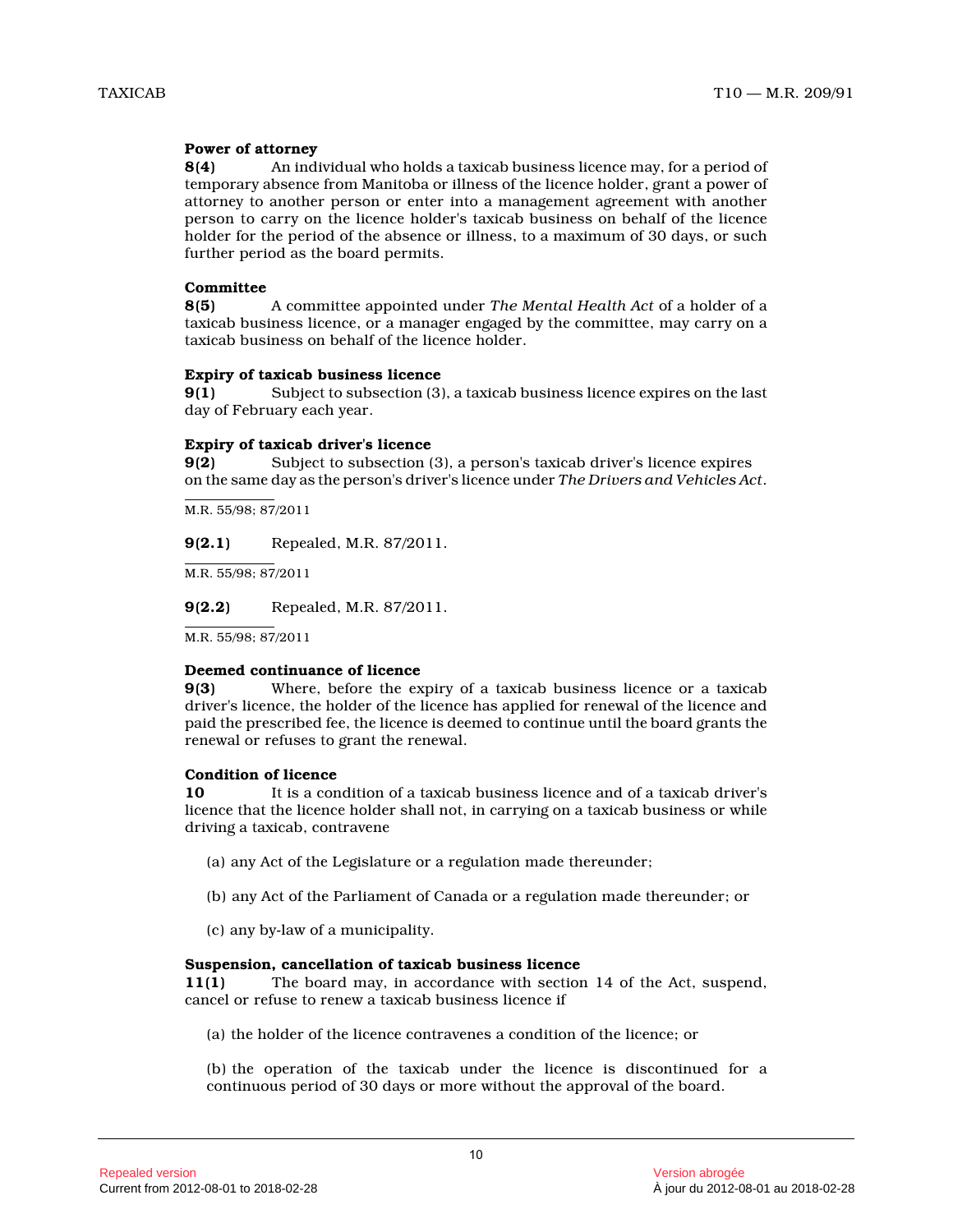# **Suspension, cancellation of taxicab driver's licenc e**

**11(2)** The board may, in accordance with section 14 of the Act, suspend, cancel or refuse to renew a taxicab driver's licence if the holder of the licence contravenes a condition of the licence.

### **Surrender of taxicab driver's licence upon suspension of Manitoba driver's licence**

**11(3)** The holder of a taxicab driver's licence shall surrender it to the Secretary of the board or an inspector immediately after being notified or informed of the suspension under *The Highway Traffic Act* of his or her Manitoba driver's licence.

M.R. 7/98

#### **Conversion to different taxicab class**

**12(1)** Subject to a term of a taxicab business licence respecting a right of conversion, a taxicab business licence respecting a type or class of taxicab may be converted to a licence respecting another type or class of taxicab in accordance with subsections (2) to (9).

# **Conversion to different metered taxicab class**

**12(2)** With the board's approval, a taxicab business licence respecting a metered taxicab of a particular class, that was within the limit of the number of taxicabs set by the Board before September 14, 1991, may be converted to a taxicab business licence respecting a metered taxicab of another class at any time upon payment of the prescribed fee.

M.R. 169/93; 87/2011

**12(3)** Repealed.

M.R. 169/93

# **Conversion to premium limousine class**

**12(4)** With the board's approval, a taxicab business licence respecting a standard limousine that was issued before the coming into force of this regulation may be converted to a licence respecting a premium limousine, at any time upon payment of the prescribed licence fee.

M.R. 87/2011

#### **Conversion back to standard limousine class**

**12(5)** With the board's approval, a taxicab business licence converted under subsection (4) may be converted back to a licence respecting a standard limousine, at any time upon payment of the prescribed licence fee.

 $M.R. 87/2011$ 

#### **Conversion to executive car**

**12(6)** With the board's approval, a taxicab business licence licence respecting a limousine that was issued before the coming into force of this regulation may be converted to a licence respecting an executive car, at any time upon payment of the prescribed licence fee, if after the conversion the licence holder will hold at least one licence respecting a limousine for each licence respecting an executive car.

M.R. 87/2011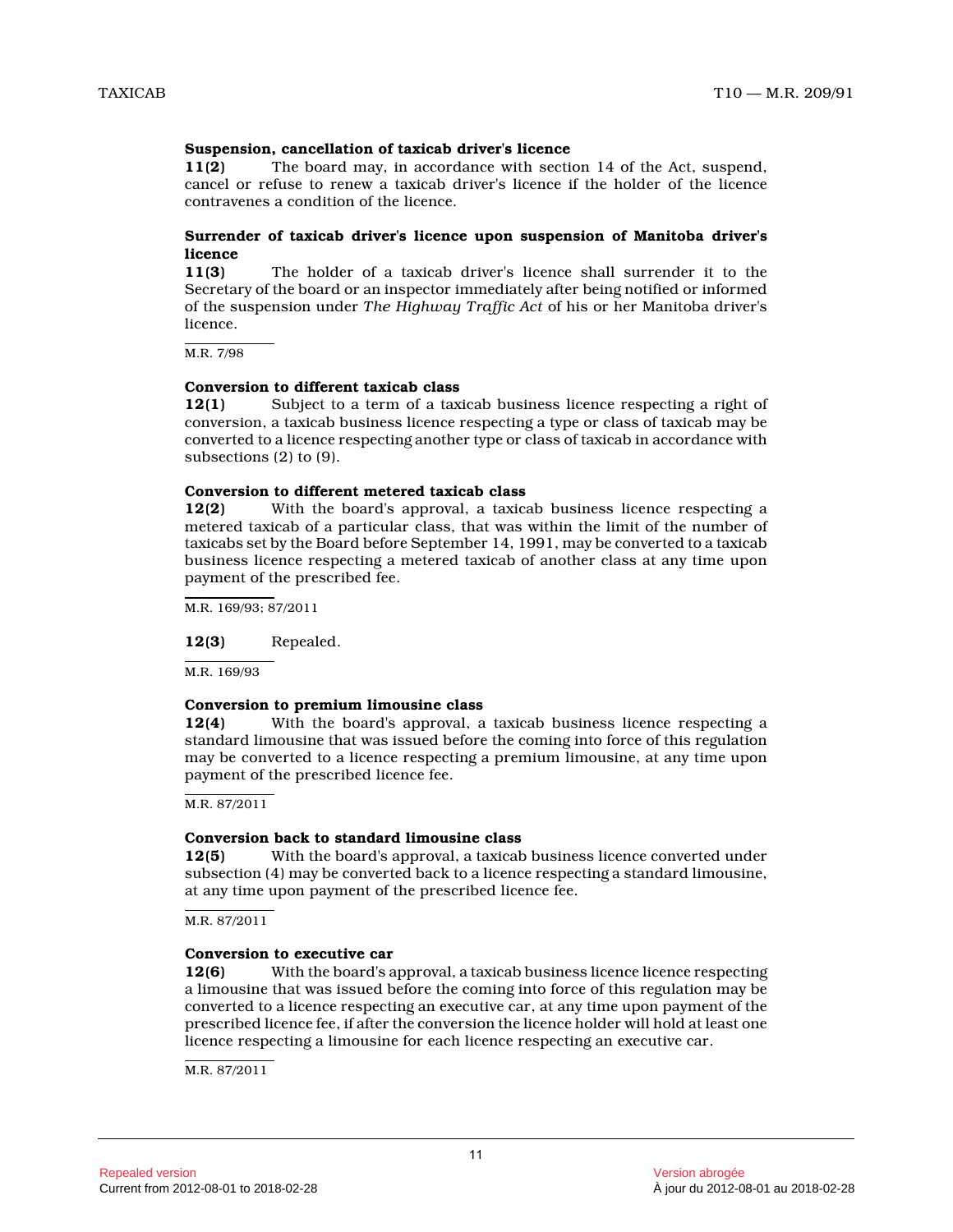# **Conversion back to limousine type**

**12(7)** With the board's approval, a taxicab business licence converted under subsection (6) may be converted back to a licence respecting a limousine, at any time upon payment of the prescribed licence fee.

M.R. 87/2011

# **12(8) and (9)** Repealed.

M.R. 169/93; 87/2011

# **13** Repealed.

M.R. 169/93

# PART 4

# VEHICLE AND EQUIPMENT REQUIREMENTS AND MAINTENANCE

#### **Taxicab to meet requirements**

**14** A holder of a taxicab business licence shall not offer or operate a taxicab for compensation or permit a taxicab to be driven, and a driver shall not drive a taxicab, unless the taxicab and its equipment meet the requirements of this Part.

#### **Good working order and safe condition**

**15(1)** A taxicab and its equipment shall be in good working order and safe condition.

#### **Specific vehicle requirements**

**15(2)** Without restricting the generality of subsection (1), a taxicab is not in good working order or safe condition if it has

(a) exterior body, windshield or window damage that may pose a risk of harm to a person or tear the clothing of a person;

(b) excessive tire wear or a defective tire;

(c) a tail light, head light, signal light, stop light or interior light that is not in good working order or is cracked or broken;

(d) a door lock mechanism, door lock knob, door handle, window crank, window handle knob or hood or trunk latch that is missing or not in good working order;

(e) a door that cannot easily be opened from both the inside and the outside; or

(f) seat belts that are not fully functioning and readily accessible in all seating positions.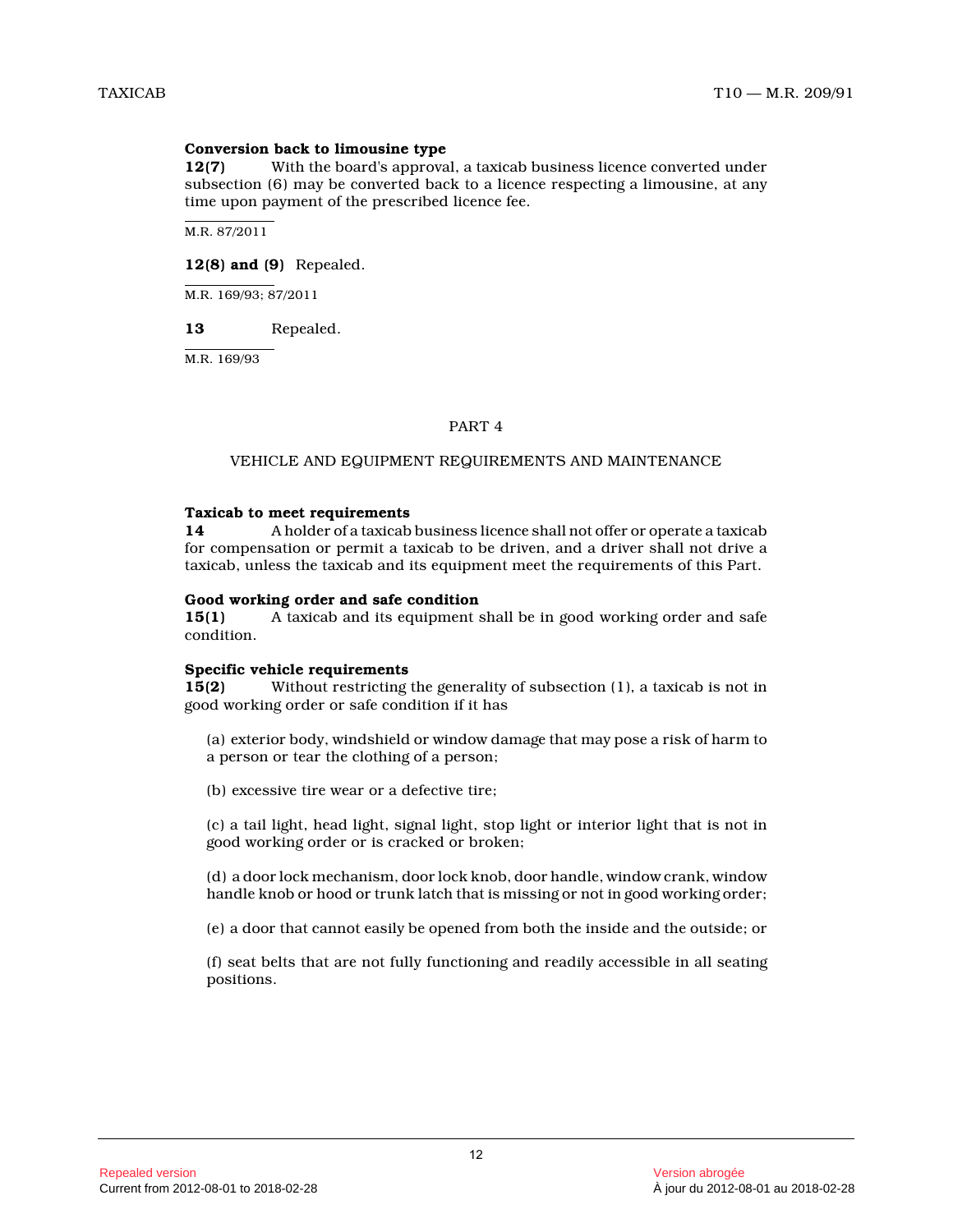#### **Cleanliness and cosmetic requirements**

**15(3)** A taxicab shall be

(a) as clean and dry in the interior, and as clean on the exterior, as is reasonably practicable, having regard to prevailing road conditions;

(b) free of disagreeable odours in the interior;

(c) free of rust, damage or cosmetic deterioration that adversely affects the appearance of the taxicab in a significant manner;

(d) equipped with matching hubcaps or wheelcovers for each wheel; and

(e) equipped with seats, headliner, interior carpet or floor covering and other interior components that are in good repair.

#### **Other requirements**

**15(4)** A taxicab shall

(a) repealed, M.R. 89/2003;

(b) have no less than 15 cubic feet or 424 litres of usable and reasonably clean trunk capacity;

(c) have a manufacturer's serial number that is legible and unaltered;

(d) if the taxicab is a metered taxicab or a passenger van, not be equipped with window tinting that reduces the transmission of light

(i) to a degree greater than, or

(ii) in an area of the windshield, a side window or a rear window different from,

the glazing installed by the manufacturer of the vehicle;

(e) if the taxicab is a handicab van, an executive car or a classic, premium, specialty vehicle or standard limousine, not be equipped with window tinting on its windshield or a side window directly to the left or right of the driver that reduces the transmission of light

- (i) to a degree greater than, or
- (ii) in an area of the windshield or side window different from,

the glazing installed by the manufacturer of the vehicle;

(f) if the taxicab was manufactured after January 1, 1989, be equipped with a child restraint system tether anchorage that complies with the requirements of section 210 of the *Motor Vehicle Safety Regulations*, C.R.C., c. 1038;

(g) if the taxicab is a metered taxicab or handicab van, be equipped with a first aid kit that meets the requirements of Schedule B of the *First Aid Regulation* , Manitoba Regulation 140/98;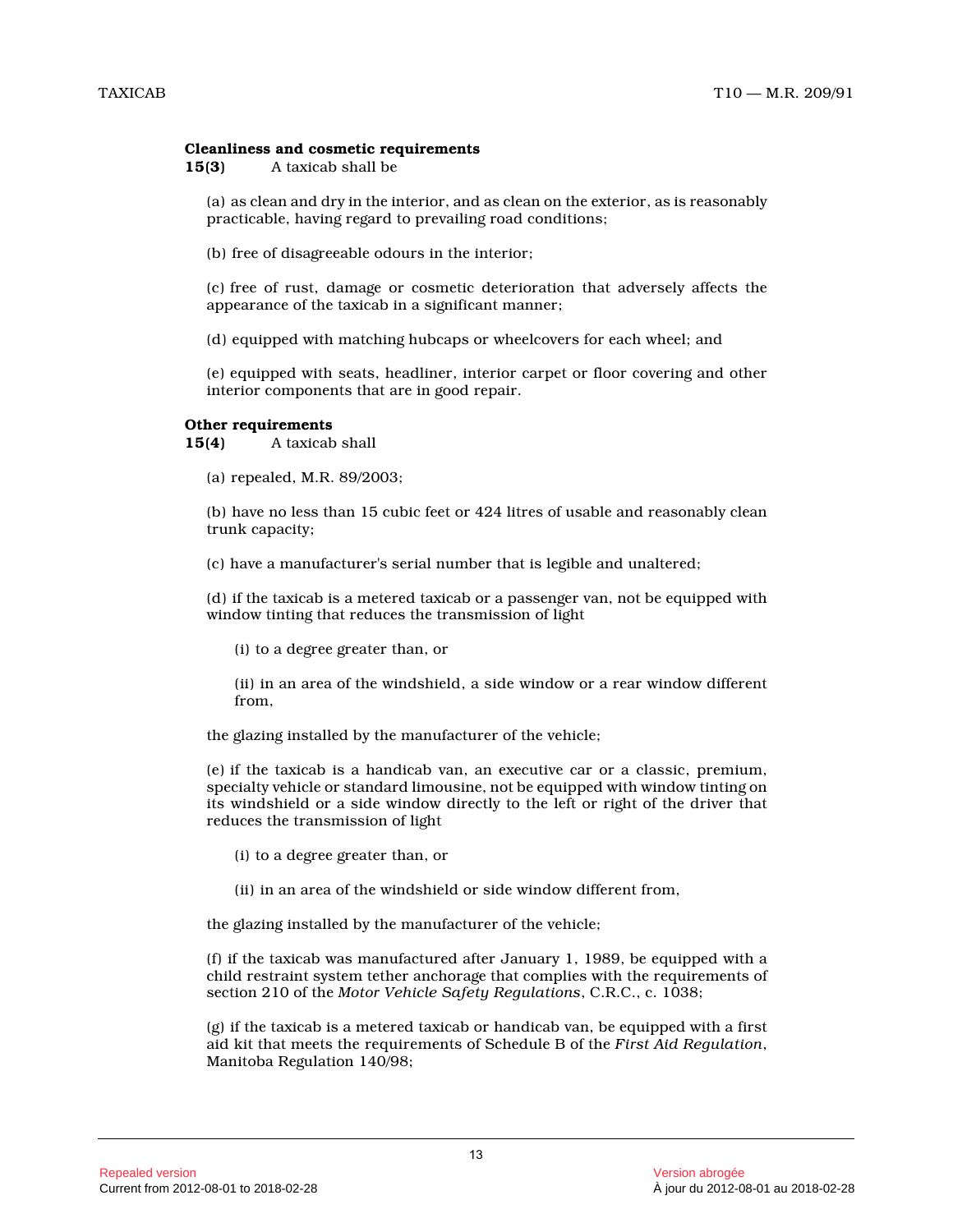(h) if the taxicab is a metered taxicab, be equipped with

(i) a driver-controlled trunk lock, and

(ii) a strobe light that is of a make and model approved by the board and is permanently mounted on the taxicab's roof.

M.R. 224/97; 133/98; 210/98; 75/2002; 113/2002; 89/2003; 81/2005; 44/2010; 59/2011

**15(5)** If a metered taxicab is equipped with an electronic global positioning system, the system must be operational at all times when the taxicab is in use.

M.R. 113/2002

### **In-car cameras**

**15.1(1)** A metered taxicab shall also be equipped with an in-car camera that

(a) is of a make and model approved by the board; an d

(b) is mounted on the inside of the windshield, or in another suitable position in the front of the passenger compartment, facing rearward to capture images of all occupants of the taxicab at any given time.

M.R. 75/2002

**15.1(2)** An in-car camera shall not be installed in a metered taxicab except by an installer approved by the board.

M.R. 75/2002

**15.1(3)** No person shall install or permit the installation in a taxicab of an in-car camera if the installer is not approved by the board.

M.R. 75/2002

**15.1(4)** No person shall install or permit the installation in a taxicab of an in-car camera if it is not approved by the board.

M.R. 75/2002

#### **Taxicab shields**

**15.2(1)** A metered taxicab shall also be equipped with a shield that

(a) is of a make and model approved by the board; an d

(b) is installed in accordance with the manufacturer's specifications.

M.R. 141/2002

**15.2(2)** No person shall install or permit the installation in a taxicab of a shield if it is not approved by the board.

 $M.R. 141/2002$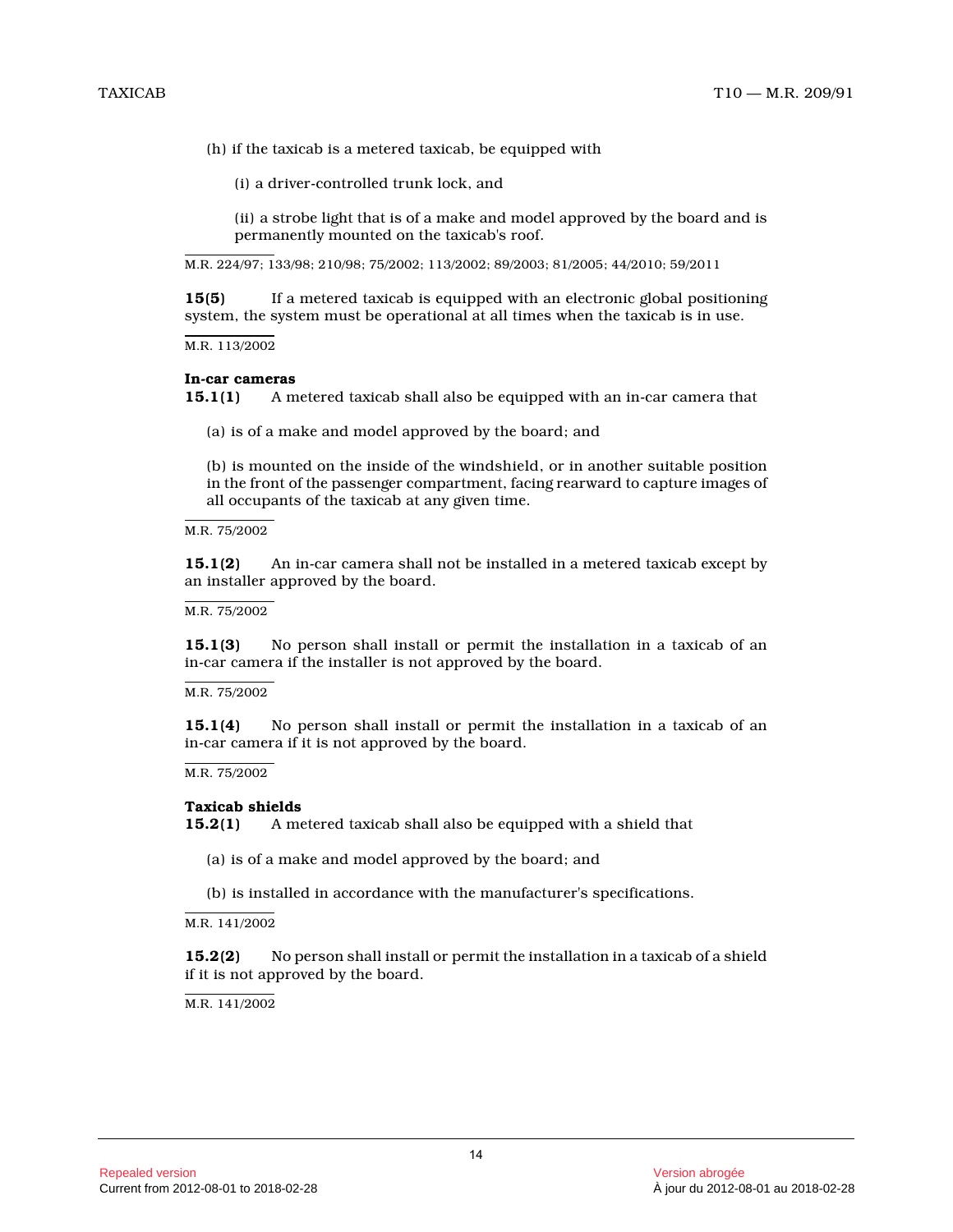# **Premium vehicle equipment requirements**

**16(1)** A premium taxicab, an executive car, a specialty vehicle limousine and a premium limousine shall be equipped with the amenities and optional features that are usual to a luxury or limousine class vehicle, including, without restricting the generality of the foregoing, air conditioning, leather or cloth upholstery, full interior carpeting, a high quality stereo audio system, and power windows.

M.R. 222/92; 81/2005

#### **Premium vehicle condition requirements**

**16(2)** In addition to the requirements set out in section 15, a premium taxicab, an executive car, a specialty vehicle limousine and a premium limousine, shall be maintained in a condition appropriate to luxury service, and, without restricting the generality of the foregoing, shall meet the following requirements:

(a) repairs to and replacement parts for the vehicle shall meet or exceed the manufacturer's specifications;

(b) the exterior shall be free of noticeable damage to, or deterioration of, the finish of the vehicle;

(c) the seats, headliner, interior carpet, floor covering and other interior components shall be free of unsightly wear, dirt or stains;

(d) repainting or touch-up painting of the vehicle shall be performed to professional standards;

(e) the vehicle shall have no broken or damaged parts.

M.R. 222/92; 81/2005

#### **Limitation on age of premium taxicab and premium limousine**

**17** A holder of a taxicab business licence shall not permit a premium taxicab or a premium limousine to be driven later than February 28 of the fifth year after the vehicle's model year.

M.R. 222/92; 116/96; 81/2005; 80/2009

#### **Limitation on age of executive car**

**17.1** A holder of a taxicab business licence shall not permit an executive car or speciality vehicle limousine to be driven later than February 28 of the eighth year after the vehicle's model year.

M.R. 116/96; 80/2009

#### **Accessible taxicab and handicab van vehicle requirements**

**18(1)** Subject to subsection (2), an accessible taxicab and a handicab van shall

(a) where the vehicle exceeds 4,536 kg GVWR, meet Canadian Standards Association Standard CAN/CSA3-D409-92, *Motor Vehicles for the Transportation of Physically Disabled Persons*, as amended from time to time, other than the requirements of Articles 6.20, 6.20.1 and 6.20.2, 6.21 and 6.21.1;

(a.1) where the vehicle is 4,536 kg GVWR or less, meet the requirements of Schedule I;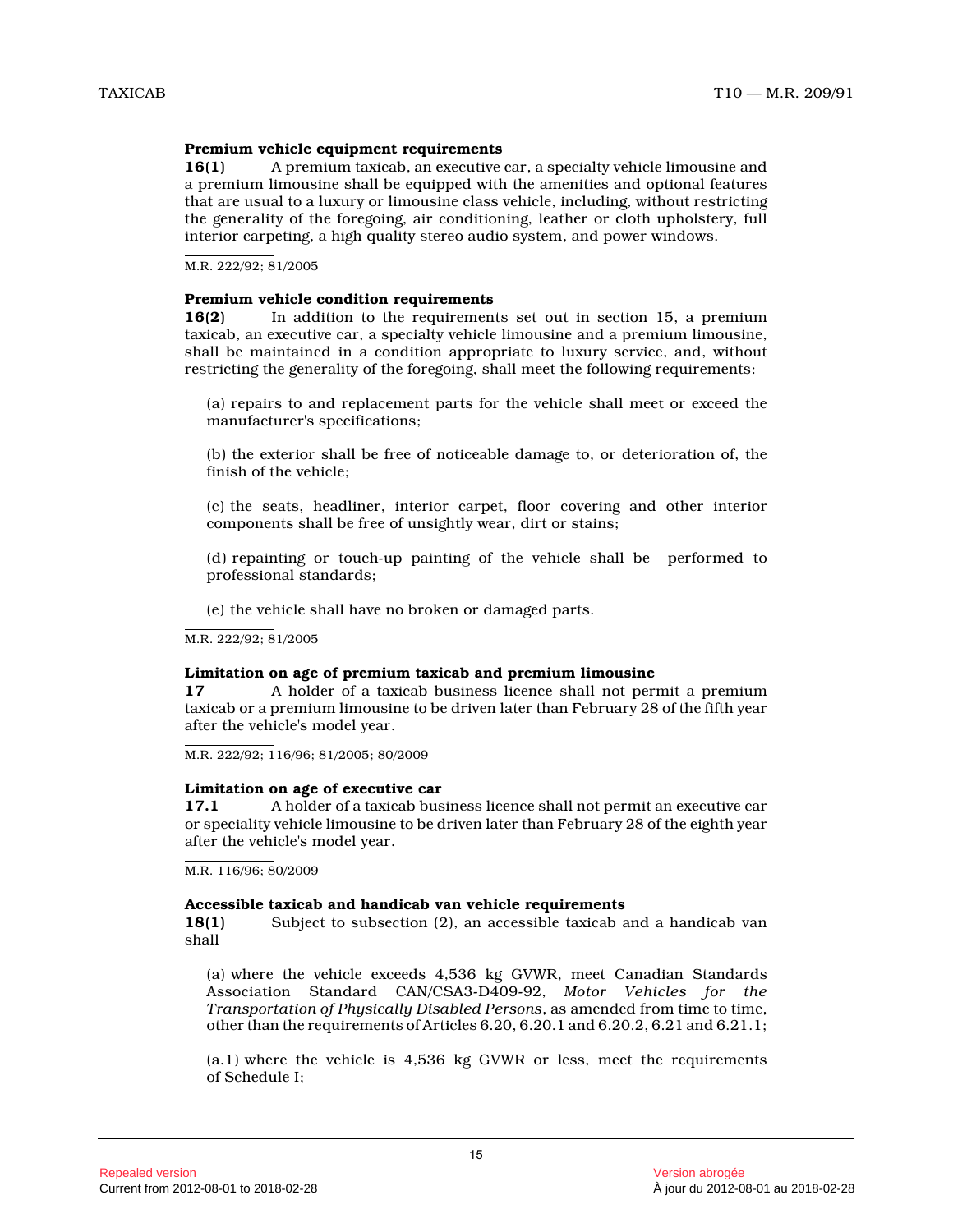(b) repealed, M.R. 75/2002;

(c) be equipped with  $1 \ 2.5 \ \text{kg}$  (5 lb.) capacity dry chemical type fire extinguisher ULC3-A: 10B:C

(i) mounted in a location readily accessible to the driver, and

(ii) if a fire extinguisher is not in view, placed in a location that is plainly marked; and

(d) meet all Canadian Motor Vehicle Safety Standards for the category of the vehicle, prescribed in the regulations under the *Motor Vehicle Safety Act* (Canada) as those regulations are amended from time to time.

M.R. 169/93; 237/97; 75/2002

#### **Transitional**

**18(2)** Clause 18(1)(a.1) does not apply to a vehicle that is licensed as an accessible taxicab or handicab van under a valid and subsisting taxicab business licence on the day this subsection comes into force, until the earlier of

(a) March 1, 2000; or

(b) the day on which the vehicle ceases to be operated as an accessible taxicab or handicab van under the taxicab business licence.

M.R. 237/97

#### **18.1 to 18.7** Repealed.

M.R. 31/2000; 141/2002

#### PART 5

#### **SIGNS**

#### **Prohibition re signs**

**19(1)** A holder of a taxicab business licence shall not offer or operate a taxicab for compensation or permit a taxicab to be driven and a driver shall not drive a taxicab that

(a) displays a sign that is not required or permitted by this regulation or an order of the board;

(b) fails to display a sign that is required by this regulation.

#### **Required signs**

**19(2)** A metered taxicab shall display the following signs :

(a) a double-faced sign on the roof that

(i) is capable of being illuminated,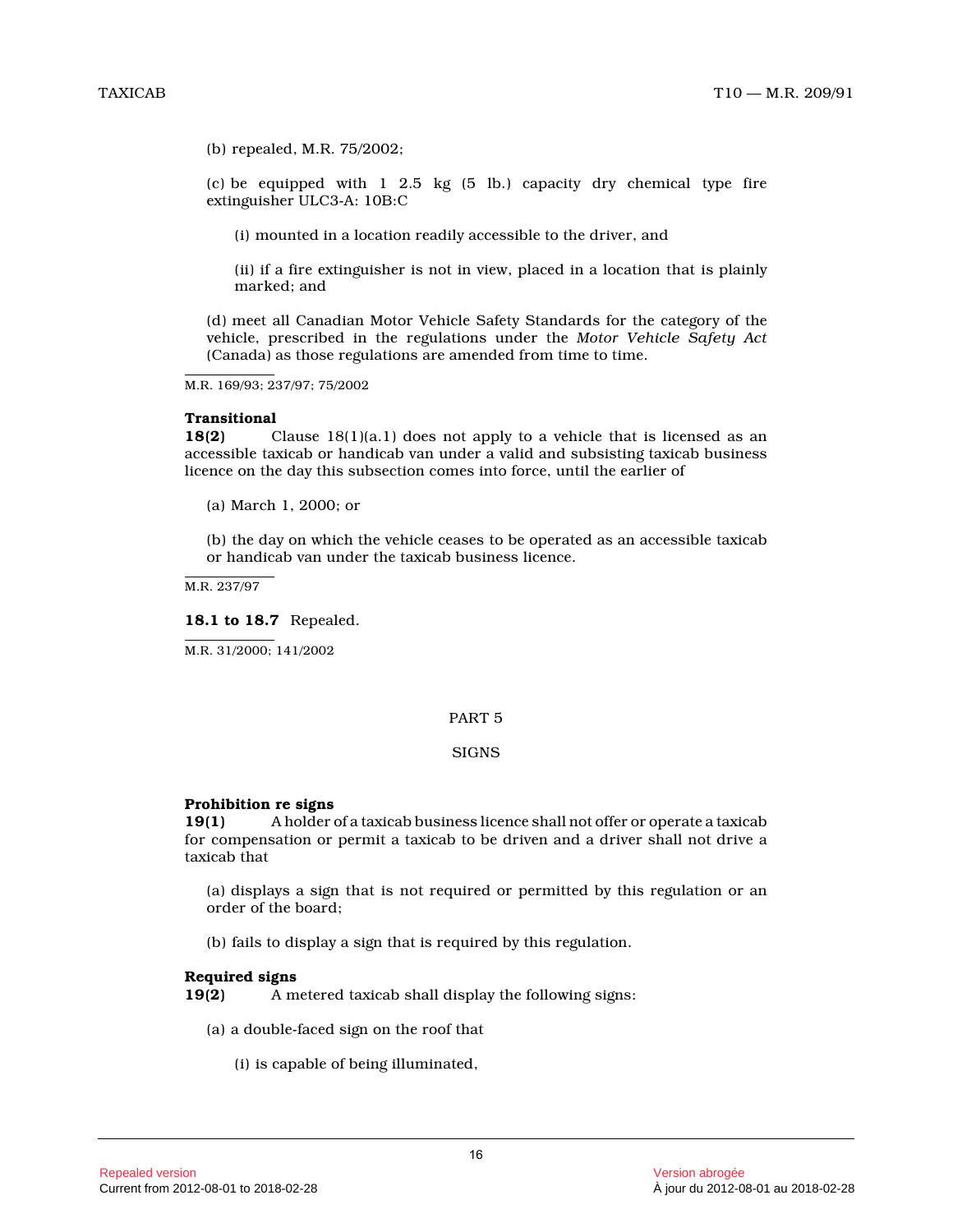- (ii) is in good working order,
- (iii) identifies the vehicle as a taxicab, and
- (iv) is visible from a distance of 100 m in normal daylight;
- (v) repealed, 87/2011;
- (b) a sign painted or permanently affixed to each side of the taxicab that

(i) sets out the business name under which the taxicab operates, which shall include the word "taxi", and the telephone number that the public may call to request the dispatch of a taxicab,

- (ii) uses lettering no less than 5 cm high and approved by the board, and
- (iii) is clearly visible at all times;

(c) a sign meeting the requirements of clause (b) that is painted or permanently affixed above or below the rear window of the taxicab;

- (d) a sign painted or affixed to the rear and each side of the taxicab that
	- (i) sets out the board number,

(ii) uses numbers no less than 10 cm high of a type and in a location approved by the board, and

- (iii) is black or white in colour, in contrast to the colour of the vehicle;
- (d.1) a sign affixed to the front interior of the taxicab that
	- (i) sets out the board number,
	- (ii) is black or white in colour, in contrast to the interior colour of the vehicle,
	- (iii) is located in a location that is visible from any passenger seating position in the taxicab, and

(iv) uses numbers of a size and type that allow a passenger with normal eyesight to read the number while seated in any seating position in the taxicab;

(e) a fare information decal in the form set out in Schedule B, affixed to the right front or right rear door of the taxicab;

(f) if the taxicab is a premium taxicab, a sign displaying the words "premium taxicab - higher fare" immediately above the sign required under clause (e);

(g) a public information decal

(i) in the form set out in Schedule C, bearing the taxicab's board number, and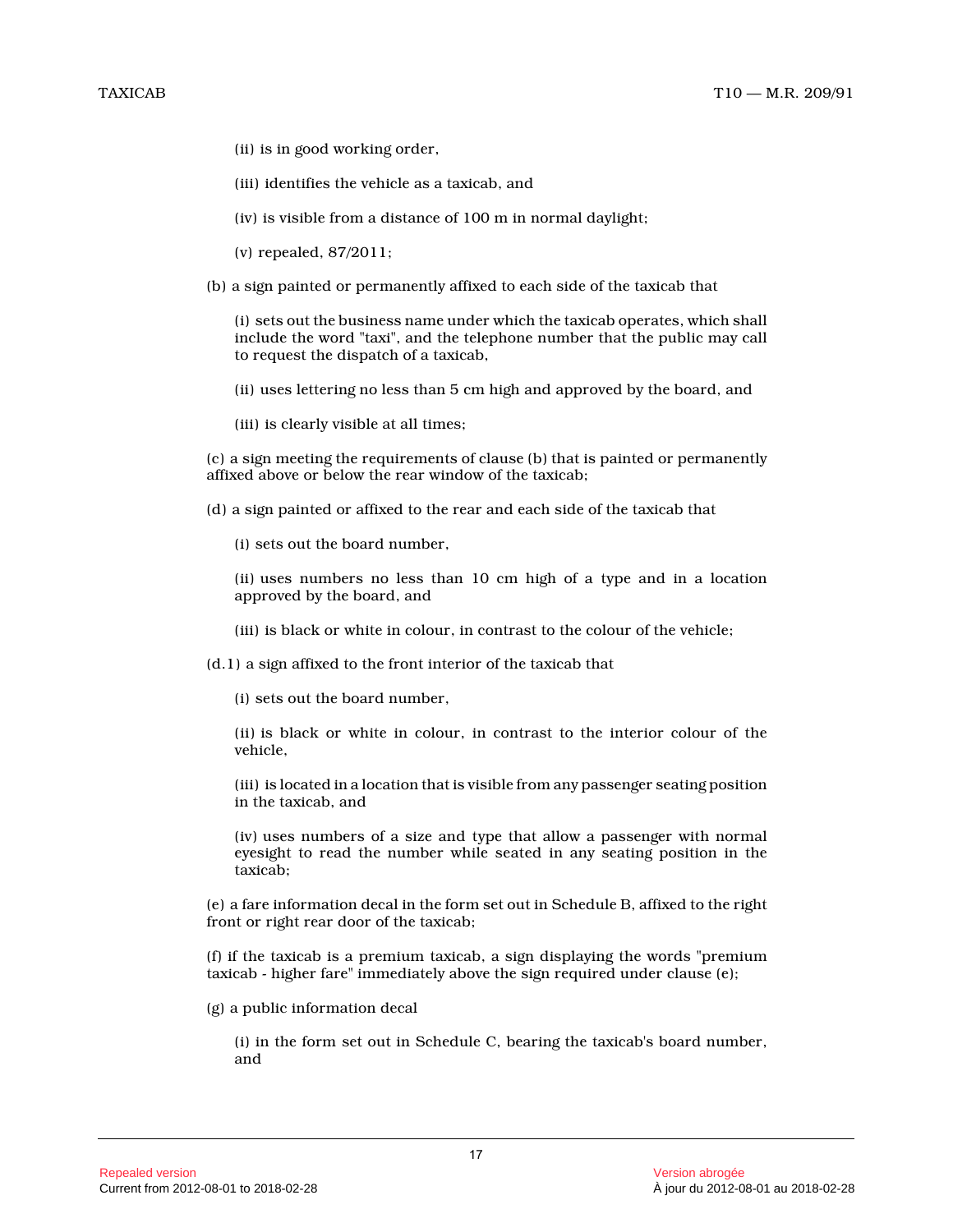(ii) affixed to the inside rear door windows of the taxicab, approximately 2.5 cm from the top and 2.5 cm from the front side of the windows, in a manner that allows the information to be read by a passenger seated in the vehicle;

(h) an in-car camera decal, to inform passengers that an in-car camera system is being used in the taxicab,

(i) that is printed with a double-sided message that is approved by the board and is able to be read both from outside and inside the taxicab,

(ii) that is clearly visible at all times, and

(iii) that is affixed to a rear door window in a position where it complies with subclause (ii).

M.R. 75/2002; 171/2002; 89/2003; 87/2011

**19(2.1)** An accessible taxicab, standard taxicab or handicab van shall display a sign on the outside of each rear passenger door, near the door handle, that indicates that smoking is not allowed in the vehicle. The sign shall be a sign provided for or permitted under *The Smoking Regulation By-law*, City of Winnipeg By-law No. 7870/2001.

M.R. 171/2002

# **Permitted signs**

**19(3)** A metered taxicab may display

(a) a sign identifying the business that operates the taxicab or with which the operator of the taxicab is associated, displayed in the front of the taxicab in the place reserved for affixing a front vehicle number plate if a number plate is not required to be displayed; and

(b) a decal not more than 10 cm high and 12.5 cm wide that displays the logo of a credit card accepted by the holder of the taxicab business licence.

**19(3.1)** An accessible taxicab, standard taxicab or handicab van may display a Canadian flag decal not more than 4 cm high and 8 cm wide on the front fenders of the vehicle below the board number.

# **Advertising signs**

**19(4)** A metered taxicab that is not a premium taxicab may display an advertising sign on the roof, affixed to the rear of the driver's headrest, or affixed to or above the rear view mirror and containing a space to hold the taxicab driver's licence, if the following conditions are met:

(a) the sign is approved by the vehicle standards and inspection section of the Manitoba Public Insurance Corporation;

(b) the sign is approved by the board as to appearance, structure and design;

M.R. 171/2002; 80/2009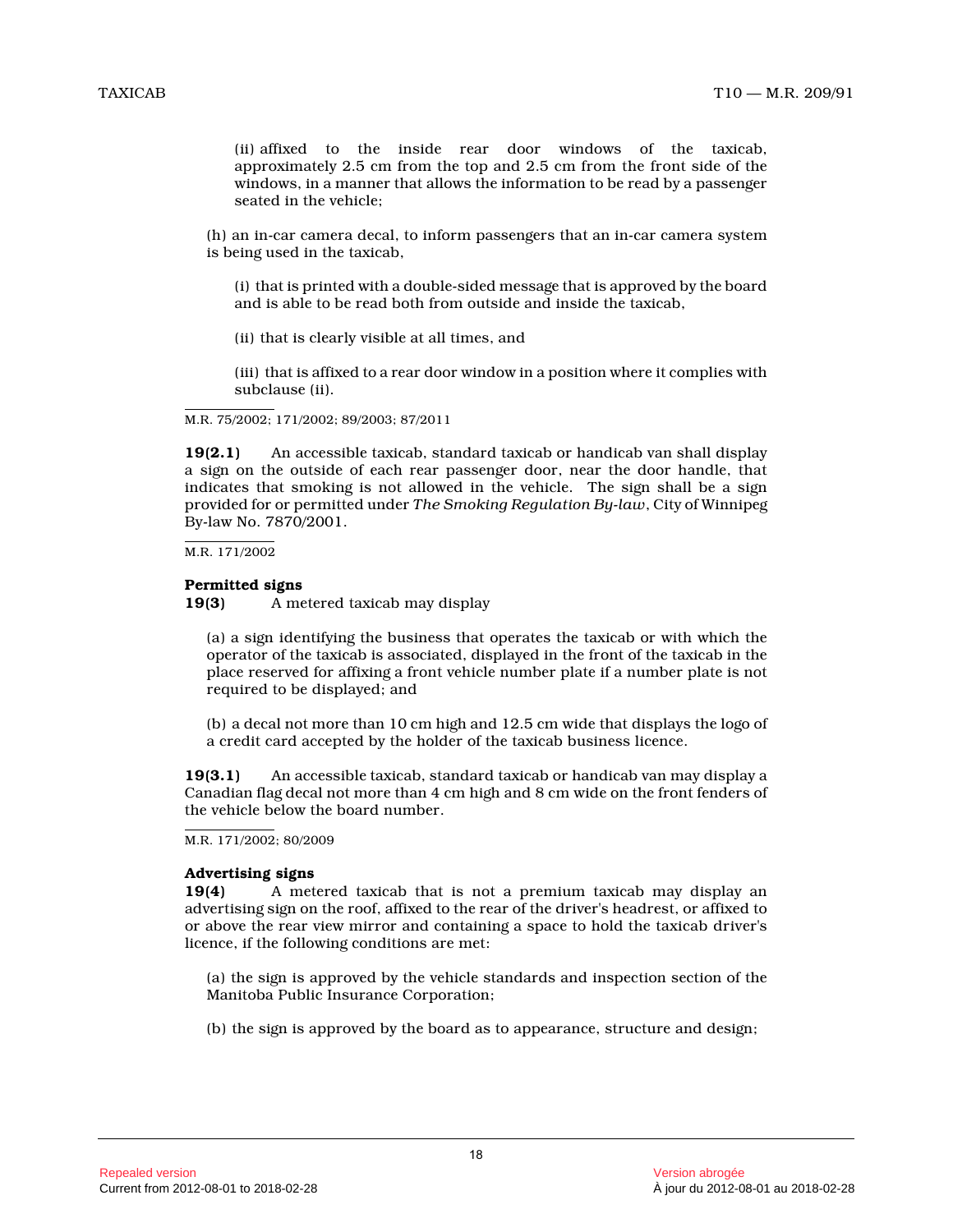(c) the sign is displayed under the terms of a written contract, which the holder of the taxicab business licence shall file with the board upon request, that clearly sets out the payment to be received by the licence holder.

M.R. 87/2011

# **Prohibited advertising signs**

**19(5)** No taxicab shall display an advertising sign that

- (a) offends community standards of decency; or
- (b) is not maintained in a good state of repair.

# **Metered handicab van signs**

**19(6)** A handicab van equipped with a taximeter shall display the signs required by clauses (2)(b), (c) and (d), except that the business name under which a handicab van operates is not required to include the word "taxi".

# **Executive car and limousine signs**

**19(7)** An executive car or limousine shall display the following signs at the following times:

(a) at all times, a sign that is painted on or affixed to the rear bumper of the vehicle and

(i) states the vehicle's board number,

(ii) uses numerals not less than 10 cm high, of a type and in a location approved by the board, and

(iii) is black or white in colour or chrome in finish, in contrast to the colour or finish of the part of the bumper on which it is painted or to which it is affixed;

(b) when it is parked in a limousine or executive car stand at Winnipeg James Armstrong Richardson International Airport and is for hire, a portable removable sign that

(i) is displayed in a location approved by the board, and

(ii) is in the format and contains the information respecting flat-rate services required by the board.

**19(8)** An executive car, limousine or premium taxicab shall display a sign on the inside of the vehicle, in a location that is visible to all passengers, that indicates that smoking is not allowed in the vehicle. The sign shall be a sign provided for or permitted under *The Smoking Regulation By-law*, City of Winnipeg By-law No. 7870/2001.

M.R. 171/2002

M.R. 123/98; 80/2009; 87/2011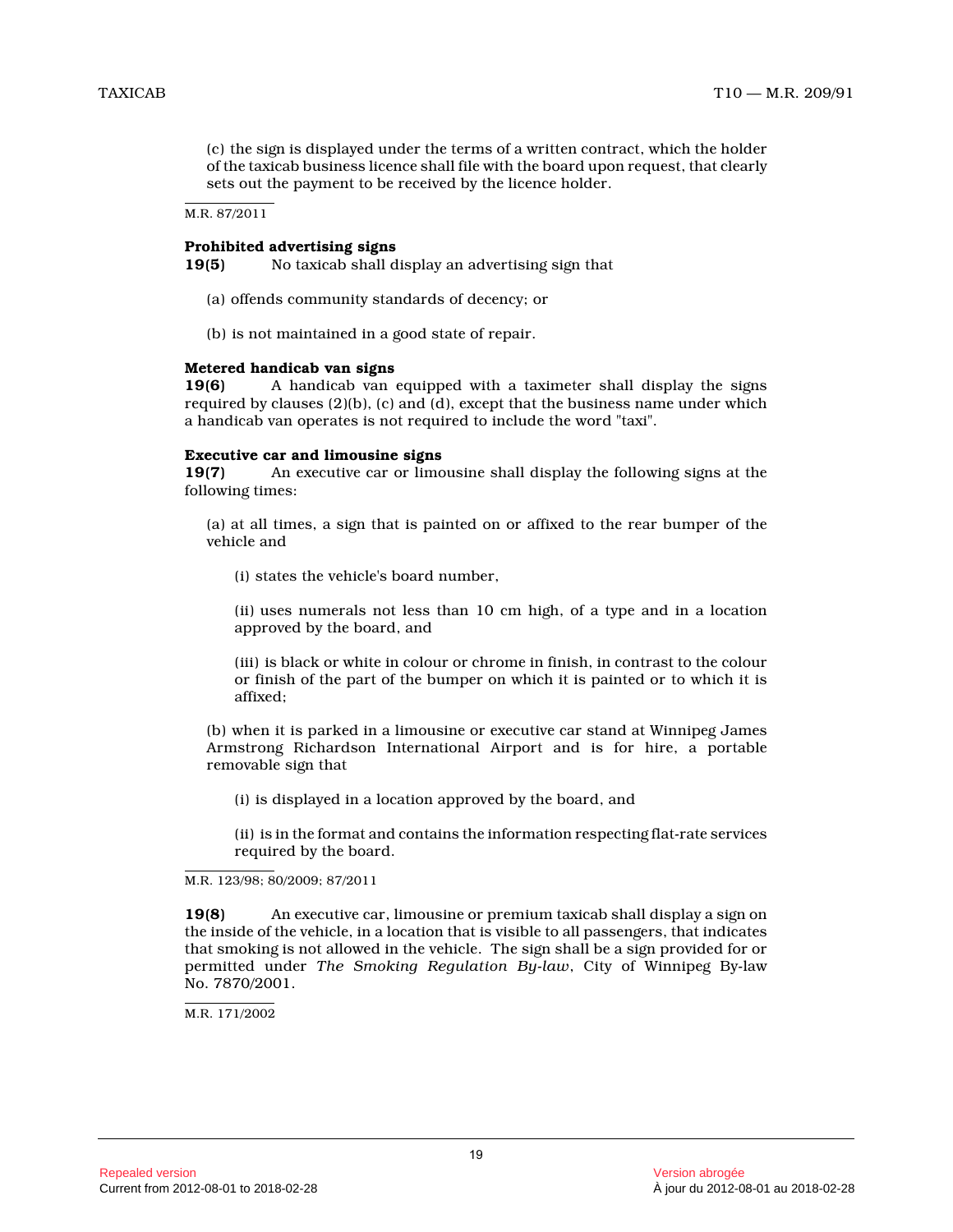# **Advertising signs on limousines**

**19(9)** A limousine may display an advertising sign that is affixed to or painted on a non-operating side window or the rear window if the following conditions are met:

(a) the sign is white, black or silver in colour;

(b) the sign is approved by the vehicle standards and inspection section of the Manitoba Public Insurance Corporation;

- (c) the sign is approved by the board as to appearance, structure and design;
- (d) the sign does not offend community standards of decency;

(e) the sign is maintained in a good state of repair .

M.R. 87/2011

## PART 6

# LICENCE HOLDER REQUIREMENTS

# **Only licensed drivers to be employed**

**20** A holder of a taxicab business licence shall ensure that a driver of the licence holder's taxicab holds a taxicab driver's licence and a driver's licence.

M.R. 169/93

#### **Restriction on issuing taxicab driver's licences**

**20.1(1)** No person shall be issued a taxicab driver's licence unless he or she successfully completes such training courses as the board determines are necessary from time to time to adequately train the person to operate a taxicab properly and safely.

M.R. 55/99

**20.1(2)** Subsection (1) applies with necessary modifications to the renewal of a taxicab driver's licence and an applicant for the renewal of a taxicab driver's licence shall provide proof satisfactory to the board that he or she has successfully completed any training course required by the board in the interval since the issuance of the licence or the preceding renewal of the licence, whichever is the later.

M.R. 55/99

**20.1(3)** Where the board considers it appropriate, it may require every holder of a taxicab driver's licence to complete a special training course as a condition of the continuation of the licence.

M.R. 55/99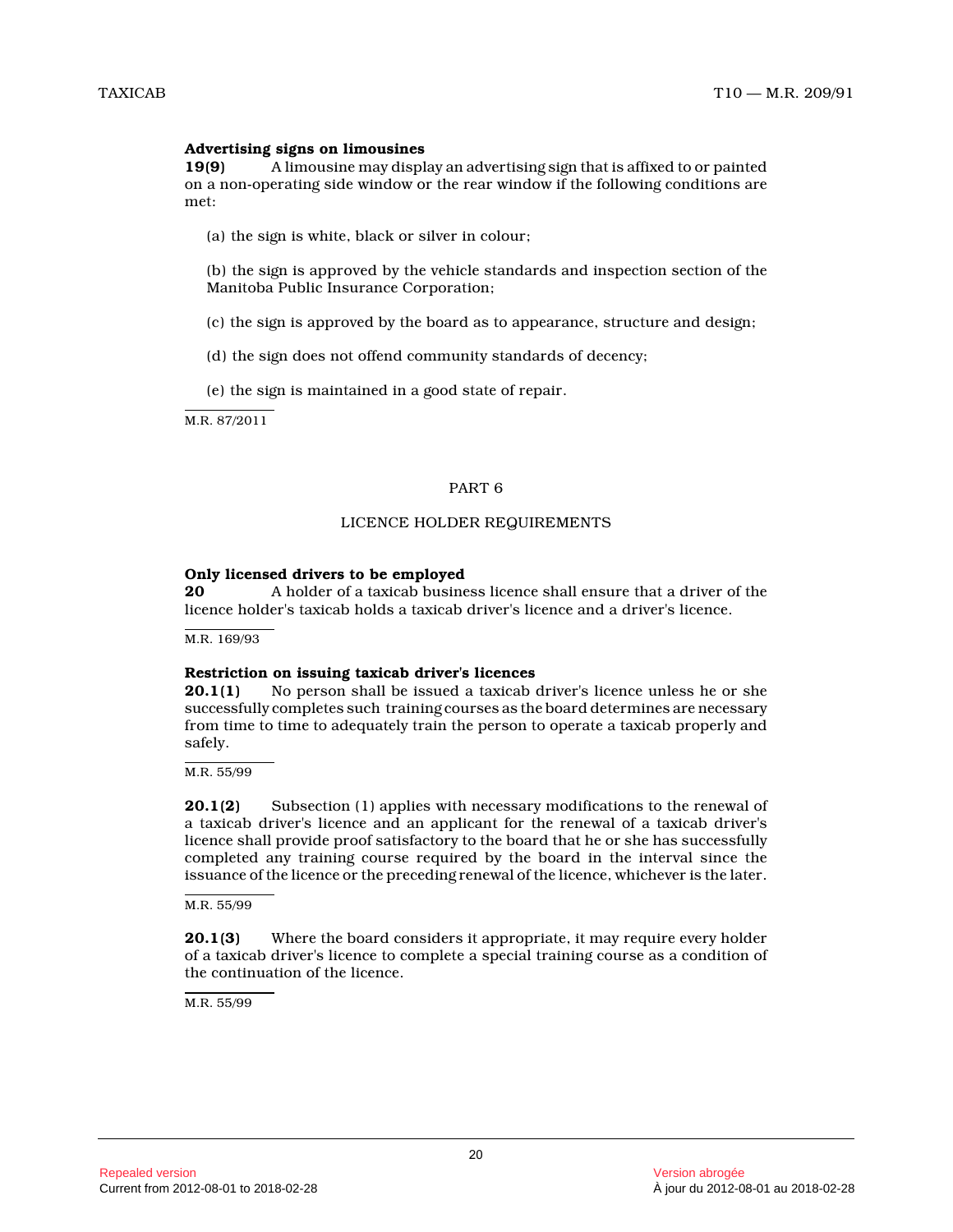# **Criminal record check**

**20.2(1)** A person must provide the board with a criminal record check in the following circumstances:

(a) if the person is applying for a taxicab driver's licence;

(b) if the person holds a taxicab driver's licence and the board requires the person to provide the criminal record check as a condition of maintaining the licence;

(c) the person is applying to renew his or her taxicab driver's licence and is the fourth renewal

(i) since the licence was issued, or

(ii) since the person last provided a criminal record check to renew the licence.

M.R. 84/2003; 58/2011

**20.2(2)** A criminal record check provided

(a) under clause (1)(a) or (c) must not be dated more than one month earlier than the day on which the person submits the licence application or licence renewal application; or

(b) under clause (1)(b) must be dated later than the date of the board's requirement for the check.

M.R. 84/2003; 58/2011

**20.2(3)** If the criminal record check discloses information about the person that satisfies the board that the person does not have the good character required of a taxicab driver, the board may do whichever of the following applies in the circumstances:

(a) refuse to issue a taxicab driver's licence to the person or to renew the person's taxicab driver's licence;

(b) cancel the person's taxicab driver's licence.

M.R. 84/2003; 58/2011

#### **Child abuse registry check**

**20.3(1)** A person must provide the board with a child abuse registry check in the following circumstances:

(a) if the person is applying for a taxicab driver's licence;

(b) if the person holds a taxicab driver's licence and the board requires the person to provide the child abuse registry check as a condition of maintaining the licence;

(c) the person is applying to renew his or her taxicab driver's licence and is the second renewal

(i) since the licence was issued, or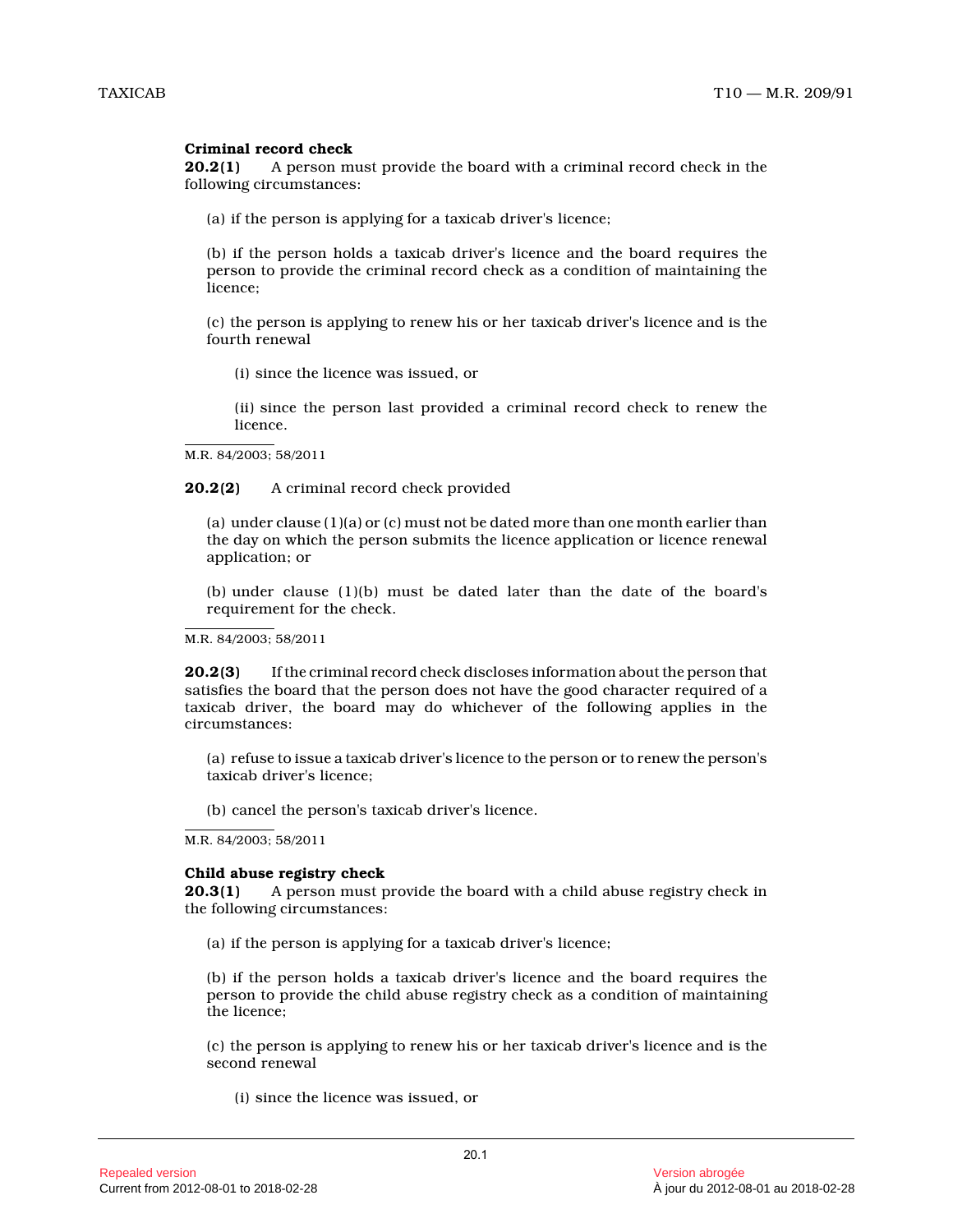(ii) since the person last provided a child abuse registry check to renew the licence.

M.R. 58/2011

**20.3(2)** A child abuse registry check provided

(a) under clause (1)(a) or (c) must not be dated more than one month earlier than the day on which the person submits the licence application or licence renewal application; or

(b) under clause (1)(b) must be dated later than the date of the board's requirement for the check.

M.R. 58/2011

**20.2(3)** If the child abuse registry check discloses information about the person that satisfies the board that the person does not have the good character required of a taxicab driver, the board may do whichever of the following applies in the circumstances:

(a) refuse to issue a taxicab driver's licence to the person or to renew the person's taxicab driver's licence;

(b) cancel the person's taxicab driver's licence.

M.R. 58/2011

#### **21** Repealed.

M.R. 169/93

#### **Requirements respecting driver's licence**<br>22 A driver shall **22** A driver shall

- (a) carry his or her driver's licence with him or her at all times;
- (b) repealed, M.R. 89/2003;

(c) produce his or her driver's licence and taxicab driver's licence for inspection upon the request of a peace officer or inspector; and

(d) notify the board of a change in name, address or telephone number, from that set out in his or her taxicab driver's licence, within seven days of the change.

M.R. 169/93; 89/2003

#### **Prohibition respecting driver's licence**

**23** No driver shall permit another person to use or be in possession of his or her taxicab driver's licence.

#### **Regular inspection**

**24(1)** A holder of a taxicab business licence shall regularly inspect the licence holder's taxicab and ensure that it complies with the requirements of this regulation.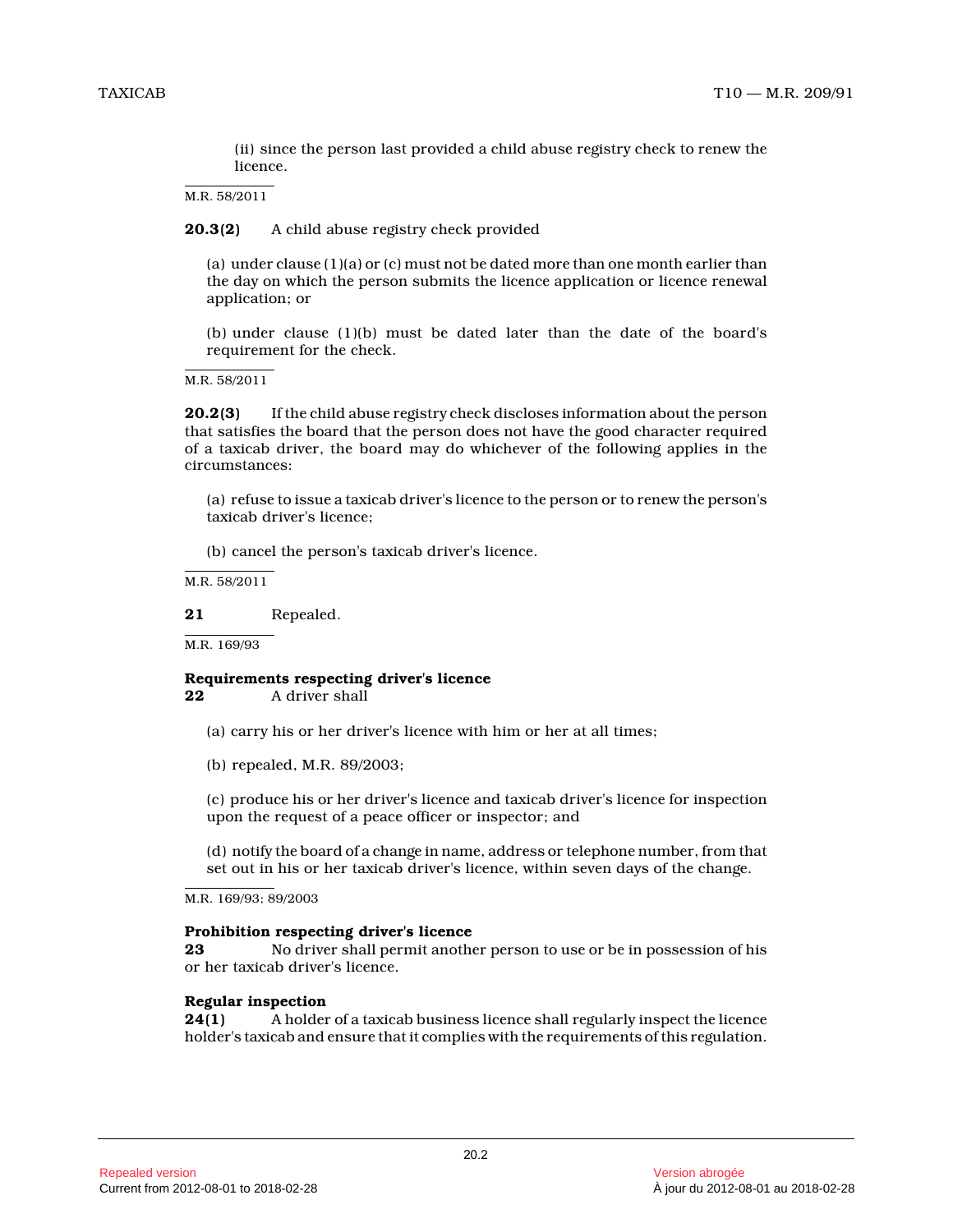# **Driver's inspection requirements**

#### **24(2)** A driver shall

(a) each day before driving a taxicab, and upon completion of his or her shift, inspect the taxicab for mechanical defects, cleanliness and interior or exterior wear, deterioration or damage to determine whether the taxicab and its equipment meet the requirements of Parts 4 and 5;

(b) report to the holder of the taxicab business licence respecting the taxicab, as soon as practicable, defects found in the condition of the taxicab and accidents involving the taxicab; and

(c) at the end of every trip, inspect the interior of the taxicab, and, before transporting another passenger,

(i) remove all litter from the interior of the taxicab, and

(ii) clean the interior of the taxicab as much as reasonably practicable, having regard to prevailing road conditions.

#### **Driving prohibitions**

**25** A driver shall not

(a) consume, be under the influence of or have in his or her possession any alcohol, drug or other intoxicant;

(b) transport gasoline, explosives or other flammable substance in a taxicab, other than

(i) motive fuel for the taxicab in its fuel tank, or

(ii) motive fuel in a proper container, secured in the trunk, for a person whose vehicle has an empty fuel tank;

(c) drive a taxicab at a speed or in a manner that, regardless of the posted speed limit and other rules of the road,

(i) impairs the security or comfort of a reasonable passenger, or

(ii) poses an unreasonable risk of harm to any person;

(d) drive a taxicab while any object in it obstructs his or her view of the highway;

(e) drive a taxicab while a passenger is not properly seated in the taxicab;

(f) permit more than one person to sit in the front seat of a taxicab;

(g) transport more than four persons in a taxicab unless it is a limousine, passenger van or handicab van, or a vehicle with a seating capacity of 7 or more persons;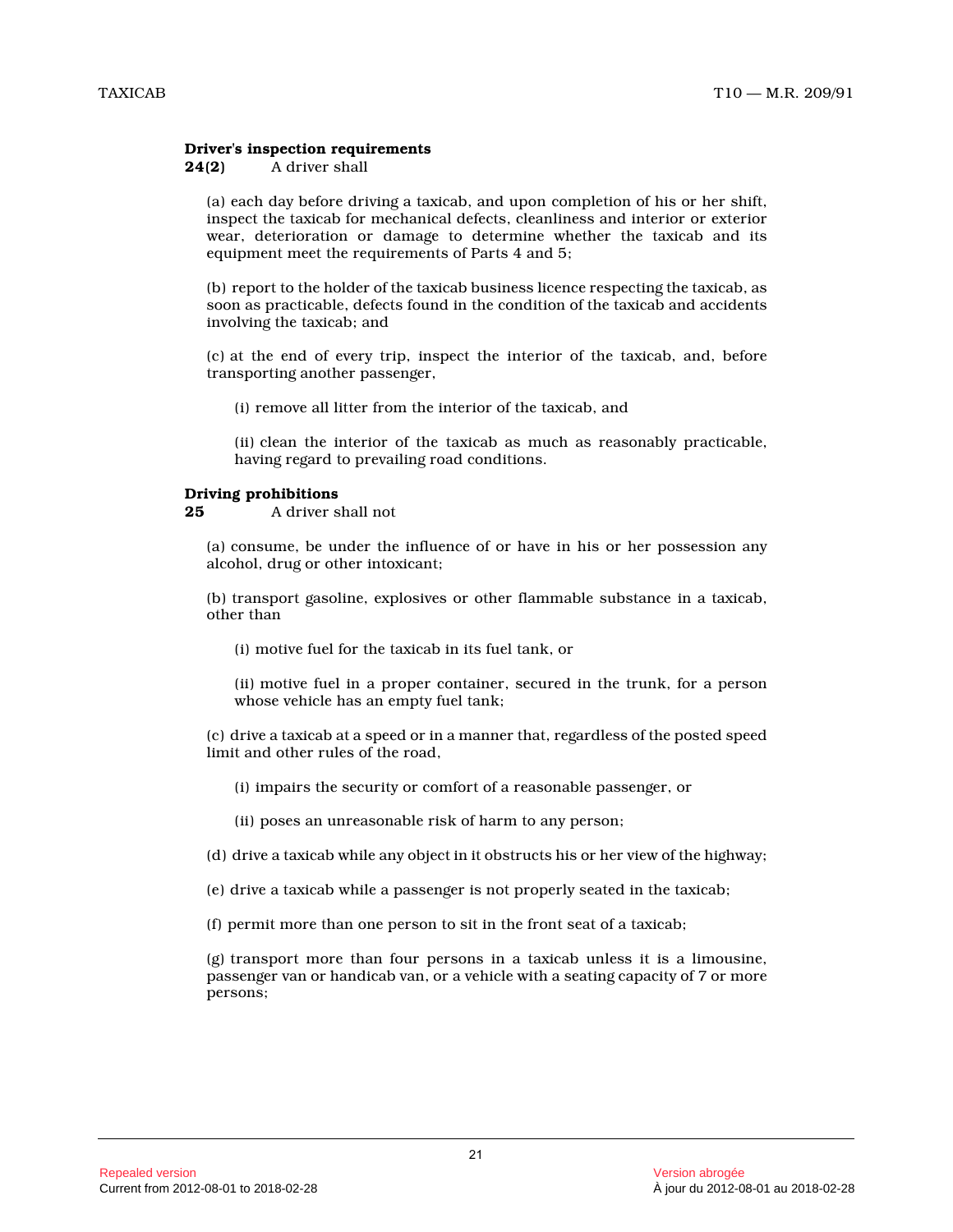(h) drive a taxicab that is not licensed by the board and registered under *The Highway Traffic Act*; or

(i) transport a passenger unless there is a functioning seat belt assembly provided for the passenger's use.

M.R. 169/93; 171/2002

# **Appearance of driver**<br>26 A driver sl

**26** A driver shall

- (a) present a clean, neat and well groomed appearance; and
- (b) wear clothes that are clean, neat and appropriate for public service.

#### **Service related prohibitions**

**27(1)** A holder of a taxicab business licence or a driver shall not

(a) solicit a person to hire a taxicab by shouting, calling, making other objectionable noise or conducting himself or herself in an objectionable manner;

(b) induce a person to engage his or her taxicab by a false or misleading statement;

(c) allow a person to be transported in a taxicab, whether for hire or not, if another person has previously engaged the taxicab, except

(i) with the permission of the person who previously engaged the taxicab, or

(ii) in an emergency;

(d) fail to keep an appointment or engagement punctually;

(e) make an appointment if a previous appointment or engagement would reasonably be expected to prevent the later appointment from being kept punctually;

(f) refer a passenger to another taxicab or other means of transportation;

(g) fail to reimburse a passenger for an overcharge;

(h) manipulate a microphone switch or other jamming device with intent to disrupt communication on a two-way radio system; or

(i) use or permit to be used in a taxicab a two-way radio or monitoring device that enables the licence holder or driver to transmit or receive a frequency of another licence holder or a dispatch service with which the licence holder is not affiliated;

(j) provide a payment to a person in return for the referral of passengers; or

(k) permit a person to smoke in the taxicab.

M.R. 171/2002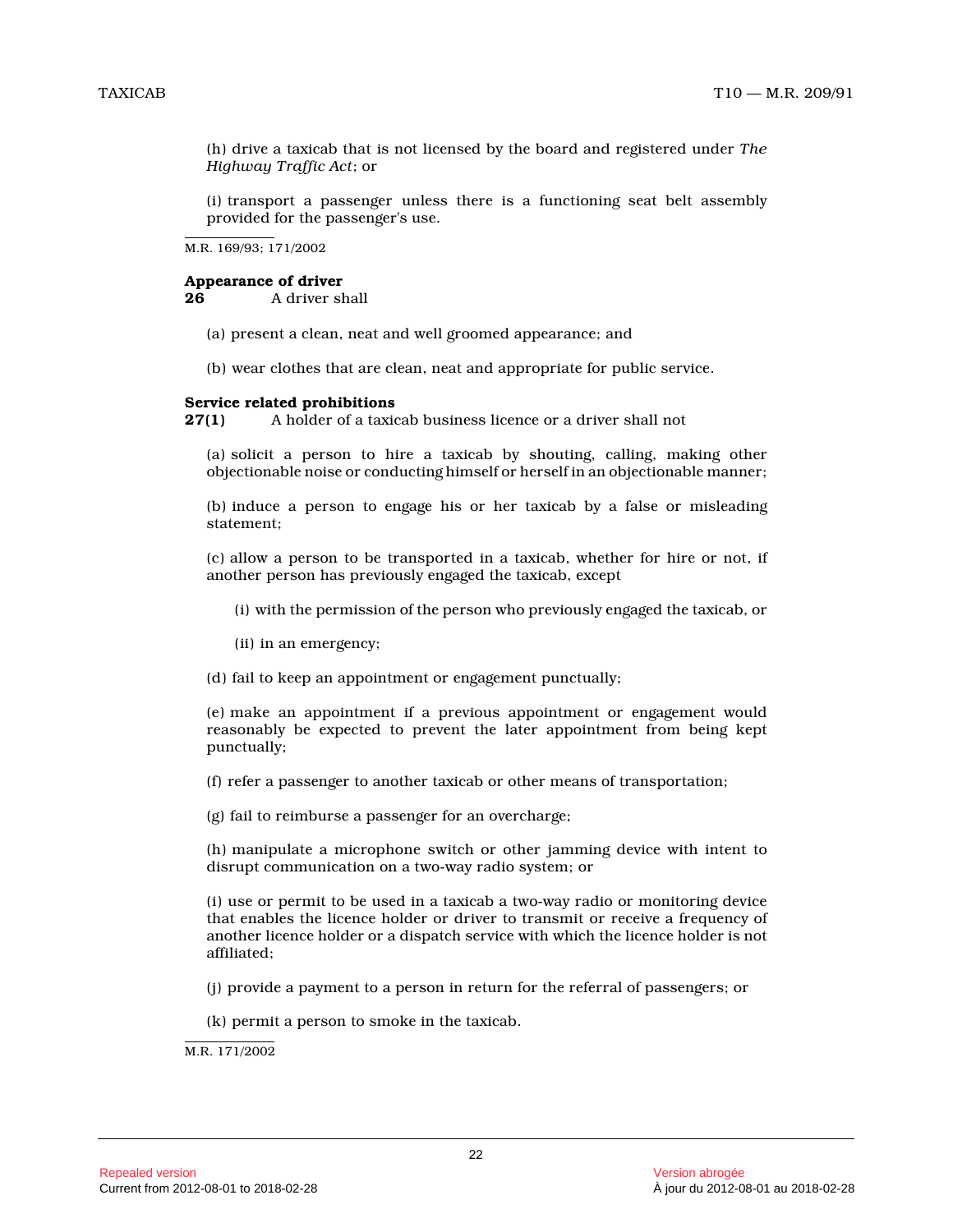# **Additional prohibitions**

**27(2)** A driver shall not

(a) notify an intended passenger of the arrival of a taxicab by means of a horn or other noise making device; or

(b) ask for a passenger's destination until the passenger is seated in the taxicab.

#### **Use of restraint systems in accessible cabs and handi-cab vans**

**27(3)** The driver of an accessible cab or handi-cab van shall, before operating the vehicle,

(a) properly secure the wheelchair or other mobility aid of every disabled or mobility-challenged passenger with a mobility aid securement device that meets the requirements of Schedule I;

(b) properly restrain every occupant of a wheelchair or other mobility aid who is less than 18 years of age by an occupant restraint system that meets the requirements of Schedule I; and

(c) inform every occupant of a wheelchair or other mobility aid who is 18 years of age or more that an occupant restraint system is available for his or her use, and offer to assist him or her in using the occupant restraint system if he or she wishes assistance.

M.R. 101/2000

# **Order of service**

**28(1)** A holder of a taxicab business licence or driver shall accommodate each person who requests taxicab service in the order of the requests for service.

# **Refusal of service**

**28(2)** Subject to subsection (3), a driver shall comply with a request for taxicab service except in the following cases:

(a) the driver has a previous order, appointment or engagement that could not be kept punctually if service were provided;

(b) the driver believes on reasonable grounds that the driver would be at risk of harm if service were provided;

(c) the driver believes on reasonable grounds that the person who requests service is unable or unwilling to pay the fare and the person has refused on request to pay a reasonable approximation of the fare in advance;

(d) the person who requests service

(i) is in such a state that the interior of the taxicab would likely be left in an unclean or unsanitary condition or with a disagreeable odour if service were provided,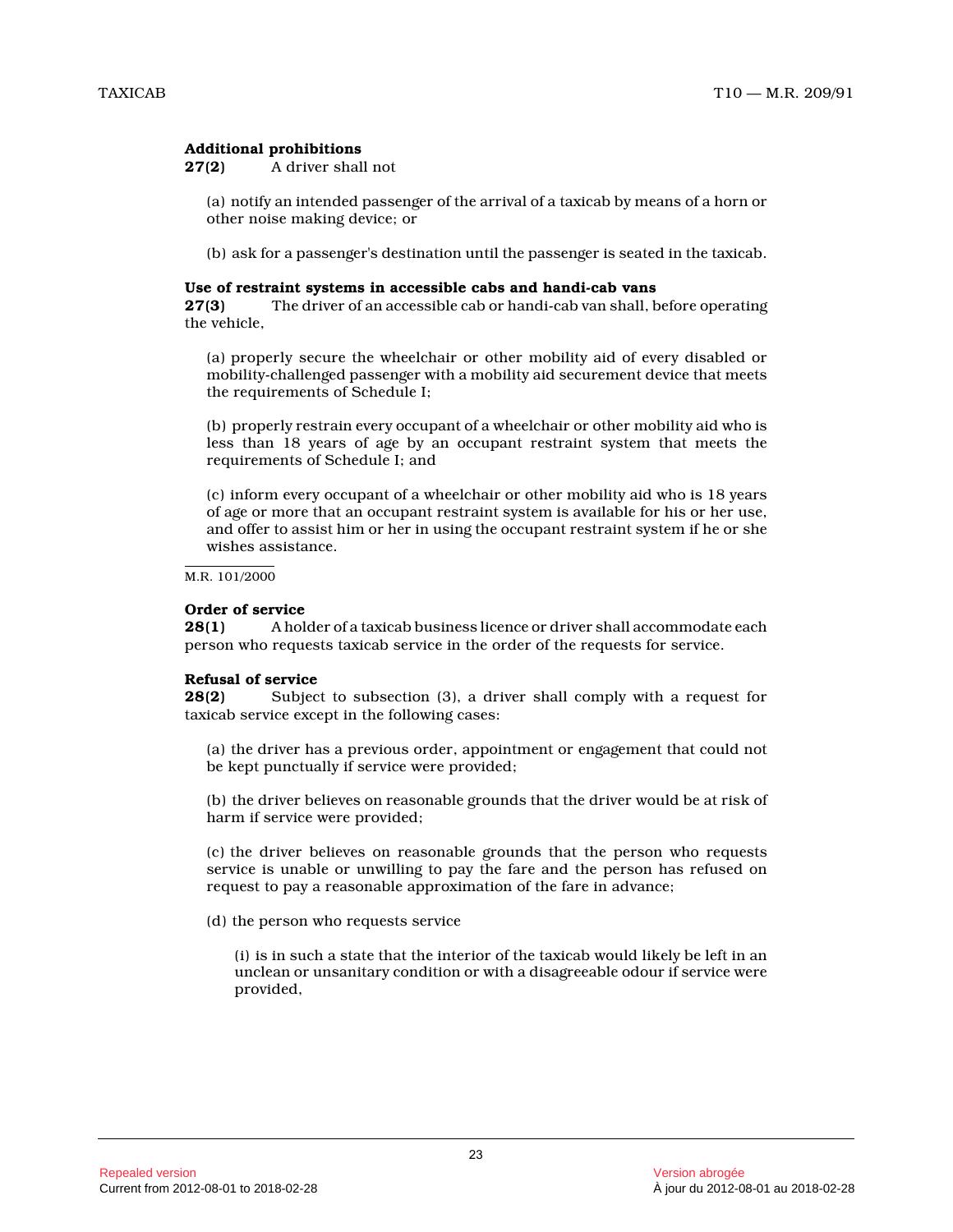(ii) is carrying any thing of such a nature or in such a manner that the interior of the taxicab would likely be left in an unclean, unsanitary or damaged condition or with a disagreeable odour, or the safe and efficient operation of the taxicab would likely be impaired, if service were provided,

(iii) is intoxicated or disorderly,

(iv) refuses upon request to give his or her destination,

(v) is accompanied by an animal, unless the person is vision or hearing impaired and is accompanied by a dog guide,

(vi) is eating food or drinking a beverage,

(vii) has previously requested another taxicab to provide the service, unless the previous request has not been fulfilled punctually, or

(viii) is under 12 years of age and is not accompanied by an adult, except in an emergency or unless adequate provision is made for the care and supervision of the passenger at the origin and destination of the trip.

# **Human Rights Code**

**28(3)** Subsection (2) shall not be interpreted

(a) to require a driver to provide service if the driver is justified in refusing service under the provisions of *The Human Rights Code*; or

(b) to permit a driver to refuse service in contravention of *The Human Rights Code* .

# **Discharge of passenger<br>28(4)** A driver shall

**28(4)** A driver shall not

(a) discharge a passenger at a place other than the requested destination without adequate cause; or

(b) where there is adequate cause to discharge a passenger at a place other than the requested destination, discharge the passenger at a place that is not safe, well-lighted and convenient to public transportation, unless the driver believes on reasonable grounds that to transport the passenger any further would pose a risk of harm to the driver.

### **Most direct route**

**29** A driver shall

(a) proceed by the most direct available route from the point of his or her engagement to the destination of the passenger unless otherwise instructed by the passenger;

(b) have sufficient knowledge of street locations and numbers and the locations of facilities in the City of Winnipeg to enable the driver to comply readily with clause (a); and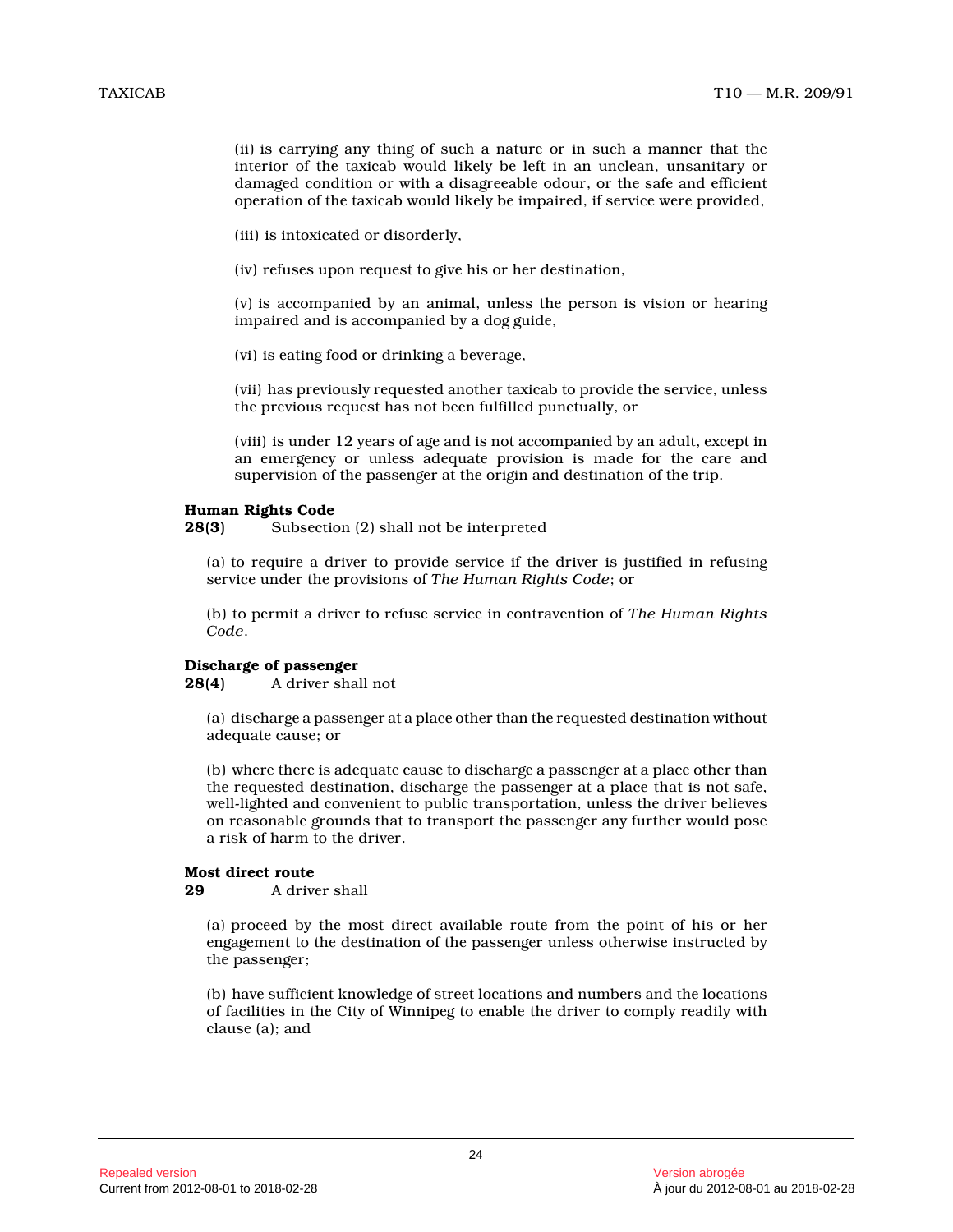(c) carry in his or her taxicab a current detailed street map of the City of Winnipeg.

#### **Driver to be courteous**

**30(1)** A driver shall be civil and courteous to a passenger and to a prospective passenger.

#### **Smoking prohibited**

**30(1.1)** No person driving a taxicab or in control of it shall smoke in the vehicle at any time.

M.R. 141/2002

#### **Prohibited conduct toward passengers**

**30(2)** A driver shall not

- (a) ask personal questions of a passenger;
- (b) sexually harass a passenger or make lewd remarks to a passenger;
- (c) insult, abuse, intimidate or threaten a passenger;
- (d) repealed, M.R. 141/2002;

(e) ask a passenger for a tip or gratuity or indicate that one is expected or required;

(f) do or say anything that would likely make a reasonable passenger feel uncomfortable or insecure; or

(g) recommend hotels, restaurants or similar facilities unless requested to do so by a passenger.

M.R. 141/2002

#### **Prohibition on use of cellular telephones**

**30(3)** A driver shall not use a cellular telephone while transporting passengers.

M.R. 114/99

#### **Exception for emergencies**

**30(4)** Subsection (3) does not apply to the use of a cellular telephone

(a) to call for medical assistance in the event of a medical emergency; or

(b) if the taxicab's two-way radio is inoperable, to call for roadside assistance in the event of a mechanical breakdown of the taxicab.

M.R. 114/99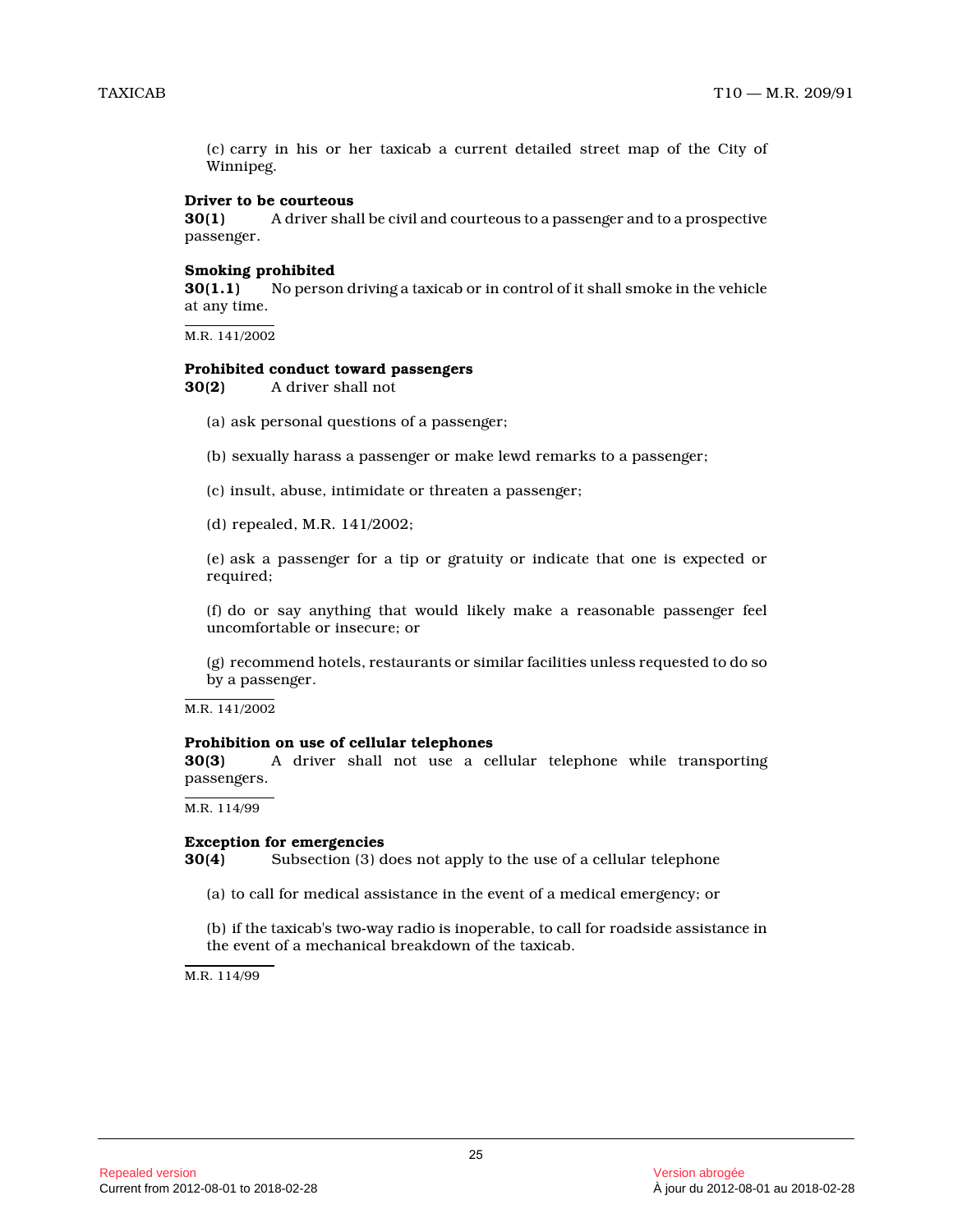#### **Assistance to passenger**

**31(1)** Subject to subsection (2), a driver shall, upon request,

(a) assist a passenger by placing luggage or packages in and removing them from the taxicab; and

(b) assist a passenger in and out of a taxicab.

#### **Exceptions**

**31(2)** A driver is not required to

- (a) lift an article that weighs more than 32 kg;
- (b) lift a passenger;

(c) assist a passenger if the driver believes on reasonable grounds that to do so would pose a risk of harm to the driver; or

(d) permit a person to sit in the front seat of the taxicab.

M.R. 171/2002

### **Change**

**32** A driver shall carry change for a \$20 bill.

#### **Radios, etc.**

**33** A driver shall comply with the reasonable requests of a passenger relating to

(a) the volume of a two-way radio in a taxicab;

(b) the volume and selection of what is played on a radio, tape player or other audio equipment in a taxicab; and

(c) the use or adjustment of a heater or air conditioner in a taxicab.

#### **Care of passenger's property**

**34(1)** A driver shall

(a) take due care of all property given to him or her for conveyance or safekeeping;

(b) immediately after a trip, inspect the interior of the taxicab for property lost or left in the taxicab;

(c) immediately make every reasonable effort to deliver directly to a passenger property left by the passenger in the taxicab; and

(d) if he or she is unable to deliver property to a passenger under clause (c), deliver the property to the holder of the taxicab business licence respecting the taxicab as soon as reasonably practicable and in any event before the end of his or her shift.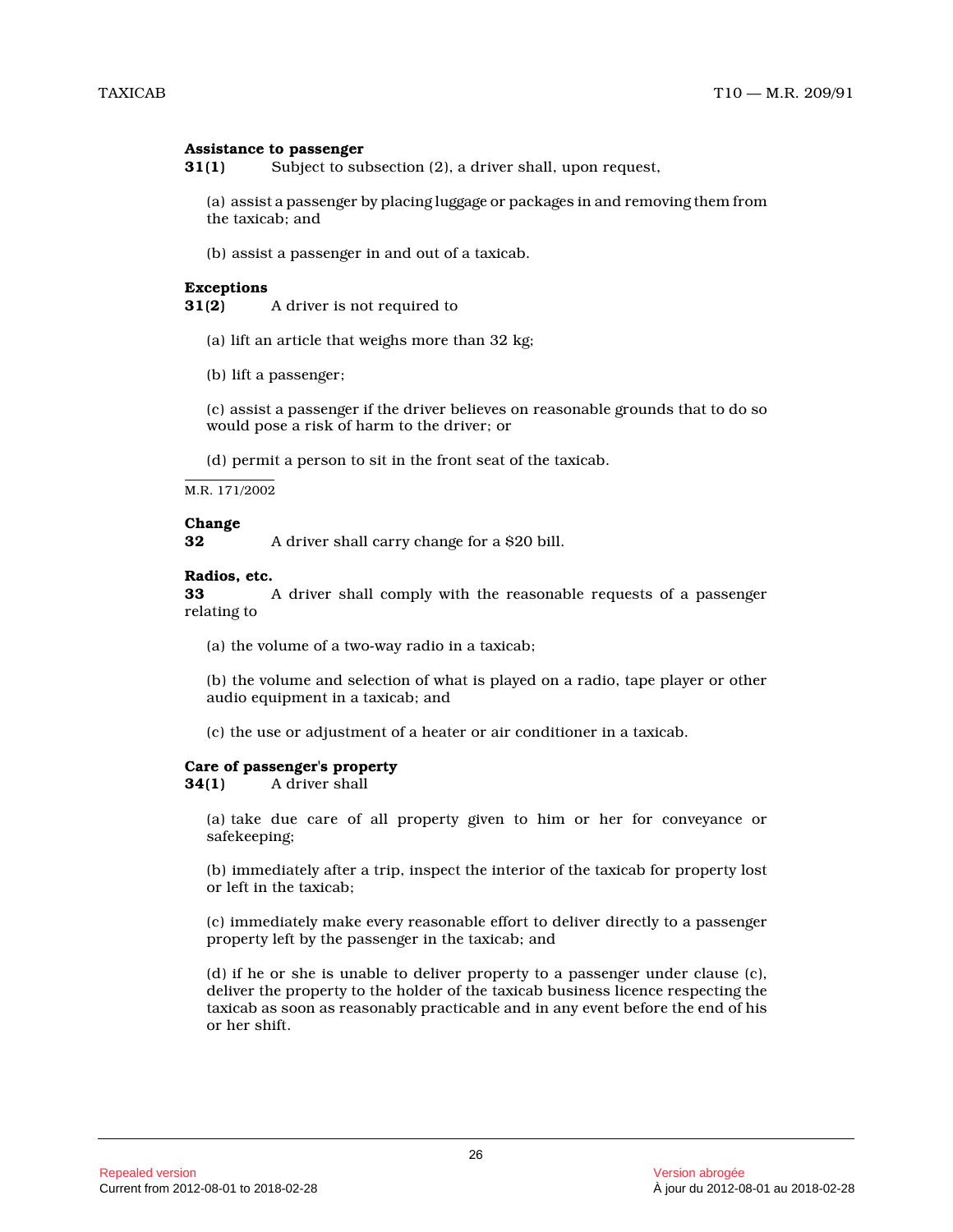# **Return of property**

**34(2)** A holder of a taxicab business licence shall

(a) ensure that all reasonable efforts are made to return to a passenger property that is left in a taxicab by the passenger;

- (b) keep possession of unclaimed property for a reasonable length of time; and
- (c) take reasonable care of the property while it is in his or her possession.

# **Delivery of property to police**

**34(3)** If a holder of a taxicab business licence is unable within a reasonable length of time to return valuable property left in a taxicab by a passenger, the licence holder shall deliver the property to the care of the City of Winnipeg Police Department.

# **Obligations of licence holder re premium taxicab**

**35** A holder of a taxicab business licence respecting a premium taxicab shall

(a) operate the premium taxicab under a business name that is distinctive from the name under which a standard taxicab is operated ;

(b) ensure that the telephone number that the public may call to request the dispatch of a premium taxicab is different from that for a standard taxicab;

(c) ensure that the words "premium taxicabs - higher fare" are displayed or expressed in all advertisements of the services of the licence holder;

(d) obtain board approval of a distinctive driver appearance standard; and

(e) accept traveller's cheques and no less than two major credit cards in payment of fares.

# **36(1)** Repealed.

M.R. 19/96; 55/99

#### **Premium driver requirements**

**36(2)** A driver of a premium taxicab, executive car or limousine shall

(a) open the door of the vehicle for a passenger, assist with a passenger's luggage and packages and provide such other reasonable assistance to the passenger as the circumstances require, unless the driver believes on reasonable grounds that to do so would pose a risk of harm to the driver; and

(b) comply with the distinctive driver appearance standard, approved by the board under clause 35(d).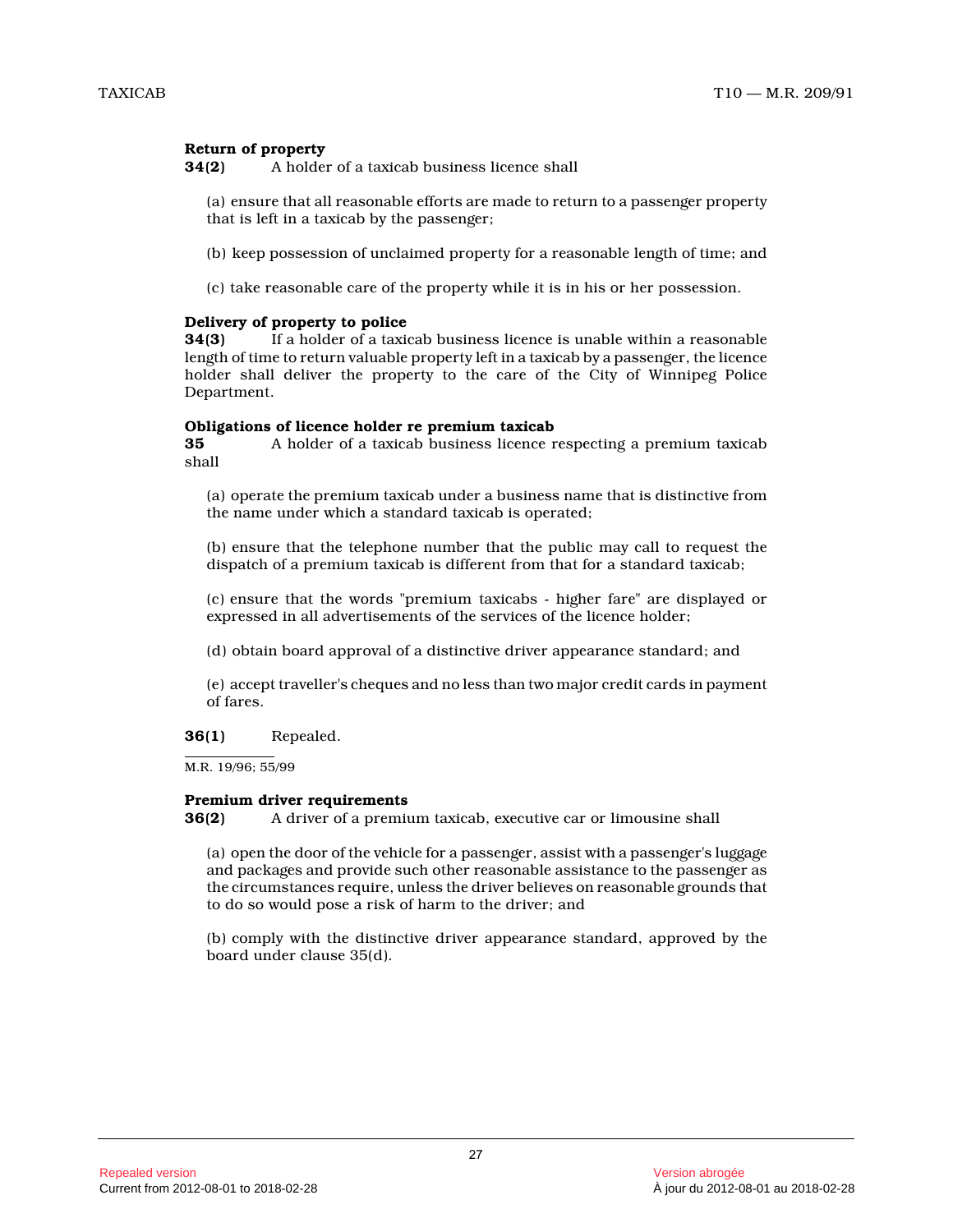**36(3)** Repealed.

M.R. 141/2002

# **Dispatch service requirements**

**37(1)** A holder of a taxicab business licence shall not operate or be affiliated with a dispatch service unless the dispatch service has a practice of

(a) accommodating persons who request taxicab service in the order of their requests for service;

(b) dispatching a taxicab to a person requesting service within the City of Winnipeg who can reasonably be accommodated unless the person requesting service has not paid for a previous trip;

(c) informing a person who requests taxicab service, before accepting the order, if a taxicab is not available to provide the service requested within a reasonable time;

(d) dispatching taxicabs in a manner that ensures that appointments are kept punctually;

(e) carrying on business 24 hours a day;

(f) responding promptly to complaints by passengers; and

(g) complying with the requirements of *The Human Rights Code* respecting the provision of taxicab services.

#### **Restrictions re dispatch service**

**37(2)** A holder of a taxicab business licence shall not operate or be affiliated with a dispatch service that

(a) possesses or uses a scanner or radio that is capable of monitoring another dispatch service's radio frequency; or

(b) has a practice of dispatching trips to

(i) a person who does not hold a valid licence issued by the board, or

(ii) a taxicab that has been ordered out of service under this regulation.

#### **Premium dispatch requirements**

**37(3)** Where 11 or more taxicabs are operated by or in affiliation with a dispatch service, a holder of a taxicab business licence respecting a premium taxicab shall not operate or be affiliated with the dispatch service, unless the dispatch service

(a) uses a computerized or computer-assisted system for the dispatch of premium taxicabs;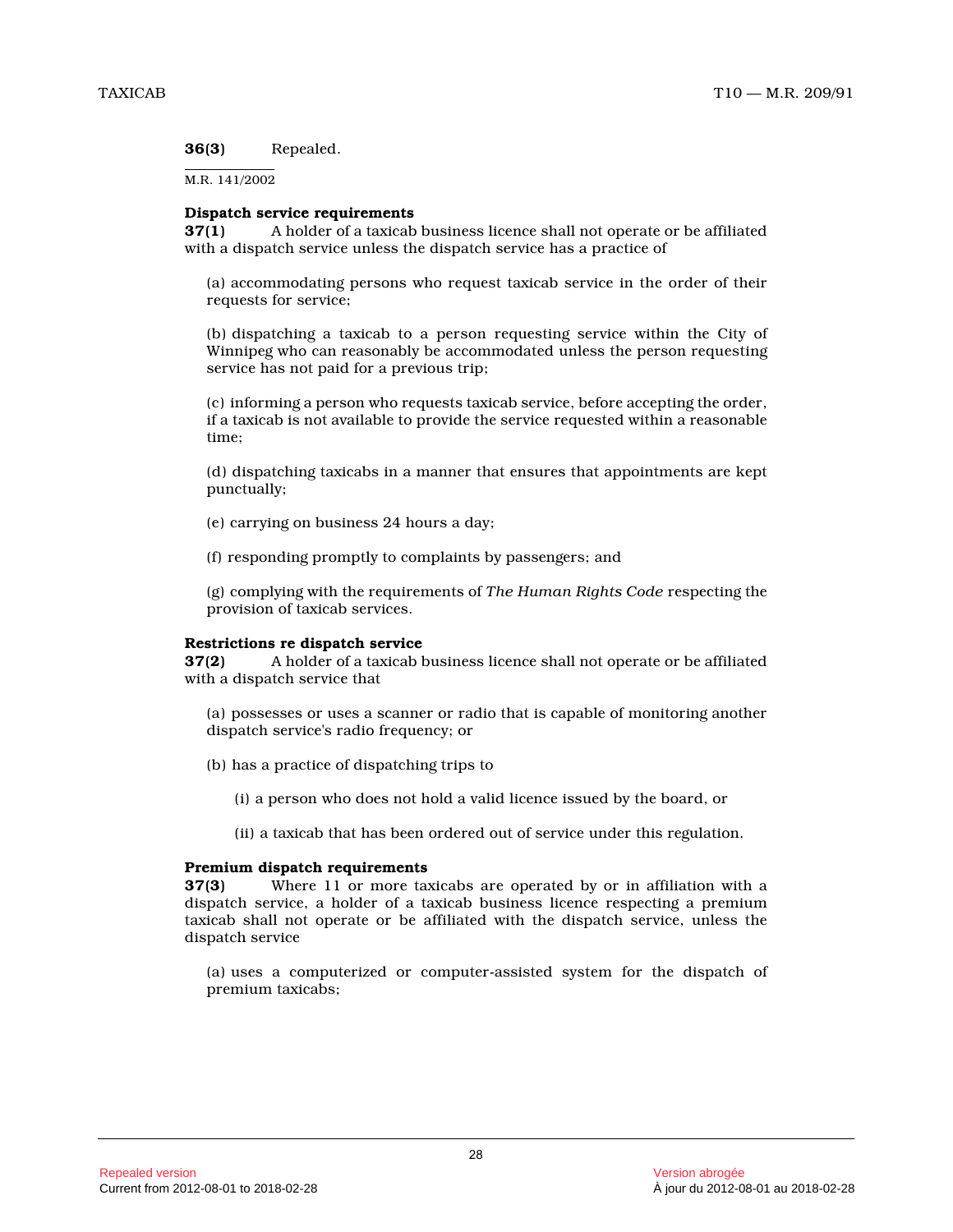(b) employs an on-road supervisor with authority to inspect and order out of service a premium taxicab operated by the licence holder, if found unsafe or unsuitable;

(c) maintains systems to respond to and investigate service complaints promptly and to monitor customer satisfaction levels;

(d) obtains board approval of, and maintains and enforces, standards of conduct for drivers, dispatchers, telephone operators and supervisors;

(e) administers a system to discipline employees for breaches of standards of conduct;

(f) obtains board approval of and operates in compliance with service standards for telephone answering time and taxicab response time;

(g) requires telephone order takers and dispatchers to identify themselves to callers by an identification number; and

(h) ensures that, for every 11 metered taxicabs operated by or in affiliation with the dispatch service, at least one accessible taxicab is operated by or in affiliation with the dispatch service.

#### **Insurance requirement**

**38** A holder of a taxicab business licence shall

(a) maintain, in respect of the taxicab operated under the licence, motor vehicle public liability and property damage insurance with a policy limit of not less than \$2 million; and

(b) produce evidence of the insurance required under clause (a) to the Registrar of Motor Vehicles upon registration of the taxicab under *The Highway Traffic Act* .

#### PART 7

#### FARE REGULATION

#### **Receipt requirements**

**39** Where a passenger requests a receipt or there is a dispute over the fare, a driver of a metered taxicab or a handicab van equipped with a taximeter shall provide the passenger with a receipt that sets out

- (a) the amount of the fare and that it includes applicable taxes;
- (b) the amount of applicable taxes, if the taxicab is a premium taxicab;
- (c) the place of pick up and discharge of the passenger;
- (d) the date of the trip;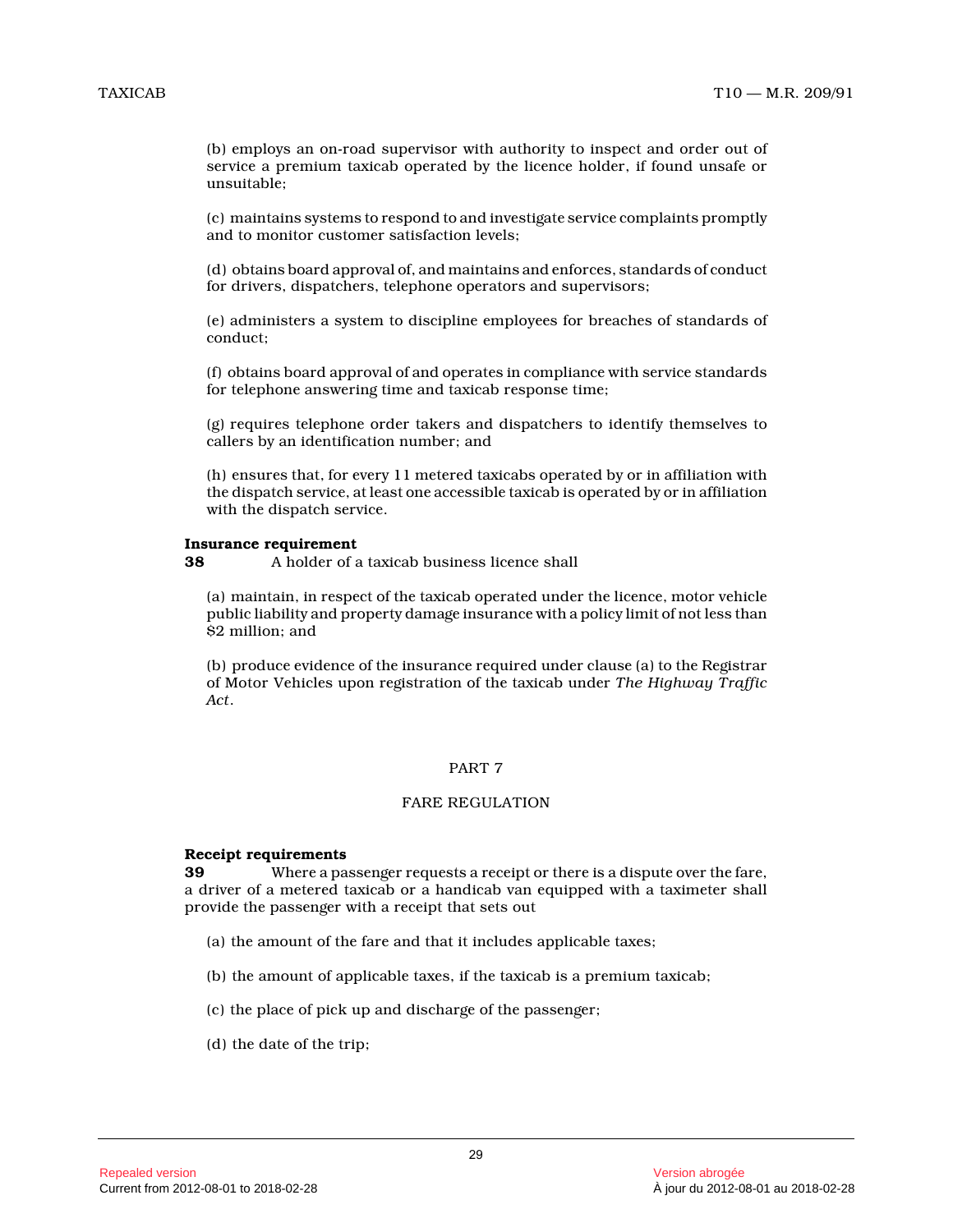- (e) the driver's signature, consisting of the initials of his or her name; and
- (f) the applicable board number.

#### **Meter and vehicle to comply with requirements**

**40(1)** A holder of a taxicab business licence shall not offer or operate for compensation a metered taxicab or handicab van equipped with a taximeter or permit it to be driven and a driver shall not drive a metered taxicab or handicab van equipped with a taximeter unless the vehicle and its taximeter meet the requirements of subsections (2) and (3) and

(a) the taximeter has been sealed by an inspector or another person authorized by the board to seal taximeters; or

(b) if the seal on the taximeter is broken, unless an inspector has authorized the use of the taximeter.

#### **Meter requirements**

**40(2)** A taximeter in a metered taxicab or handicab van shall

(a) be capable of calculating and displaying a fare based on time and distance;

(b) be capable of printing a receipt with the information set out in section 39, if the taxicab is a premium taxicab; and

(c) have a fare display that a passenger with normal eyesight seated in the rear of the taxicab is able to read at all times.

#### **Illumination of roof sign**

**40(3)** A metered taxicab shall be equipped with a means by which the sign on the roof required under clause 19(2)(a) is illuminated when the taximeter is not calculating a fare and not illuminated when the taximeter is calculating a fare.

# **Meter to be engaged**

**41** A driver of a metered taxicab shall

(a) engage the taximeter at the beginning of a trip and keep it engaged throughout the trip; and

(b) engage the taximeter before the passenger enters the taxicab only if the driver has

(i) notified the passenger of his or her arrival, an d

(ii) waited a reasonable time after the due time of the order for service.

# **Adjustment of meter**

**42(1)** A holder of a taxicab business licence shall ensure that the taximeter in the licence holder's taxicab is adjusted to calculate accurately the metered fare set out in the applicable Schedule to this regulation.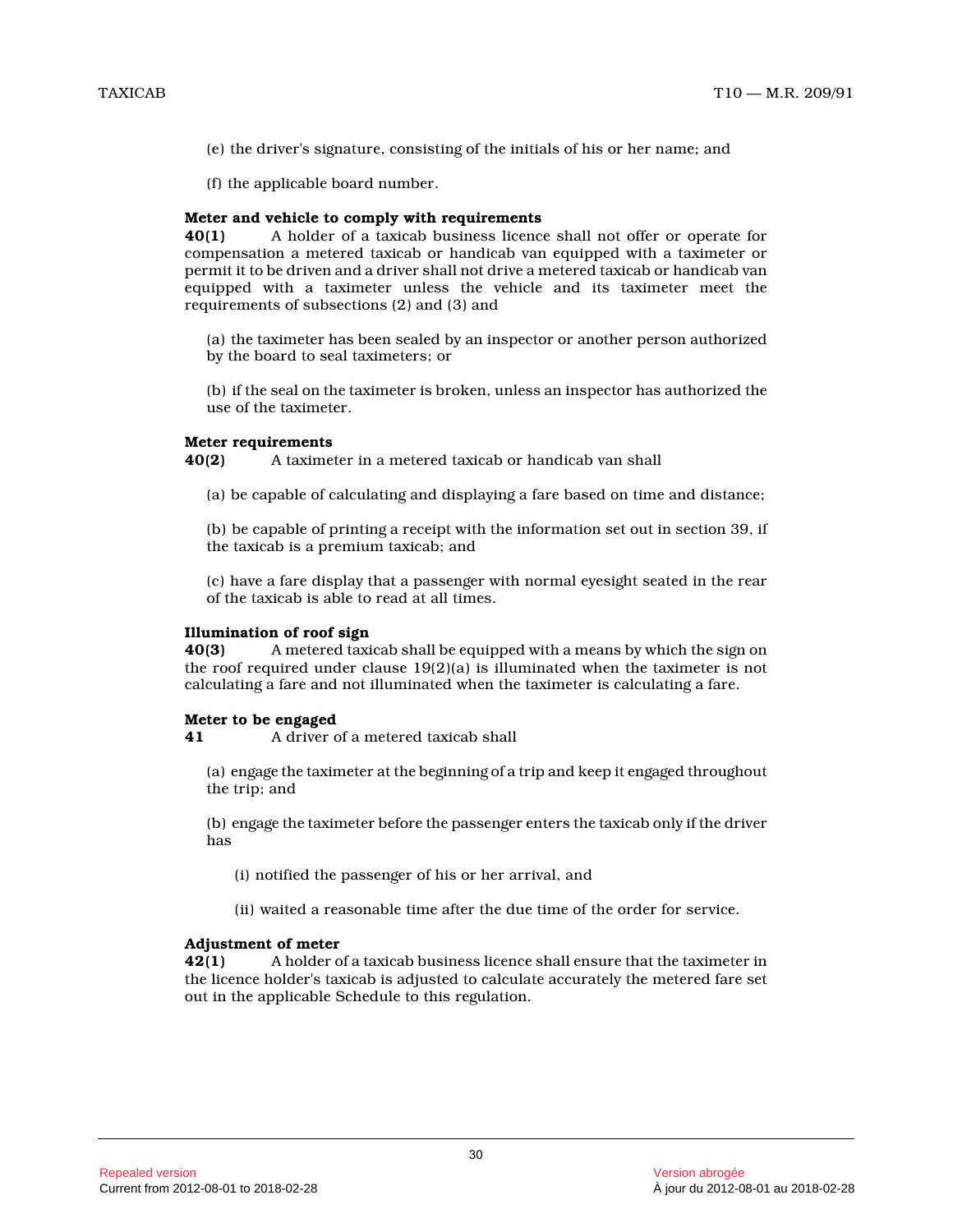# **Testing of meter**

**42(2)** A holder of a taxicab business licence shall regularly inspect and test a taximeter in the licence holder's taxicab to ensure compliance with subsection (1).

#### **Meter tolerances**

**42(3)** A taximeter shall be considered accurate if

(a) on a road test, the distance computed by the taximeter is within 2% of the actual distance travelled; and

(b) on a time test, the time computed by the taximeter is within 2% of the actual time.

#### **Unauthorized fares**

**43(1)** A holder of a taxicab business licence or driver shall not

(a) charge, collect, demand, receive, publish or advertise a rate, compensation or fare other than those authorized by the board; or

(b) give a free ride, premium coupon or thing to a passenger as an inducement to secure patronage without prior consent of the board.

M.R. 210/98

# **Gratuities**

**43(2)** Clause (1)(a) does not prevent a driver from accepting a gratuity that is voluntarily paid by a passenger to the driver.

#### **Payment of fare in advance**

**43(3)** A driver may collect in advance a reasonable approximation of the fare from a person who requests service if the driver believes on reasonable grounds that the person is unable or unwilling to pay the fare.

#### **Refund of overpayment**

**43(4)** A driver who collects a fare in advance under subsection (3) shall, at the end of the trip, refund to the passenger the amount collected, if any, that is in excess of the actual fare.

# **Metered taxicab fares**

**44** A holder of a taxicab business licence respecting a metered taxicab may charge the fares set out in Schedule D, in respect of the operation under the licence of a metered taxicab.

# **Handicab van fares**

**45(1)** A holder of a taxicab business licence respecting a handicab van may charge

(a) the fares set out in Schedule E, in respect of the operation under the licence of a handicab van that is equipped with a taximeter; or

(b) rates negotiated under written prearranged contracts.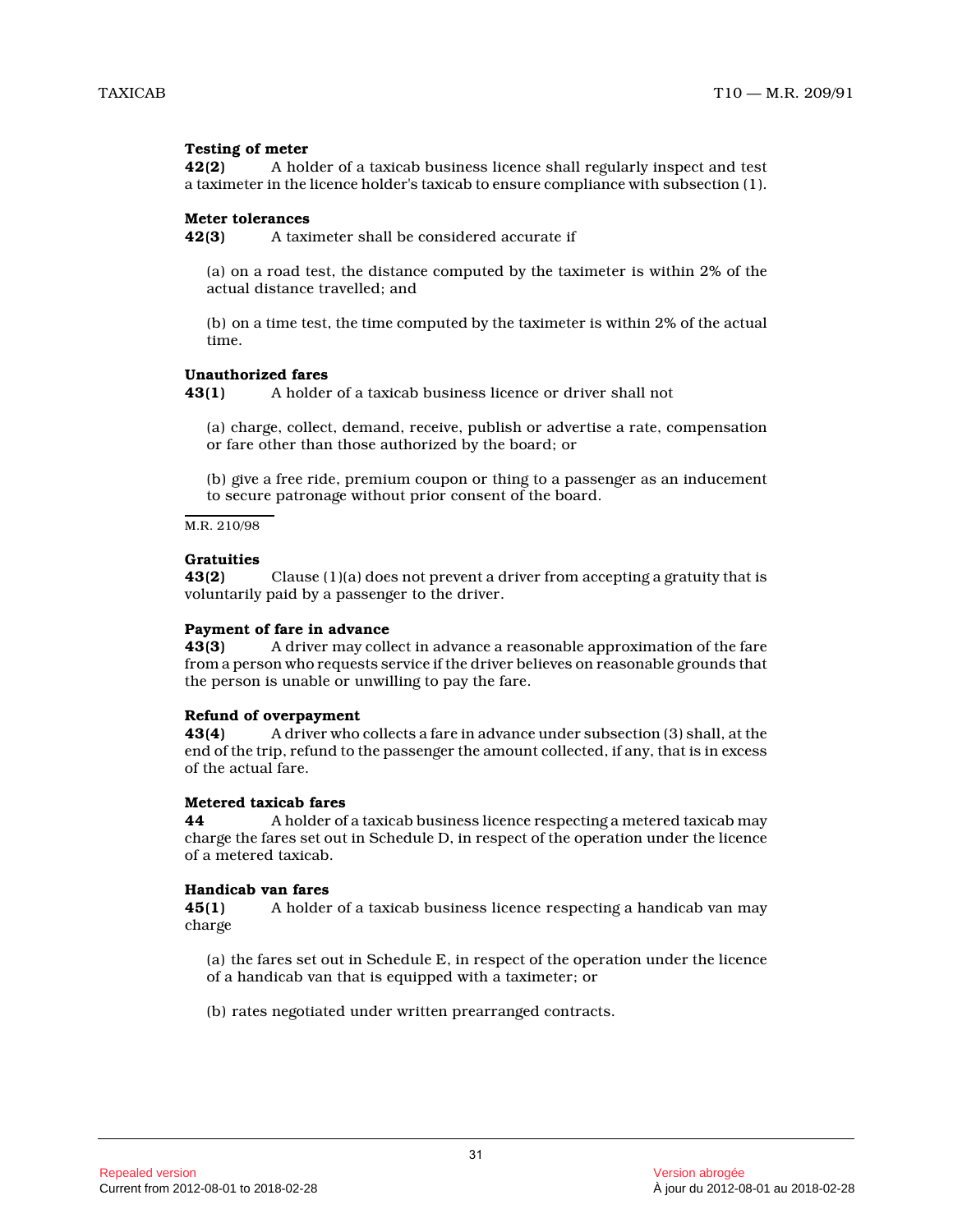# **Copies of contracts to be kept**

**45(2)** A holder of a taxicab business licence shall keep copies of contracts referred to in clause (1)(b) for no less than six months after the termination date of the contract.

#### **Taxes included**

**46** The fares set out in Schedules D and E include taxes applicable to taxicab fares.

# **Limousine and executive car fares**

**47(1)** A holder of a taxicab business licence respecting an executive car or limousine may charge a rate that is not above the maximum or below the minimum rate set out in Schedule F, in respect of the operation under the licence of an executive car or limousine.

#### **Contract rates**

**47(2)** A holder of a taxicab business licence respecting an executive car or limousine may charge rates other than those set out in Schedule F if

(a) the rates are set out in a written contract that has a term of not less than 12 months; and

(b) the contract is filed with the board, on a confidential basis.

# **Pre-booked trips only**

**48** Subject to section 49, a holder of a taxicab business licence respecting an executive car or limousine shall

(a) pre-book all trips, other than trips originating from the Winnipeg International Airport, at least two hours before the commencement of the trip; and

(b) fix the actual rate to be charged on an hourly basis or for a specific trip at the time of the booking.

M.R. 222/92; 149/99

# **Airport shared ride service**

**49(1)** A holder of a taxicab business licence respecting a limousine may charge the rate set out in Schedule F in respect of the operation under the licence of a limousine, on a shared ride basis, between the Winnipeg International Airport and hotels and places of business in the Winnipeg downtown area.

#### **Downtown area**

**49(2)** In this section, "**Winnipeg downtown area**" means the area of the City of Winnipeg bounded as follows:

- (a) on the east, by the Red River;
- (b) on the south, by the Assiniboine River;

(c) on the west, by Osborne Street North, Memorial Boulevard and Balmoral Street to Notre Dame Avenue, and Princess Street from Notre Dame Avenue to Logan Avenue;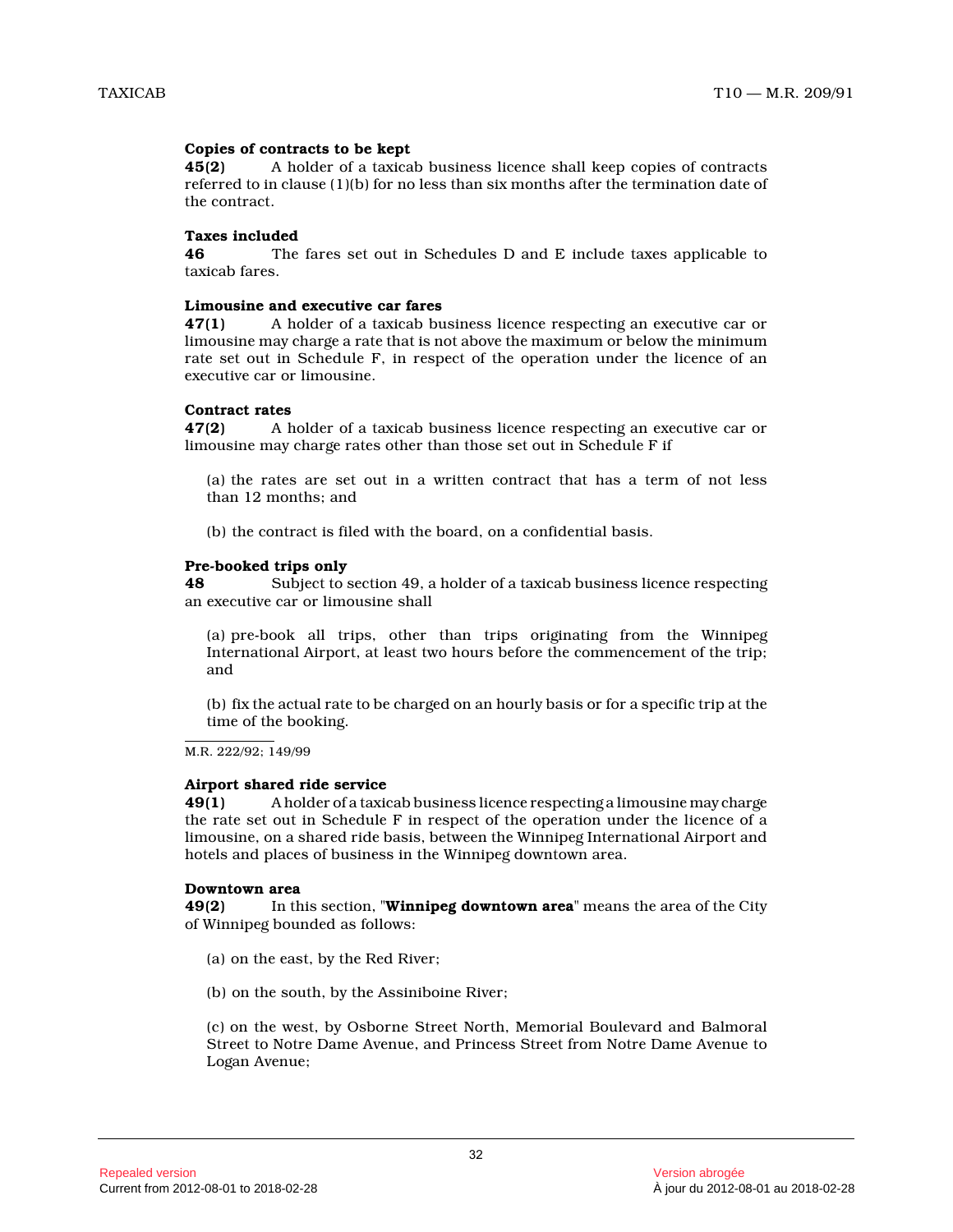(d) on the north, by Notre Dame Avenue from Balmoral Street to Princess Street, and Logan Avenue and a straight line extension of Logan Avenue from Princess Street to the Red River.

#### **Passenger van rates**

**50** A holder of a taxicab business licence respecting a passenger van may charge a flat rate approved by the board

(a) for the transportation of a passenger between points previously specified as stops along a fixed regular route; or

(b) for the charter of the entire van on an hourly or daily basis.

#### **Special rates**

**51** A holder of a taxicab business licence may charge a contract, group, discount or promotional rate in respect of the operation of a taxicab if the rate has been approved by the board.

#### PART 8

#### RECORDS AND COMPLIANCE

# **Trip record**

**52** A driver shall

(a) keep a trip record in the taxicab in the form set out in Schedule G;

(b) fully complete the trip record and make all entries accurately and legibly in ink as each trip occurs; and

(c) provide the trip record to the holder of the taxicab business licence respecting the taxicab or a person designated by the licence holder, within 24 hours of the completion of the driver's shift.

#### **Licence holder requirements**

**53** A holder of a taxicab business licence shall

(a) supply a driver employed by the licence holder with a preprinted trip record in the form set out in Schedule G for each shift; and

(b) keep the trip records completed by each driver, filed in a readily accessible manner, for no less than five months after the date of the records.

#### **Dispatch service records**

**54** A holder of a taxicab business licence respecting a metered taxicab or a handicab van shall not operate or be affiliated with a dispatch service unless the dispatch service

(a) provides to the board a list showing the name of every licence holder affiliated with the dispatch service, in numerical order of their taxicab business licences;

33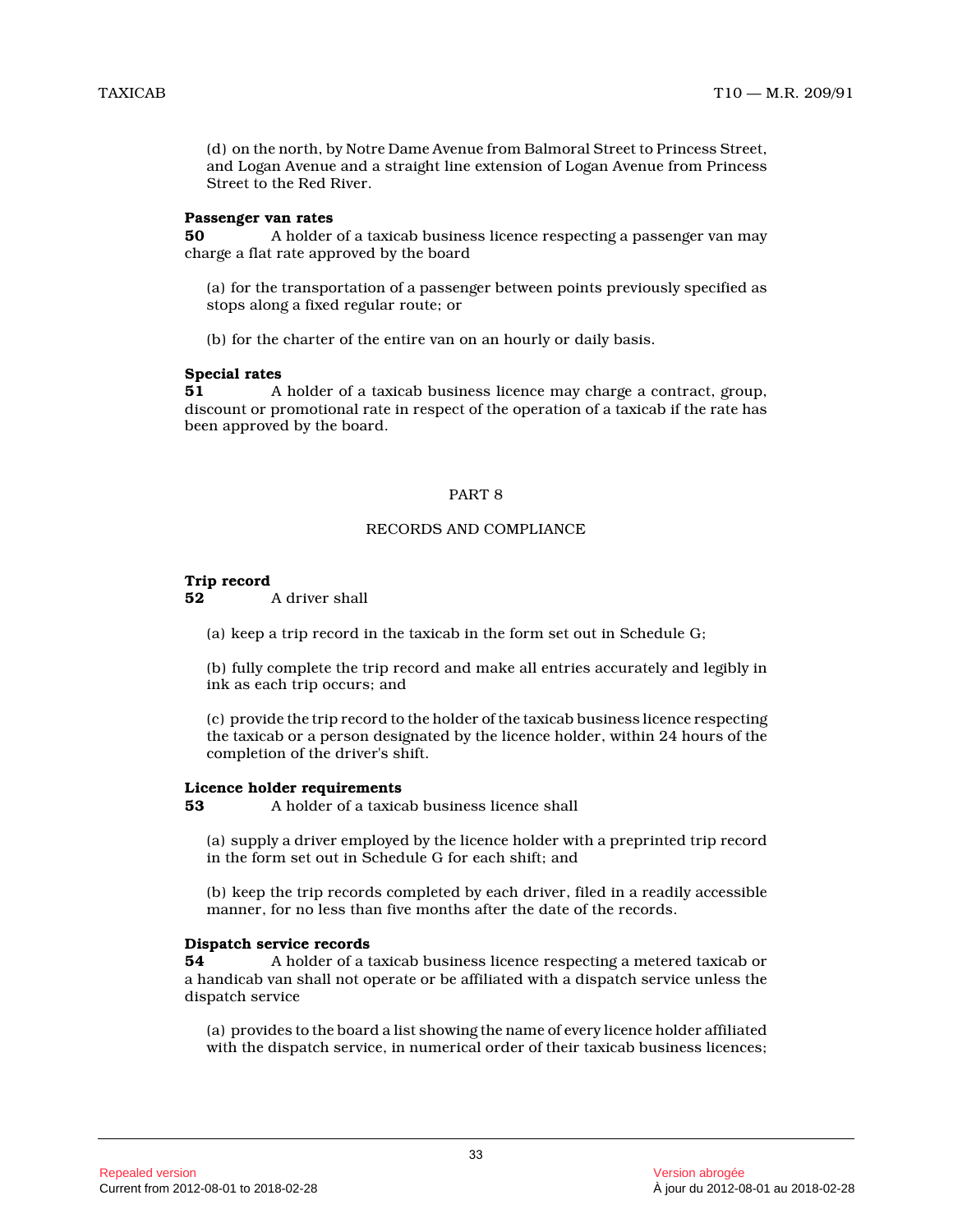(b) notifies the board in writing within 10 days of any additions or deletions from the list provided under clause (a); and

(c) produces and keeps filed in a readily accessible manner for no less than five months a record for each service request that contains the following information:

- (i) the time and date of receipt of the service request,
- (ii) the time delay quoted, if any,
- (iii) the pick up location,
- (iv) the time a taxicab was dispatched in response to the request,
- (v) the board number respecting the taxicab dispatched,

(vi) the name of the driver of the taxicab dispatched.

# **Annual return of financial information**

**55** A holder of a taxicab business licence shall file with the board on a confidential basis, before June 30 of each year, a completed annual return of financial information in the form set out in Schedule H for the licence holder's fiscal year ending in the previous year.

# **Initial inspection**

**56(1)** A holder of a taxicab business licence shall not offer or operate a taxicab for compensation or permit it to be driven unless the taxicab

- (a) has passed a mechanical safety inspection as directed by the board; and
- (b) has been inspected by an inspector, who has found that the taxicab meets the requirements of this regulation.

#### **Random inspection**

**56(2)** An inspector may, at any time, direct a holder of a taxicab business licence or driver to take a taxicab to the board offices for inspection.

#### **General inspection**

**56(3)** The secretary of the board shall in writing direct a holder of a taxicab business licence to take his or her taxicab to the board offices for a general inspection at an appointed time

(a) in the case of a taxicab other than limousine, not less than twice in each calendar year; and

(b) in the case of a limousine, not less than once in each calendar year.

M.R. 19/96; 200/96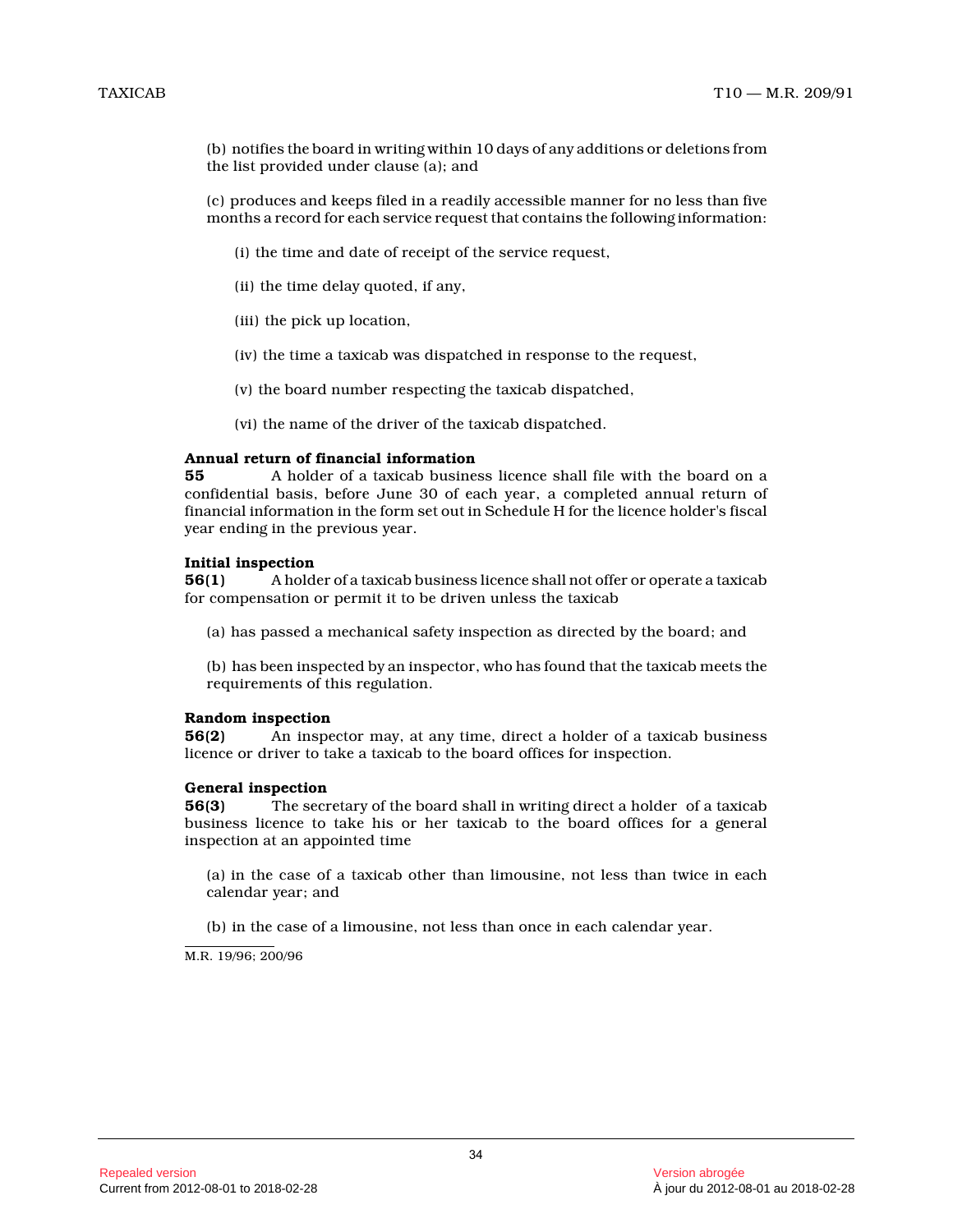#### **Safety inspection**

**56(4)** In conjunction with a general inspection under subsection (3), the secretary of the board shall in writing direct each holder of a taxicab business licence to submit his or her taxicab at an appointed time for a mechanical safety inspection as directed by the board.

M.R. 19/96

#### **Out of service order**

**57(1)** Subject to subsection (2), an inspector shall order a taxicab out of service if the taxicab or its equipment does not meet a requirement of this regulation.

#### **Discretion of inspector**

**57(2)** An inspector may give time to remedy a deficiency of the taxicab or its equipment before an out of service order takes effect.

#### **Failure to remedy deficiency**

**57(3)** Where a period of time is given by an inspector under subsection (2) to remedy a deficiency, the out of service order takes effect upon the expiry of the period if

(a) the deficiency is not remedied; or

(b) the holder of the taxicab business licence or driver has failed to report with the taxicab as directed to satisfy the inspector that the deficiency is remedied.

#### **Copy of inspection report**

**58(1)** Where an inspector orders a taxicab out of service under subsection 57(1), the inspector shall give a copy of an inspection report to the holder of the taxicab business licence or driver

- (a) stating the deficiency to be remedied;
- (b) confirming the out of service order; and

(c) where time is given under subsection 57(2) to remedy the deficiency, stating the time by which it must be remedied and the time by which the licence holder or driver must report with the taxicab to satisfy the inspector that the deficiency is remedied.

#### **Notice to dispatch service**

**58(2)** If the taxicab business licence holder of a taxicab that is ordered out of service is affiliated with a dispatch service, the inspector shall give written notice of the contents of the inspection report to the dispatch service.

#### **Notice to licence holder**

**58(3)** Where a copy of an inspection report is given to a driver under subsection (1), it is deemed to be given to the taxicab business licence holder who employs the driver.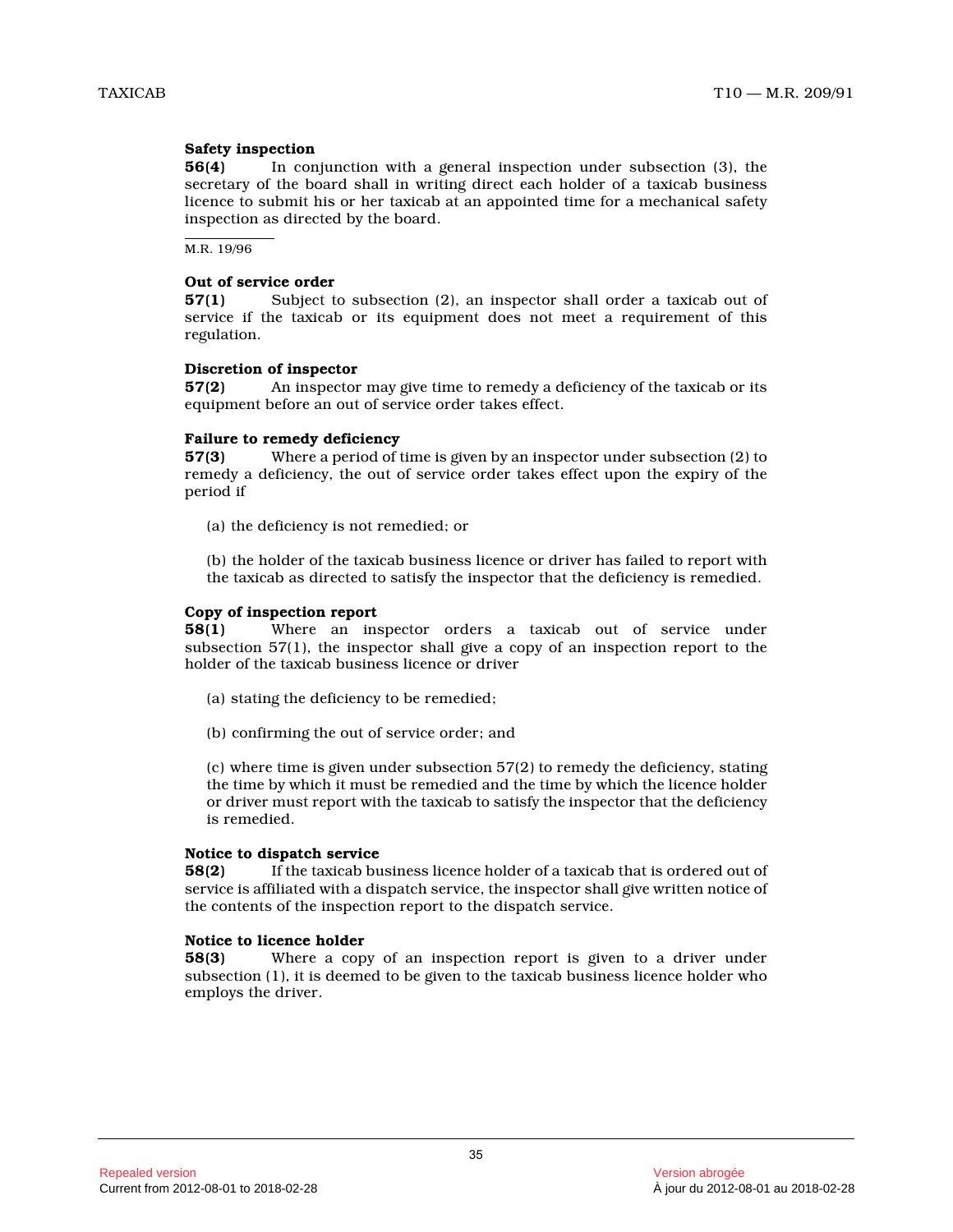#### **Effective notice of order**

**58(4)** A failure of an inspector to comply with subsection (1) or (2) does not invalidate the out of service order, but in proceedings based upon an alleged breach of the order, the board shall consider whether the holder of the taxicab business licence had actual notice of the order.

#### **Rescission of order**

**59** A holder of a taxicab business licence shall not offer or operate for compensation a taxicab that has been ordered out of service or permit it be driven and a driver shall not drive a taxicab that has been ordered out of service unless the licence holder or driver receives confirmation in writing from an inspector that the deficiencies listed in the inspection report have been remedied and the out of service order has accordingly been rescinded.

#### **Meter inspection**

**60(1)** A holder of a taxicab business licence or driver shall permit an inspector to inspect and test a taximeter at any time.

**60(1.1)** Without limiting the generality of subsection (1), a holder of a taxicab business licence shall have the taximeter in the licence holder's taxicab inspected semi-annually by an inspector. The inspection is to take place at an appointed time at the board offices or another place specified by the inspector.

#### M.R. 141/2002

**60(1.2)** A holder of a taxicab licence shall pay an inspection fee for a taximeter inspection under subsection (1) or (1.1) as set out in the *Taxicab Fees Regulation* .

M.R. 141/2002

#### **Out of service order**

**60(2)** An inspector may order a metered taxicab or a handicab van equipped with a taximeter out of service if an inspection or test finds that its taximeter calculates a fare inaccurately or fails to meet other requirements of this regulation.

#### **Record of test**

**60(3)** A holder of a taxicab business licence shall keep a record of tests of a taximeter in the licence holder's taxicab, and the licence holder and the driver of the taxicab shall produce the record for inspection on the request of an inspector.

#### **Complaint investigation**

**61(1)** A holder of a taxicab business licence or driver in respect of whom a complaint has been received by the board shall, on the request of an inspector,

(a) report to the board office for an interview in respect of the complaint;

(b) produce documents that are relevant to the investigation of the complaint; and

(c) cooperate in the investigation of the complaint.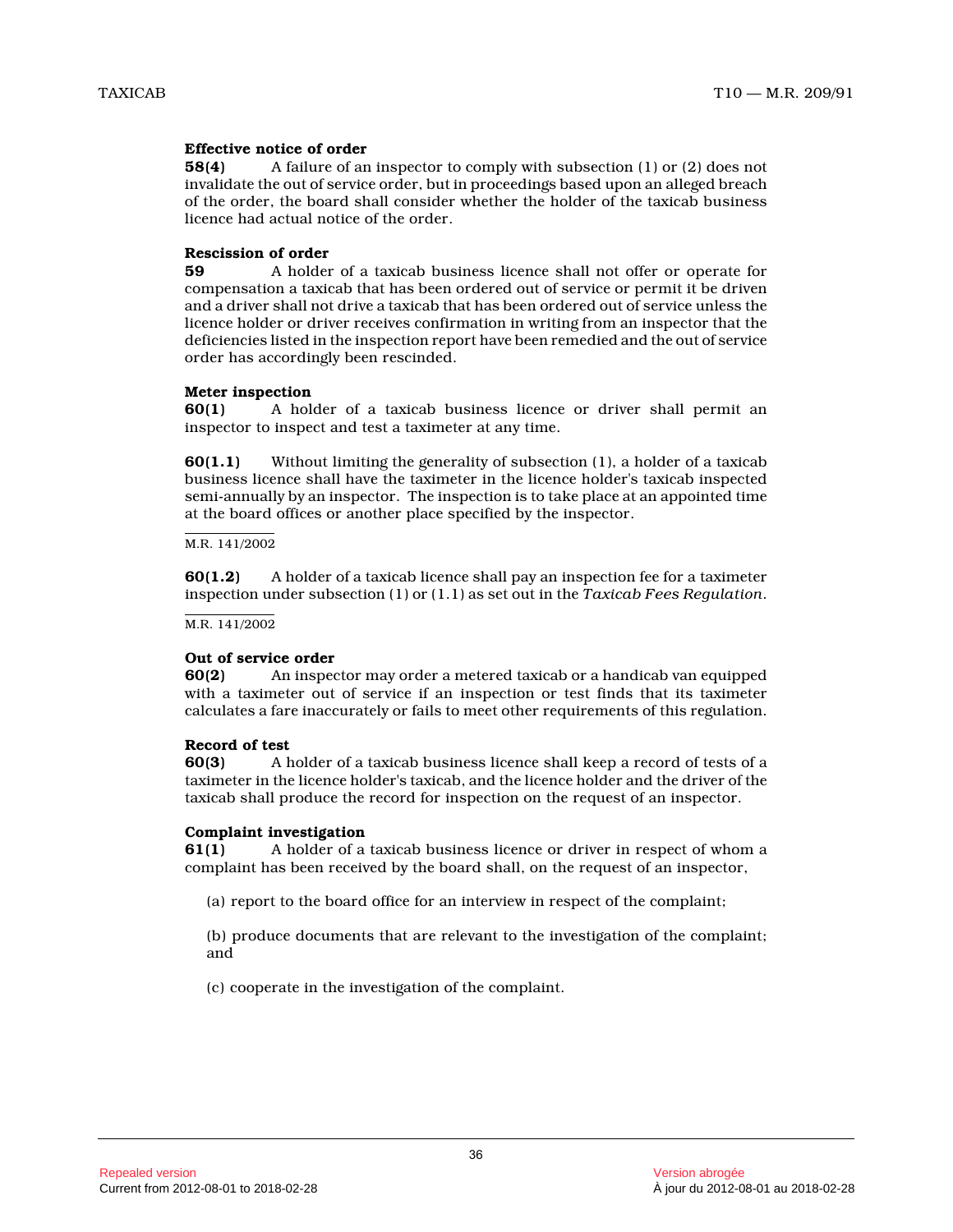#### **Immediate suspension**

**61(2)** Upon being informed by an inspector that a holder of a taxicab business licence or driver has contravened subsection (1), the board may immediately suspend the person's taxicab business licence or taxicab driver's licence for not more than 30 days at a time, until the person is no longer in contravention of the subsection.

#### **False statements**

**62(1)** No holder of a taxicab business licence or driver shall make a false, deceptive or intentionally misleading statement

- (a) in a document submitted to or required to be produced by the board;
- (b) in proceedings before the board; or
- (c) to a board staff member.

#### **Dishonest conduct**

**62(2)** A driver shall not engage in dishonest conduct in taking an examination or test at the direction of the board.

#### **Prohibited conduct toward board**

**63** No holder of a taxicab business licence or driver shall threaten, harass, insult or abuse, or obstruct or interfere with the performance of the duties of a board staff member or board member.

# **Compliance with orders, etc.**<br>64 A holder of a taxical

**64** A holder of a taxicab business licence and driver shall

(a) promptly comply with a request, direction or order of the board or an inspector;

(b) cooperate with board staff members in the performance of their duties; and

(c) produce, upon request, for inspection by the board, an inspector or other board staff member, a record or document required to be kept under this regulation.

#### **Wrongful punishment of driver**

**65** A holder of a taxicab business licence shall not take action against a driver because of a complaint made in good faith by the driver that the licence holder has contravened this regulation or has requested the driver to drive a vehicle in contravention of this regulation.

# **Knowledge of city**

**66** Where the board finds, after hearing a complaint of a passenger, that a driver does not have adequate knowledge of the street locations and numbers and the locations of facilities in the City of Winnipeg, the board may order the driver to complete a course of study and pass an examination on the subject.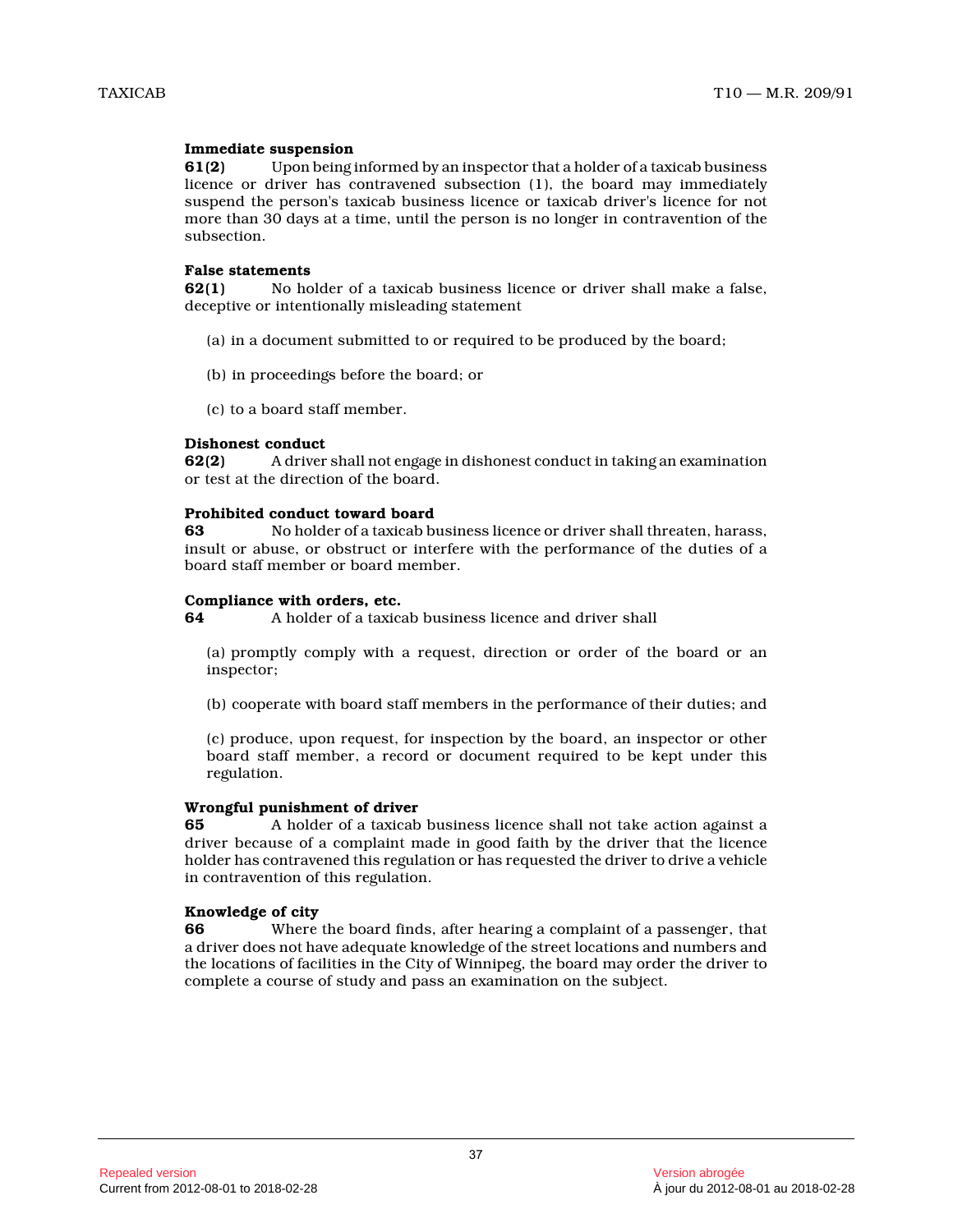#### PART 9

# TRANSITION, REPEAL AND COMING INTO FORCE

# **Transition exemption re licence holders**

**67(1)** If the board is satisfied that immediate compliance with a requirement of this regulation that was not prescribed in a previous board regulation would impose undue hardship on a holder of a taxicab business licence, the board may exempt the licence holder from the requirement for not more than 12 months from the date this regulation comes into force.

#### **Transition exemption re vehicles**

**67(2)** If the board is satisfied that compliance with a requirement of this regulation, in respect of a vehicle operated as a taxicab on the date this regulation comes into force, would impose undue hardship on a holder of a taxicab business licence, the board may exempt the licence holder from the requirement until the vehicle is no longer operated as a taxicab.

# **Repeal**

**68** Manitoba Regulations T10-R1, T10-R2, 67/72, 70/72, 209/89, 267/89, 272/89 and 136/91 are repealed.

#### **Coming into force**

**69** This regulation comes into force on September 14, 1991.

September 12, 1991 THE TAXICAB BOARD:

Don Norquay Chairman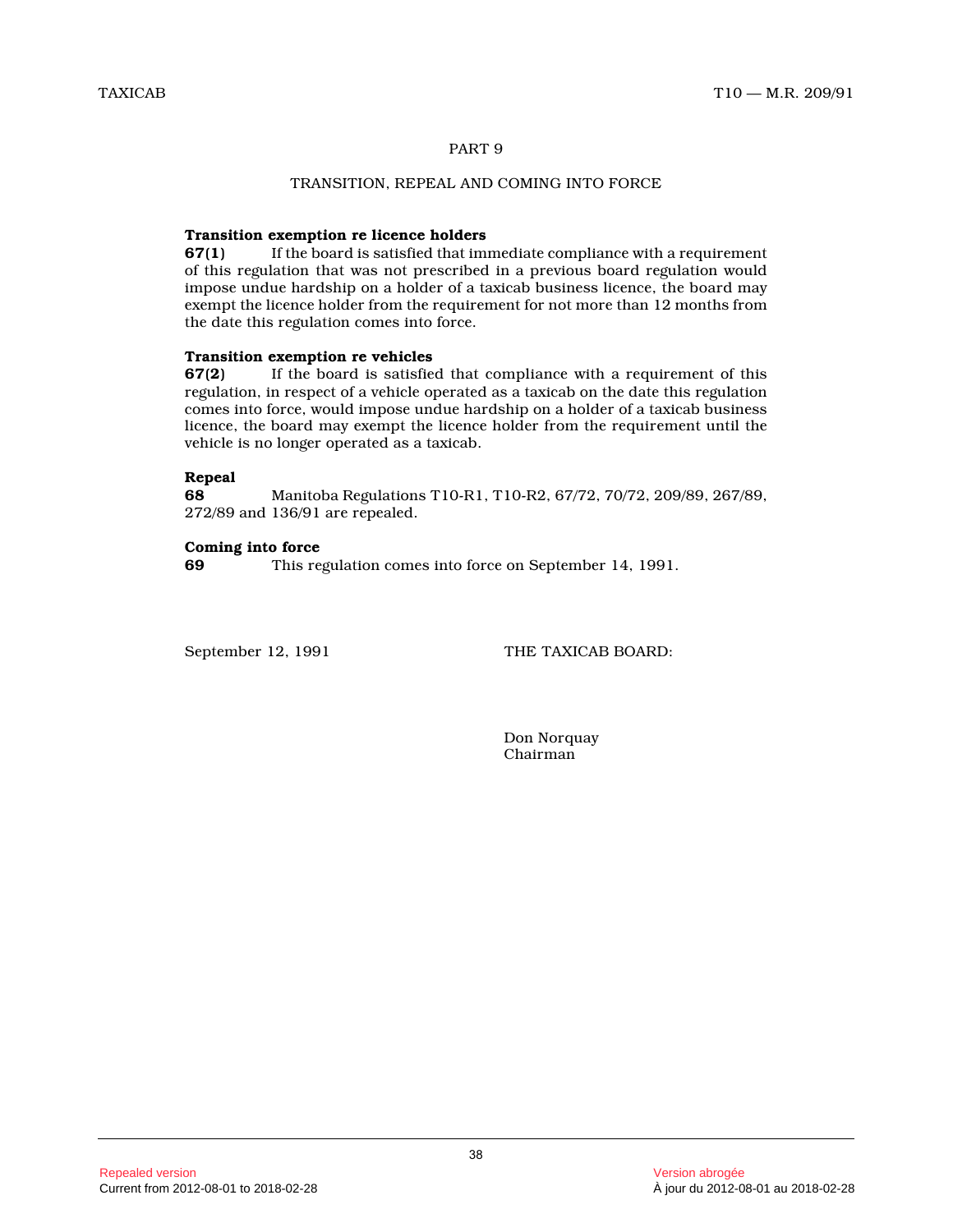# SCHEDULE A

Repealed.

M.R. 169/93

# SCHEDULE B [Clause 19(2)(e)]

#### **WINNIPEG TAXICAB TARIFF**

Effective

- \$\_\_\_\_\_\_\_\_\_\_\_\_ first\_\_\_\_\_\_\_\_\_ metres
- \$ ea. additional metres

\$\_\_\_\_\_\_\_\_\_\_\_\_\_ ea.\_\_\_\_\_\_\_\_\_\_ seconds of metered waiting time.

GST INCLUDED IN FARE

# **DRIVER MAY ASK FOR FARE IN ADVANCE**

#### **MAXIMUM 4 PASSENGERS**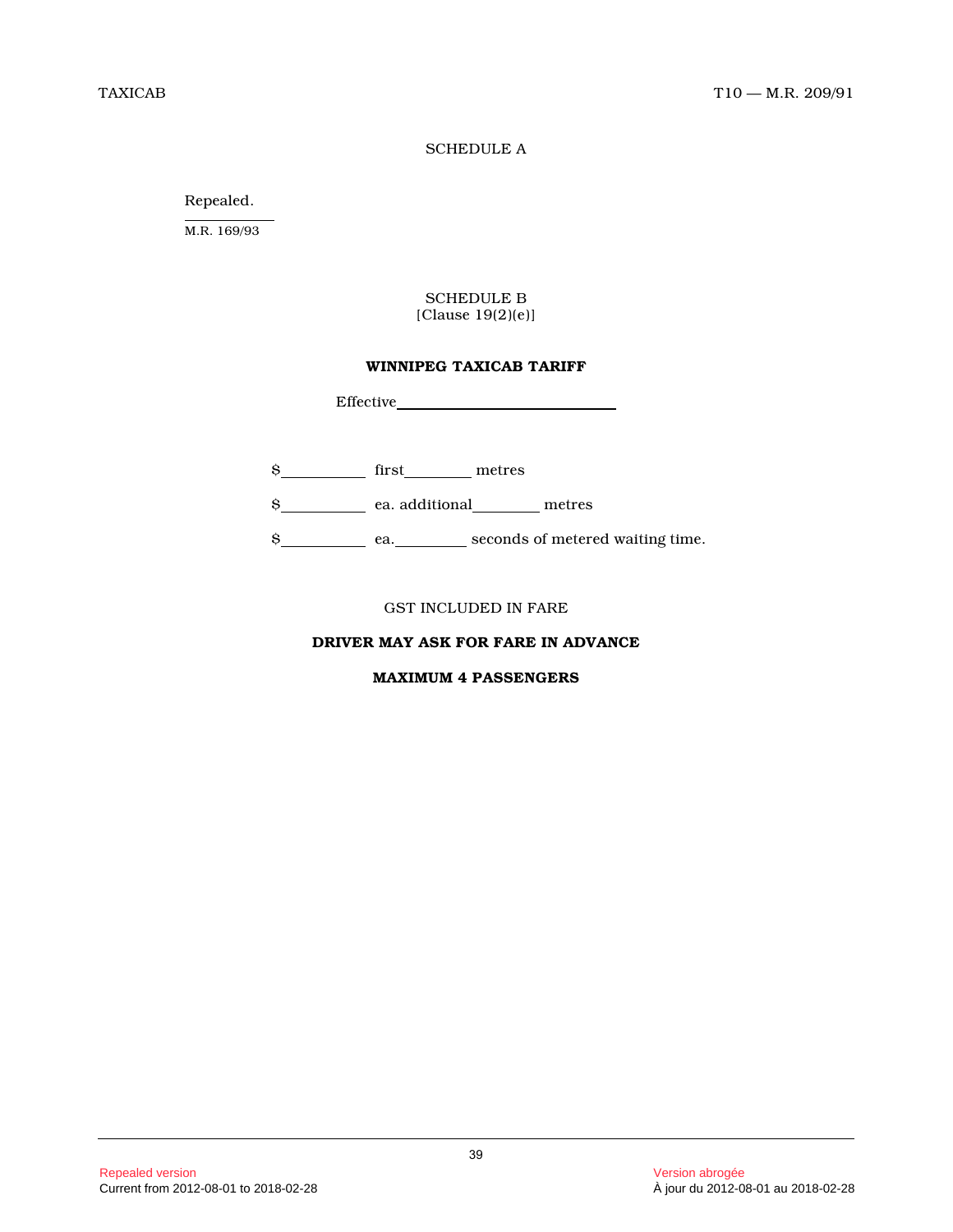# SCHEDULE C (Subsection 19(2))

# IMPORTANT PUBLIC NOTICE

# Tariff Information

- Current tariff is posted on outside of cab
- $-$  If meter is not on ride is free

# Passengers

- Driver has right to deny access to front passenger seat
- Driver is required to carry change for a 20-dollar bill
- Passenger seat belt use compulsory in Manitoba
- Consumption of alcohol in this vehicle is prohibited
- For safety reasons, passengers' images are recorded under the *Taxicab Regulation*, Manitoba Regulation 209/91. A passenger's image may be made available to the police only in the event of an investigation under the *Criminal Code* (Canada) or to The Taxicab Board in connection with an investigation under *The Taxicab Act* .

# Safety

- Driver carries limited cash
- This vehicle is protected by an alarm system

# Licences

— The taxicab driver's licence must be posted in the interior of this taxicab.

If you have a complaint or compliment call The Taxicab Board 945-8920

Please note the taxicab number is:

M.R. 171/2002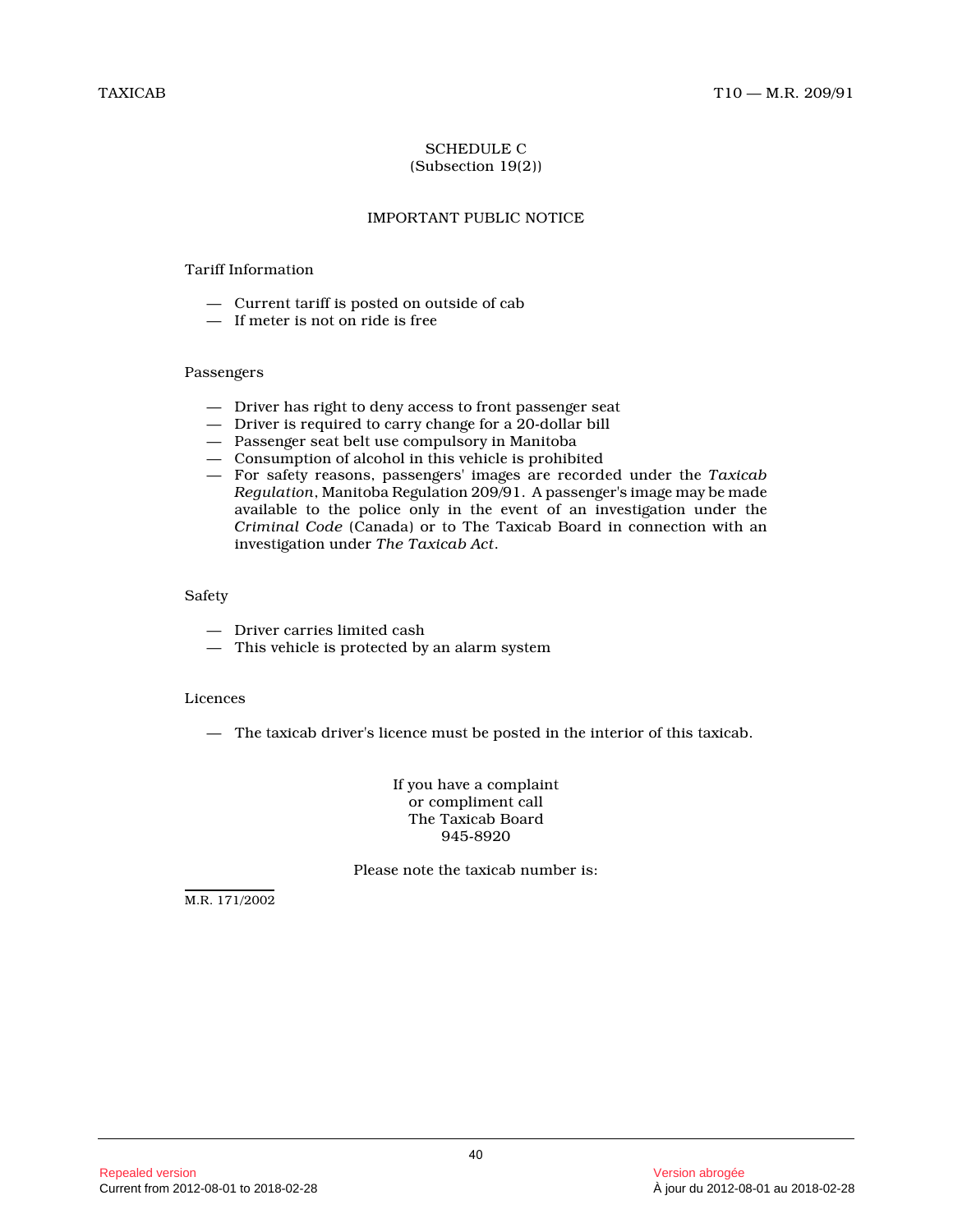#### SCHEDULE D (Section 44)

#### **METERED TAXICAB FARES**

#### **Fares for standard taxicabs and accessible taxicabs**

**1** The fare for conveying one to four passengers in a standard taxicab or accessible taxicab is determined as follows:

- (a) for the first 72.5 metres or fraction of that distance  $\dots \dots \dots$  \$3.50;
- (a.1) repealed, M.R. 198/2009;
- (b) for each additional 72.5 metres or fraction of that distance  $\dots \dots$  . \$0.10;
- (c) for each  $13.18$  seconds of metered waiting time  $\dots\dots\dots\dots$  . \$0.10;
- (d) for travelling to point of call or after discharge of passengers . . no charge.

#### **Fares for premium taxicabs**

**2** The fare for conveying one to four passengers in a premium taxicab is determined as follows:

- (a) for the first 93 metres or fraction of that distance  $\dots\dots\dots\dots$  . \$4.10;
- (b) for each additional 93 metres or fraction of that distance  $\dots \dots$  . \$0.10;
- (c) for each 15 seconds of metered waiting time  $\dots \dots \dots \dots \dots$  . \$0.10;
- (d) for travelling to point of call or after discharge of passengers . . no charge.

M.R. 222/92; 135/97; 153/2000; 35/2002; 146/2003; 82/2004; 203/2004; 169/2005; 156/2008; 198/2009; 95/2012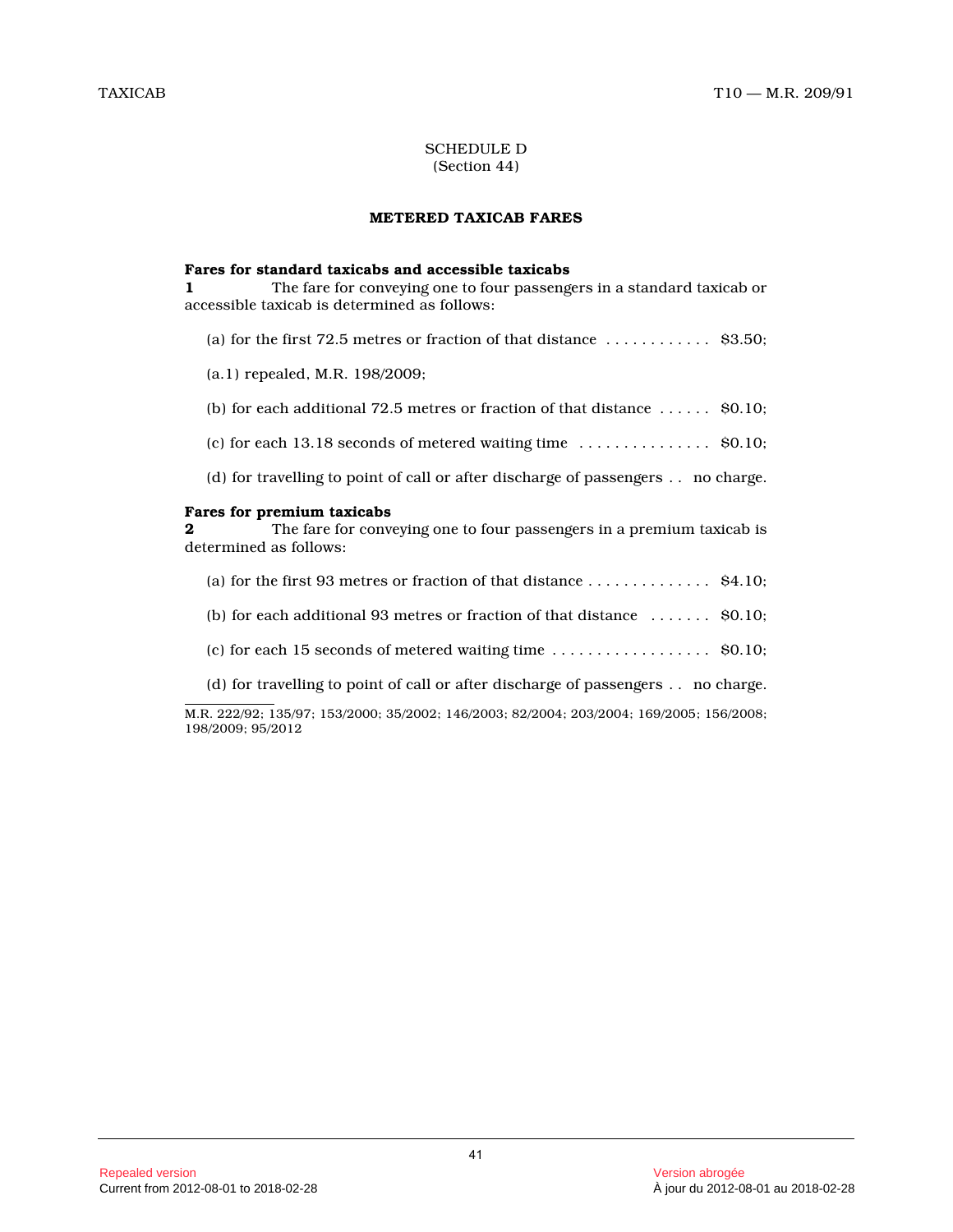#### SCHEDULE E (Section 45)

# **HANDICAB VAN FARES**

**1** The fare for a trip commencing within the City of Winnipeg for conveying a passenger or passengers who because of disability require or request assistance, including carrying a manual wheelchair and passenger up or down up to 10 steps, where walkways are clear of ice and snow, is determined as follows:

(a) for the first 79.65 metres or fraction of that distance for each person requiring assistance: \$12.40;

(b) for each additional 79.65 metres or fraction of that distance: \$0.10;

(c) for each 13.18 seconds of metered waiting time: \$0.10;

(d) repealed, M.R. 96/2007;

(e) for moving passenger and personal effects,

(i) for the first half hour: \$13.40, and

(ii) for each additional hour or part thereof: \$13.40.

**2** The meter shall not be turned on until the passenger or passengers are boarded or 10 minutes waiting time has elapsed, whichever is the later, and shall be turned off when the passenger or passengers has or have left the van.

**3** The following additional charges may be made:

(a) for carrying a manual wheelchair and passenger, for each 10 steps or part thereof in addition to those described in section  $\overline{1}$ : \$5.;

(b) for use of wheelchair belonging to handicab van: \$3.

**4(1)** The lifting of a motorized wheelchair may be limited to one step up or down.

**4(2)** The number of steps that a driver lifts a passenger and wheelchair may be limited by considerations of safety such as weight, angle and weather conditions.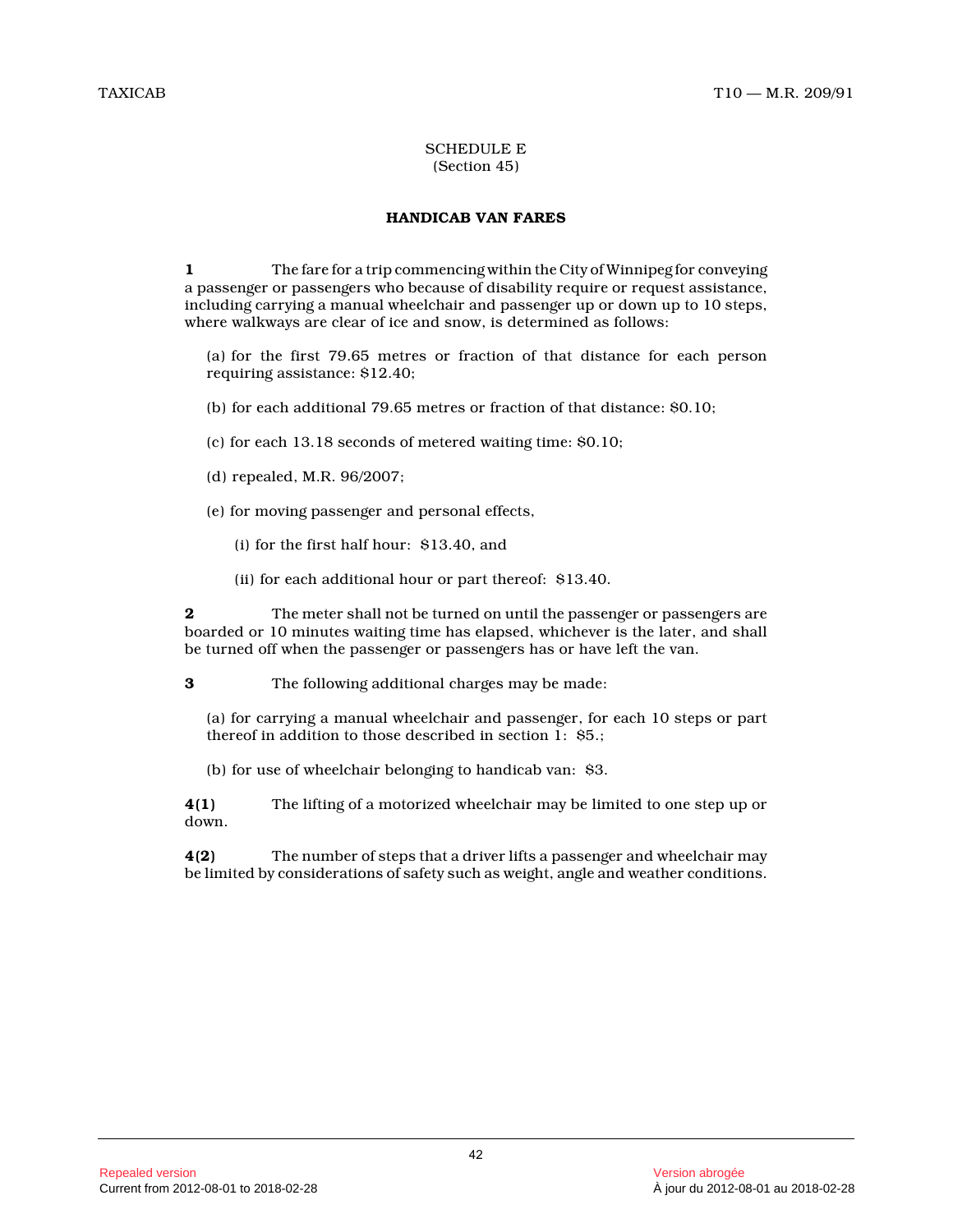**5** The fare for a sightseeing excursion within the City of Winnipeg is as follows:

(a) for each van, for the first two hours or part thereof: \$50.00;

(b) for each van, for each additional hour or part thereof: \$25.00.

**6 and 7** Repealed, M.R. 96/2007.

**8** No fare is payable in respect of a person or persons who accompany a disabled person for the purpose of being of assistance to him or her.

M.R. 96/2007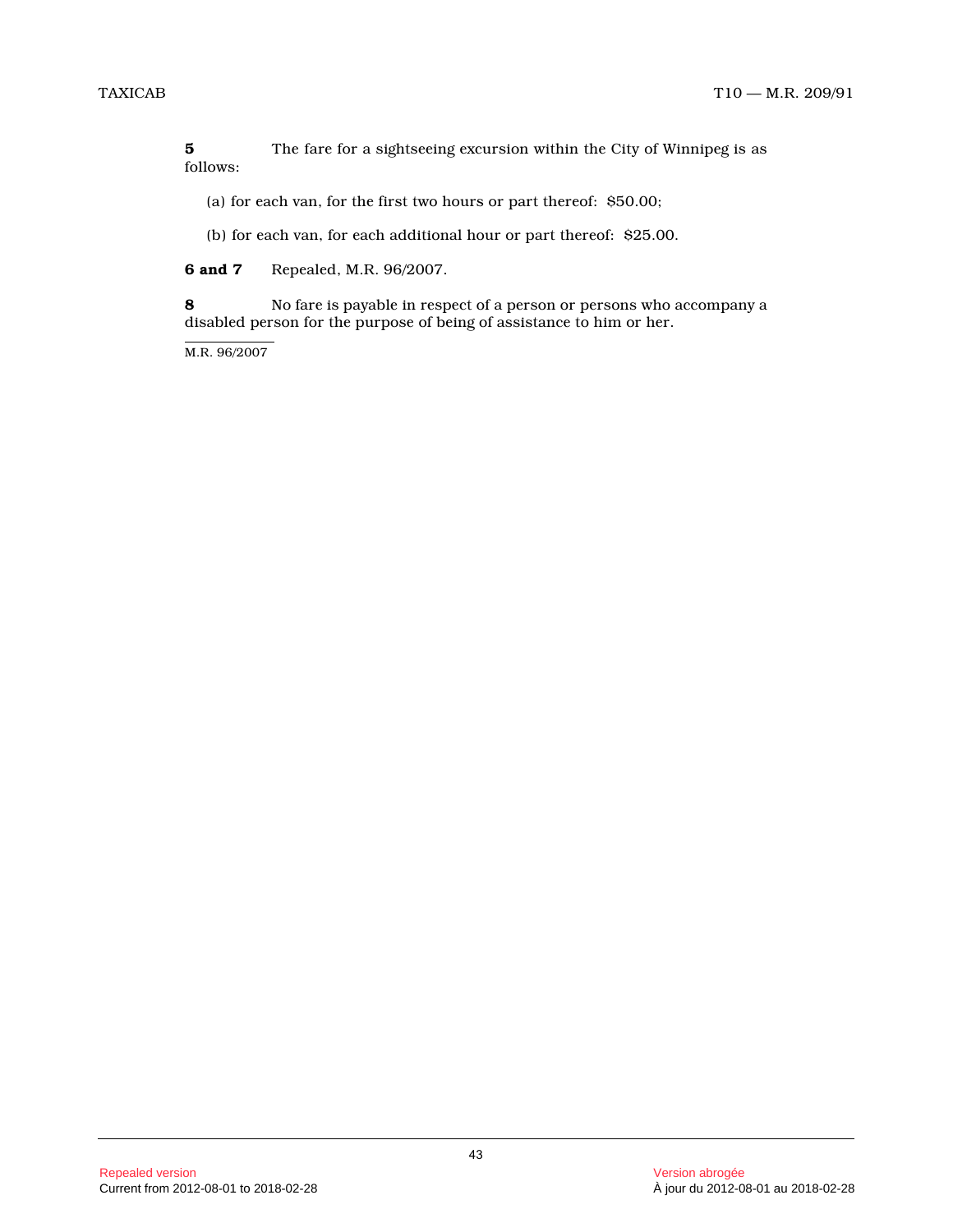# SCHEDULE F (Sections 47 and 49)

#### **TARIFF OF EXECUTIVE CAR AND LIMOUSINE RATES**

#### **A. Time charges:**

|   |                                       | <b>Standard</b><br>Limousine | <b>Executive Car</b> | <b>Classic Limousine, Specialty</b><br>Vehicle Limousine (1-10)<br>passengers) or Premium<br>Limousine | <b>Specialty Vehicle</b><br>Limousine (11-24<br>passengers) |  |  |
|---|---------------------------------------|------------------------------|----------------------|--------------------------------------------------------------------------------------------------------|-------------------------------------------------------------|--|--|
| 1 | First hour or portion:                |                              |                      |                                                                                                        |                                                             |  |  |
|   | Maximum rate                          | \$76.80                      | \$83.40              | \$96.00                                                                                                | \$170.00                                                    |  |  |
|   | Minimum rate                          | \$44.70                      | \$51.30              | <b>S64.20</b>                                                                                          | \$76.00                                                     |  |  |
| 2 | Each additional half hour or portion: |                              |                      |                                                                                                        |                                                             |  |  |
|   | Maximum rate                          | \$38.40                      | \$41.70              | <b>S48.00</b>                                                                                          | \$85.00                                                     |  |  |
|   | Minimum rate                          | \$22.50                      | \$22.50              | <b>S32.10</b>                                                                                          | \$38.00                                                     |  |  |

3 Licence holders may charge for a minimum of not more than three hours of service for weddings, and not more than two hours of service in respect of other bookings.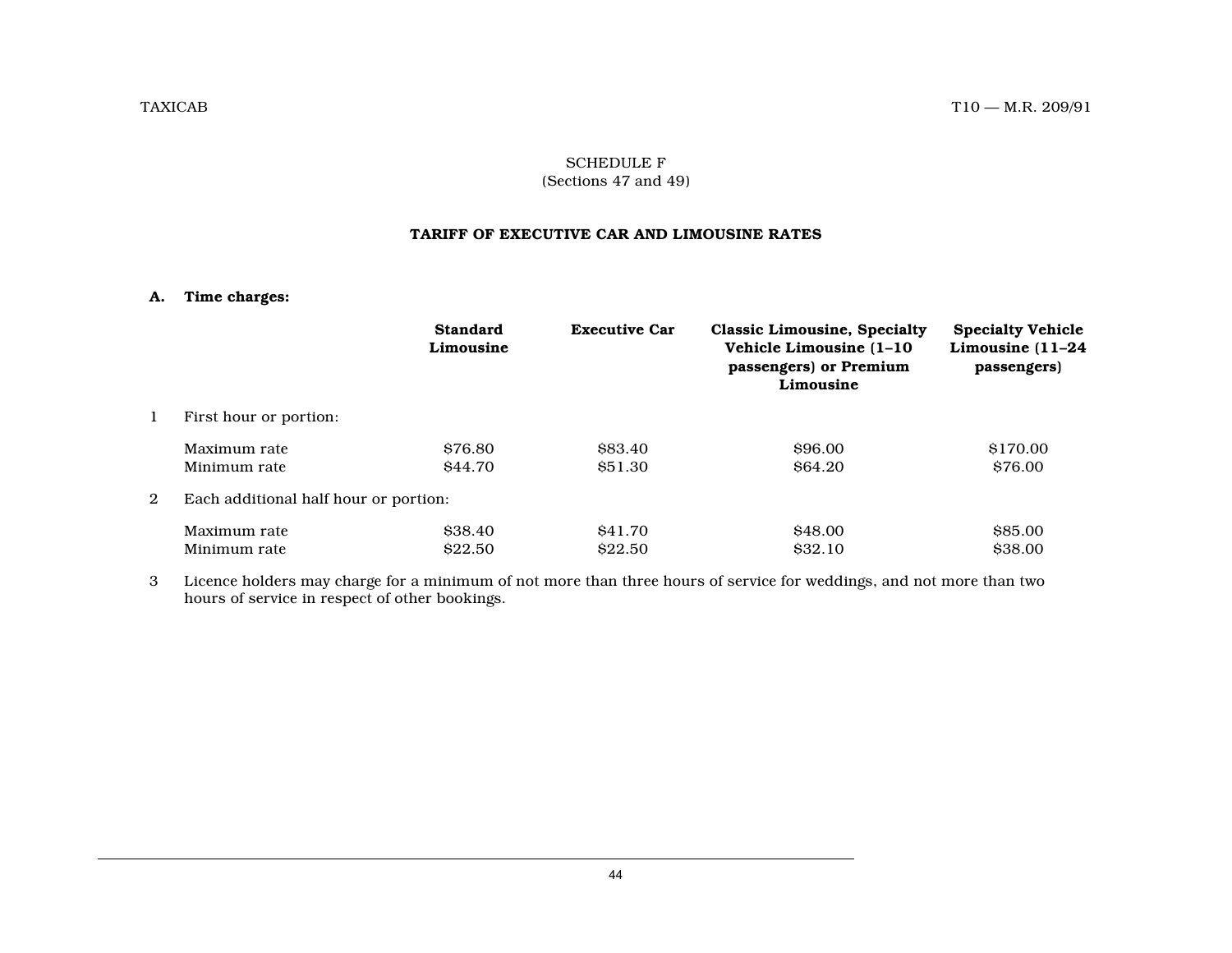# **B. Direct trip charges:**

|              |                                                 | <b>Standard</b><br>Limousine | <b>Executive Car</b>           | <b>Classic Limousine, Specialty</b><br>Vehicle Limousine (1-10)<br>passengers) or Premium<br>Limousine                     | <b>Specialty Vehicle</b><br>Limousine (11-24<br>passengers) |
|--------------|-------------------------------------------------|------------------------------|--------------------------------|----------------------------------------------------------------------------------------------------------------------------|-------------------------------------------------------------|
| $\mathbf{1}$ |                                                 |                              |                                | Direct trips between any two points in Winnipeg, via the most direct route, no waiting time, service ends on arrival:      |                                                             |
|              | Maximum rate<br>Minimum rate                    | \$76.80<br>\$22.50           | \$83.40<br>\$22.50             | \$96.00<br>\$32.10                                                                                                         | \$170.00<br>\$76.00                                         |
| 2            | only, all classes:                              |                              |                                | Airport shared ride service, between Winnipeg International Airport and downtown hotels and places of business, limousines |                                                             |
|              | Prescribed rate, per person<br>Maximum per load | <b>S11.70</b><br>\$38.40     | <b>S11.70</b><br><b>S38.40</b> | \$11.70<br>\$38.40                                                                                                         | \$11.70<br>\$76.00                                          |

# **C. Cancellation charges:**

The charge for cancellation of a booking without reasonable notice is 50% of the agreed booking charges.

M.R. 169/93; 153/2000; 81/2005; 29/2007; 42/2007; 123/2008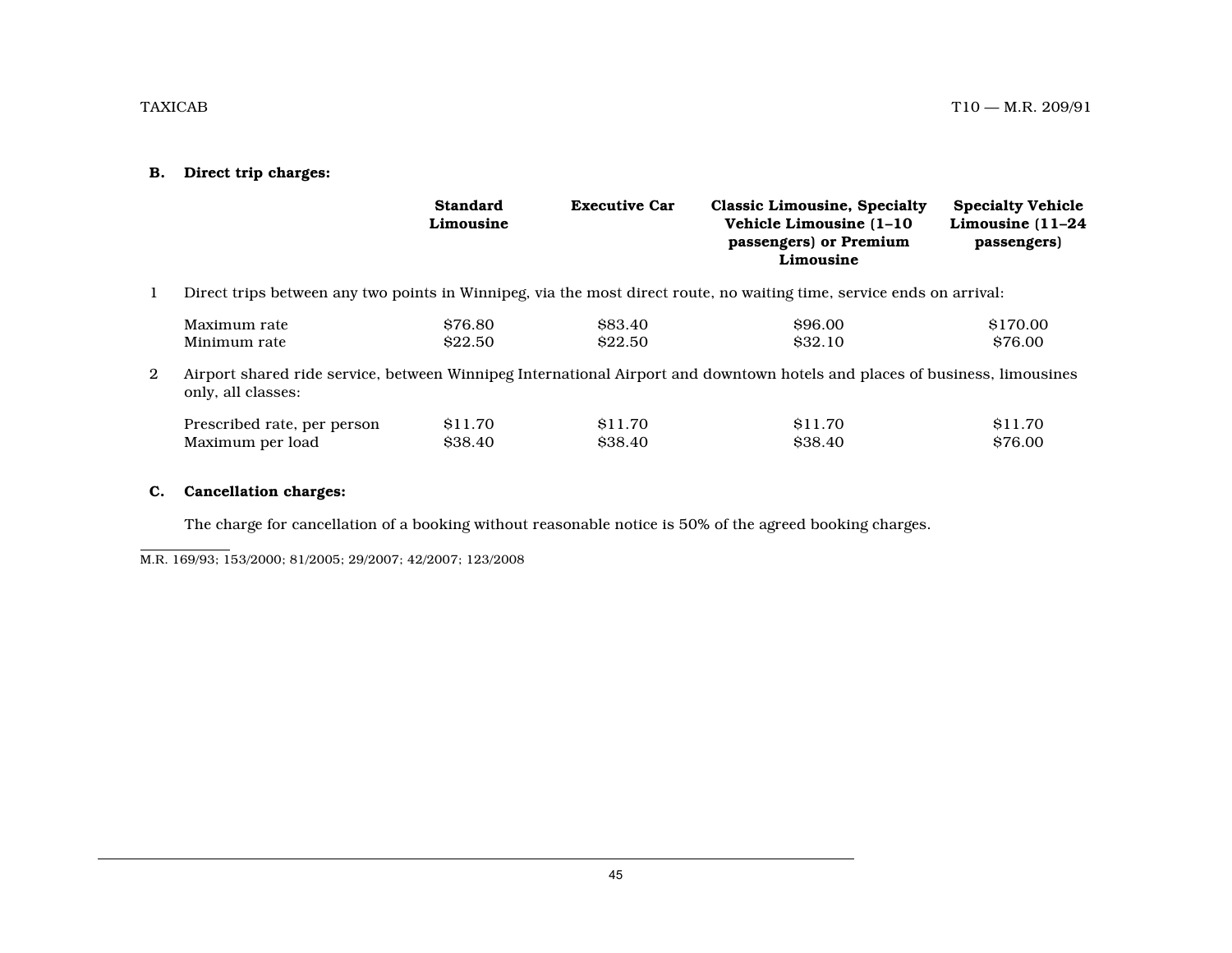# SCHEDULE G

# (Section 52)

# **TRIP SHEET**

| Date | <b>Driver Name</b> | TCB# |
|------|--------------------|------|
|      |                    |      |

| <b>SUMMARY</b>     | <b>Total Kilometres</b> | <b>Paid Kilometres</b> | <b>Start Time</b> | Receipts       | Expenses |
|--------------------|-------------------------|------------------------|-------------------|----------------|----------|
| <b>IFinish</b>     |                         |                        |                   | Cash           | Fuel     |
| Start              |                         | <b>Total Trips</b>     | Finish Time       | <b>Charges</b> | Repairs  |
| <b>Total Shift</b> |                         |                        |                   | Total          | Total    |

# **Trip Log**

| Trip<br># | No. of Time Time<br>Pass. Start Finish |  | From | To | Fare |
|-----------|----------------------------------------|--|------|----|------|
|           |                                        |  |      |    |      |
|           |                                        |  |      |    |      |
|           |                                        |  |      |    |      |
|           |                                        |  |      |    |      |
|           |                                        |  |      |    |      |
|           |                                        |  |      |    |      |
|           |                                        |  |      |    |      |
|           |                                        |  |      |    |      |
|           |                                        |  |      |    |      |
|           |                                        |  |      |    |      |
|           |                                        |  |      |    |      |
|           |                                        |  |      |    |      |
|           |                                        |  |      |    |      |
|           |                                        |  |      |    |      |
|           |                                        |  |      |    |      |
|           |                                        |  |      |    |      |
|           |                                        |  |      |    |      |
|           |                                        |  |      |    |      |
|           |                                        |  |      |    |      |
|           |                                        |  |      |    |      |
|           |                                        |  |      |    |      |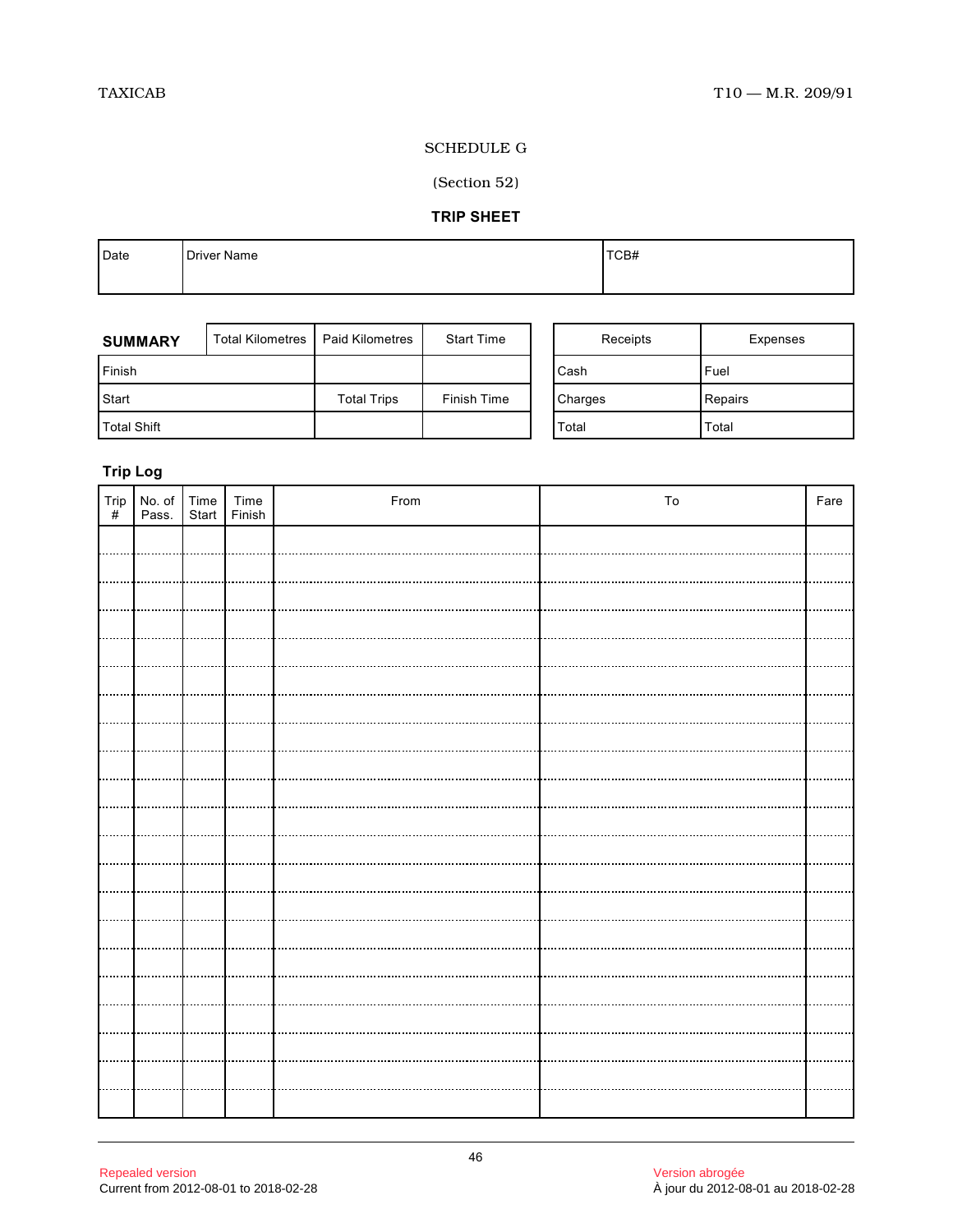# SCHEDULE H (Section 55)

# **ANNUAL RETURN OF FINANCIAL INFORMATION**

# Requirements

- 1. Part C of this annual return, the Statement of Revenue, Expenses, and Income, must be prepared and certified by a qualified accountant.
- 2. All data provided in this return should be compiled from the financial and operating records of the owner(s), such as trip sheets; estimates and guesses are not adequate.

# **Part A - General information**

- 1. Name of owner(s) (please print):
- 2. Board number(s) of taxicab business licence(s) held by owner(s):
- 3. This return is provided for the following fiscal year:

From (day/month/year)

- To (day/month/year)
- Note: All data provided in this financial return should pertain to the Board number(s) and fiscal year stated above. If data for more than one Board number is being provided in this return, provide total figures only (i.e. it is not necessary to report separate data for each Board number).

# **Part B - Operating data**

- 4. Total number of for-hire trips made during fiscal year:
- 5. Total kilometres travelled in for-hire use during fiscal year: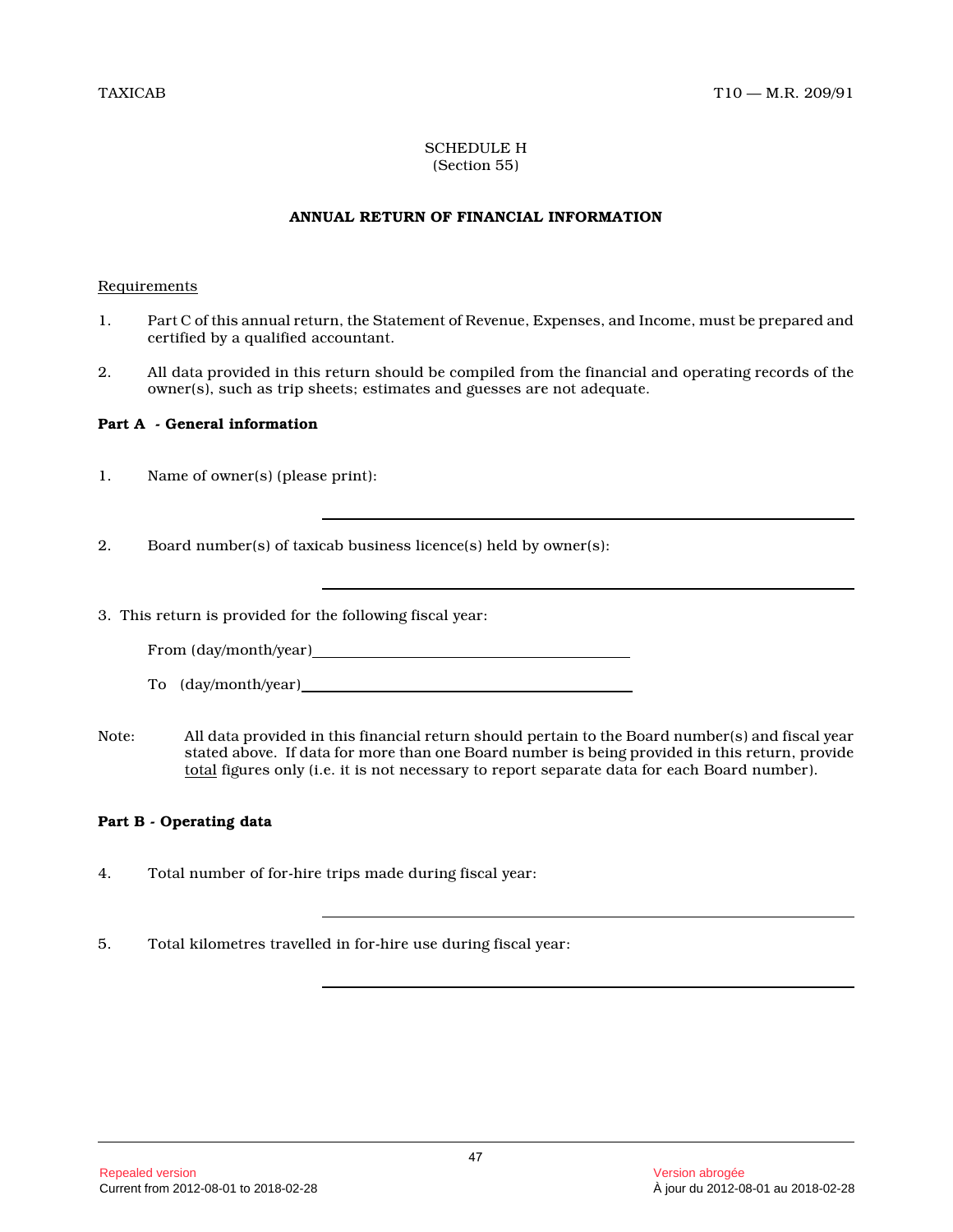6. Total for-hire hours of operation during fiscal year:

# **Part C - Statement of Revenue, Expenses, and Income**

| REVENUE                                                                               |  |
|---------------------------------------------------------------------------------------|--|
| EXPENSES:                                                                             |  |
| Accounting, legal, collection, consulting                                             |  |
| Advertising                                                                           |  |
| Business tax, fees, licences, dues                                                    |  |
| Business use of home                                                                  |  |
| Depreciation                                                                          |  |
| Equipment rental                                                                      |  |
| Insurance (except business use of home)                                               |  |
| Interest, bank charges<br>(except business use of home)                               |  |
| Light, heat, water (except business use of home)                                      |  |
| Maintenance and repairs<br>(except motor vehicle and business use of home)            |  |
| Management and administration                                                         |  |
| Motor vehicle (fuel, insurance, repairs)                                              |  |
| Office<br>(does not include business use of home expenses)                            |  |
| Property taxes or rent on business property<br>(except business use of home expenses) |  |
| Salaries (including employer's contribution to<br>CPP, UIC, Workers' Compensation)    |  |
| Other expenses (specify):                                                             |  |
| <b>TOTAL EXPENSES</b>                                                                 |  |
| NET INCOME (REVENUE less TOTAL EXPENSES)                                              |  |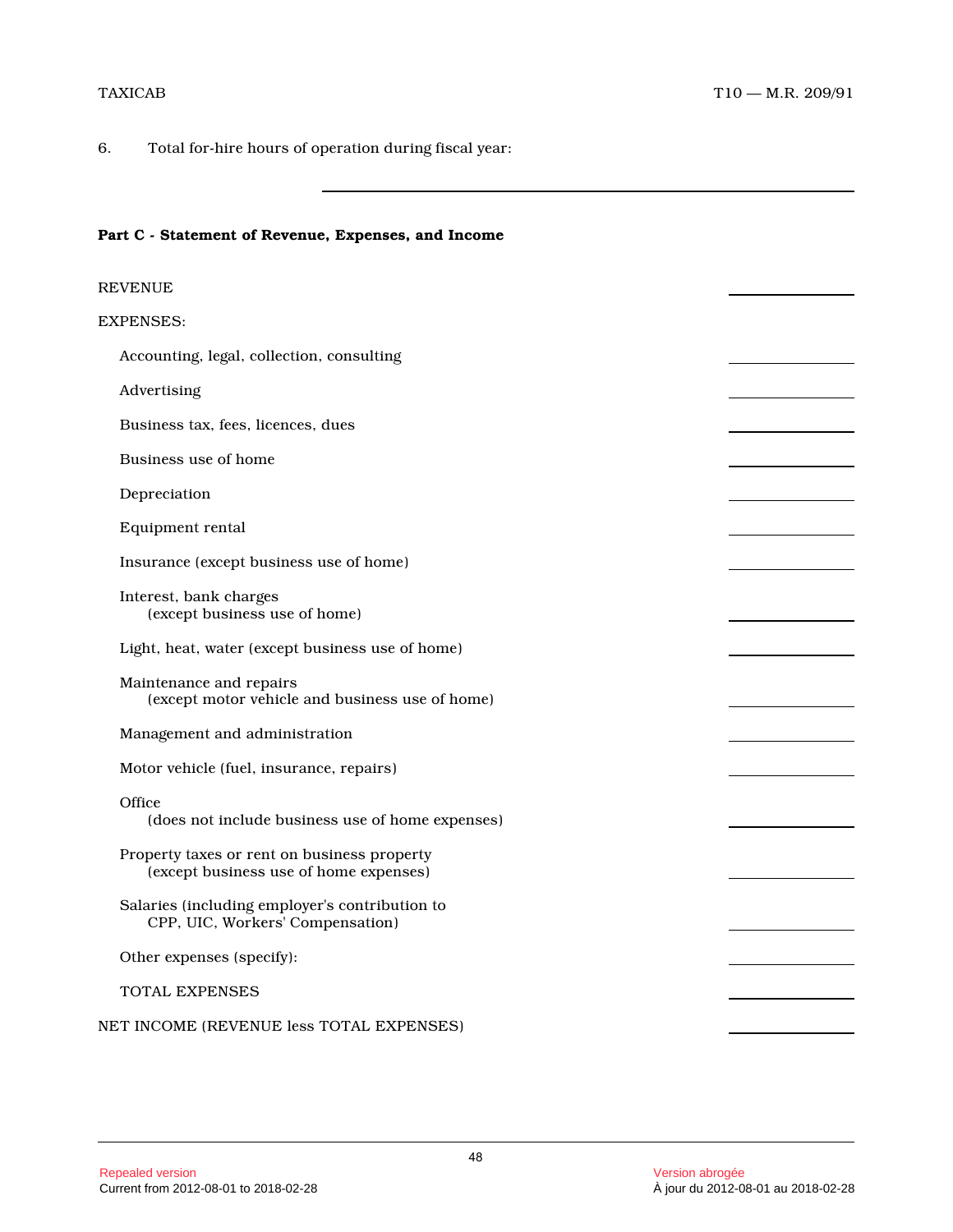# CERTIFICATION:

|    | This Statement of Revenue, Expenses, and Income<br>prepared by:      |  |  |  |  |  |
|----|----------------------------------------------------------------------|--|--|--|--|--|
|    | Name (please print)                                                  |  |  |  |  |  |
|    | Signature                                                            |  |  |  |  |  |
|    | Qualification (CGA, etc.)                                            |  |  |  |  |  |
|    | Part D - To be completed by owner(s) of handicab van(s) only         |  |  |  |  |  |
| 1. | Revenue from handicab vans during fiscal year:                       |  |  |  |  |  |
|    | (a) Revenue from metered trips                                       |  |  |  |  |  |
|    | (b) Revenue from contract trips                                      |  |  |  |  |  |
|    | (c) TOTAL HANDICAB VAN REVENUE                                       |  |  |  |  |  |
| 2. | Number of for-hire trips made with handicab vans during fiscal year: |  |  |  |  |  |
|    | (a) Number of metered trips                                          |  |  |  |  |  |
|    | (b) Number of contract trips                                         |  |  |  |  |  |
|    | (c) TOTAL NUMBER OF HANDICAB VAN TRIPS                               |  |  |  |  |  |
|    |                                                                      |  |  |  |  |  |

# **Part E - Certification of owner(s)**

The undersigned certifies the information in this return to be true and correct:

Signature(s) of owner(s):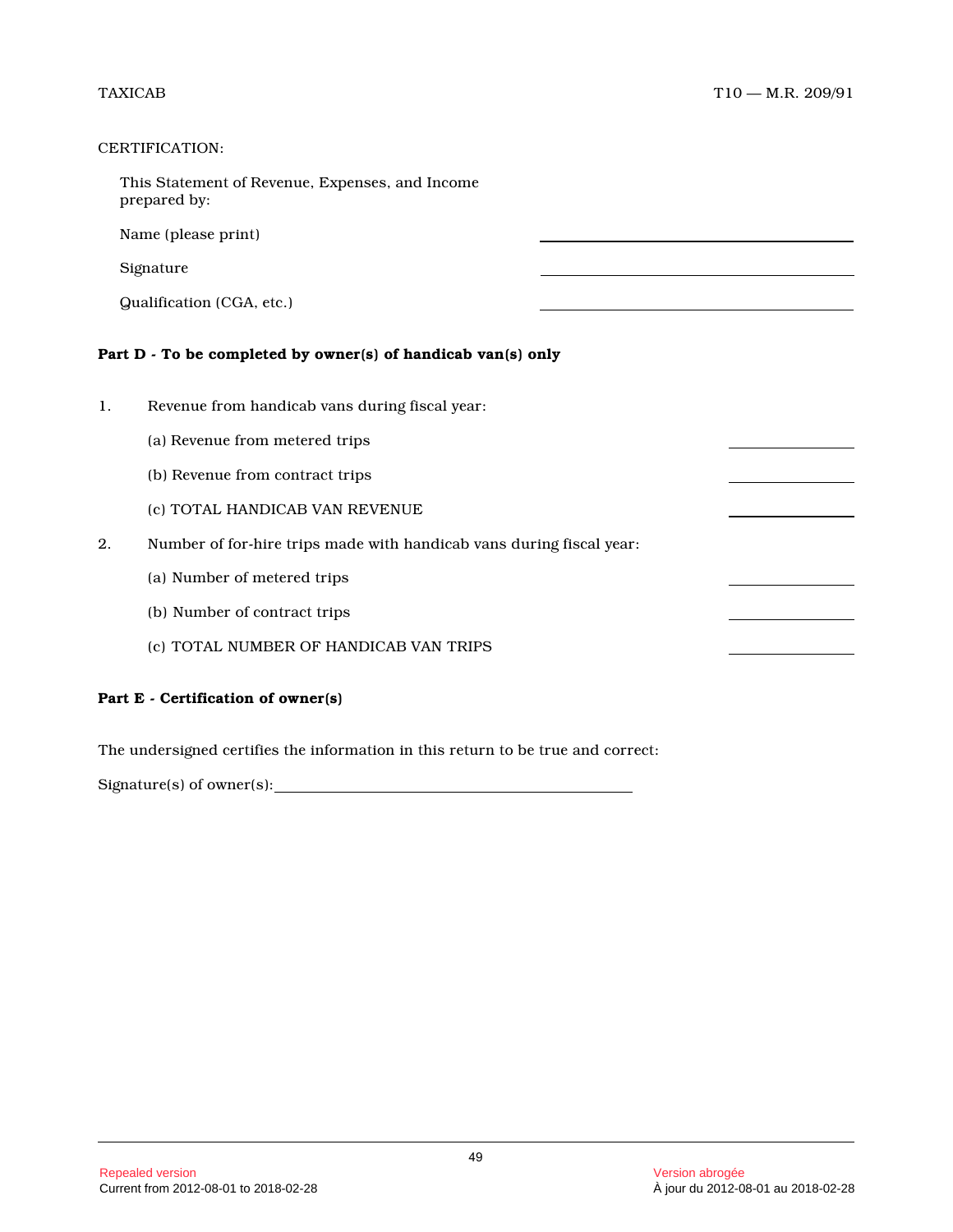#### SCHEDULE I (Clause 18(1)(a.1))

# **Manitoba Specialized Motor Vehicle Safety Standard for Commercial Vehicles for the Transportation of Mobility-Challenged Passengers**

# TABLE OF CONTENTS

#### PART 1

# INTERPRETATION AND GENERAL REQUIREMENTS

- 1 Reference publications<br>2(1) Variances with Canada
- 2(1) Variances with *Canada Motor Vehicle Safety Regulations*
- 2(2) General requirements<br>2(3) Compliance with Sche
- Compliance with Schedule
- 2(4) Compliance label<br>2(5) Modifications
- **Modifications**
- 2(6) Compliance label for modified vehicle
- 2(7) Type of vehicle
- 3(1) Gross vehicle weight
- 3(2) Factors in determining gross vehicle weight
- 4(1) Securement of devices
- 4(2) Portable support equipment
- Spare tire

# PART 2

# VEHICLE CHASSIS

#### BATTERY

- 5(1) Application<br>5(2) Battery com
- Battery compartments

#### BUMPERS

- 6(1) Application
- 6(2) Dimensions of front bumper<br>6(3) Strength of front bumper
- Strength of front bumper
- 7(1) Application<br>7(2) Method of a
- 7(2) Method of attachment of rear bumper
- 7(3) Dimensions of rear bumper
- Strength of rear bumper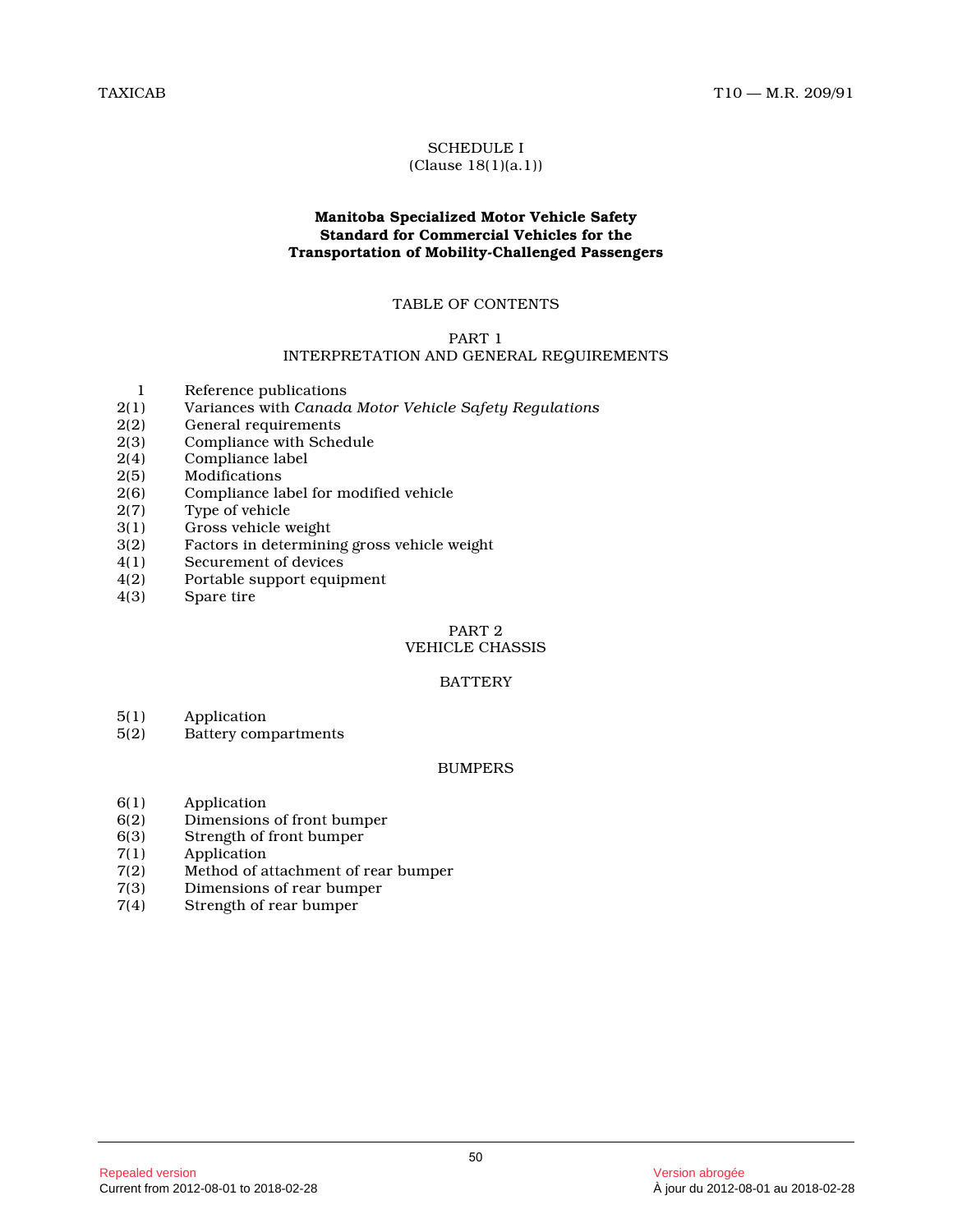# EXHAUST SYSTEM

- 8(1) Application<br>8(2) Location of
- 8(2) Location of exhaust system<br>8(3) Direction of exhaust
- Direction of exhaust
- 8(4) Exhaust system clearances

#### FRAME

- 9 Modifications<br>10 Holes in frame
- 10 Holes in frame side rails
- 11 Openings

#### PART 3 VEHICLE BODY

#### ACCESSIBILITY SYMBOL

- 12(1) Location of symbol<br>12(2) Appearance of symbol
- Appearance of symbol

#### INSULATION

- 13(1) General<br>13(2) R value
- R value

# WINDOWS

14 Windows

# SERVICE ENTRANCES

- 15 Ambulatory entrance door
- 16 Location of single mobility aid entrance<br>17(1) Driver shall control power-operated doc
- 17(1) Driver shall control power-operated door locks<br>15(2) Manual operation in event of power failure
- Manual operation in event of power failure
- 18(1) Service door safety feature
- 18(2) Service door padding
- 18(3) Service door drip moulding
- 19(1) Ambulatory entrance door safety feature<br>19(2) Ambulatory entrance door dimensions
- 19(2) Ambulatory entrance door dimensions<br>19(3) Permitted intruding latch mechanisms
- Permitted intruding latch mechanisms
- 20 Mobility aid entrance door dimensions

#### **STEPS**

- 21(1) Step coverings<br>21(2) Step markings
- Step markings
- 21(3) Dimensions of steps
- 21(4) Step-nosing overhang
- 21(5) Step-nosing at floor level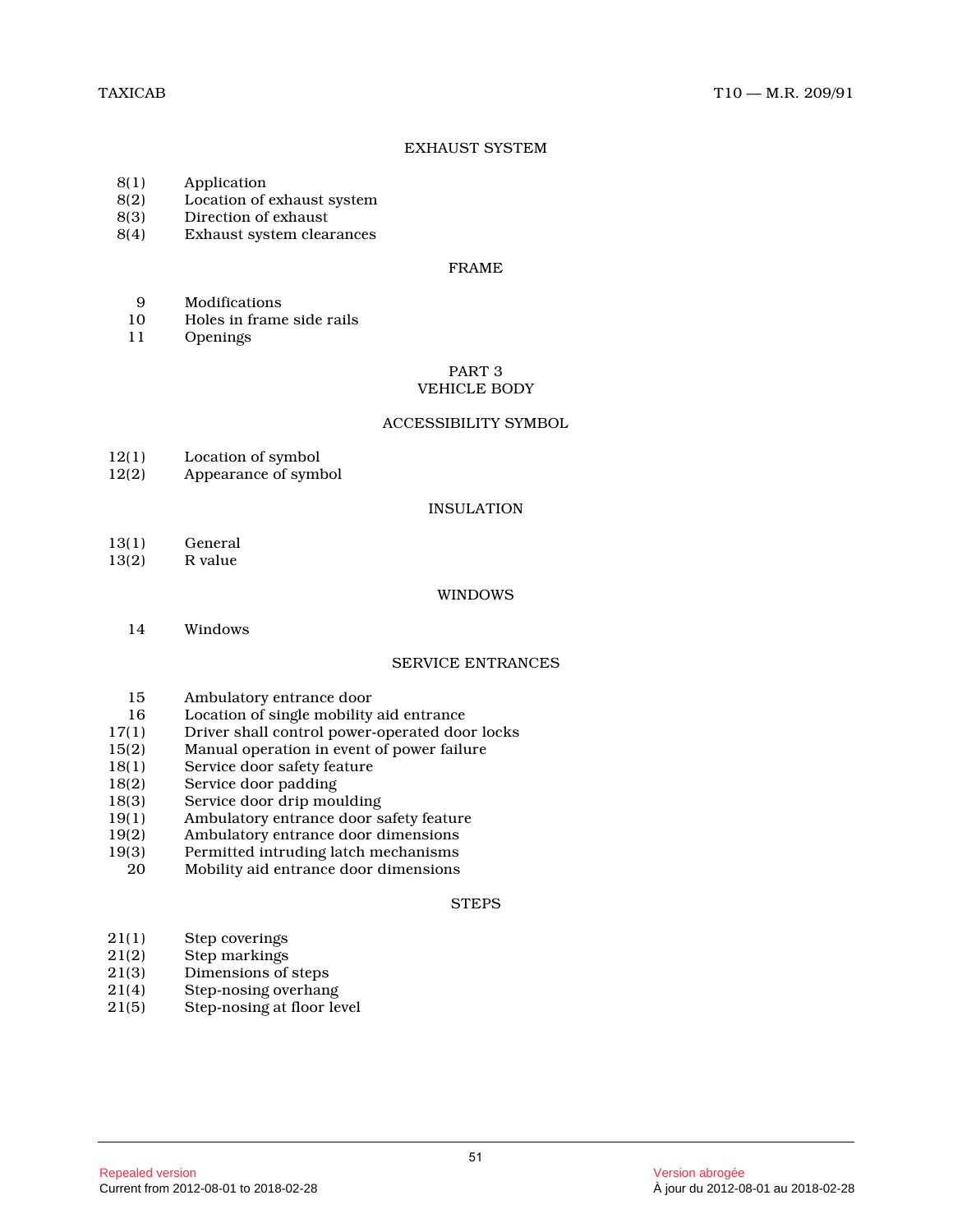# EMERGENCY EXITS

- 22 General<br>23(1) Emerger
- Emergency exit for full-size vans
- 23(2) Emergency exit for minivans
- 24 Location of emergency exit<br>25(1) Maximum obstruction of er
- 25(1) Maximum obstruction of emergency exit<br>25(2) Ouick release mechanism required
- (2) Guick release mechanism required<br>26 Emergency exit for ambulatory pass
- 26 Emergency exit for ambulatory passengers<br>27 Labelling of push-out windows
- 27 Labelling of push-out windows<br>28 Securement during unloading
- 28 Securement during unloading<br>29 Fastening of restrainment or s
- Fastening of restrainment or securement devices to exits prohibited

# LIGHTING

30 Door lighting requirements

#### INTERIOR DIMENSIONS

31 Inside height

#### FLOOR

- 
- 32 General 33 Chipboard prohibited<br>34 Static coefficient of frie
- Static coefficient of friction
- 35(1) Application
- 35(2) Strength of passenger compartment floor

# PASSENGER SEATING AND SEATS

- 36 Mobility aid passenger seating<br>37(1) Application
- **Application**
- 37(2) Ambulatory passenger seating spacing<br>37(3) Ambulatory passenger seating dimensi
- (3) Ambulatory passenger seating dimensions<br>38 Mobility aid passageway
- 38 Mobility aid passageway<br>39 Seat belt for each person
- Seat belt for each person with a disability

# GRAB BARS AND HANDLES

- 40(1) Location<br>40(2) Dimensio
- **Dimensions**
- 40(3) Strength

#### PROJECTIONS AND PADDING

- 41 Projections<br>42(1) Padding
- 
- 42(1) Padding<br>42(2) Physical Physical properties of padding
- 42(3) Alternative padding material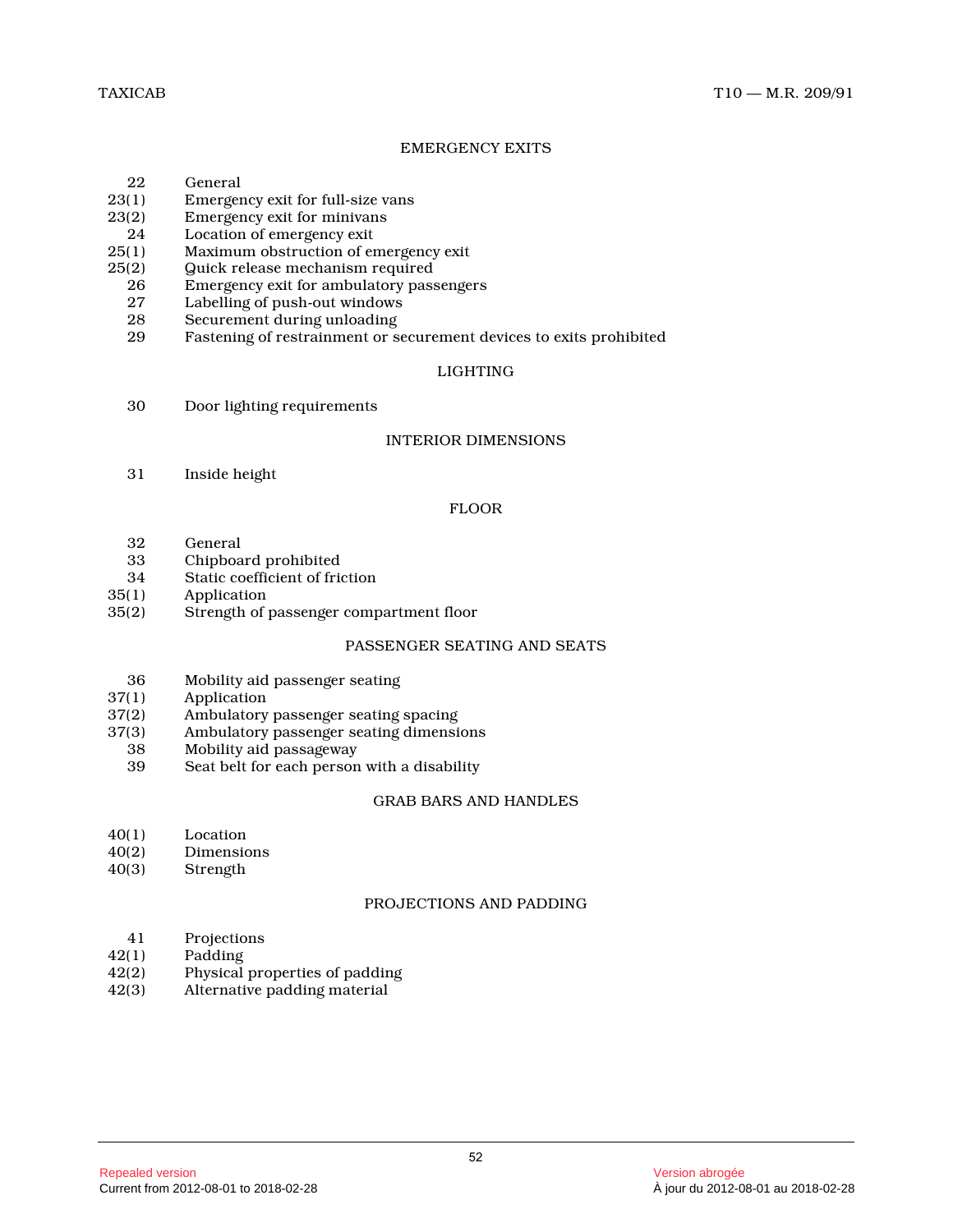#### MIRRORS

- 43 Rearview mirrors<br>44 Convex mirrors
- Convex mirrors

#### **HEATERS**

- 
- 45(1) Application<br>45(2) Heaters  $45(2)$  Heaters<br> $45(3)$  Type of
- 45(3) Type of heater, front<br>45(4) Type of heater, rear
- Type of heater, rear
- 45(5) Combustion-type heaters<br>46(1) Application
- 46(1) Application<br>46(2) Capabilities
- 46(2) Capabilities of heating system<br>46(3) Method of determining compli
- Method of determining compliance with temperature requirement
- 47(1) Application
- 47(2) Heater lines

#### WIRING

- 48(1) Application<br>48(2) Compliance
- Compliance with standards
- 49 Circuits<br>50(1) Insulatio
- 50(1) Insulation and protection<br>50(2) Protection against abrasio
- 50(2) Protection against abrasion<br>51(1) Fastening and joining
- Fastening and joining
- 51(2) Joints to be soldered or equivalent

#### ROLLOVER PROTECTION

52 Rollover protection

# PART 4 MOBILITY AIDS

#### SPACE REQUIREMENTS

- 53 Floor Space
- 54 Fixed vehicle structures

#### SECUREMENT DEVICES

- 55 Securement devices
- 56 Anchorage points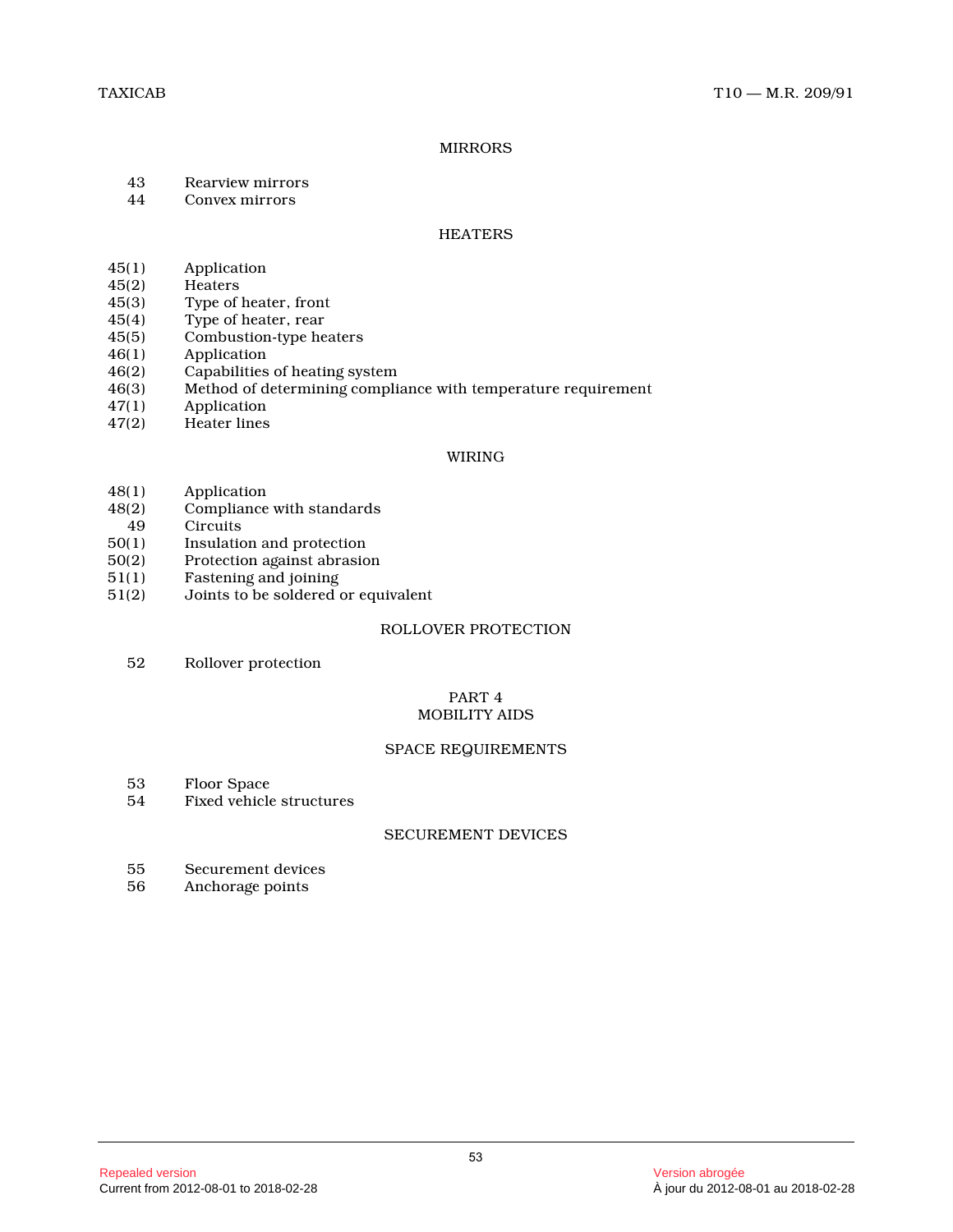# MOBILITY AID OCCUPANT RESTRAINT

- 57 Occupant restraint systems<br>58(1) Seat belts for outboard posi
- Seat belts for outboard positions
- 58(2) Seat belts for inboard positions
- 58(3) Seat belts shall conform to requirements<br>59(1) Strength requirements for anchorage poin
- 59(1) Strength requirements for anchorage points<br>59(2) Location of upper torso anchorage points
- (2) Location of upper torso anchorage points<br>60 Simultaneous loading
- Simultaneous loading

# PART 5

# MOBILITY AID LIFTS

# SECUREMENT AND DIMENSIONS

- 61 Securement to vehicle
- 62 Vehicle interface test<br>63 Platform dimensions
- Platform dimensions

#### **CAPACITY**

- 64 Minimum load
- 65 Static load test

#### PLATFORM CONSTRUCTION

- 66 Surface
- 67(1) Guards required
- 67(2) Marking of guards
- 68(1) Roll stop required<br>68(2) Operation of roll st
- 68(2) Operation of roll stop<br>68(3) Dimensions of roll sto
- Dimensions of roll stop
- 69(1) Handrail required
- 69(2) Strength of handrail
	- 70 Restraining device<br>71 Guarding of movin
	- 71 Guarding of moving parts<br>72. Operating conditions
	- 72 Operating conditions
	- Rated speed

# LIFT CONTROLS

- 74 General
- 75 Number of controls<br>76 Storage of control d
- Storage of control device
- 77 Interlock device required
- 78(1) Manual override required
- Location of override device
- 78(3) Labelling of override device
- 78(4) Override speed
- 79 Powered closing platform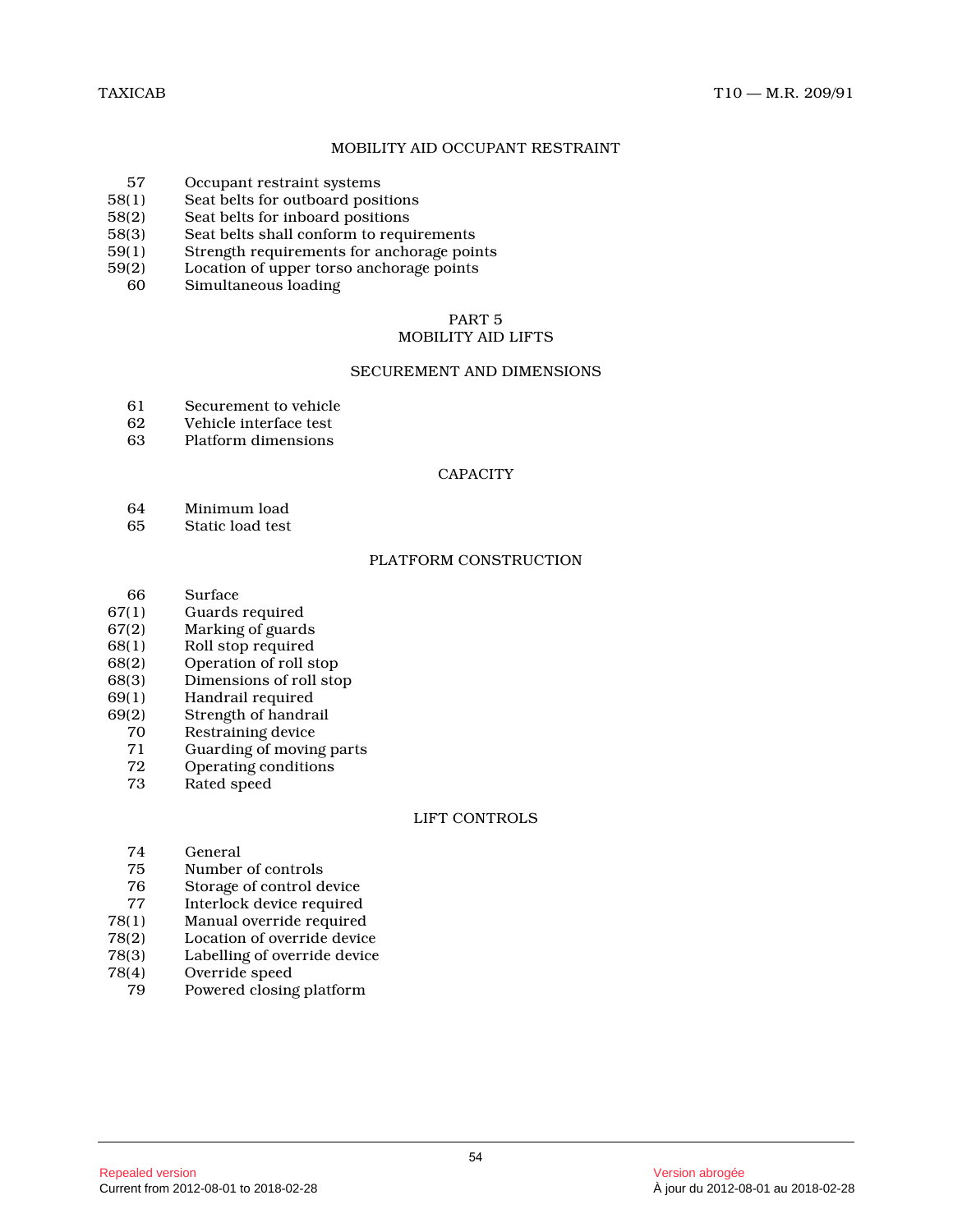# RELIABILITY AND DURABILITY

- 80 General requirements<br>81(1) Components are integr
- 81(1) Components are integral parts of lift<br>81(2) Accelerated life cycle test
- Accelerated life cycle test

#### CAUTIONS

- 82(1) Lift caution warning<br>82(2) Appearance of warni
- $B(2)$  Appearance of warning<br>83 Access warning sign
- Access warning sign

#### PART 6 SERVICE RAMPS

#### GRADIENT

- 84(1) Gradient<br>84(2) Gradient
- Gradient where kneeling vehicle

#### **CONSTRUCTION**

- 85(1) Ramp surfaces<br>85(2) Dimensions of
- 85(2) Dimensions of ramp<br>86(1) Guards required
- 86(1) Guards required
- Marking of guards
- 87 Capacity of ramp

#### POWER-OPERATED RAMPS

- 88 Guarding of moving parts<br>89 Operating conditions
- Operating conditions

# **CONTROLS**

- 90 Number of controls<br>91 Storage of control d
- 91 Storage of control device<br>92 Interlock device required
- Interlock device required
- 93(1) Manual override required
- 93(2) Location of override device<br>93(3) Labelling of override device
- Labelling of override device

# SECUREMENT

94 Securement

# PART 7 MANUALS

95 Manuals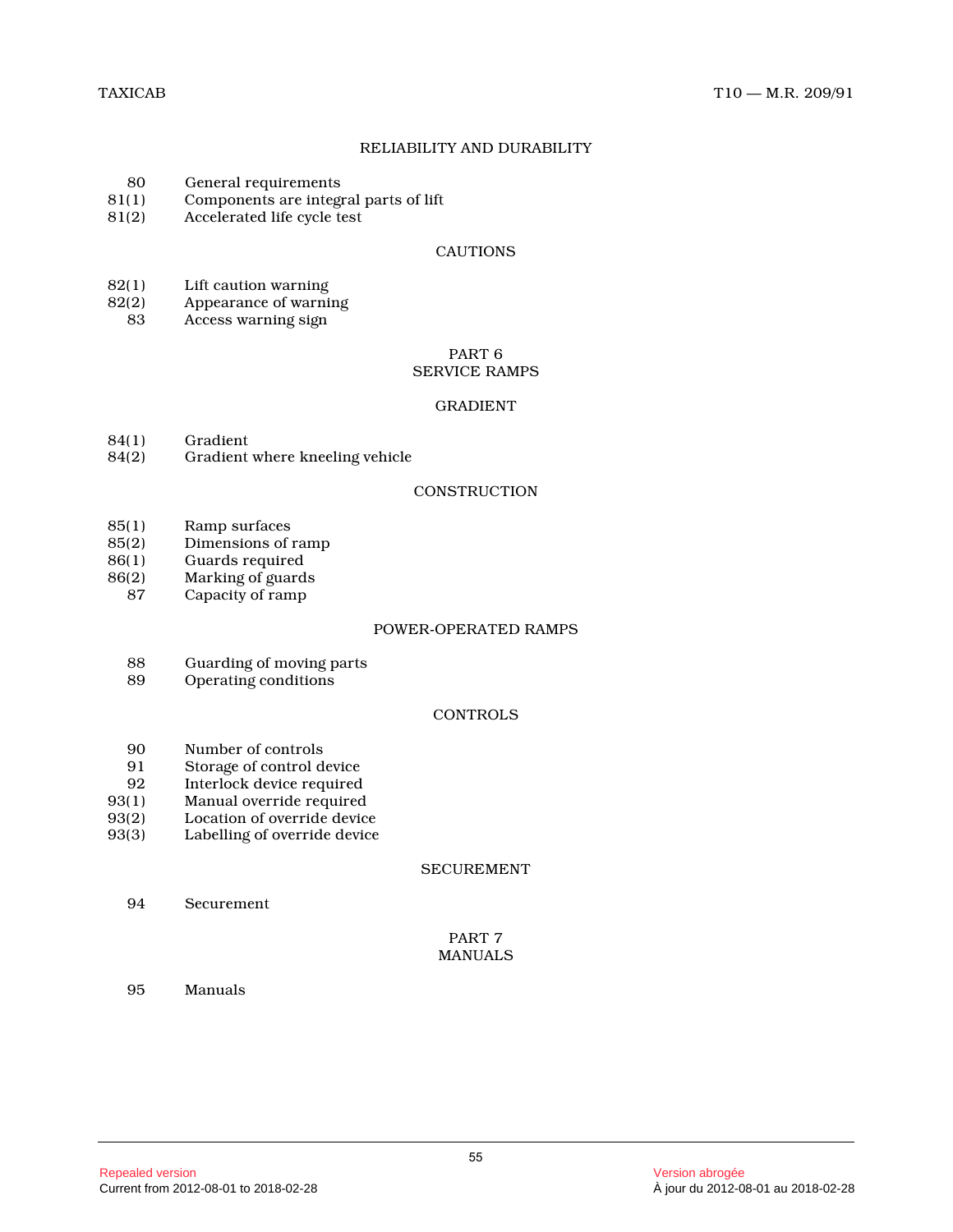# PART 1

# INTERPRETATION AND GENERAL REQUIREMENTS

#### **Reference publications**

**1** The following standards and documents are incorporated into this Schedule by reference:

- (a) CSA Standards
	- (i) *01Z1-M1978, Douglas Fir Plywood* ,
	- (ii) *Z604, Transportable Mobility Aids*, and
	- (iii) *Z605, Mobility Aid Securement and Occupant Restraint Systems for Motor Vehicles* ;
- (b) American Society for Testing and Material Standards

(i) *8117-90, Method of Salt Spray (Fog) Testing* ,

(ii) *D412-87, Test Methods for Rubber Properties in Tension* ,

(iii) *D1056-85, Specification for Flexible Cellular Materials - Sponge or Expanded Rubber* ,

(iv) *D1667-76(R1991), Specification for Flexible Cellular Materials - Vinyl Chloride Polymers and Copolymer Closed-Cell Vinyl* ,

(v) *D2047-82(R1988), Test Method for Static Coefficient of Friction of Polish Coated Floor Surfaces as Measured by the James Machine*, and

(vi) *D3574-86, Method of Testing Flexible Cellular Materials - Slab, Bonded and Molded Urethane Foams* ;

(c) Canadian General Standard Board, *Standard 1-GP-12C-1965, Standard Paint Color, Part I - Color Identification and Selection* ;

(d) Canada Motor Vehicle Safety Standards, as contained in the *Canada Motor Vehicle Regulations* (*Canada Motor Vehicle Safety Act*)

(i) *105 - CRC 1978 c. 1038; SOR/79-374; SOR/8O-637; SOR/86-683; SOR/86-976; SOR/91-144, Hydraulic Brake Systems* ,

- (ii) *120 CRC 1978 c. 1038; SOR/78-351; SOR/79-547; SOR/79-940 SOR/80-638, Air Brake Systems* ,
- (iii) *207 CRC 1978 c. 1038, Seat Anchorage* ,

(iv) *209 - CRC 1978 c. 1038; SOR/78-910, SOR/87-154, Belt Assembly* ,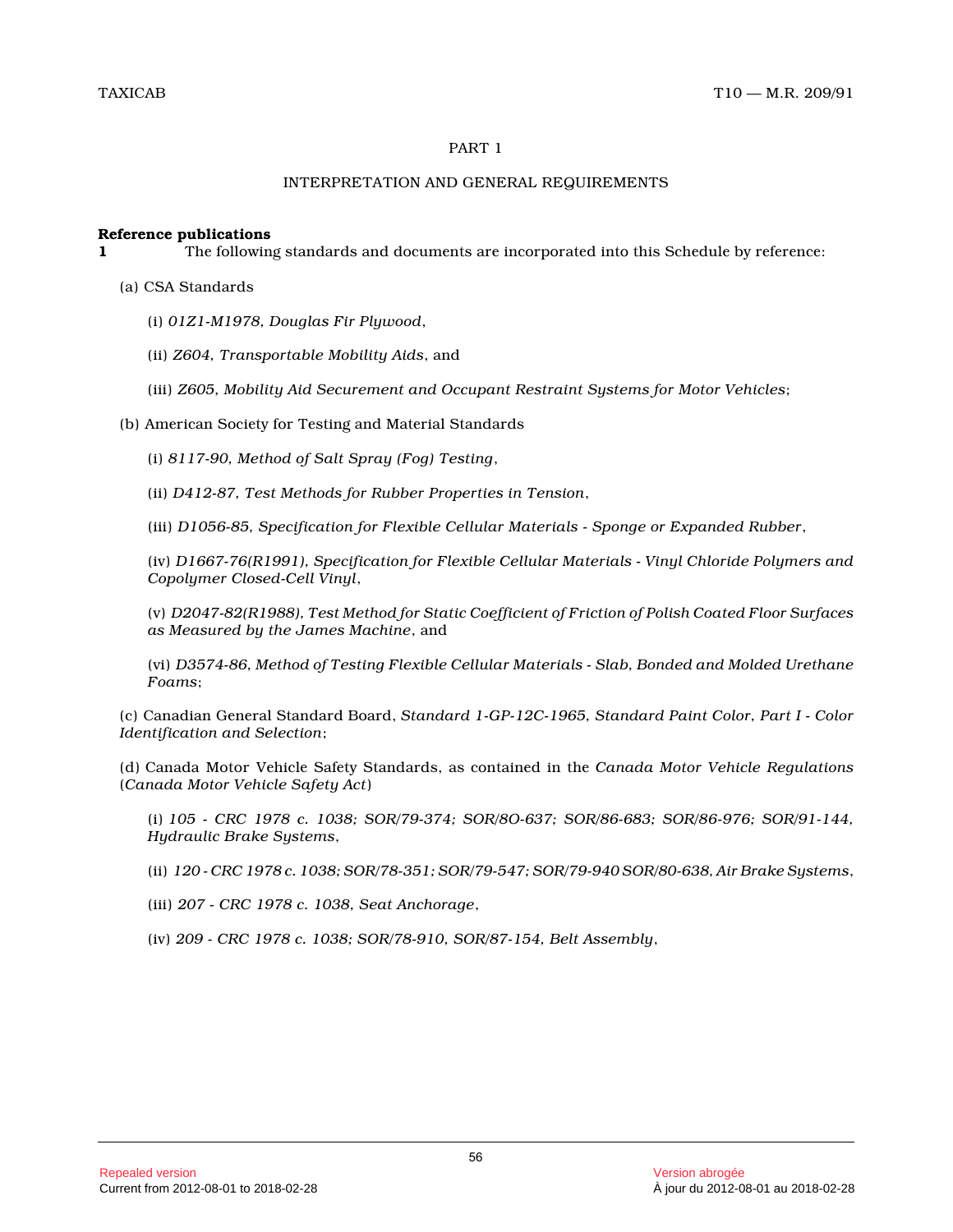(v) *210 - CRC 1978 c. 1038; SOR/90-588, Belt Anchorage* ,

(vi) *217 - CRC 1978 c. 1038; SOR/80-159; SOR/86-978; SOR/87-176, Bus Window Retention Release and Emergency Exits* ,

(vii) *220 - CRC 1978 c. 1038; SOR/79-840, Rollover Protection*, and

(viii) *222 - CRC 1978 c. 1038; SOR/80-161; SOR/86-453; SOR/91-593, School Bus Passenger Seating and Crash Protection* ;

(e) Federal Motor Vehicle Safety Standards (USA), *Code of Federal Regulations, Title 49, Part 571, 125-1981, Warning Devices* ;

(f) Society of Automotive Engineers, Standards, Recommended Practices, Information Reports

- (i) *120e-1988, Coolant System Hoses* ,
- (ii) *J377-1987, Performance of Vehicle Traffic Horns* ,
- (iii) *J544-1988, Electric Starting Motor Test Procedure* ,
- (iv) *J537-1986, Storage Batteries*, and
- (v) *J588-1984, Turn Signal Lamps for Use on Motor Vehicles Less Than 2032 mm in Overall Width* ;
- (g) School Bus Manufacturers Institute, *School Bus Design Objectives*, May 1990; and
- (h) US Military Standards
	- (i) *MIL-P-12420C-1991, Plastic Material, Cellular, Elastomeric*, and
	- (ii) *MIL-P-15280H-1988, Plastic Material, Unicellular (Sheets and Tubes)* .

#### **Variances with** *Canada Motor Vehicle Safety Regulations*

**2(1)** If a provision of this Schedule is inconsistent with a provision of the *Canada Motor Vehicle Safety Regulations*, the provision of those Regulations shall take precedence.

#### **General requirements**

**2(2)** The complete vehicle shall conform to the *Canada Motor Vehicle Safety Regulations* in effect no earlier than the date of manufacture of the original base vehicle and no later than the date of completion of the vehicle with all equipment required for its intended purpose.

#### **Compliance with Schedule**

**2(3)** Subject to subsection (1), the complete vehicle shall comply with the requirements of this Schedule.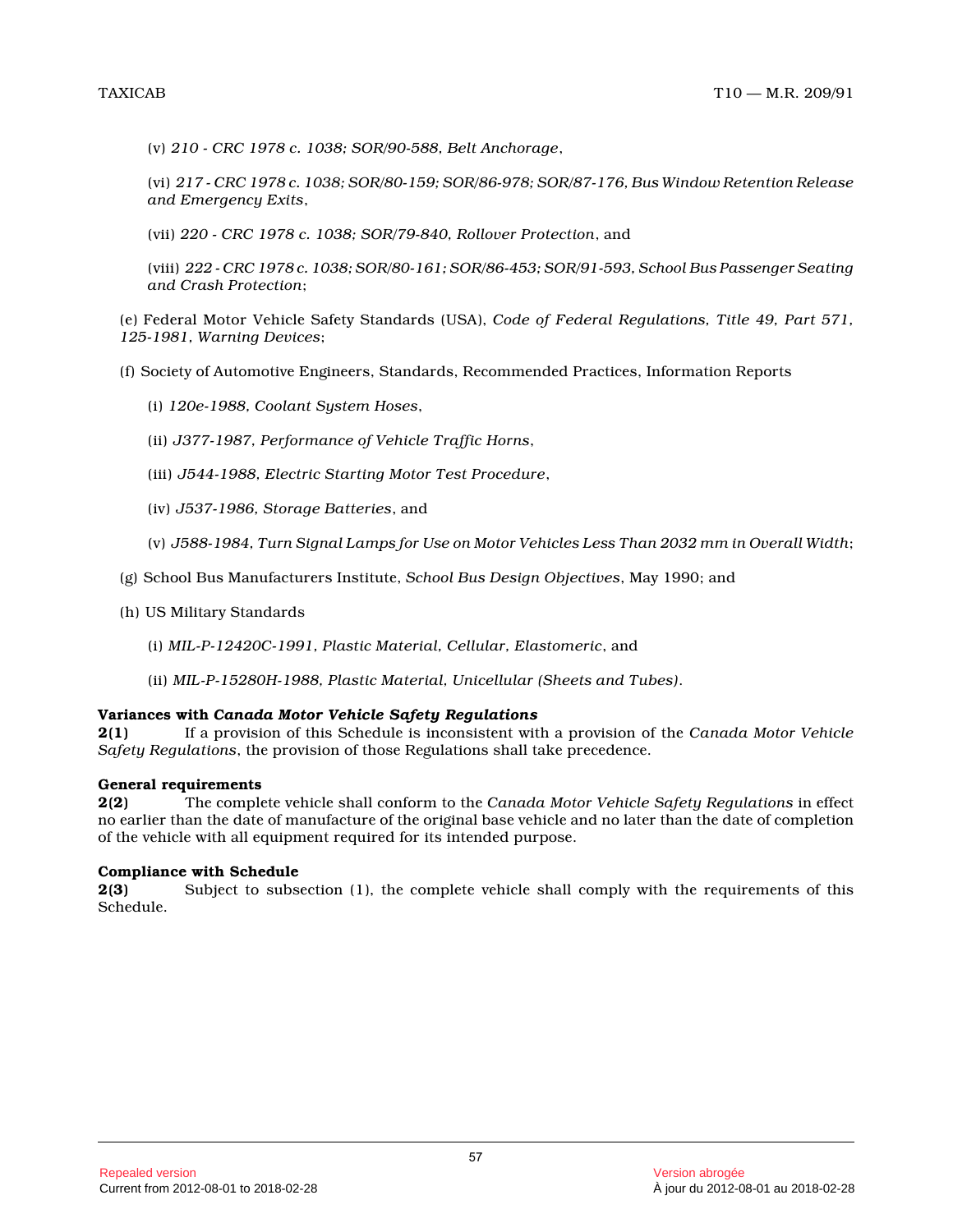#### **Compliance label**

**2(4)** The vehicle shall bear a label containing, in clear and indelible lettering a statement of compliance that is lettered by indenting or embossing or in a colour that contrasts with the background of the label in block capitals and numerals not less than 2 mm in height, permanently affixed to the same surface of the vehicle as the national safety mark by the person, firm or company completing construction of the vehicle with all equipment required for its intended purpose, which label shall contain

(a) the name and address of the person, firm or company completing construction of the vehicle with all equipment required for its intended purpose;

(b) the month and year that construction of the vehicle was completed with all equipment required for its intended purpose; and

(c) a statement that the vehicle, as constructed, complies with all of the provisions of this Schedule.

#### **Modifications**

**2(5)** It is the responsibility of the person, firm or company making any modification to the vehicle for any purpose, after its initial certification by the manufacturer, to assure the modification complies with all applicable provisions of this Schedule and outlined in the applicable Canada Motor Vehicle Safety Standards.

#### **Compliance label for modified vehicle**

**2(6)** Where a person firm or company modifies a vehicle that has previously been determined to be in compliance with this Schedule other than by the addition, substitution or removal of readily attachable minor components or by minor finishing operations such as painting, the person, firm or company shall affix to the vehicle an additional label of the type described in subsection (4) in the manner and form set out in that subsection stating

- (a) the name and address of the person, firm or company that modified the vehicle;
- (b) the month and year that modification of the vehicle was completed; and

(c) a statement that the modified part of the vehicle complies with all applicable provisions of this Schedule.

# **Type of vehicle**<br>**2(7)** The

The vehicle shall be one or a combination of the following types:

- (a) equipped with a lift that complies with Part 5;
- (b) equipped with a service ramp that complies with Part 6;

(c) equipped with a system to lower the vehicle floor to permit loading and unloading persons with physical disabilities;

(d) equipped to transport only ambulatory passengers .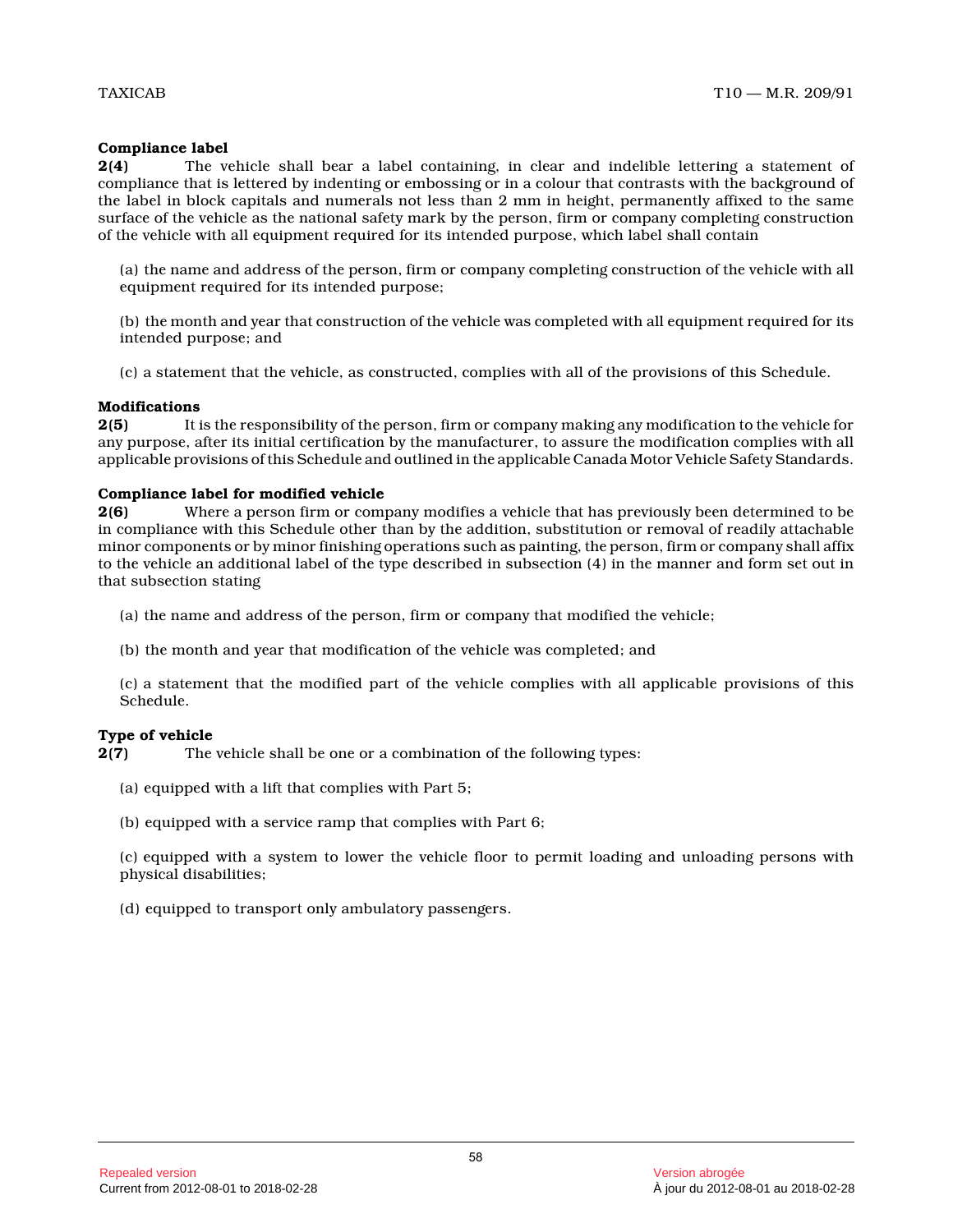# **Gross vehicle weight**

**3(1)** The gross axle and gross vehicle weights of the loaded vehicle shall not exceed the manufacturer's statement of compliance for gross axle and vehicle weight ratings.

# **Factors in determining gross vehicle weight**

**3(2)** In determining the gross vehicle weight, the total maximum passenger weight shall be based on the following:

- (a) 70 kg for the driver;
- (b) 70 kg for each passenger not in a mobility aid; and
- (c) 150 kg for each mobility aid position.

# **Securement of devices**

**4(1)** Securement of devices and other pieces of equipment supplied with the vehicle that are not an integral part of the vehicle shall be in accordance with subsection 4(2).

# **Portable support equipment**

**4(2)** Portable support equipment or special accessory items shall be secured at the mounting location in a manner sufficient to withstand a pulling force of 20 times the weight of the item in any direction, or shall be retained in an enclosed and secured latched compartment which is capable of withstanding a pulling force of 20 times its weight with the contents inside.

# **Spare tire**

**4(3)** If a spare tire is mounted inside the passenger compartment, it shall be secured in accordance with subsection 4(2).

# PART 2

# VEHICLE CHASSIS

# **BATTERY**

# **Application**

**5(1)** Subsection (2) applies only to a vehicle of which the battery compartment or location of the battery has been altered from, or added to, the original equipment manufacturer's base vehicle.

# **Battery compartments**

**5(2)** All battery compartments shall be ventilated to the exterior of the vehicle.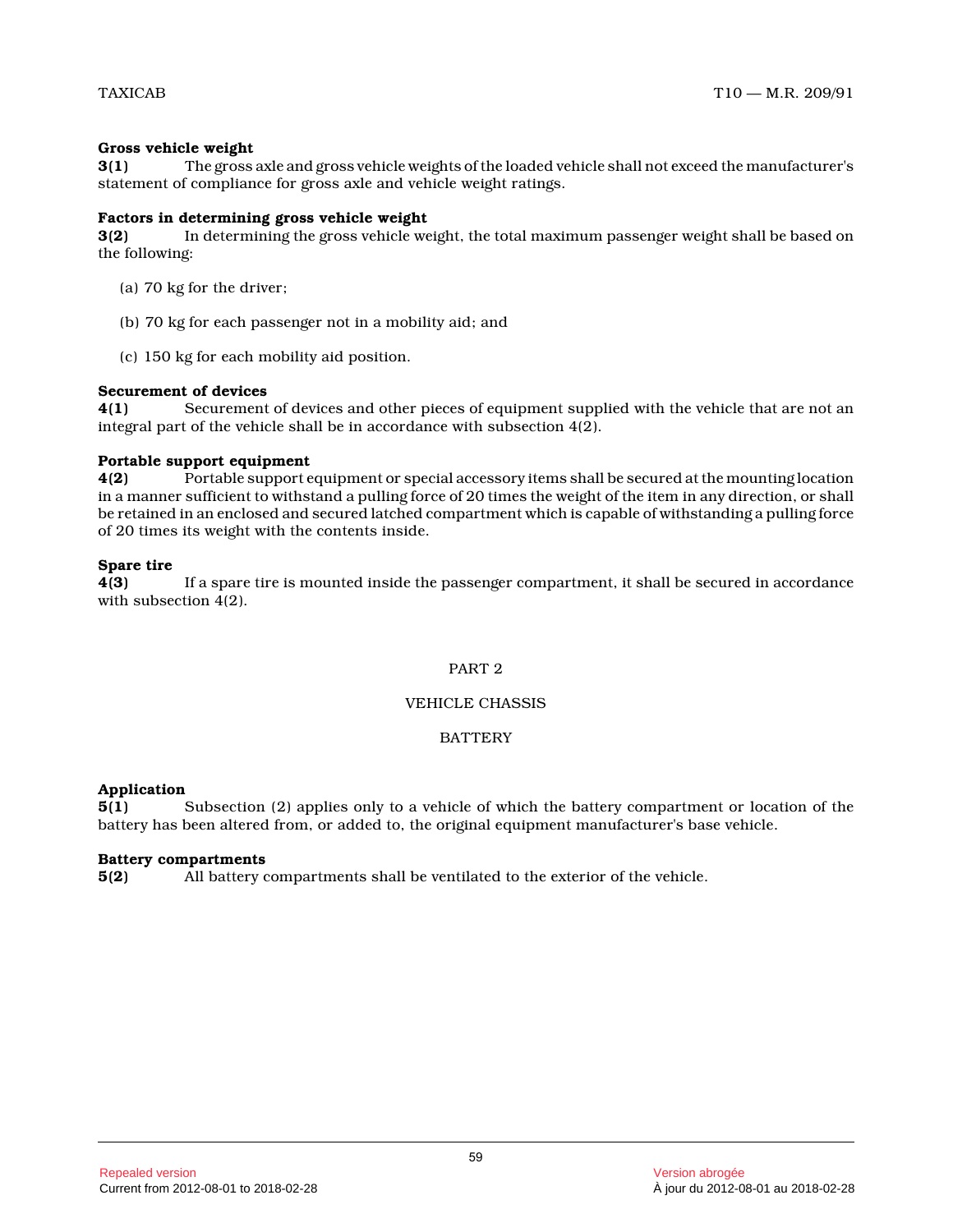# BUMPERS

# **Application**

**6(1)** Subsections (2) and (3) apply only to a vehicle of which the front bumper has been altered from, or added to, the original equipment manufacturer's base vehicle.

# **Dimensions of front bumper**

**6(2)** The front bumper shall extend beyond the forward-most part of the body and to the outer edge of the front body panels to ensure fender and body protection.

# **Strength of front bumper**

**6(3)** The front bumper, except breakaway bumper ends, shall be of sufficient strength to permit the vehicle on level ground to push an equivalent vehicle of equal GVWR and loaded to that GVWR without major permanent distortion to the bumper, chassis or body of the pushing vehicle.

# **Application**

**7(1)** Subsections (2) to (4) apply only to a vehicle of which the rear bumper has been altered from, or added to, the original equipment manufacturer's base vehicle.

# **Method of attachment of rear bumper**

**7(2)** The vehicle shall be equipped with a rear bumper attached directly to the chassis frame with provisions for removal.

# **Dimensions of rear bumper**

**7(3)** The rear bumper shall extend beyond the rear-most part of the body surface by at least 25 mm measured at the floor line.

# **Strength of rear bumper**

**7(4)** The rear bumper shall be of sufficient strength to permit the vehicle loaded to its GVWR to be pushed by another vehicle on level ground without major permanent distortion to the rear bumper.

# EXHAUST SYSTEM

# **Application**

**8(1)** Subsections (2) to (4) apply only to a vehicle of which the exhaust system has been altered from, or added to, the original equipment manufacturer's base vehicle.

# **Location of exhaust system**

**8(2)** The exhaust pipe, muffler and tail pipe shall be located outside the passenger compartment.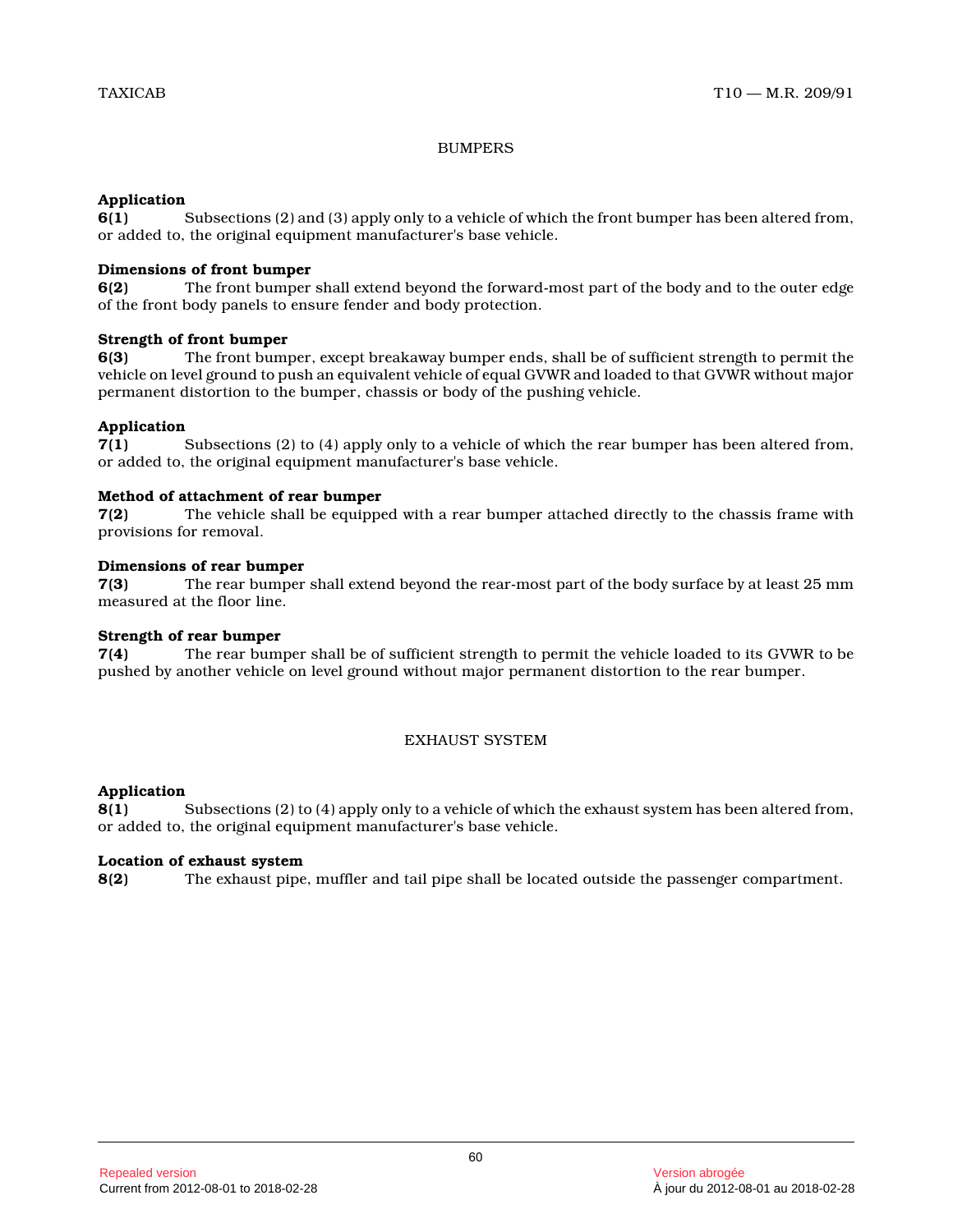# **Direction of exhaust**

**8(3)** The exhaust system shall direct exhaust gases away from the body of the vehicle and loading areas.

#### **Exhaust system clearances**

**8(4)** Adequate clearances or heat protection shall be provided between the exhaust system and fuel tanks, fuel lines, flexible brake lines and hoses and other flammable material to prevent combustion or heat deterioration or both.

# FRAME

#### **Modifications**

**9** A modification of the length of the frame of a vehicle resulting in the alteration of the vehicle's wheelbase by anyone other than the chassis manufacturer is prohibited unless the modification is

(a) approved by the chassis manufacturer; and

(b) done in the exact manner approved by the chassis manufacturer.

#### **Holes in frame side rails**

**10** Holes in top or bottom flange of the frame side rails are not permitted except as provided by the chassis manufacturer in the original chassis frame.

#### **Openings**

**11** All openings in the floor or fire wall between the chassis and passenger-carrying compartment, such as those for the gear shift lever and the parking brake lever, shall be sealed against water, dust, and fumes.

# PART 3

# VEHICLE BODY

#### ACCESSIBILITY SYMBOL

# **Location of symbol**

**12(1)** The vehicle shall be identified by an accessibility symbol, as shown in Figure 5, visible from the exterior of the vehicle, located adjacent to the mobility aid entrance door.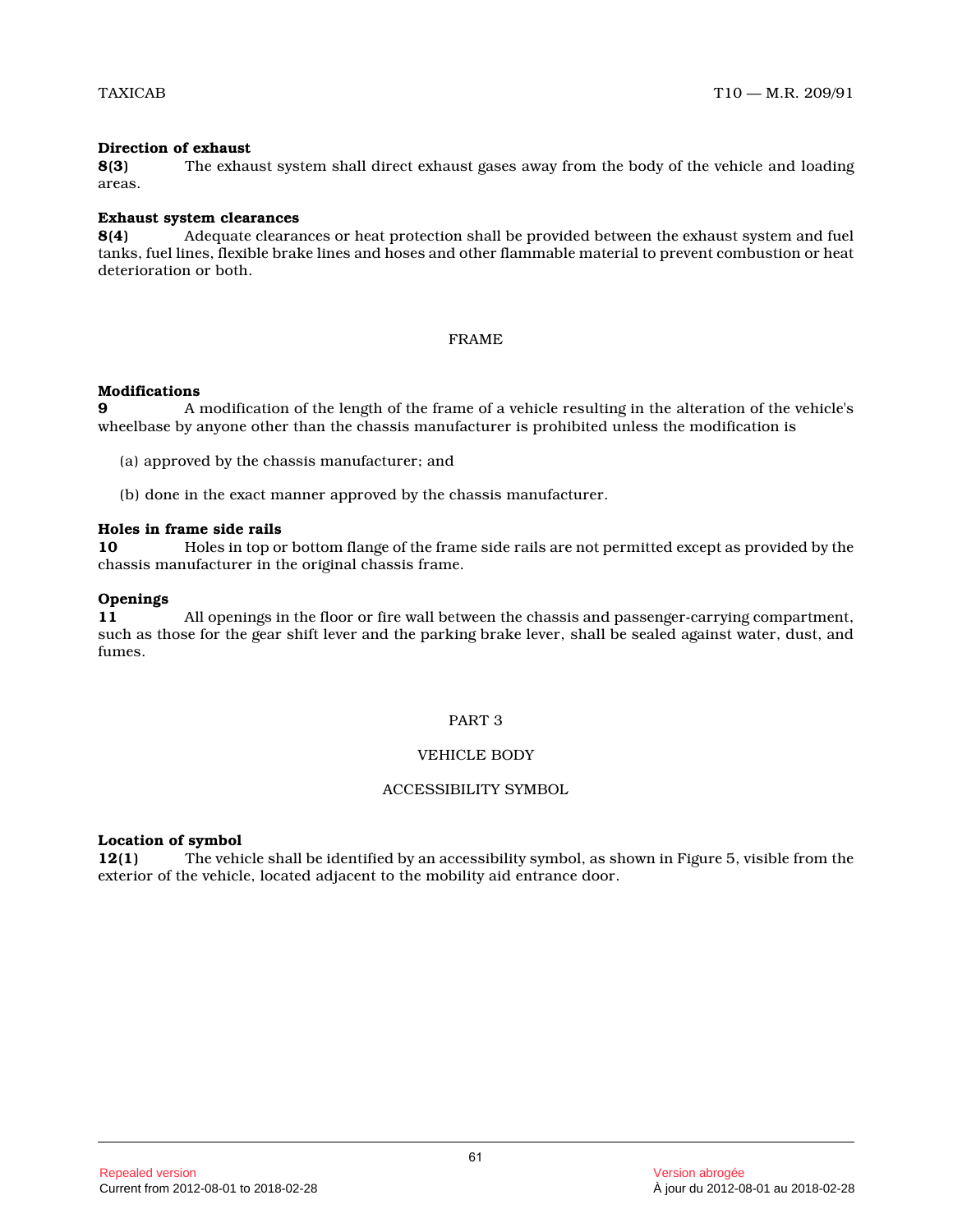#### **Appearance of symbol**

**12(2)** The symbol shall

(a) be a minimum size of 150 x150 mm; and

(b) be white on a blue background with the following colour numbers specified in CGSB Standard 1-GP-12C:

- (i) White 513-301,
- (ii) Blue 502-104.

# INSULATION

#### **General**

**13(1)** The ceiling and walls of the vehicle shall be insulated to deaden sound and vibration and to reduce heat transfer.

#### **R value**

**13(2)** All insulating materials used for the reduction of heat transfer shall have an R value of at least 3.0.

# WINDOWS

# **Windows**

**14** The vehicle shall be equipped with windows on both sides of the passenger compartment designed to open so as to provide ventilation.

# SERVICE ENTRANCES

#### **Ambulatory entrance door**

**15** There shall be an ambulatory entrance door on the right side of the vehicle.

#### **Location of single mobility aid entrance**

**16** Where only one mobility aid entrance is provided, it shall not be on the left side of the vehicle.

# **Driver shall control power-operated door locks**

**17(1)** Where the vehicle is equipped with power-operated door locks, the locking and unlocking of all doors shall be under control of the driver from his or her normal seated position.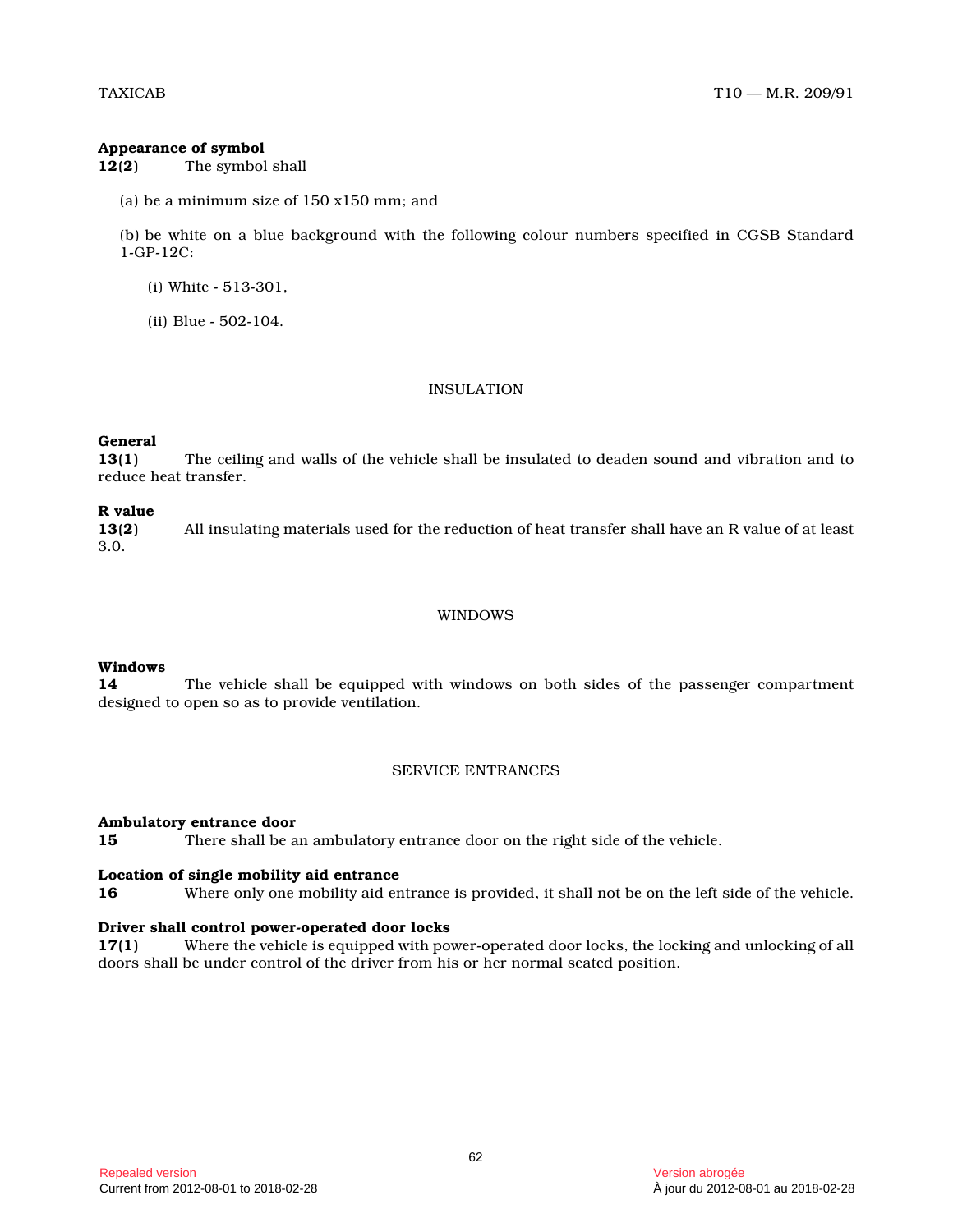# **Manual operation in event of power failure**

**17(2)** Power-operated doors and door locks shall be designed and constructed to permit manual operation in case of power failure.

#### **Service door safety feature**

**18(1)** A service door shall be provided with a means to secure it against unintended closing during loading or unloading of passengers.

#### **Service door padding**

**18(2)** Where service door openings are less than 1,980 mm in height, they shall be padded at the top interior edge.

#### **Service door drip moulding**

**18(3)** There shall be a drip molding above each service door opening to direct water to either side of the opening.

#### **Ambulatory entrance door safety feature**

**19(1)** An ambulatory entrance door shall be equipped with a safety latch to prevent unintended closing if the door grab handles are used.

#### **Ambulatory entrance door dimensions**

**19(2)** Subject to subsection (3), the minimum dimensions of the ambulatory entrance door opening shall be a clear

- (a) 560 mm wide at the widest point and 400 mm wide at the narrowest point; and
- (b) 1,346 mm high.

# **Permitted intruding latch mechanisms**

**19(3)** Where the vehicle is equipped by the original equipment manufacturer with cargo doors at the ambulatory entrance door, the latch mechanisms for those doors may intrude into the minimum clear height set out in clause (2)(b) provided that each intruding latch mechanism is painted in a colour that contrasts with the colour of the surrounding door frame.

#### **Mobility aid entrance door dimensions**

**20** The minimum dimensions of the mobility aid entrance door opening with a lift or ramp installed shall be a clear

- (a) 760 mm wide; and
- (b) 1,400 mm high.

#### **STEPS**

#### **Step coverings**

**21(1)** The static coefficient of friction of step covering material when measured in accordance with ASTM Standard D2047-82(R1988) under wet and dry conditions shall be a minimum of 0.5.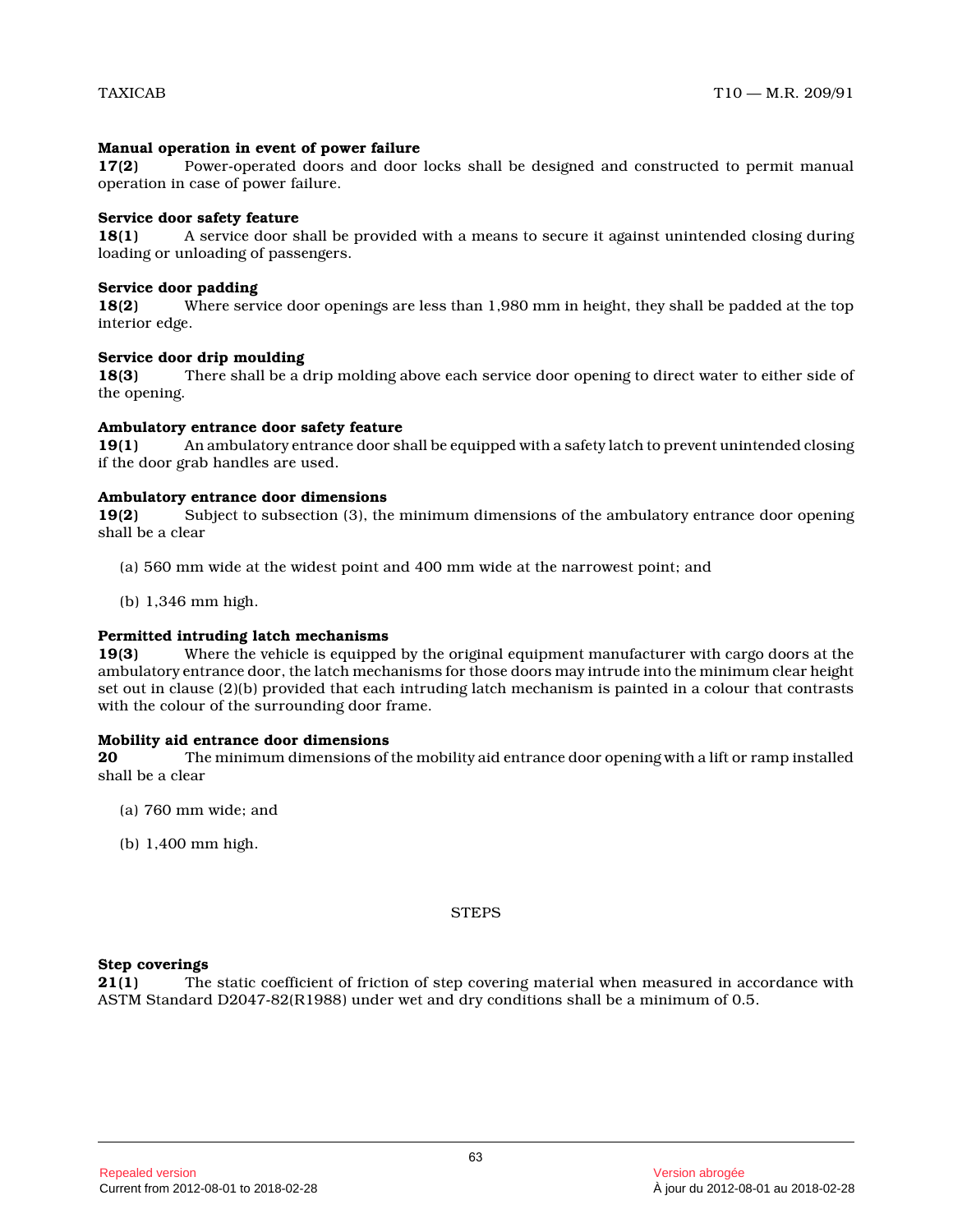#### **Step markings**

**21(2)** There shall be a yellow or white stripe not less than 38 mm and not more than 75 mm wide on the leading edge of the horizontal surface of each step and the surface of floor of the passenger compartment at the step entrance.

#### **Dimensions of steps**

**21(3)** The dimensions of steps at the ambulatory entrance shall be as follows:

- (a) the first step from ground level shall be a maximum of 380 mm in height from the ground;
- (b) all other steps in the vehicle shall be a maximum of 230 mm in height;
- (c) the maximum allowable variation in the height of steps in the vehicle shall be a maximum of 25 mm;
- (d) all steps shall be a minimum of 164.5 mm in depth;
- (e) all steps shall be a minimum of 400 mm in width; and
- (f) all steps shall be a constant depth except for auxiliary steps.

# **Step-nosing overhang**<br>**21(4)** Step-nosing

**21(4)** Step-nosing overhang shall not exceed 10 mm.

# **Step-nosing at floor level**<br>**21(5)** The step-nosin

**21(5)** The step-nosing at the floor level of the passenger compartment shall be flush with the floor.

# EMERGENCY EXITS

#### **General**

**22** Every vehicle shall be provided with an emergency exit

- (a) with a minimum width of 800 mm and a minimum height of 1,125 mm for full-size vans;
- (b) with a minimum width of 725 mm and a minimum height of 1,100 mm for minivans.

#### **Emergency exit for full-size vans**

**23(1)** The emergency exit in a full-size van shall be constructed and configured so as to allow the unobstructed passage of a parallelepiped rectangle that measures 1,118 mm in height and 800 mm in widt h perpendicular to the sides of the vehicle, and 610 mm in depth parallel to the sides of the vehicle, the bottom of which remains within 25 mm of the floor at all times during its passage through the opening of the exit.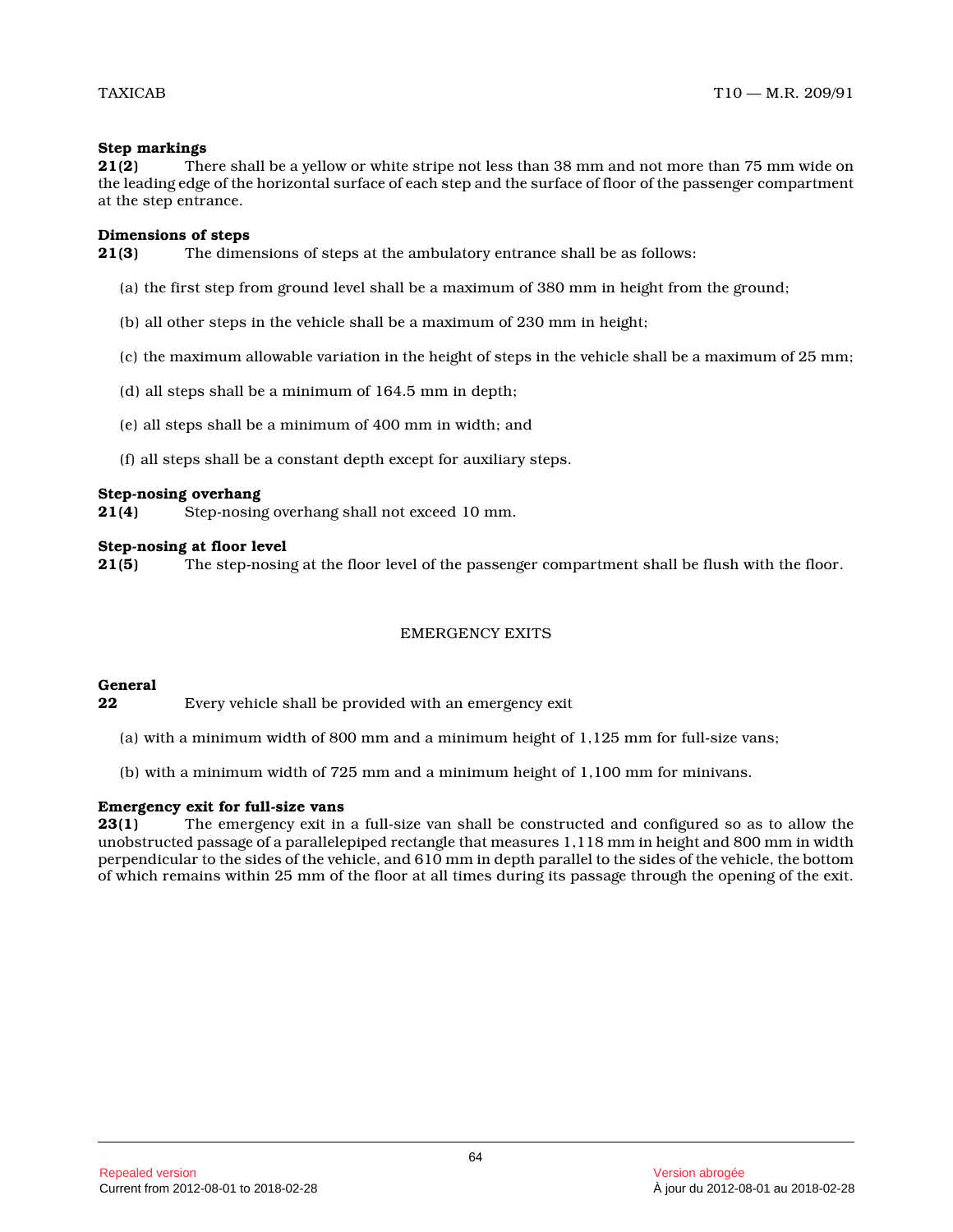# **Emergency exit for minivans**

**23(2)** The emergency exit in a minivan shall be constructed and configured so as to allow the unobstructed passage of a parallelepiped rectangle that measures 1,092 mm in height and 737 mm in widt h perpendicular to the sides of the vehicle, and 610mm in depth parallel to the sides of the vehicle, the bottom of which remains within 25 mm of the floor at all times during its passage through the opening of the exit.

# **Location of emergency exit**

**24** The emergency exit shall be located on a different wall of the vehicle than the service door and shall be accessible without obstruction by any seat or other object which would require the use of a tool for removal.

# **Maximum obstruction of emergency exit**

**25(1)** There shall be no more than two seat systems or objects that must removed in order to provide clear passage through the emergency exit.

# **Quick release mechanism required**

**25(2)** Every seat system or object that must be removed to provide clear passage through an emergency exit shall be equipped with a quick release mechanism that requires no more than one release action, readily accessible from the emergency exit, to remove the seat system or object.

# **Emergency exit for ambulatory passengers**

**26** Vehicles for the exclusive use of transporting ambulatory passengers shall be equipped with

- (a) at least one rear emergency door that opens outward and is hinged on either side; and
- (b) one push-out side window
	- (i) that provides a minimum opening clearance of 400 mm in height and 1,016 mm in width,

(ii) that is capable of being released by means of not more than two mechanisms that are located at the bottom of the window and do not have to be operated simultaneously, and

(iii) that allows manual release of the mechanism by an occupant of the vehicle using a low-force application of not more than 90 N in a rotational or linear direction.

# **Labelling of push-out windows**

**27** Every push-out window or other emergency exit shall, for the purposes of identification and operation,

(a) be identified with a label located on the inside vehicle wall surface within 150 mm of the release mechanism for the window or other emergency exit

(i) bearing words in both English and French, or an approved symbol, that identifies the emergency exit or the window as an emergency exit, and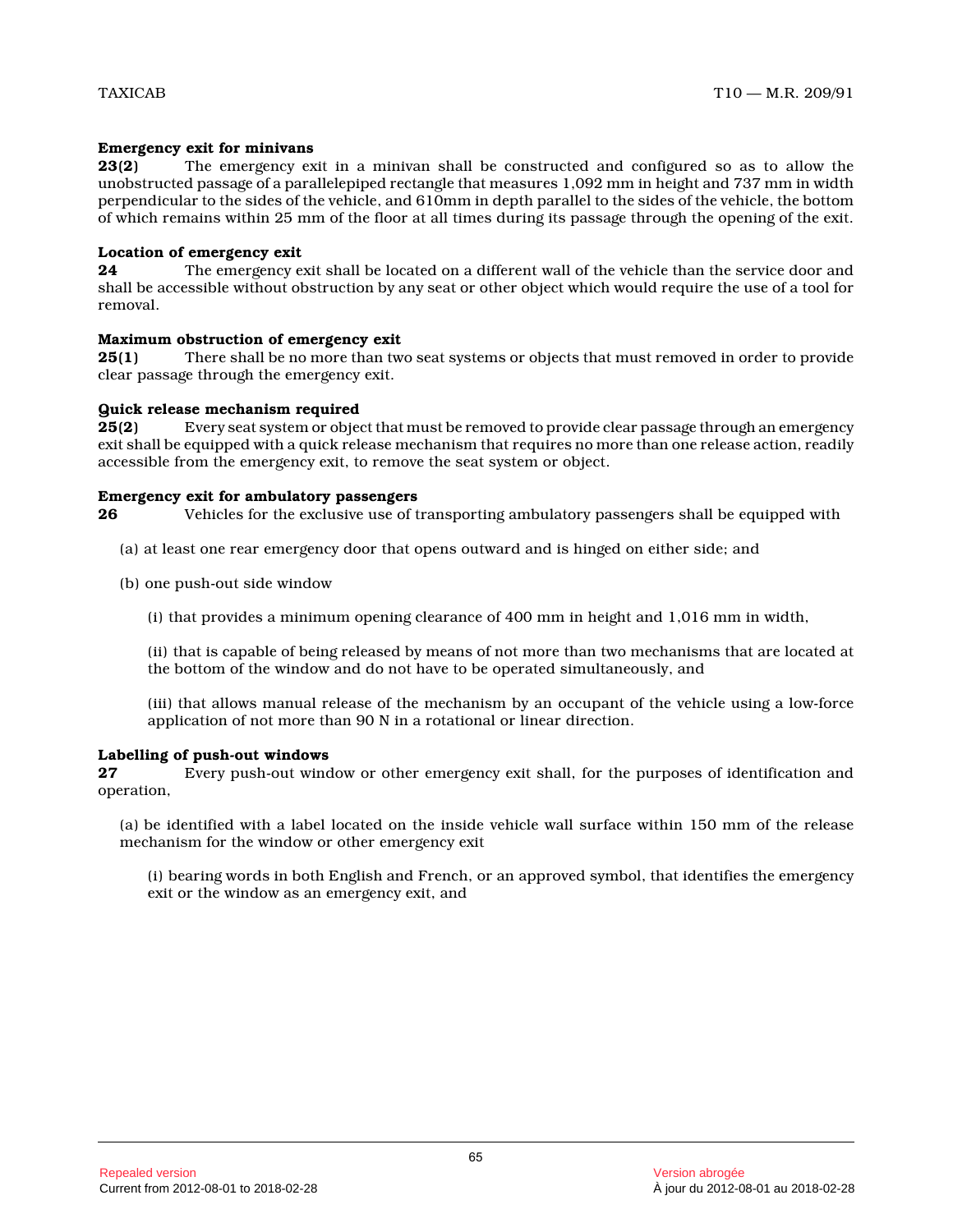(ii) containing concise operating instructions in both English and French, or an approved symbol, describing the motions and, if applicable, sequence of motions necessary to unlatch and open the window or other emergency exit, in letters at least 9.5 mm high of a colour that contrasts with the label background; and

(b) be legible to an occupant of the vehicle with a corrected visual acuity corresponding to a Snellen ratio of 20/40.

#### **Securement during unloading**

**28** Emergency exits shall be provided with a means to secure them against unintended closing during unloading of passengers.

#### **Fastening of restrainment or securement devices to exits prohibited**

**29** Fastening of any passenger restraining or mobility aid securement device to emergency exits is prohibited.

# LIGHTING

#### **Door lighting requirements**

**30** Every vehicle shall be equipped with a light

(a) at the lift door, automatically operated when the door opens, which fully illuminates the lift area; and

(b) above or beside each passenger access door, automatically actuated when the door opens, which fully illuminates floor of the passenger compartment in the immediate area of the door and the steps, if any .

# INTERIOR DIMENSIONS

#### **Inside height**

**31** The inside body and passenger compartment height shall be a minimum of 1,370 mm measured at any point on the longitudinal centre line from the front vertical bow to the rear vertical bow and no lights or other fixtures may intrude into this zone.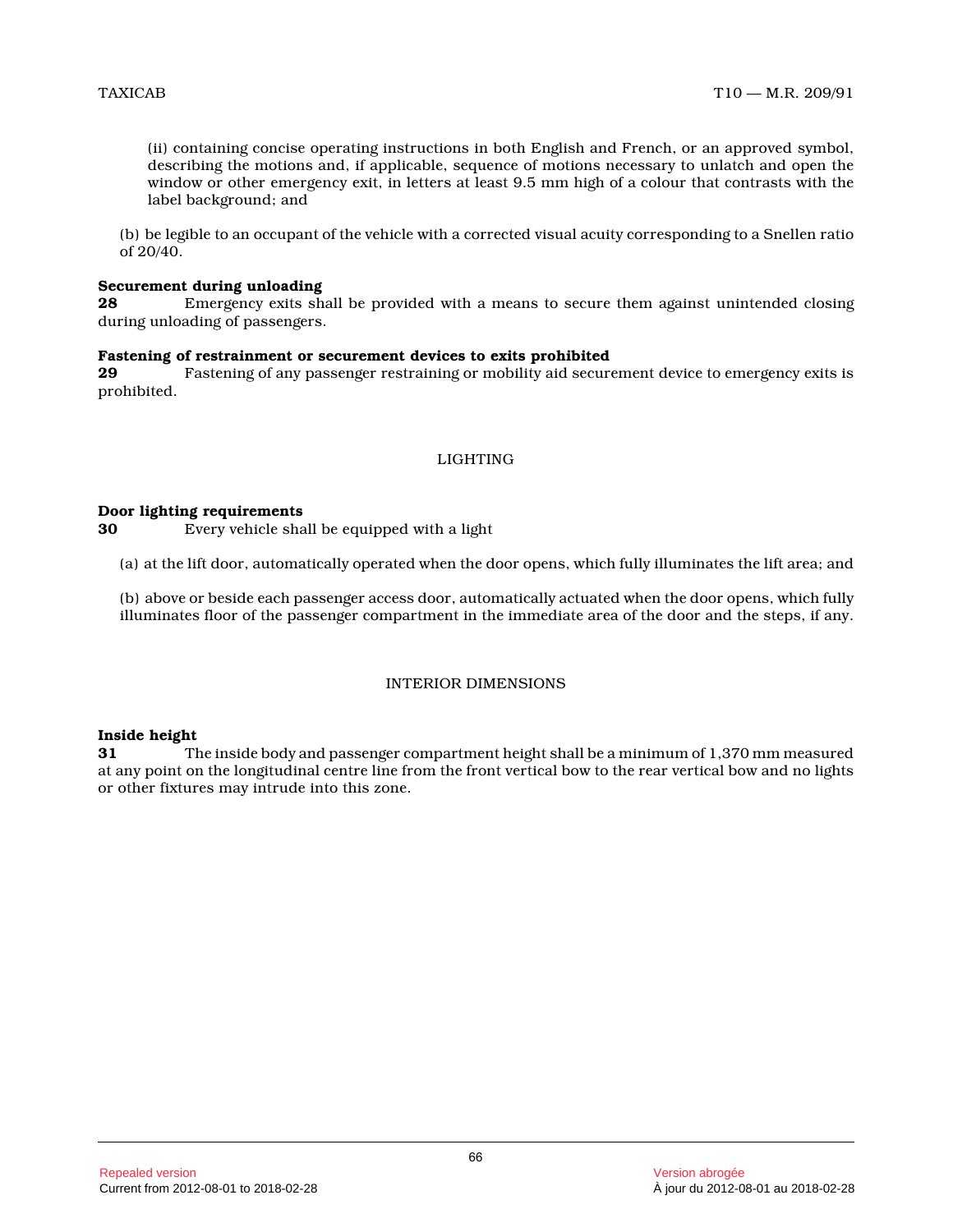# FLOOR

# **General**

**32** The floor of the passenger compartment shall

(a) have an overlay of at least an 11 mm covering of 5-ply plywood which equals or exceeds the properties of select sheathing grade "C improved" for underlay in compliance with CSA Standard 0121-M1978 or any other equivalent durable covering of commensurate strength and insulating properties; or

(b) be the original equipment manufacturer's standard specification metal floor.

# **Chipboard prohibited**

**33** Chipboard and loose composite board shall be prohibited for use as floor material.

# **Static coefficient of friction**

**34** The static coefficient of friction of the flooring material, when measured in accordance with ASTM Standard D2047-82(R1988) under wet and dry conditions shall be a minimum of 0.5.

# **Application**

**35(1)** Subsection (2) applies only to a vehicle of which the floor of the passenger compartment has been altered from, or added to, the original equipment manufacturer's base vehicle.

# **Strength of passenger compartment floor**

**35(2)** The floor shall be designed and constructed to support a load of 226 kg at any wheelchair position without permanent deformation.

# PASSENGER SEATING AND SEATS

# **Mobility aid passenger seating**

**36** Mobility aid passenger seating shall be forward or rearward facing and shall meet CSA Standard Z605.

# **Application**

**37(1)** Subsections (2) and (3) apply only to ambulatory passenger seating that has been altered from, or added to, the original equipment manufacturer's base vehicle.

# **Ambulatory passenger seat spacing**

**37(2)** If ambulatory passenger seating is altered from the original equipment manufacturer's base vehicle seating, the distance from the front of each seat back to the back of the seat ahead, measured on a horizontal plane at the centre of the seat cushion surface, shall be a minimum of 685 mm.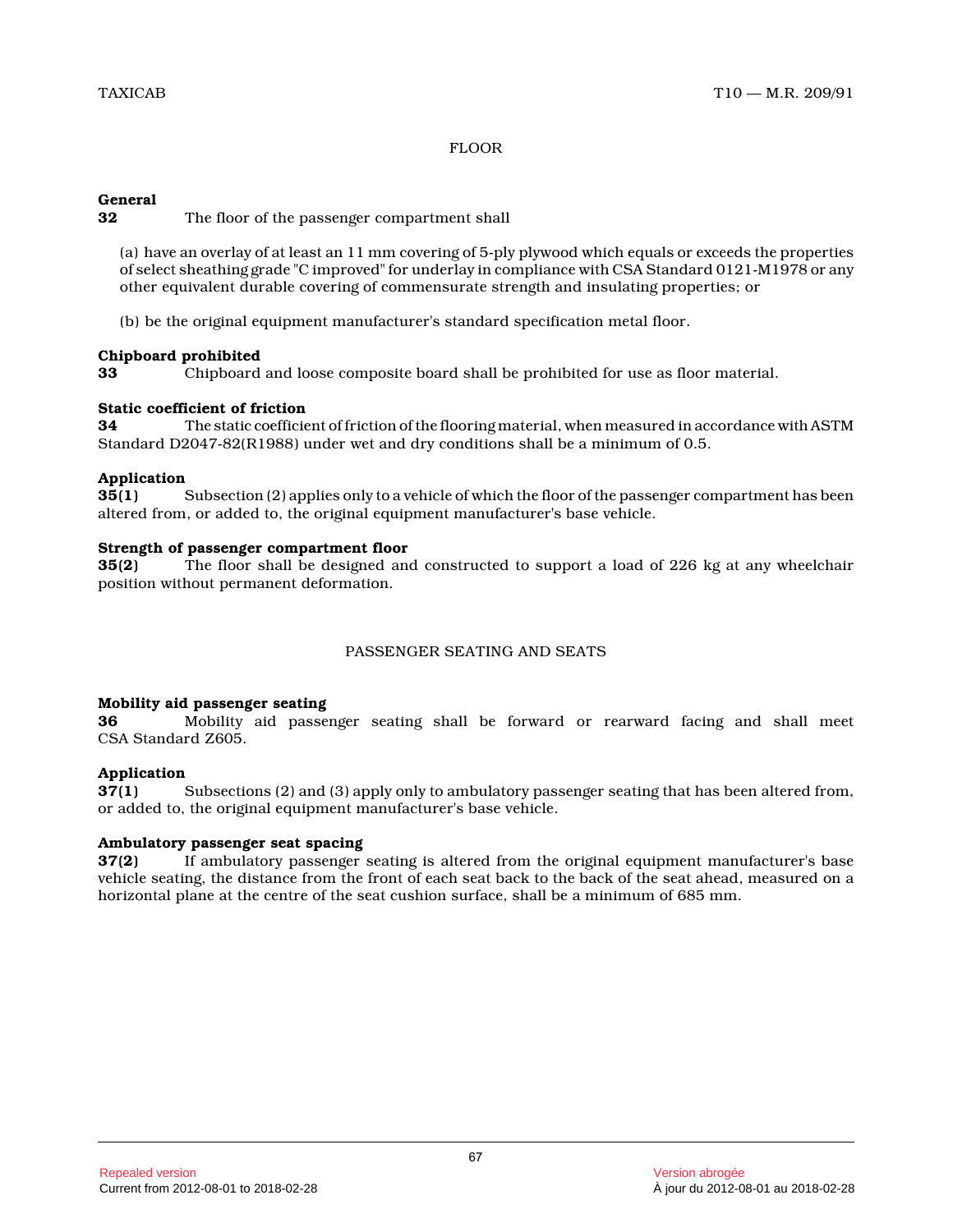#### **Ambulatory passenger seating dimensions**

**37(3)** Seating for ambulatory passengers shall meet the following requirements:

- (a) there shall be a minimum rump width of 380 mm for each passenger;
- (b) the height above the floor of the seat cushion shall be between 400 and 480 mm;
- (c) the depth of the seat cushion shall be between 380 and 430 mm;
- (d) the seat cushion shall be level or slope downwards towards the back;
- (e) the seat back shall be a minimum of 380 mm in height measured from the surface of the cushion.

#### **Mobility aid passageway**

**38** Where a passageway is required in a vehicle for movement of a mobility aid, there shall be a minimum clear width of 760 mm between fixed objects .

#### **Seat belt for person with a disability**

**39** Each seat designated for use by a person with a disability shall be equipped, at a minimum, with a Type 1 seat belt assembly.

#### GRAB BARS AND HANDLES

#### **Location**

**40(1)** A grab bar or handle shall be provided

(a) at each seat designated for use by a person with a disability; and

(b) at each side of an entrance used by persons with disabilities, of a contrasting colour, accessible from ground level, and so arranged that the bars or handles are inside the vehicle when the doors are closed.

#### **Dimensions**

**40(2)** The maximum diameter or width of a grab bar or handle, including padding, shall be 75 mm.

# **Strength**

**40(3)** A grab bar or handle shall be capable of withstanding a pull of at least 450 N in any direction without permanent deformation.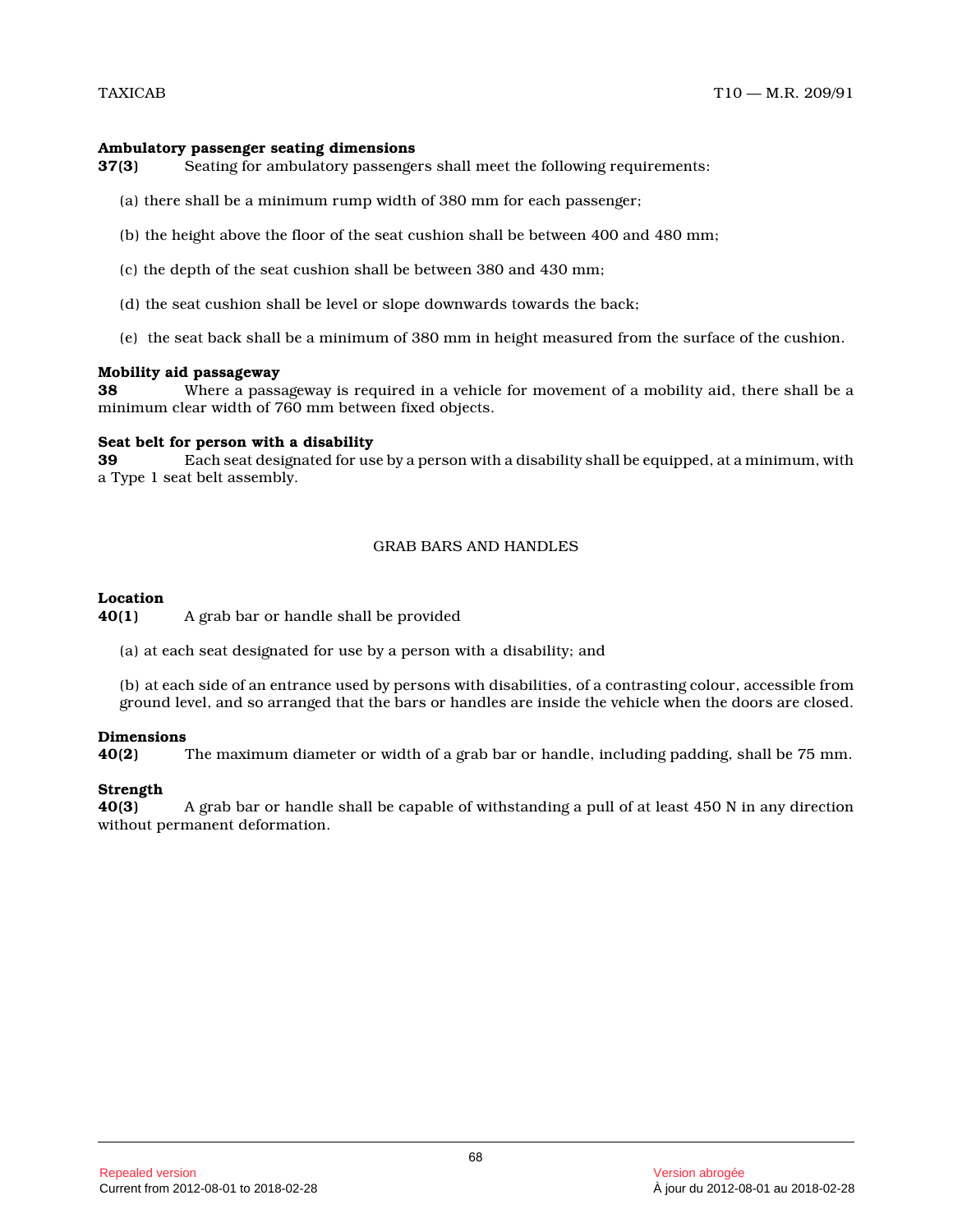# PROJECTIONS AND PADDING

#### **Projections**

**41** The interior of the vehicle shall be free of all unnecessary projections likely to cause injury, and there shall be an interior lining on the ceiling and walls.

# **Padding**

**42(1)** Any of the following structures that could be contacted by passengers in their seated position shall be padded in accordance with subsection (2) or (3):

- (a) stanchions;
- (b) grab bars or handles, except those at the vehicle entrance;
- (c) guard rails;
- (d) exposed stationary parts of lifts and ramps.

# **Physical properties of padding**

**42(2)** Subject to subsection (3), padding shall be a closed-cell urethane foam, rubber, or vinyl type of material a minimum of 5 mm thick and having as a minimum the physical properties specified in Table 1 or 2.

#### **Alternative padding material**

**42(3)** As an alternative to the padding required under subsection (2), the structures referred to in clauses (1)(a) to (c), may be padded with extruded polyvinyl chloride (PVC) tubing of a minimum nomina l thickness of 13 mm or the equivalent.

# MIRRORS

#### **Rearview mirrors**

**43** Every vehicle shall be equipped with rearview mirrors located inside and outside of the vehicle which conform to the following:

- (a) the interior mirror shall
	- (i) have rounded corners and edges and be designed to reduce danger of injury upon impact, and
	- (ii) be untinted and, if made of glass, shall be of safety glass, and
	- (iii) provide the operator with an uninterrupted view of the entire passenger compartment;
- (b) the outside mirrors shall

(i) be located on each side of the vehicle forward of the driver's seat and the reflecting surfaces shall not be obscured, and

(ii) have adjustable mounts.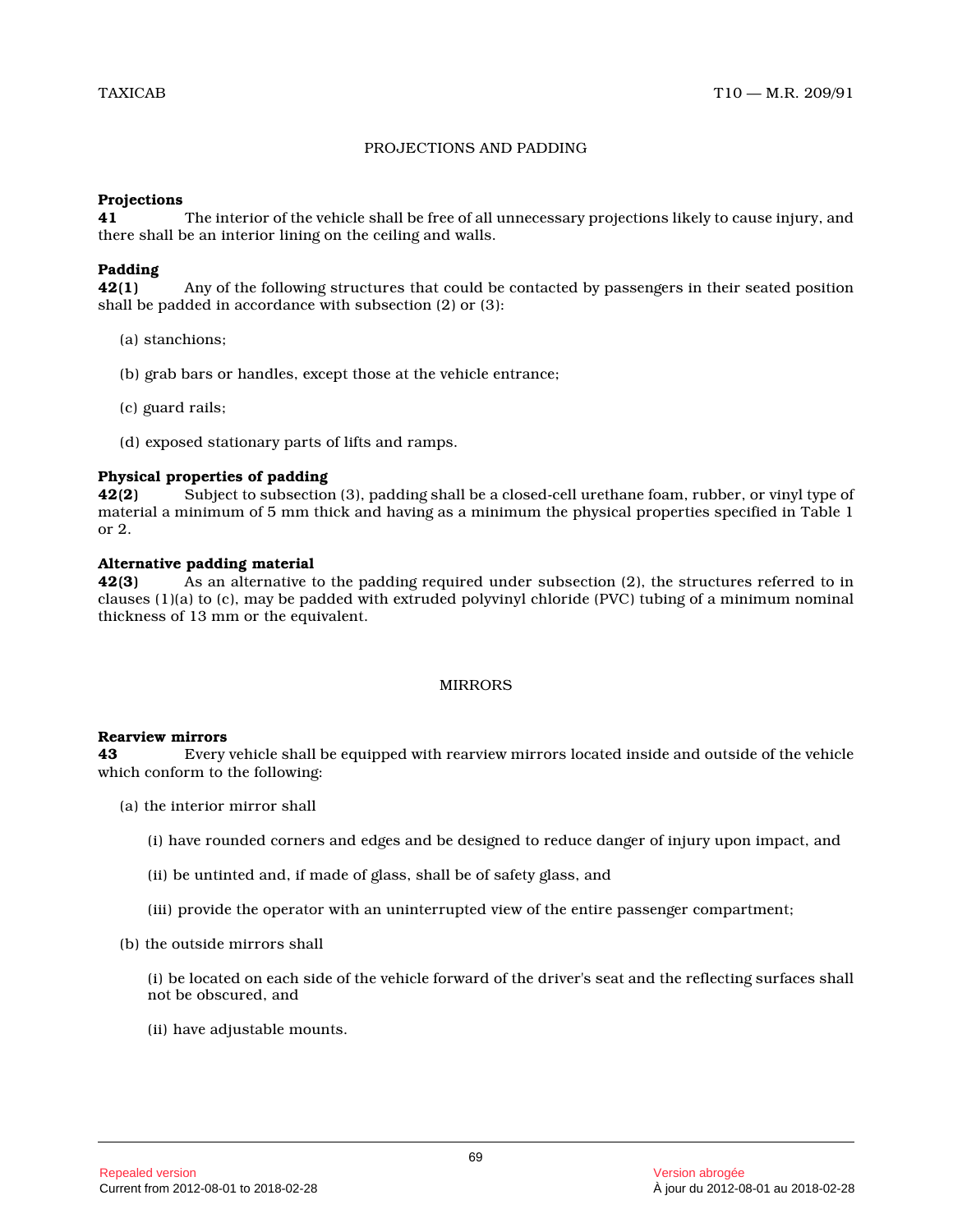# **Convex mirrors**

**44** A convex mirror shall be mounted adjacent to the flat-surfaced outside rearview mirror on the right side to provide an additional close-in field of vision.

# **HEATERS**

#### **Application**

**45(1)** Subsections (2) to (5) apply only to a heater that has been altered from, or added to, the original equipment manufacturer's base vehicle.

#### **Heaters**

**45(2)** Every vehicle shall be equipped with front and rear heaters.

#### **Type of heater, front**

**45(3)** The front heater shall be a fresh air or combination fresh air and recirculating type.

#### **Type of heater, rear**

**45(4)** The rear heater shall be of the recirculating type.

#### **Combustion-type heaters**

**45(5)** All combustion-type heaters shall be approved by a recognized testing agency.

#### **Application**

**46(1)** Subsections (2) and (3) apply only to a vehicle of which the heating system has been altered from, or added to, the original equipment manufacturer's base vehicle.

# **Capabilities of heating system**

**46(2)** The heating system with the engine idling shall be capable of maintaining the inside air temperature at a minimum of 16°C when the outside temperature is -18°C and the ambient air velocity is at a maximum of 5 km/h.

#### **Method of determining compliance with temperature requirement**

**46(3)** Compliance with the temperature requirement of subsection (1) shall be measured at between 400 and 450 mm above the passenger compartment floor level at the longitudinal and latitudinal centre of the vehicle.

# **Application**

**47(1)** Subsection (2) applies only to heater lines have been altered from, or added to, the original equipment manufacturer's base vehicle.

# **Heater lines**

**47(2)** Heater lines shall comply with the following requirements:

(a) the lines shall be supported to guard against chafing due to vibration;

(b) the lines shall not rub against the chassis or any sharp edge on the vehicle and shall not interfere with or restrict the operation of any engine function;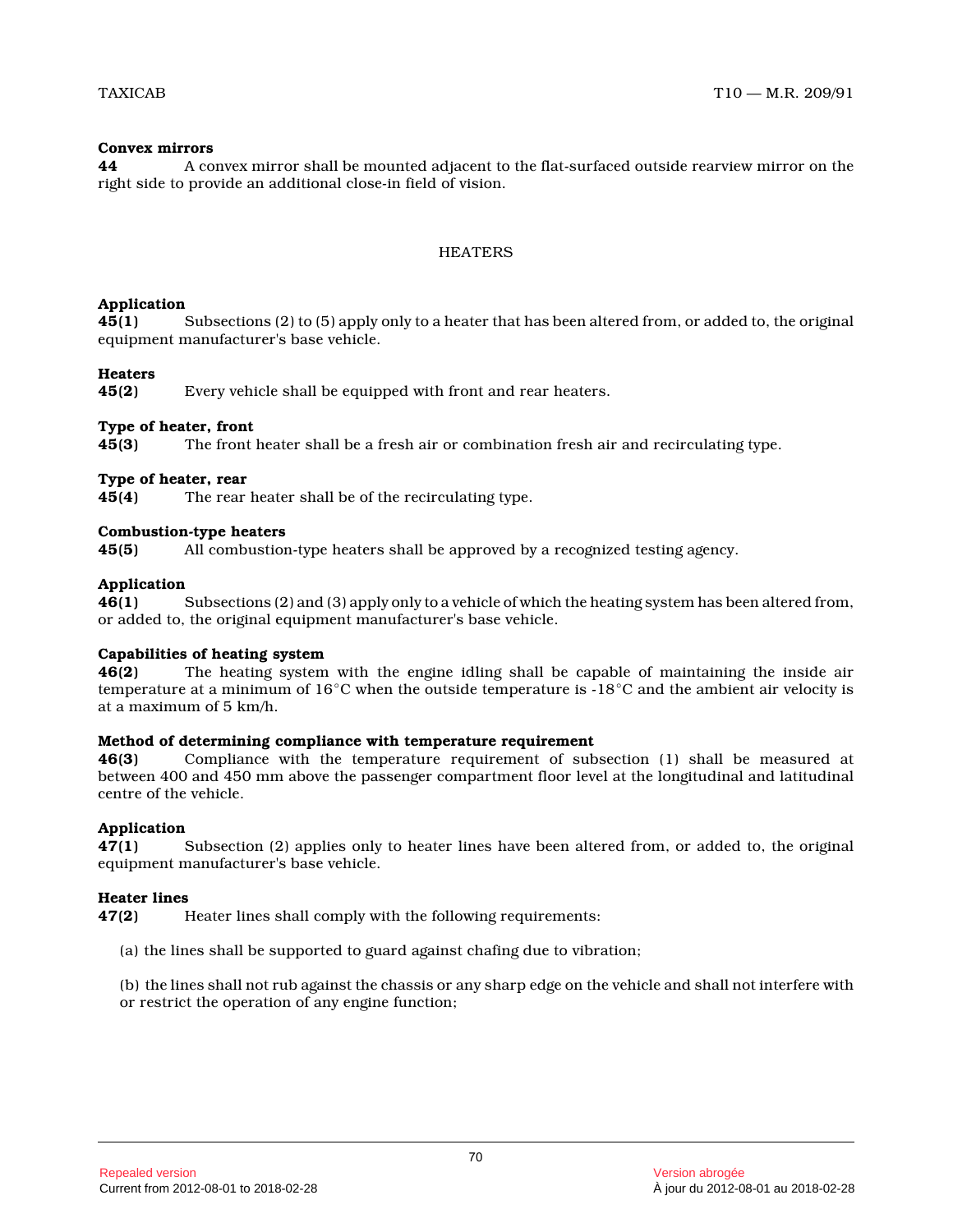(c) where hoses are used, they shall conform to SAE Standard 120e-1988;

(d) heater lines inside the passenger compartment shall be shielded to prevent scalding of the driver o r passengers and to provide protection in the event of the rupture of a line.

#### WIRING

#### **Application**

**48(1)** Subsection (2) and sections 49 to 51 apply only to wiring that has been altered from, or added to, the original equipment manufacturer's base vehicle.

#### **Compliance with standards**

**48(2)** Wiring shall comply with the current standards of the Society of Automotive Engineers for wiring and associated components.

#### **Circuits**

**49** Wiring shall be arranged in circuits so as to be compatible with the chassis wiring of the original equipment manufacturer's base vehicle.

#### **Insulation and protection**

**50(1)** All wires within the body shall be insulated and, where accessible to the passengers, shall be covered with a protective loom or the equivalent that will protect the wires from external damage and minimize danger from short circuits.

#### **Protection against abrasion**

**50(2)** Wherever wires pass through a body member, they shall be protected against abrasion.

#### **Fastening and joining**

**51(1)** Wires that cannot be enclosed within the body shall be fastened securely.

#### **Joints to be soldered or equivalent**

**51(2)** All wiring joints shall be soldered or joined by equally sufficient connectors.

## ROLLOVER PROTECTION

#### **Rollover protection**

**52** All vehicles shall comply with CMVSS 220.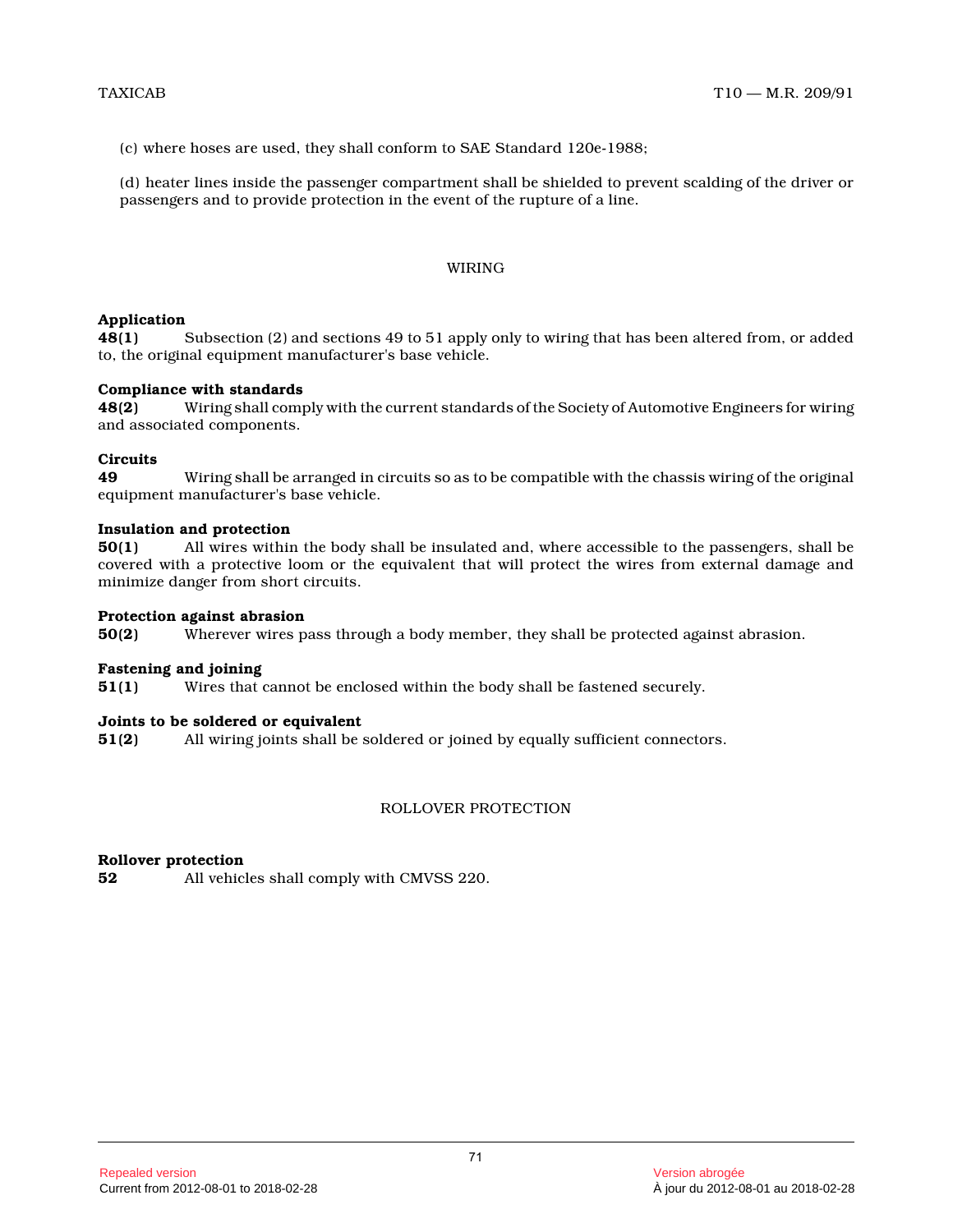#### PART 4

## MOBILITY AIDS

#### SPACE REQUIREMENTS

#### **Floor space**

**53** The average floor space for each mobility aid shall be taken as 685 mm by 1,115 mm or as provided in CSA Z605. The 1,115 mm length shall be parallel to the vehicle's longitudinal centerline.

## **Fixed vehicle structures**

**54** There shall be no fixed vehicle structure at a mobility aid position, other than mobility aid securement and occupant restraint system components, within the recommended clear zone shown

- (a) in Figure 1, where the position is equipped with a Type 2 seat belt assembly; and
- (b) in Figure 2, where the position is equipped with a Type 1 seat belt assembly.

## SECUREMENT DEVICES

#### **Securement devices**

**55** Mobility aid securement devices shall conform to CSA Standard Z605.

## **Anchorage points**

**56** Each pair of anchorage points for a mobility aid securement system shall be separated by a minimum centre-to-centre distance of 300 mm as shown in Figure 3(b), and shall be designed and constructed to withstand a forward and rearward static loading of 1,600 kg applied in accordance with Figure 3(a).

## MOBILITY AID OCCUPANT RESTRAINT

#### **Occupant restraint systems**

**57** Type 2 occupant restraint systems shall conform to CSA Standard Z605.

#### **Seat belts for outboard positions**

**58(1)** A Type 2 seat belt assembly shall be provided at each outboard mobility aid position.

#### **Seatbelts for inboard positions**

**58(2)** A Type 1 or Type 2 seat belt assembly shall be provided at each inboard mobility aid position.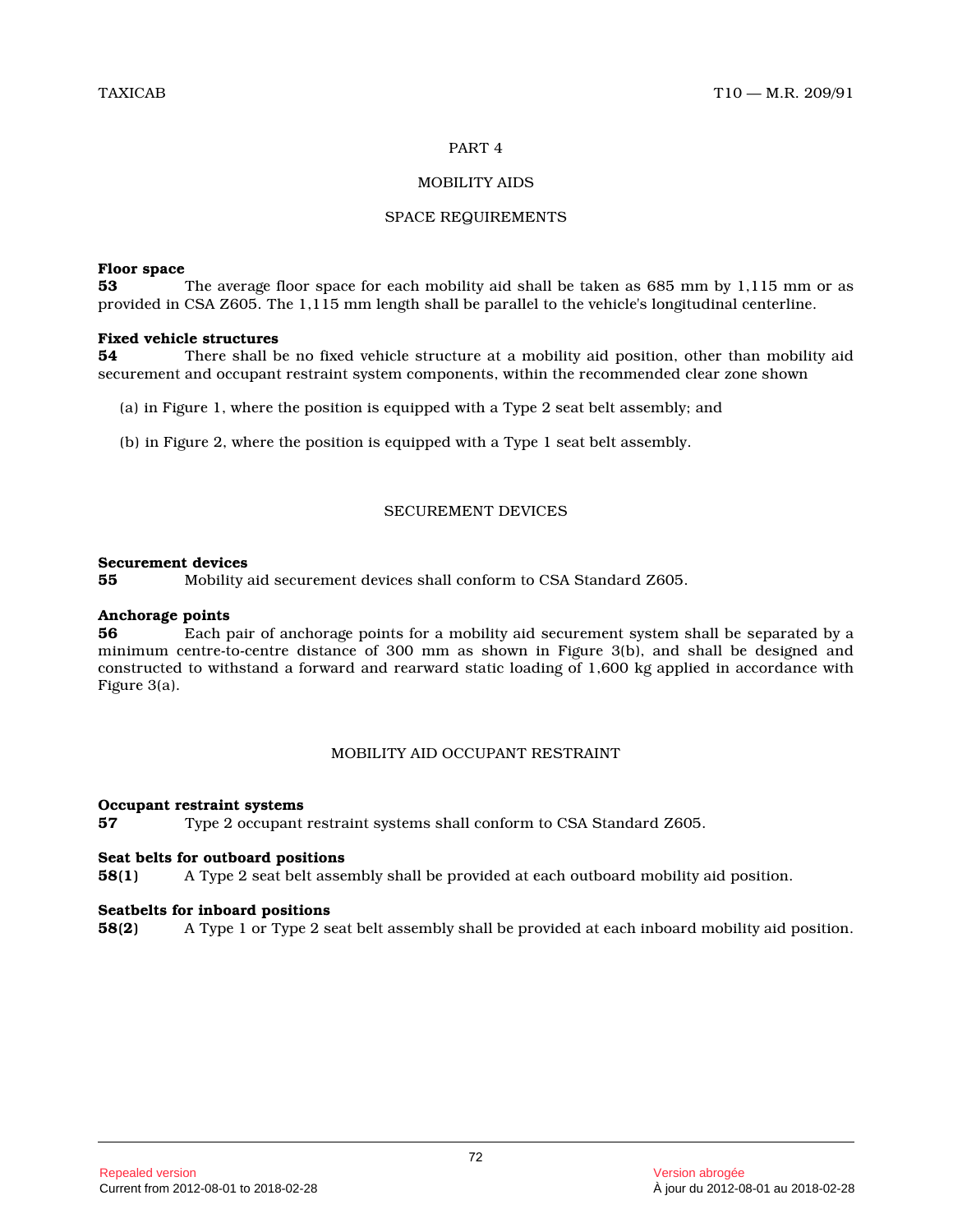#### **Seatbelts shall conform to requirements**

**58(3)** All seat belt assembly components shall meet the requirements of CMVSS 209.

#### **Strength requirements for anchorage points**

**59(1)** Anchorage points for the occupant restraint system shall meet the strength requirements of CMVSS 210.

#### **Location of upper torso anchorage points**

**59(2)** The upper torso anchorage point shall be located within the zone shown in Figure 4.

#### **Simultaneous loading**

**60** If the mobility aid securement and occupant restraint systems of a mobility aid position share common anchorage points, they shall be designed and constructed to meet the strength requirements of section 56 and subsection 59(1) simultaneously.

#### PART 5

## MOBILITY AID LIFTS

## SECUREMENT AND DIMENSIONS

#### **Securement to vehicle**

**61** Where a vehicle is equipped with a mobility aid lift, the lift shall be installed in and secured to the vehicle in accordance with the lift manufacturer's instructions.

#### **Vehicle interface test**

**62** Every unique combination of vehicle and mobility aid lift shall pass a vehicle interface test by the manufacturer of the vehicle or the installer of the mobility aid lift. This test shall be conducted on a lift installed on an actual vehicle model being purchased using this document for its procurement. A static load of 408 kg shall be applied through the centroid of a test pallet placed at the centroid of the platform when the platform is positioned at its railed position. The length and width dimension of the test pallet shall be 610 mm by 610 mm. The load shall remain on the platform not less than 2 minutes.

## **Platform dimensions**<br>63 All lifts sh

**63** All lifts shall have the following minimum dimensions:

- (a) 760 mm width;
- (b) 1,115 mm length.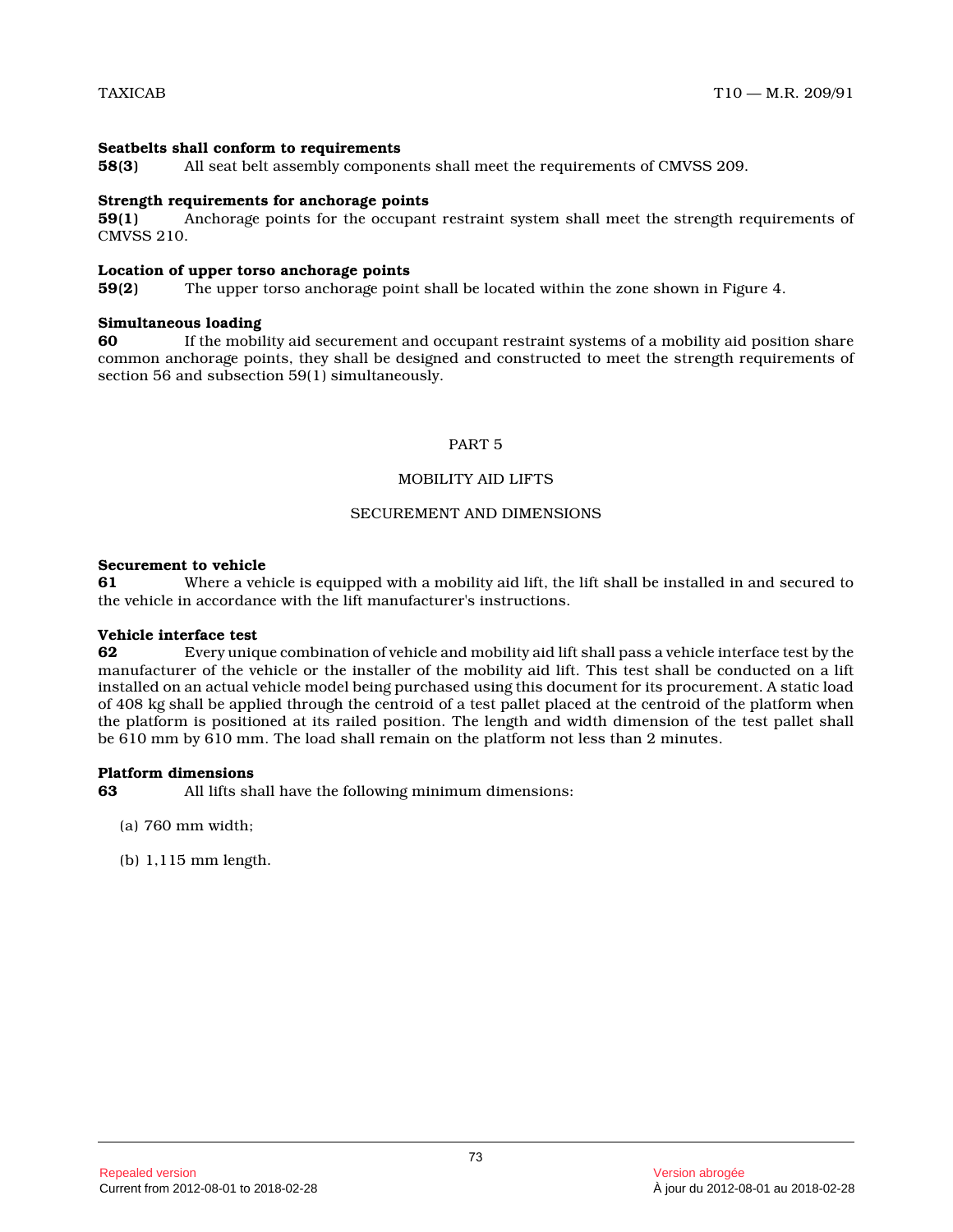## **CAPACITY**

#### **Minimum load**

**64** Each lift shall be designed and constructed to have a minimum lifting capacity of 275 kg.

## **Static load test**

**65** Every model, type, revised model or revised type of mobility aid lift shall pass a static load test by the manufacturer of the lift. There shall be no evidence of fracture in any component of a lift when the static load test is conducted as follows with the lift attached to a rigid test fixture:

(a) a load of 10,000 N shall be applied through the centroid of a 610 mm by 610 mm test pallet placed at the centroid of the platform when the platform is positioned at the equivalent of the vehicle floor level;

(b) the load shall remain on the platform for a minimum of two minutes;

(c) after the load has been removed, an inspection shall be made to determine if any fractures have occurred.

#### PLATFORM CONSTRUCTION

#### **Surface**

**66** The platform of a lift shall have a skid-resistant surface.

#### **Dimensions and location of guards**

**67(1)** The sides of the platform shall be fitted with guards that are 25 mm to 50 mm in height and extend the full length on each side of the platform .

#### **Marking of guards**

**67(2)** The outside of the guards shall be clearly marked with reflective yellow and black diagonal strips to indicate the presence of the unfolded platform.

## **Roll stop required**

**68(1)** The platform shall be equipped with a roll stop at the outer edge.

## **Operation of roll stop**

**68(2)** The roll stop shall be approximately in the vertical position when the platform is in the lifting and lowering mode and shall be retractable when the platform reaches the lower limit of travel.

## **Dimensions of roll stop**

**68(3)** The roll stop shall be a minimum of 100 mm in height in the raised position.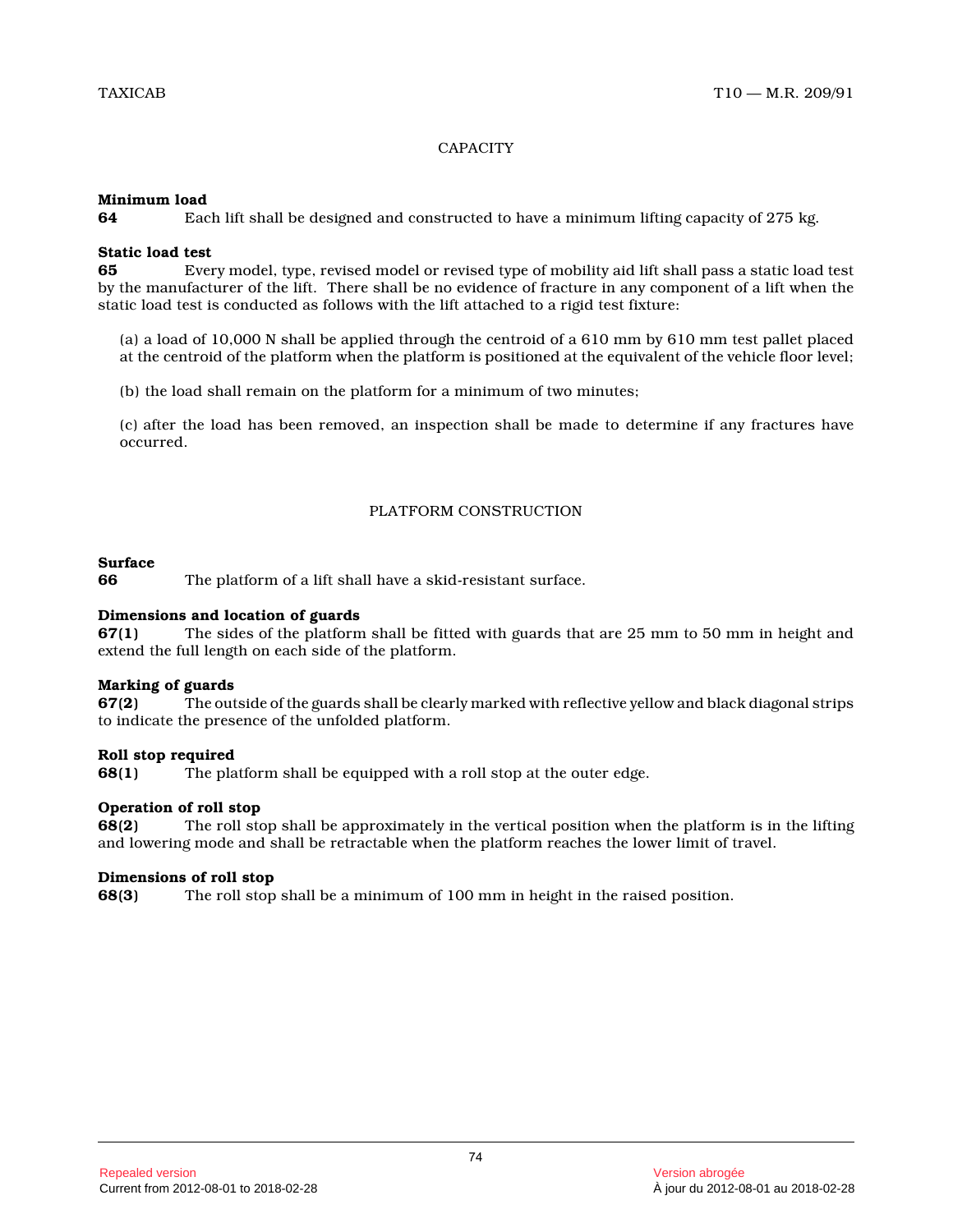## **Handrail required**

**69(1)** Where the lift platform extends outside the vehicle body, the platform shall be equipped with a handrail on each side that is between 635 mm and 865 mm in height measured from the platform floor and that is designed and constructed to remain at a constant height while in operation.

## **Strength of handrail**

**69(2)** Each handrail shall be capable of withstanding a horizontal force of 450 N concentrated at any point.

## **Restraining device required**

**70** Where the lift platform extends outside the vehicle body, the platform shall be equipped at its outboard end with a restraining device that shall be positioned between 635 mm and 865 mm above the platform floor, when the platform is in operation, to prevent the mobility aid and its occupant from rolling off the platform.

## **Guarding of moving parts**

**71** Exposed moving parts, such as chains, sprockets, and gears, shall be guarded against hazards inherent in moving machinery.

## **Operating conditions**

**72** Lifts shall be capable of functioning in an ambient temperature of between -40 $^{\circ}$ C and 40 $^{\circ}$ C.

# **Rated speed**<br>73 1

**73** The rated speed for lowering and raising the platform shall be a minimum of 0.06 m per second and a maximum of 0.13 m per second from a rated load condition to a no load condition.

## LIFT CONTROLS

## **General**

**74** The lift control shall

(a) be located so as to enable the operator to stand anywhere around the edge of the platform when operating the lift;

- (b) be operable using one hand only; and
- (c) require continuous pressure for operation.

## **Number of controls**

**75** There shall be only one lift control per vehicle and it shall be designed and constructed to prevent accidental operation of the lift.

## **Storage of control device**

**76** Provision shall be made in the design and construction of the vehicle for safe storage of the control device when not in use by the operator.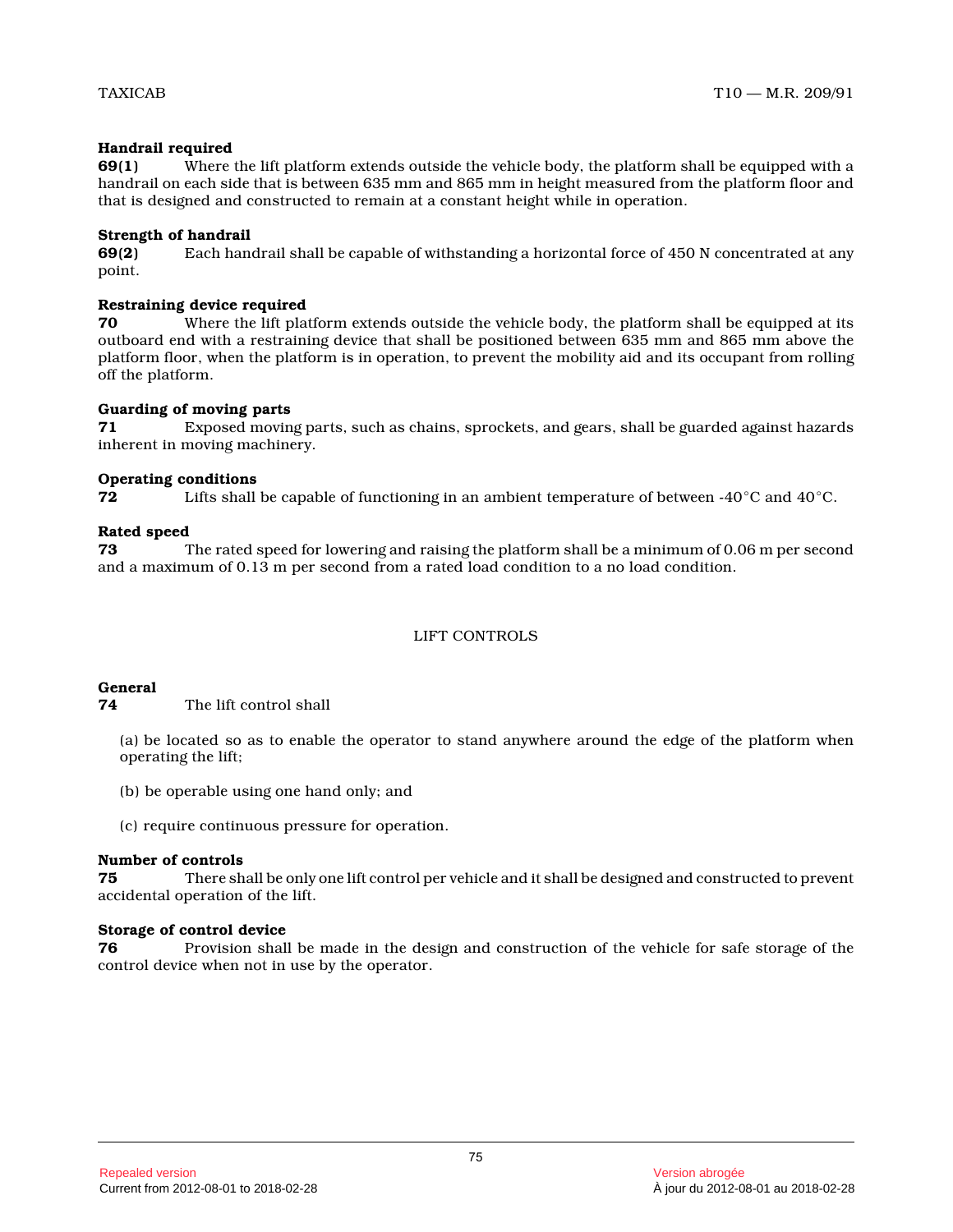## **Interlock device required**

**77** The vehicle shall be equipped with an interlock device that is designed and constructed to prevent operation of the lift if the parking brake is not engaged where the vehicle is equipped with a manual transmission or the transmission gear shift not secured in the "park" position where the vehicle is equipped with an automatic transmission.

## **Manual override required**

**78(1)** The lift shall be equipped with a manual override system to enable the operator, in case of power failure, to manually raise and lower the platform with or without load and to manually return the lift to the stowed position.

## **Location of override device**

**78(2)** The override device shall be accessible for use by the operator or a designated assistant.

## **Labelling of override device**

**78(3)** An notice in both English and French outlining detailed step-by-step instructions for the manual rasing and lowering procedure shall be posted along side the manual mechanism actuation point.

## **Override speed**

**78(4)** The lift shall be so designed that, in the event of primary power supply failure, the average speed of descent of the platform in the manual override mode, with rated load, will be not more than the maximum rated speed for powered operation.

## **Powered closing platform**

**79** A powered closing platform shall fold only when it is in the fully-raised position and shall be designed and constructed to be unable to fold with a load more than 34 kg on the centre of the platform.

## RELIABILITY AND DURABILITY

## **General requirements**

**80** There shall be no evidence of failure or creation of hazardous conditions in the lift system during the accelerated life cycle test described in section 81.

## **Components are integral parts of lift**

**81(1)** Electrical components, wiring, hydraulic components, drive components, and fasteners shall be considered as integral parts of the lift system for the purposes of an accelerated life cycle test.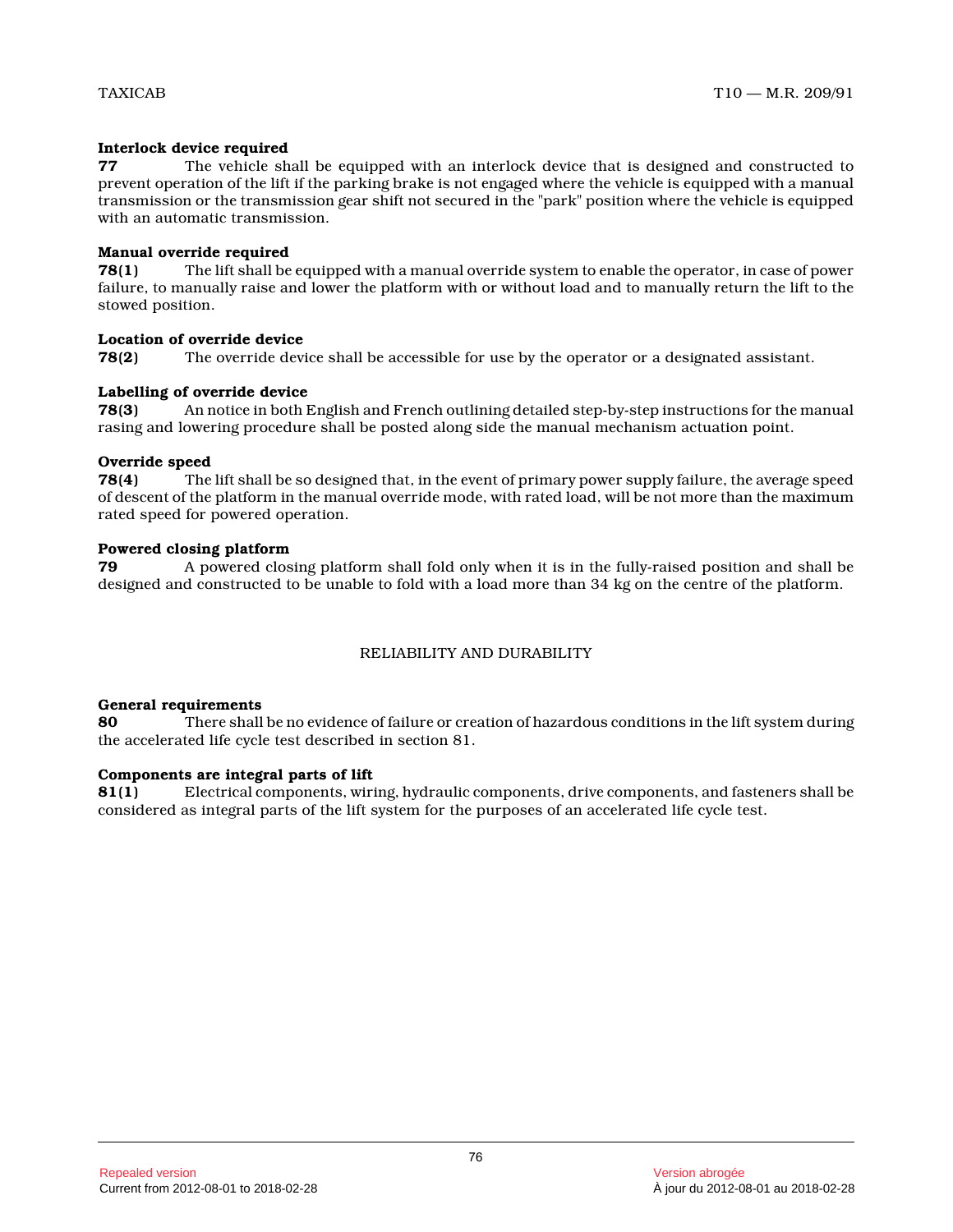## **Accelerated life cycle test**

**81(2)** Every model, type, revised model or revised type of mobility aid lift shall pass an accelerated life cycle test by the manufacturer of the lift. An accelerated life cycle test shall be performed on a test fixture by repeating the lift use cycle 4,400 times in an ambient temperature of between  $10^{\circ}\mathrm{C}$  and  $32^{\circ}\mathrm{C}$  as follows:

(a) the time between each cycle shall be between six and seven minutes;

(b) alternating cycles of loaded and unloaded platform shall be simulated by applying a load of 2670 N for 100 cycles and then removing the load for 100 cycles;

(c) the lift shall be folded and unfolded during each cycle of the unloaded test;

(d) a visual inspection shall be made without disassembly of the lift at intervals of 500 cycles and changes in alignment, component wear and loosening of fasteners shall be recorded;

(e) preventative maintenance shall be performed during the test in accordance with the manufacturer's instructions.

## CAUTIONS

#### **Lift caution warning**

**82(1)** A notice such as the following shall be shown on the lift:

#### **CAUTION! STAND CLEAR.**

# **Appearance of warning**<br>**82(2)** A notice requ

**82(2)** A notice required under this section shall be

- (a) in a colour that contrasts with the background of the notice;
- (b) readily visible to persons in the vicinity of the lift; and
- (c) be an approved warning symbol or, if in text, be
	- (i) in English and French, and
	- (ii) in letters 25 mm or more in height.

#### **Warning sign**

**83** Wording such as the following must be displayed on the exterior of the vehicle adjacent to the mobility aid entrance in letters of a size and colour sufficient to be clearly seen from adjacent vehicles:

## **DO NOT PARK WITHIN 5 METRES.**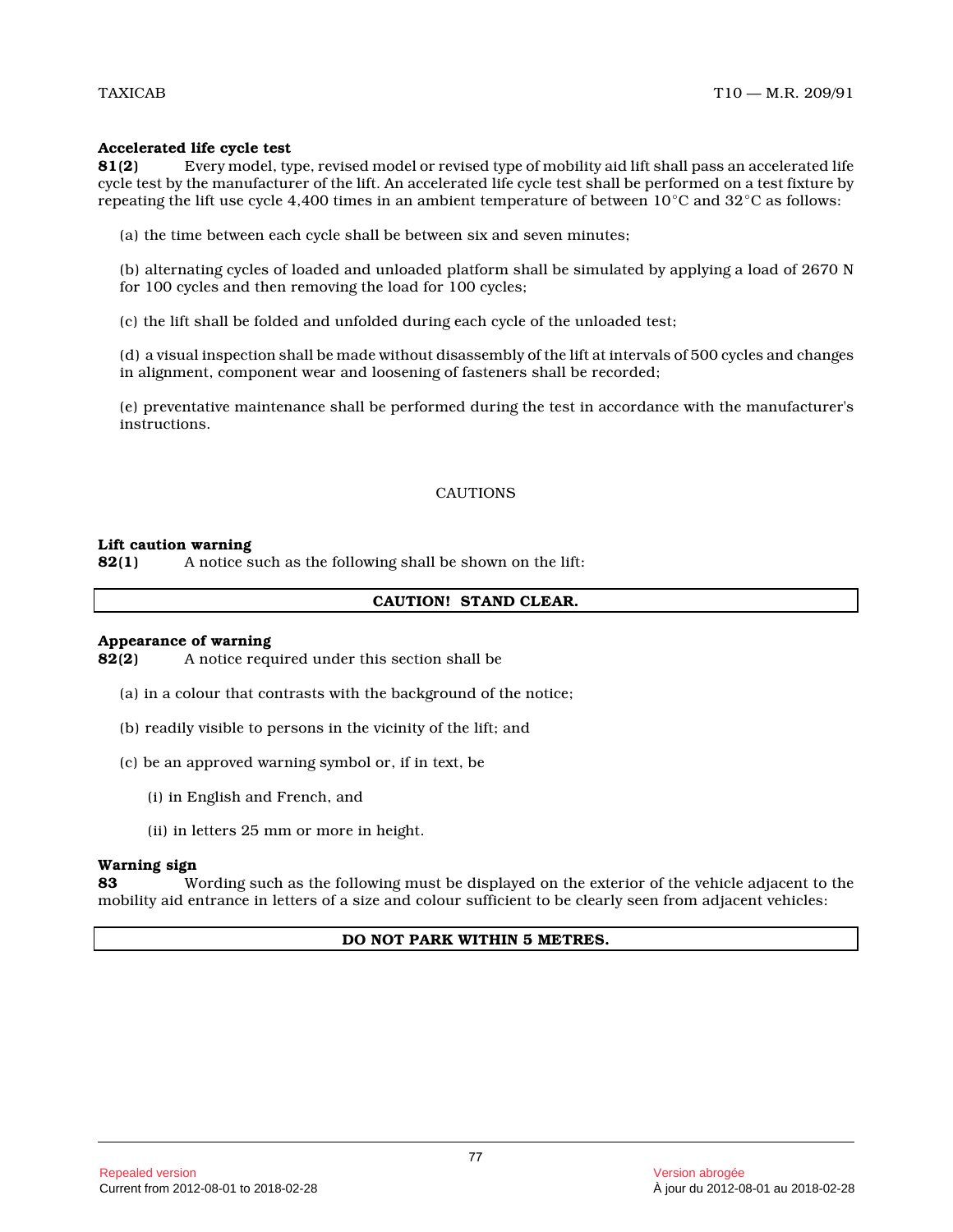#### PART 6

## SERVICE RAMPS

## GRADIENT

## **Gradient**

**84(1)** The maximum gradient of a service ramp shall be 1 in 4.

## **Gradient where kneeling vehicle**

**84(2)** If the vehicle is equipped with a kneeling feature, the gradient of the service ramp shall be calculated in the kneeling mode.

#### **CONSTRUCTION**

#### **Ramp surfaces**

**85(1)** The surface of a service ramp shall be of skid-resistant material.

## **Dimensions of ramp**

**85(2)** A service ramp shall be 760 mm or more in width for a full-size van and 734 mm or more in width for a minivan.

#### **Guards required**

**86(1)** The sides of a service ramp shall be fitted with guards that are between 25 mm and 50 mm in height measured from the surface of the ramp.

#### **Marking of guards**

**86(2)** The outside of a guard required under subsection (1) shall be clearly marked with reflective yellow and black diagonal stripes to indicate the presence of the unfolded ramp.

## **Capacity of ramp**

**87** A service ramp shall be designed and constructed to withstand a load of 340 kg distributed evenly over an area of the full width of the ramp and 1,100 mm centred on the longitudinal centre of the ramp.

## POWER-OPERATED RAMPS

#### **Guarding of moving parts**

**88** Exposed moving parts on power-operated service ramps, such as chains. sprockets, and gears, shall be guarded against hazards inherent in moving machinery.

## **Operating conditions**

**89** A power-operated service ramp shall be capable of functioning in an ambient temperature of between -40 $^{\circ}$ C to 40 $^{\circ}$ C.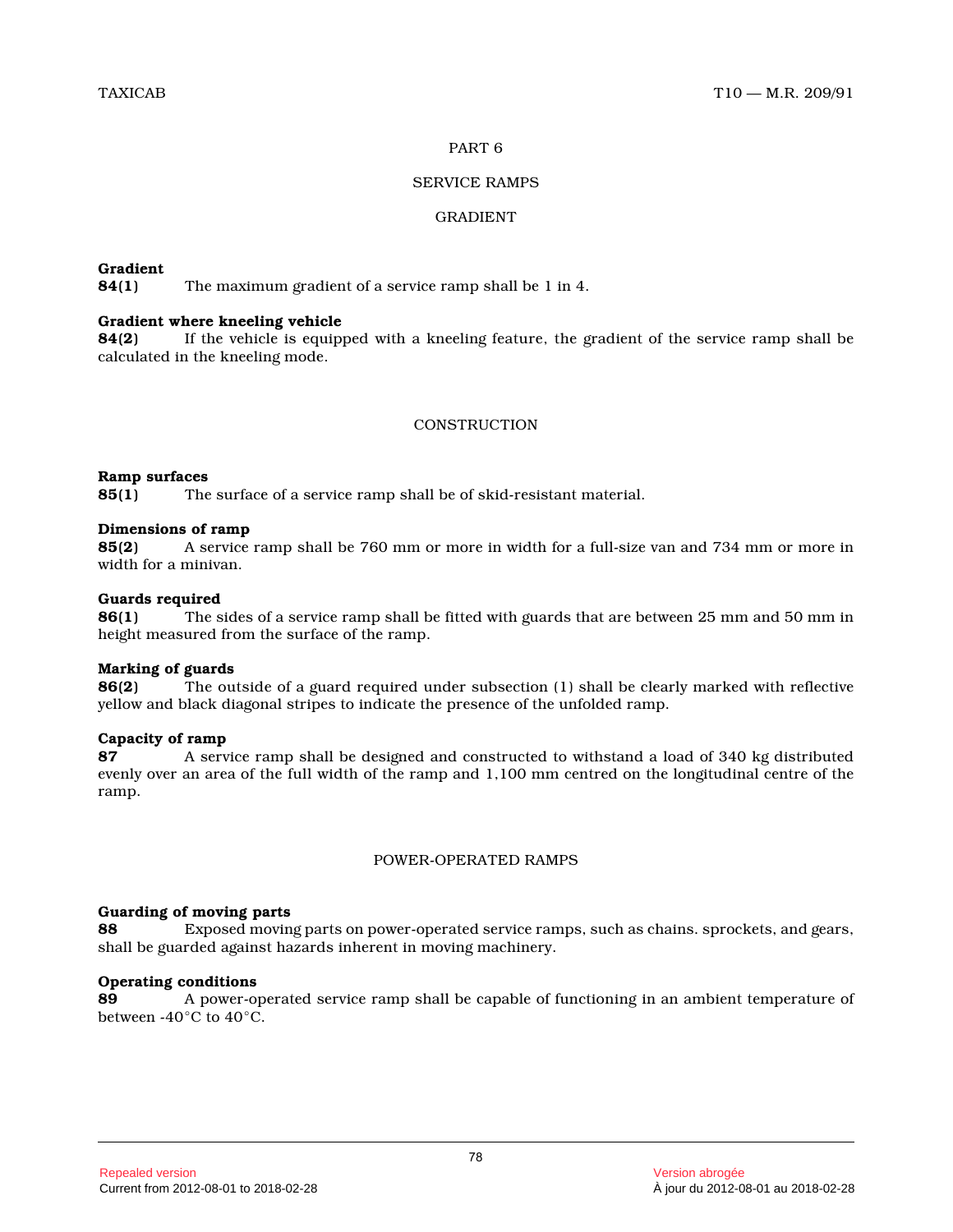## **CONTROLS**

## **Number of controls**

**90** There shall be only one power-operated service ramp actuating control per vehicle and it shall be designed and constructed to prevent accidental operation of the ramp.

#### **Storage of control device**

**91** Provision shall be made in the design and construction of the vehicle for safe storage of the control device when not in use by the operator.

#### **Interlock device required**

**92** The vehicle shall be equipped with an interlock device that is designed and constructed to prevent operation of the ramp if the parking brake is not engaged where the vehicle is equipped with a manual transmission or the transmission gear shift not secured in the "park" position where the vehicle is equipped with an automatic transmission.

## **Manual override required**

**93(1)** A power-operated service ramp shall be equipped with a manual override to enable the operator, in case of power failure, to manually extend, lower and raise the ramp without load, and to manually return the ramp to the stowed position.

## **Location of override device**

**93(2)** The override device shall be accessible for use by the operator.

#### **Labelling of override device**

**93(3)** An notice in both English and French outlining detailed step-by-step instructions for the manual extension, lowering and raising procedure shall be posted along side the manual mechanism actuation point.

## SECUREMENT

## **Securement**

**94** If a service ramp is stored in the passenger compartment, it shall be secured in accordance with subsection 4(2).

## PART 7

## MANUALS

## **Manuals**

**95** A detailed operator's manual and maintenance guide shall be supplied with each vehicle.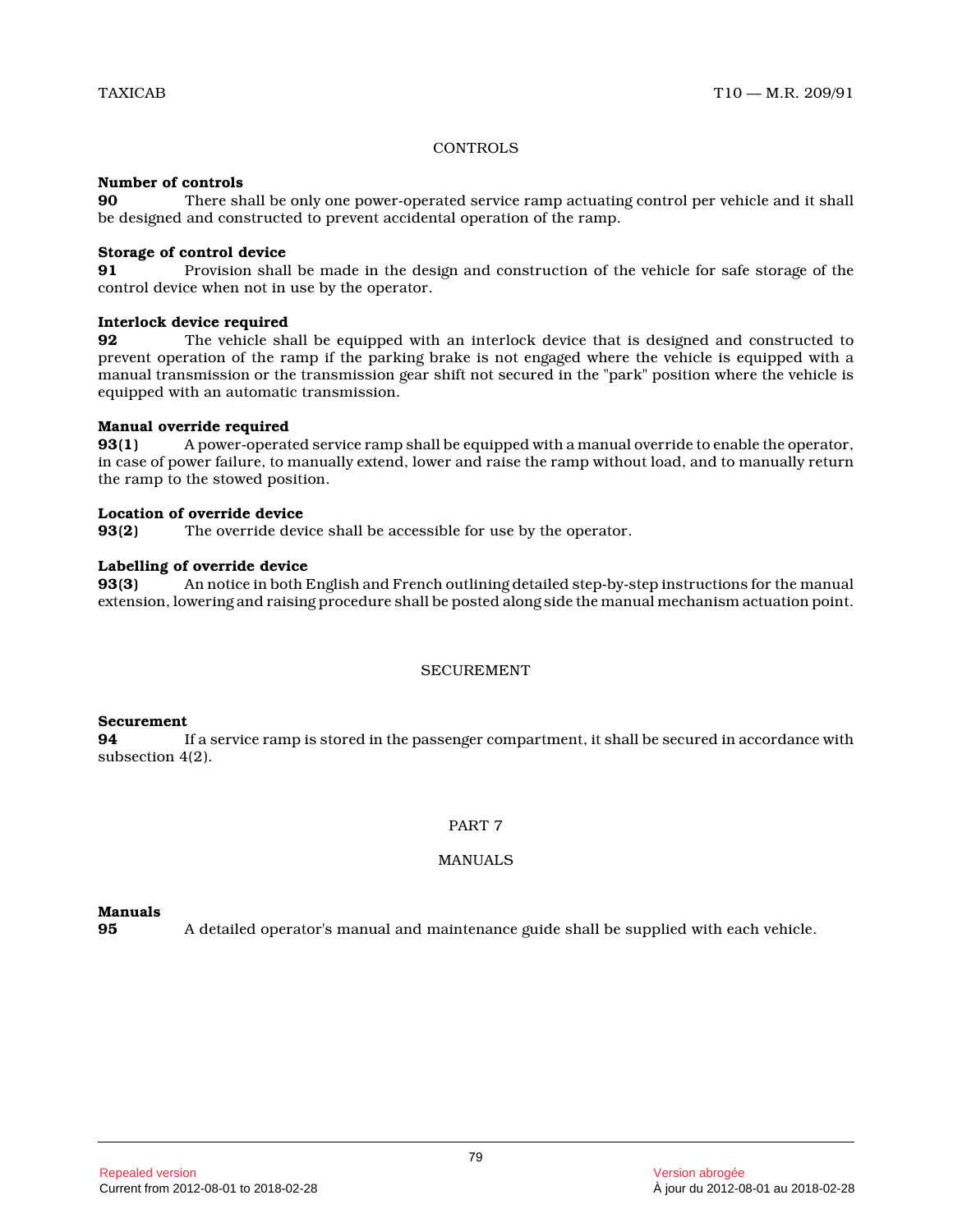## **Table 1**

(subsection 42(2))

#### **Physical Property Requirements for Rubber or Vinyl Padding Material**

| <b>Property</b>            | Requirement                                                             | <b>Test method</b>     |
|----------------------------|-------------------------------------------------------------------------|------------------------|
| Density                    | 72-104 kg/m <sup>3</sup><br>$(4.5-6.5 \text{ lb/ft}^3)$                 | ASTM D <sub>1056</sub> |
| 25% Compression deflection | 0.175-0.282 $kg/cm2$<br>$(2.5-4.0 \text{ lb/in}^2)$                     | ASTM D <sub>1056</sub> |
| 50% Compression set        | 15% max                                                                 | ASTM D1667             |
| Linear shrinkage           | 1.5% max                                                                | $MIL-P-12420c$         |
| Tensile strength           | 3.5 $kg/cm2 min$<br>$(50 \text{ lb/in}^2 \text{ min})$                  | ASTM D412              |
| Elongation                 | 14.0 $kg/cm2 min$<br>$(200 \frac{\text{lb}}{\text{in}^2} \text{min})$   | ASTM D412              |
| Water absorption           | $0.5 \text{ kg/m}^2 \text{ max}$<br>$(0.1 \text{ lb/ft}^2 \text{ max})$ | ASTM D1667             |
| Cold crack                 | $-20^{\circ}$ C ( $-10^{\circ}$ F) min                                  | MIL-P-15280H           |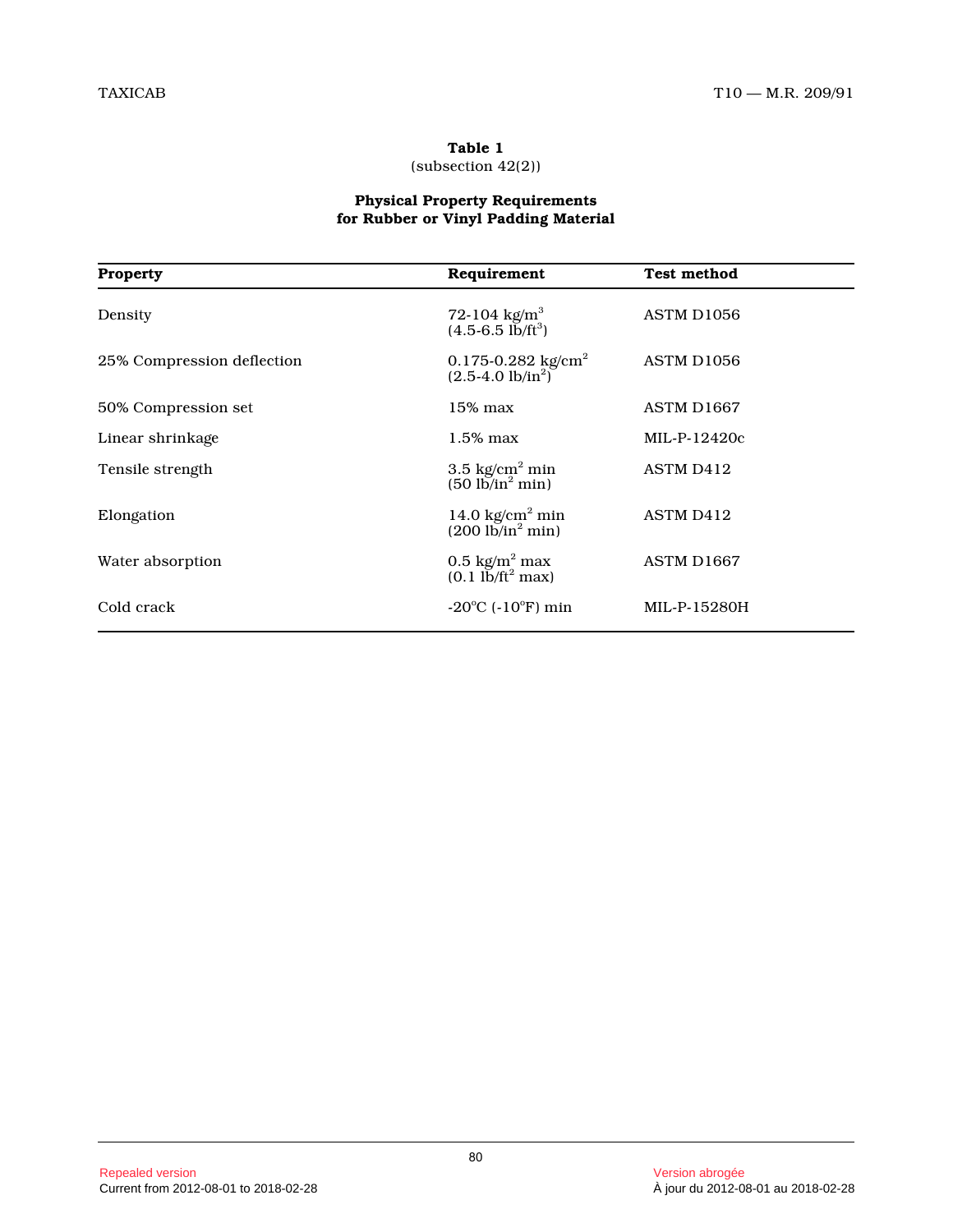## **Table 2** (subsection 42(2))

## **Physical Property Requirements for Urethane Foam Padding Material**

| <b>Property</b>                                                           | Requirement                                        | <b>ASTM D3574</b><br>test method |
|---------------------------------------------------------------------------|----------------------------------------------------|----------------------------------|
| Density                                                                   | 48 kg/ $m^3$ min<br>$(3.0$ lb/ft <sup>3</sup> min) | Test A                           |
| Indentation force deflection<br>$25\%$ , $25 \text{ mm}$ (1 in) thickness | 133-175 N                                          | Test $B_1$                       |
| Indentation force deflection<br>$65\%$ , $25 \text{ mm}$ (1 in) thickness | 355-450 N                                          | Test $B_1$                       |
| Support factor                                                            | $2.4 \text{ min}$                                  | Test $B_1$                       |
| Compression set, 50%,<br>compression                                      | $10\%$ max                                         | Test D                           |
| Tensile strength                                                          | 70 kPa min<br>$(10 \text{ psi min})$               | Test E                           |
| Ultimate elongation                                                       | 150% min                                           | Test E                           |
| Tear resistance                                                           | $200$ N/m min<br>$(1.2 \text{ lbf/in min})$        | Test F                           |
| Resilience (ball rebound)                                                 | 55% min                                            | Test H                           |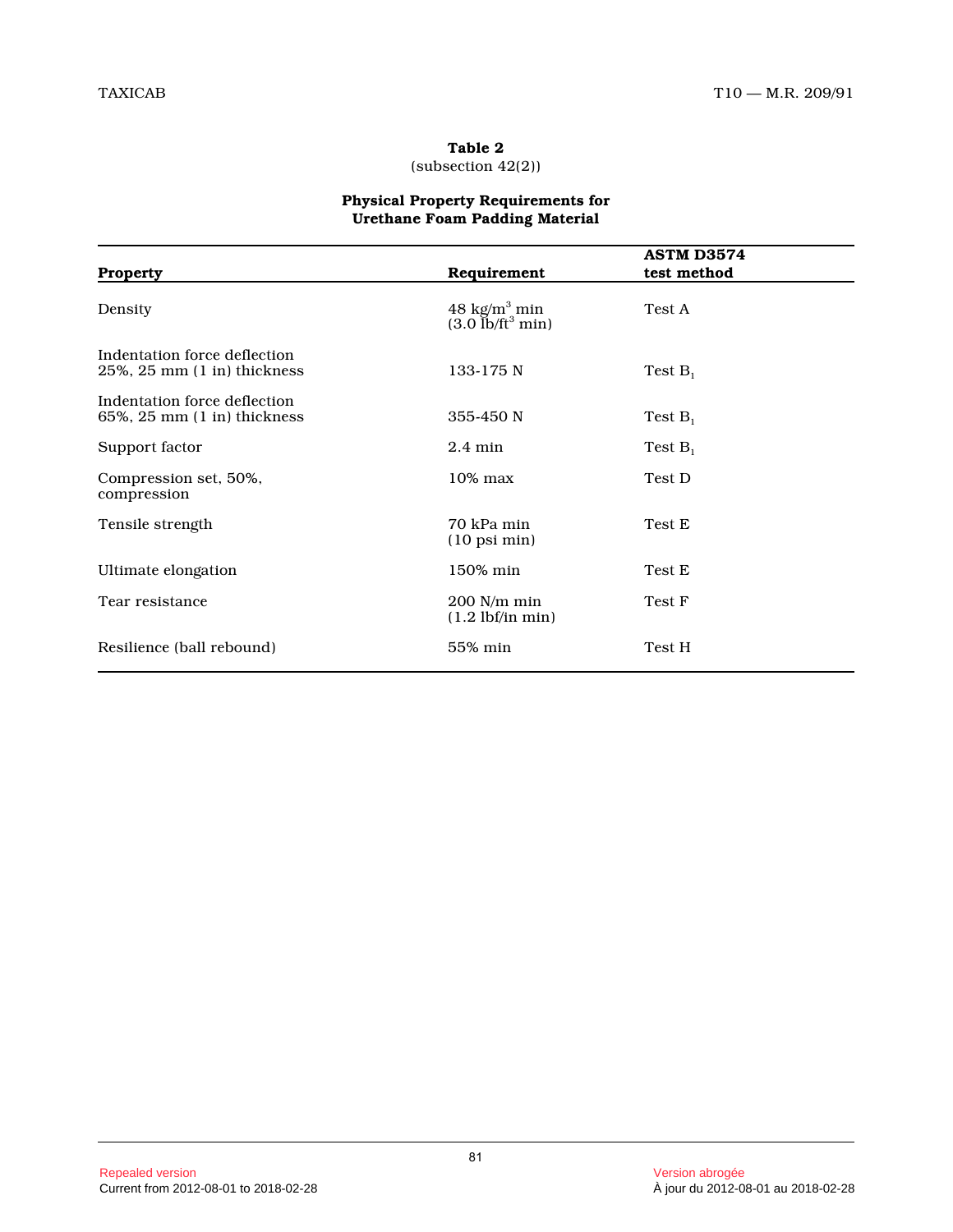

**Figure 1 Recommended Clear Zone Around a Mobility Aid Position when an Upper Torso Restraint is Used**



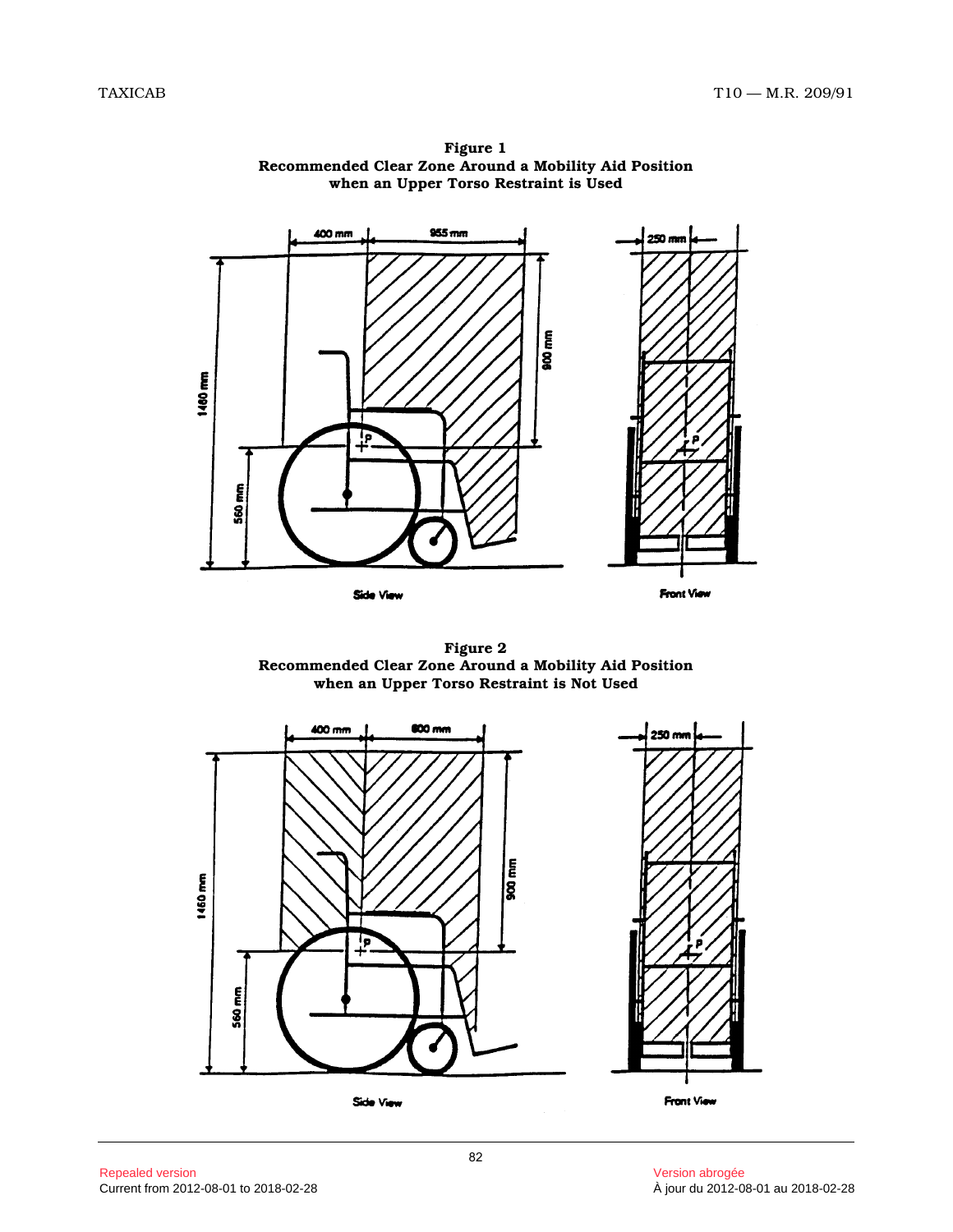

**Figure 3(a) Location of Anchorage Points for Mobility Aid Securement System**

Side View



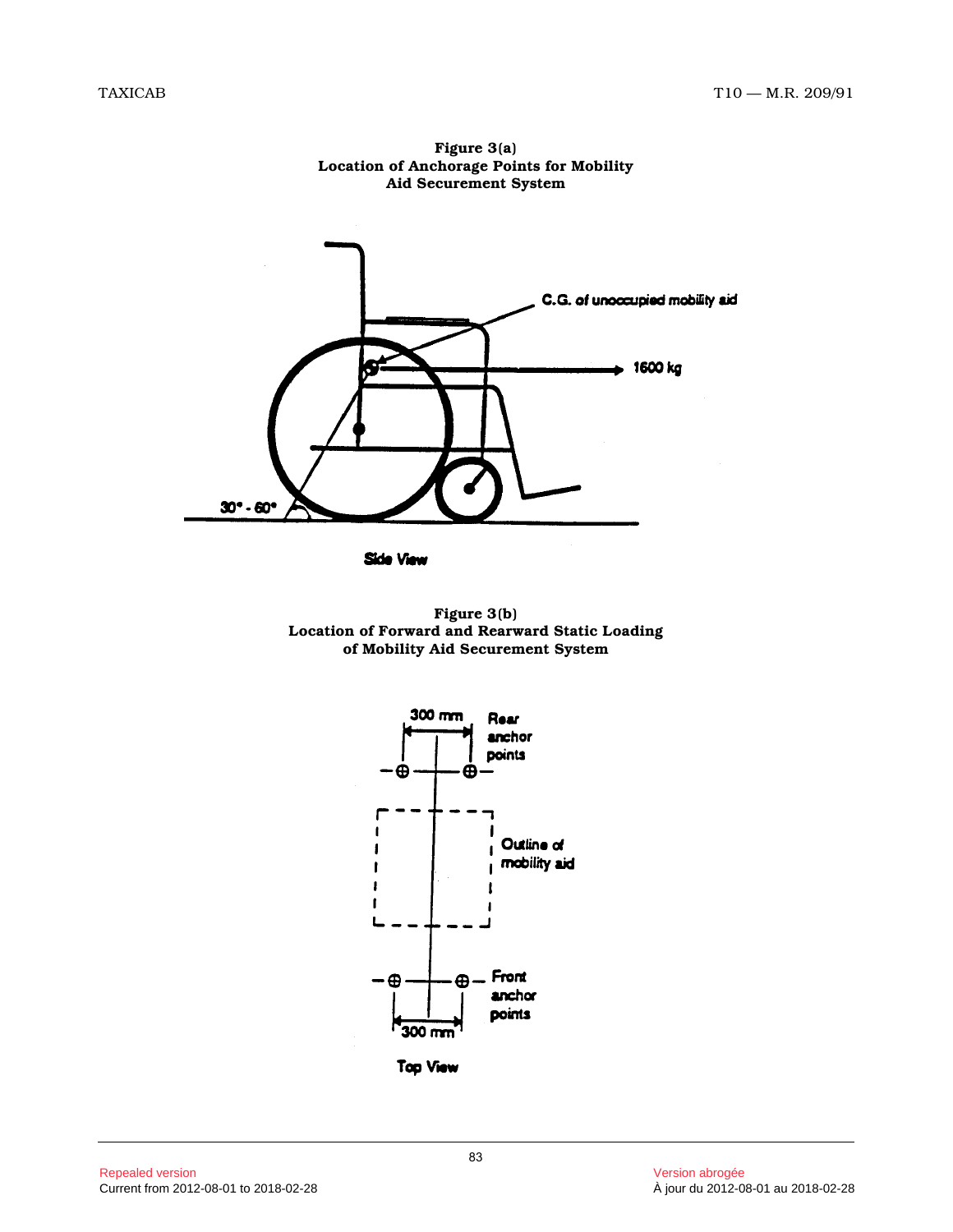**Figure 4 Location of Anchor Points for an Upper Torso Restraint Belt**



R = *Distance between the seating reference plan and upper anchor point*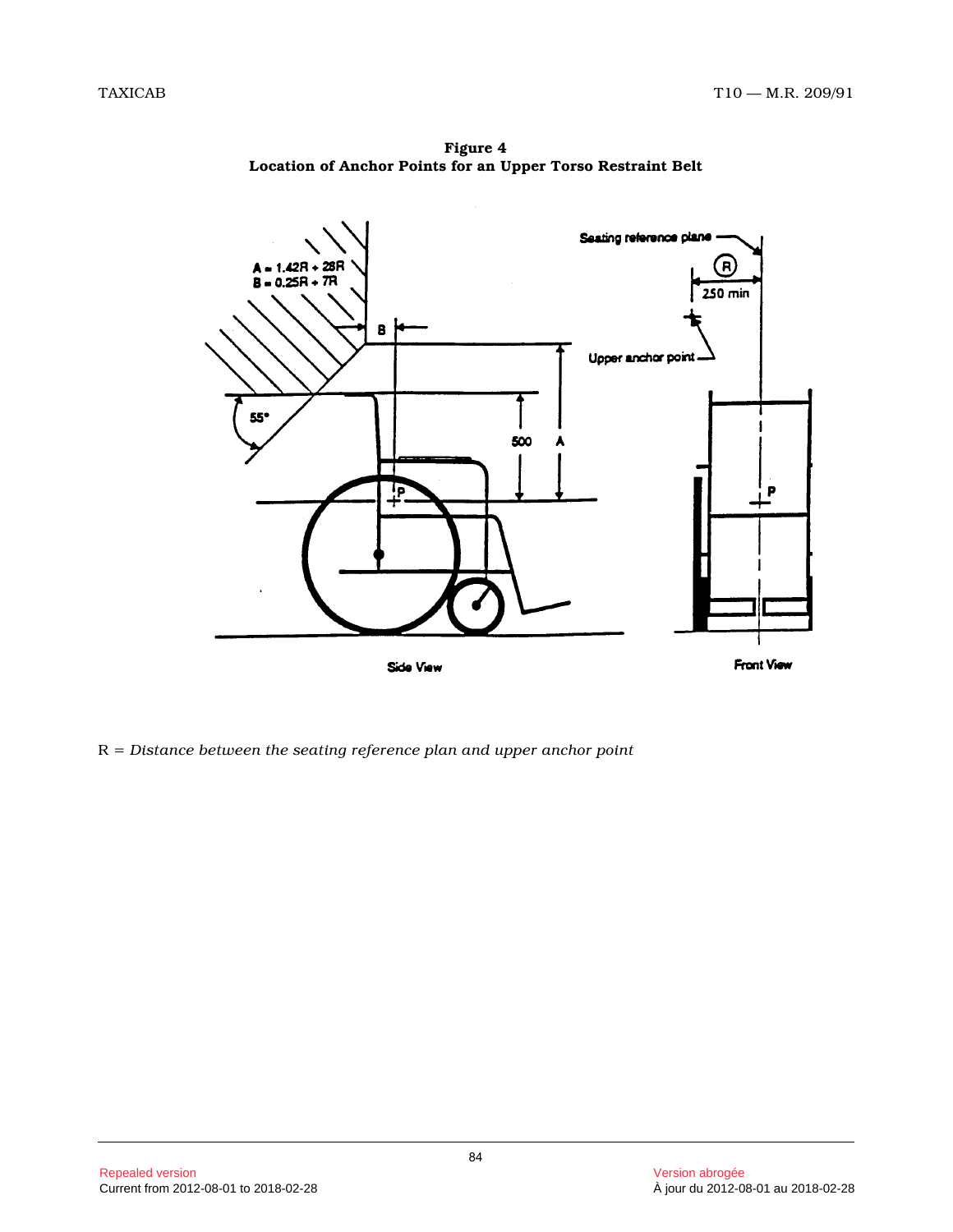**Figure 5 Accessibility Symbol**



M.R. 237/97; 244/97; 31/2000